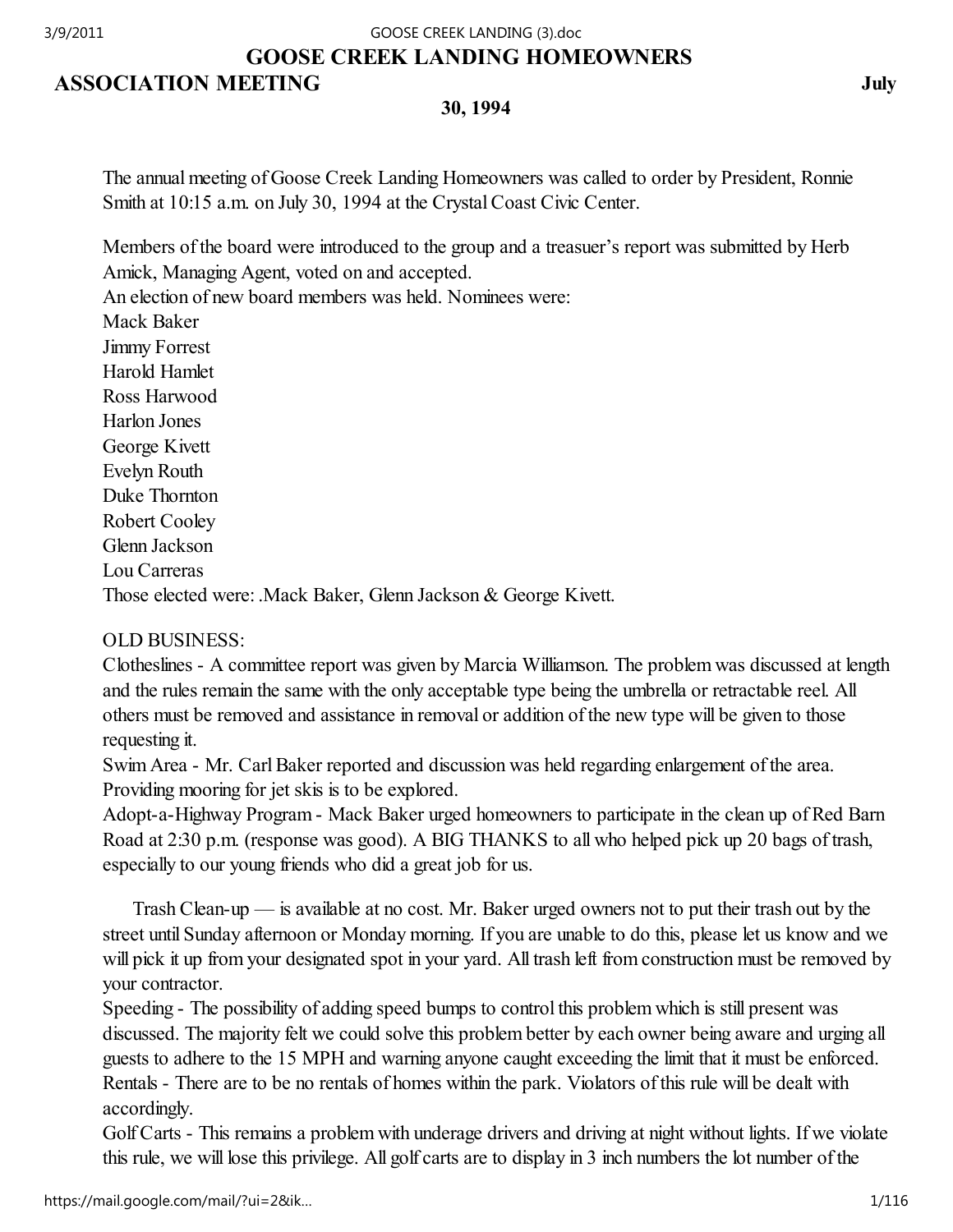owner on the rear of the vehicle, if possible, or if not, on the front of the vehicle.

Dogs (outside pets, fences & dog pens) - This rule will be enforced without exception. Owners are required to clean up after their pets and be considerate of other owners.

Card Operated Security Gate - This option was discussed and approved by a large majority and will be,in operation in 2 to 3 weeks.

NEW BUSINESS:

Driftwood Office - Michael Jones addressed to the group his desire to purchase the office and lot for his personal use as an office to aid in the re-sale of Goose Creek Landing property and stated he would help in monitoring the security gate. He received unanimous approval from our members.

For Sale Signs - On empty lots was discussed and there is no objection to one standard size sign on available lots.

Covered Dish Dinner - To be on the common was approved and a Fall date will be announced.

Erecting a Picnic Shelter - This was discussed and a committee appointed, chaired by Glenn Jackson including Aileen Baker, Nancy Taylor, Duke Thornton, Ross Harwood, Matt McDonald, Bond Hedgepeth, Danny Eason and Jack Hines to study the feasibility.

Utility Buildings - Carteret County Building Inspector has informed us, effective immediately, that no building larger than 10 x 10 feet may be erected at Goose Creek Landing. The meeting was adjourned at 12:30 p.m.

# Goose Creek Landing Homeowners Association Board Minutes

7/30/94

Meeting was called to order at 2:10 p.m

Board members present were; Marcia Williamson, George Kivett, Glenn Jackson, Mack Baker, Carl Baker, Herb Amick

Board of Directors Officers:

The officers for the 1994-1995 year were elected as follows: Mr. George Kivett as Board President, Mr. Mack Baker as Vice-President, Mr. Carl Baker as Secretary/Treasurer

## New Business

 The Association and Board of directors approved the selling of the Driftwood office and lot #27 to Michael Jones to be used as a sales office. The conditions of this sell are as follows: the property would revert back to residential status if and when resale was made by Michael Jones and that no other use could be made of the property without Board approval. Only one sales office will be allowed in the Park.

A car allowance for the Managing Agent of \$30.00/month was approve4.

 The Association and Board of Director approved programmable card system at the security gate. Each lot will receive 2 cards with an option to buy 3 more cards at a cost of \$15.00 each. Replacements for lost cards would also cost \$15.00 each. None of the fees are to be refundable.

 Plans for a covered dish dinner in the Fall were discussed. Marcia Williamson was placed in charge of planning. A time was set - Saturday, October 8, 1994 at 5:00 p.m. Mr. Mack Baker said that Driftwood Development would provide the drinks, ice, paper plates, cups, etc. and a tent. It was stated that folding tables would be needed for the food and that Mr. Bond Hedgepeth might be able to help in solving this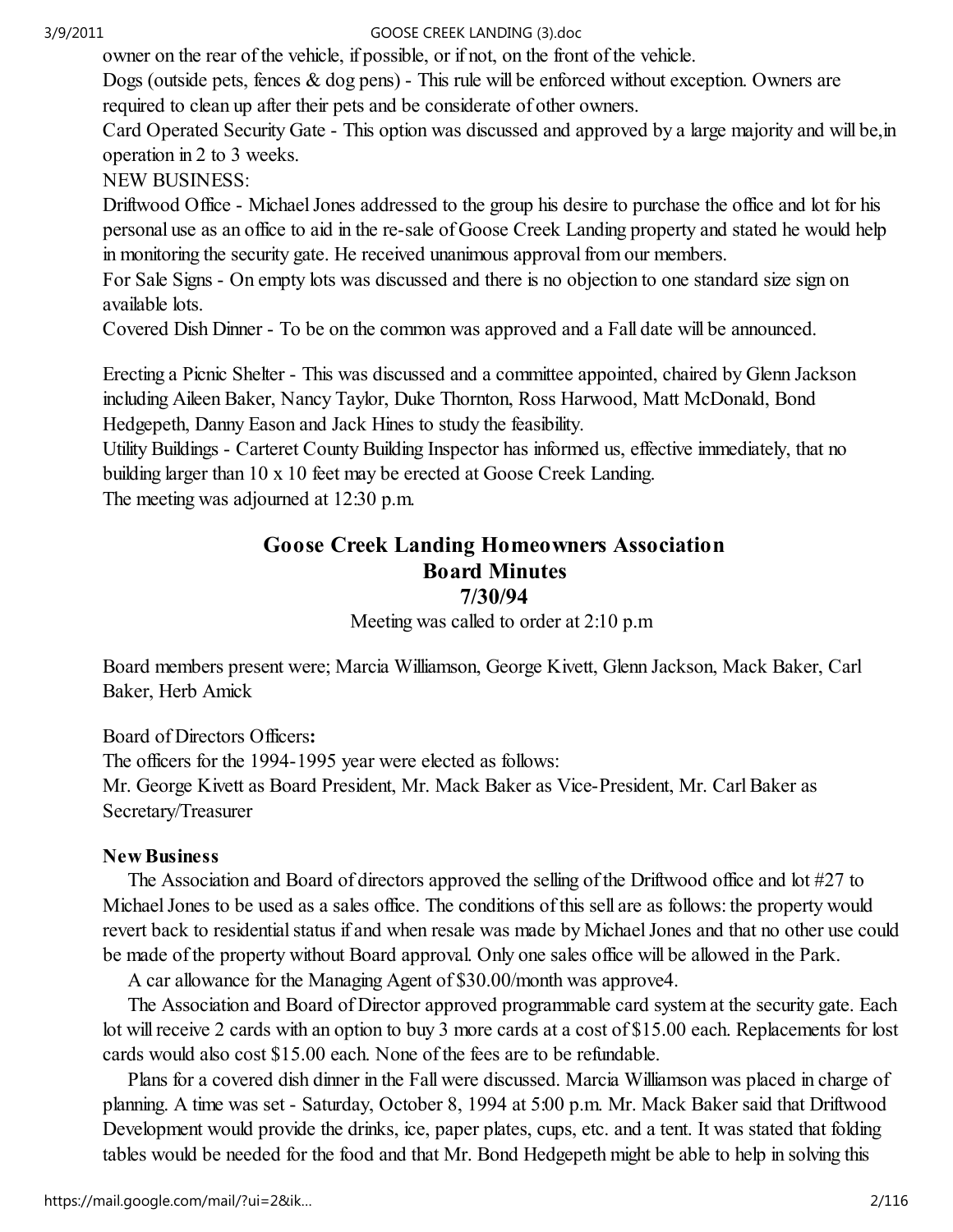problem.

 Bunn and Nancy Bennett, Lot t2, have volunteered to compile the Directory for Goose Creek Landing. The Bennetts will need input from all owners as to the information they wanted included. Please send response directly to the Bennents at THEIR address. See enclosed questionnaire and please respond with at least the minimum requested information.

 A sign was requested to show where the end of the boat ramp is in the water. The Board approved a red line with the words "drop off" will be painted on the sea wall cap to notify the boaters of the location of the end of the ramp. Mr. Mack Baker said he would have Mike Chadwick take care of this.

 The suggestion of a "turn-around" at the entrance gate was discussed but will not be done due to the additional land that will be required from the Corners.

 The subject of Liability insurance was discussed. Mr. Mack Baker reported that we now have 2 million dollars with another 1 millions dollar umbrella. Herb was assigned the task of finding the cost of 1 million additional dollars of liability insurance for Goose Creek Landing.

 The subject of moving the fish cleaning table to the other side of the pier was discussed, Because of the cost involved and the fact that it would eliminate one docking space, the Board made the decision to take no action at this time.

 The Board will investigate the cost and C.A.M.A. (Coastal Area Management Association) requirements needed to extend the sea wall. Mr. Mack Baker volunteered to meet with C.A.M.A. and report back to the Board. Once the requirements and cost are available, this item will be reviewed with the Home Owners Association before action is taken.

 A discussion of Homes and placement on the lots concluded with the following decisions: (A) single wide homes on double wide lots may be replaced with single wide homes of the same size, (B) all Goose Creek Landing property owners who own more than one (1) designated space are permitted to set up a Double wide Mobile Home on the two (2) designated spaces if the spaces are contiguous. All cost for appropriate water connections, power lines, telephone and septic lines or septic tank relocation is the responsibility of tl3e lot owners. The on-site Management Agent will direct and locate each Mobile Home set up. All Rules and Regulations, By Laws and Joint Tenancy Agreements, etc. apply. Double wide homes now in place on single wide spaces may be replaced with the same size or smaller homes.

 The feasibility study of hiring a off duty officer on Friday and Saturday nights of Labor Day, 4th of July and Memorial Day will be investigated Carl Baker will report back to the board.

 Investigations with C.A.M.A. to allow the Association to furnish permanent public jet ski buoy tie of fs and request owners to remove all personal mooring devices will be made. Zw3r.Carl Baker will check with **C.A.M.A.** for their requirements.

 The Association and Board of Directors will take action on any infractions of rules. The method stated in the By-Laws: Board of Directors can act as a group or through the managing agent. All problems should be documented and dealt with verbally, in writing or both and legal action taken if no other solution can be found.

## Rules reviewed:

1. Owners must submit to the managing agent for approval all landscape plan.

2. No fence rule will stands and all violations will be notified.

3. The NO TV antenna rule stands. VHF antennas are not covered under this rule and, therefore, are acceptable,

4, The existing rules on clotheslines will be kept in force as is; all owners in violation will be advised by letter to remove them and also be given information on the acceptable type of clotheslines.

## Ru1es Amended;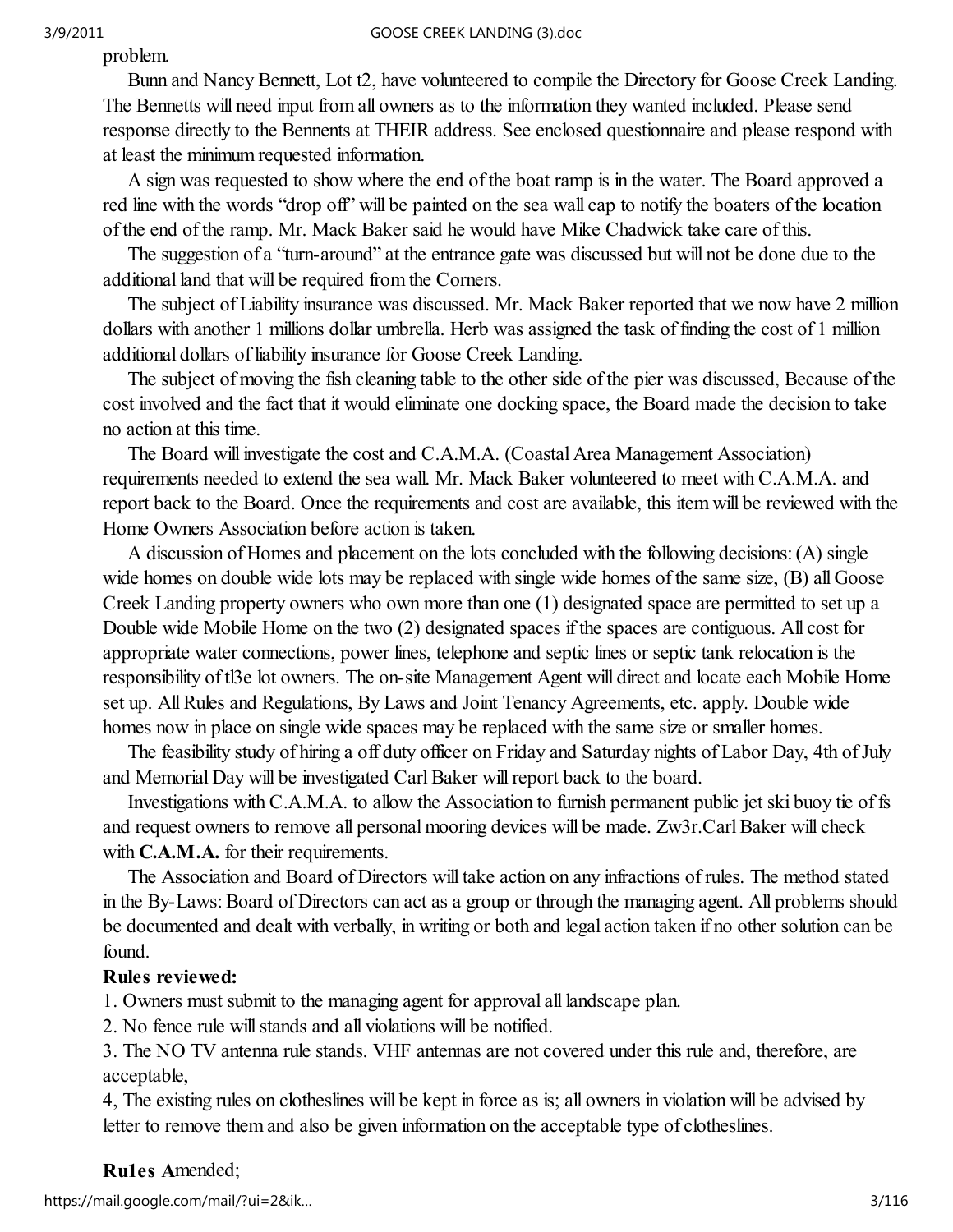1. Trees, bushes, etc. cannot form barriers and be planted at lease 10' apart on center and may not be planted within 2' of the designated space lines.

2. In addition to the existing rules governing golf cart)all golf carts are to be identified with owners original lot number with 3" letters on any area on the front or rear of the cart big enough to support them. All golf cart owners are to be notified by letter of this addition to the rules.

3. For Sale signs" on empty spaces were approved allowing only one 18" X 24" maximum size sign per space.

## Items reviewed with no action taken:

1.The question of speed bumps was raised. It was decided not to install speed bumps at this time; however, speed bumps are still an option.

# GOOSE CREEK LANDING HOMEOWNERS ASSOCIATION SPECIAL MEETING WHITE OAK ELEMENTARY SCHOOL SATURDAY, MARCH 4, 1995

Meeting called to order at 10:15 by Board member Mr. Glen Jackson. Board Members present: Glen Jackson, Mack Baker, Marcia Williamson, Carl Baker

The turn-out of homeowners filled the room to capacity (200-250).

The water option (#1) to stay with Corner and Goose Creek Resort was killed and ruled no longer a viable option.

Mr. Jackson called for all proxy votes to be turned in, however after discussion, it was decided that proxy votes would be counted along with all other votes.

Using an overhead projector, Mr. Jackson outlined and explained each of the options available to us for acquiring water from the West Carteret Water Corp., listing the advantages and disadvantages of each. During these presentations Mr. Jackson paused very frequently to take and answer questions, listen to suggestions from the Association Members, and to provide time for comments from the members.

Following these discussions, Mr. Carl Baker moved a vote to be taken. The move was seconded and passed. The final outcome of the vote, (including proxies) was as follows: OPTION #3 - bulk meter 139 votes OPTION #2 Individual Meters 47 votes.

Meeting Adjourned at 1:45 P.M. Herb. Amick note taker

# GOOSE CREEK LANDING HOMEOWNERS ASSOCIATION ANNUAL METTING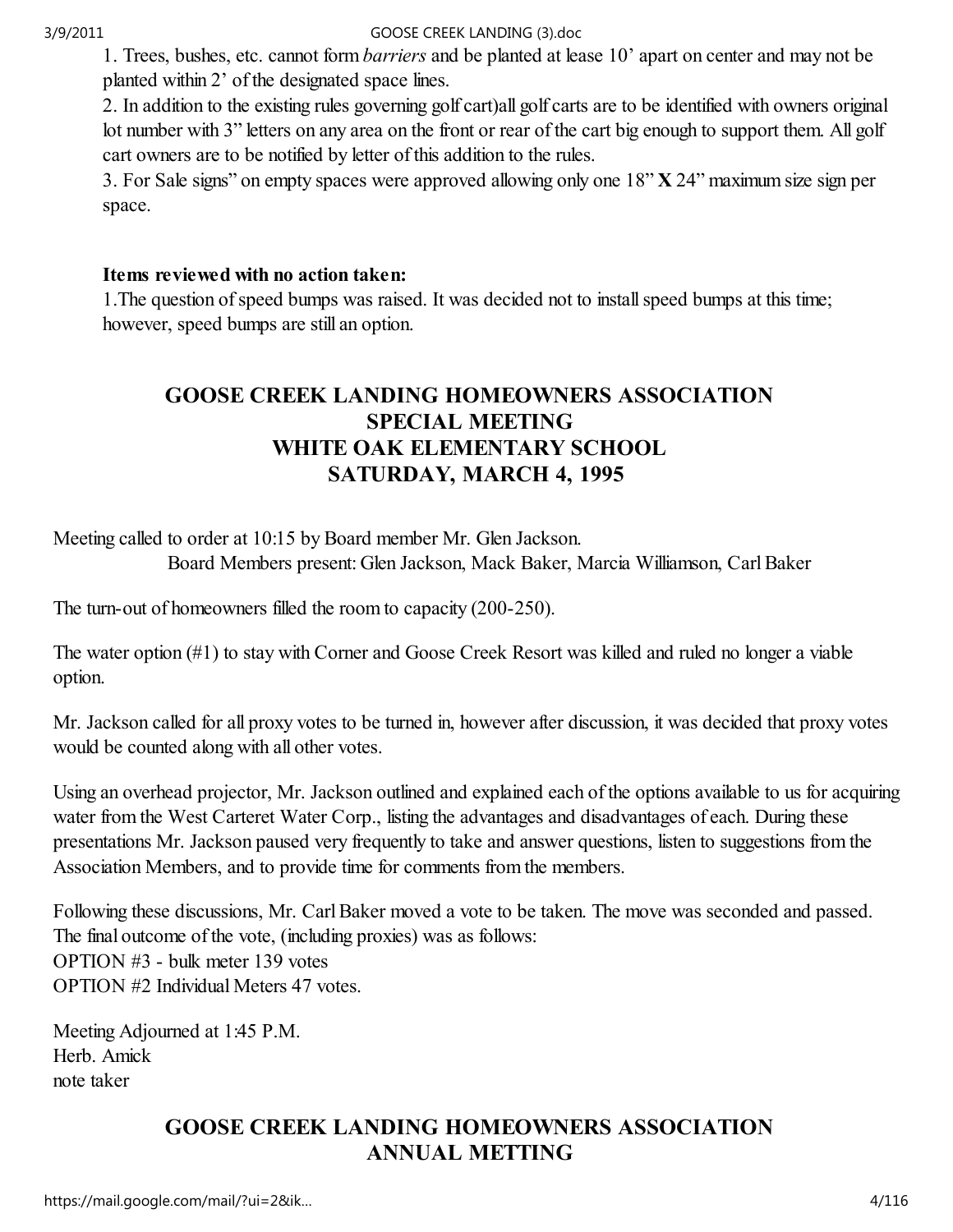## WHITE OAK ELEMENTARY SCHOOL JUNE 10, 1995 3/9/2011 GOOSE CREEK LANDING (3).doc

The meeting was called to order at 10:45 AM by the President Mr. George Kivett. (The meeting was delayed because the person who was responsible for opening the building failed to show.) The meeting was held outside on the playground.

The minutes of the previous meeting were read by Mr. Carl Baker and the Treasurers report given.

Mr. Kivett introduced Lisa D. Smith-Perri, the assistant to the Board of Directors of the West Carteret Water Corp. Lisa stated that West Carteret Water had the only water purification plant of its kind in the United States, and that it is a "state of the art system". She also stated that it would Wise to install a pressure reduction valve at all homes since water would be delivered at a pressure of 75-80 PSI She also discussed ways to save water, such as the water saving shower heads, checking for leaks, etc. She also stated that a 4" meter rather than a 6" meter will be installed, but that it would not affect us.

The question of increasing the Homeowner's dues to offset the cost of installing and operation of our water system was discussed.

Mr. Carl Baker expressed the opinion that he thought that we had enough money to carry the project through December, 1995.

A general discussion on the subject of dues and the water program followed. It was decided that the increase in dues would be \$32.50 per half-year making the total amount \$200.00 per half- year, beginning with the second half of 1995, due July 1, 1995.

Mr. Kivett opened a discussion on the number of General Association meetings we should have each year. He suggested that we might have two meetings per year and suggested that they might be on the 1st. weekend in March and the 1st. weekend in November. He also suggested that the number of Board Members he increased from 5 to 7 or 9. During the discussion that followed it was decided that changing our By-Laws might require legal work. After further discussion it was moved that we change to eight (8) persons - with the President of the Board not voting except in the case of a tie; that the membership be informed by mail, and be given the opportunity to vote by mail.

An election to the Board of Directors was held to fill the two expired terms.

Those nominated were:

Lou Carreras Lot  $\#$  93, James Godfrey Lot  $\#$  103, Arendell Moye Lot  $\#$  15, Ralph Morehead Lot  $\#$  61, Bonnie Whitesell Lot # 76, Ronnie Eason Lot # 114, Carl Baker Lot # 192, Harlon Jones Lot # 215.

Each candidate was introduced by the President and asked to make a brief statement about themselves, their goals and dreams for Goose Creek Landing.

Voting by paper ballot followed. The results of the vote are:

Mr. Carl Baker was re-elected for a two year term. Mr. James Godfrey was elected for a two year term.

## CONGRATULATIONS !!!!!!

Our sincere thanks and appreciation to Marsha Williamson for her service on the Board and for her concern for Goose Creek Landing. Our sincere thanks, also, to Carl "Jiggs" Baker for his work and service on the board. Meeting was adjourned at 12:30 PM Carl Baker; Secretary - Treasurer Herb Amick; Reporter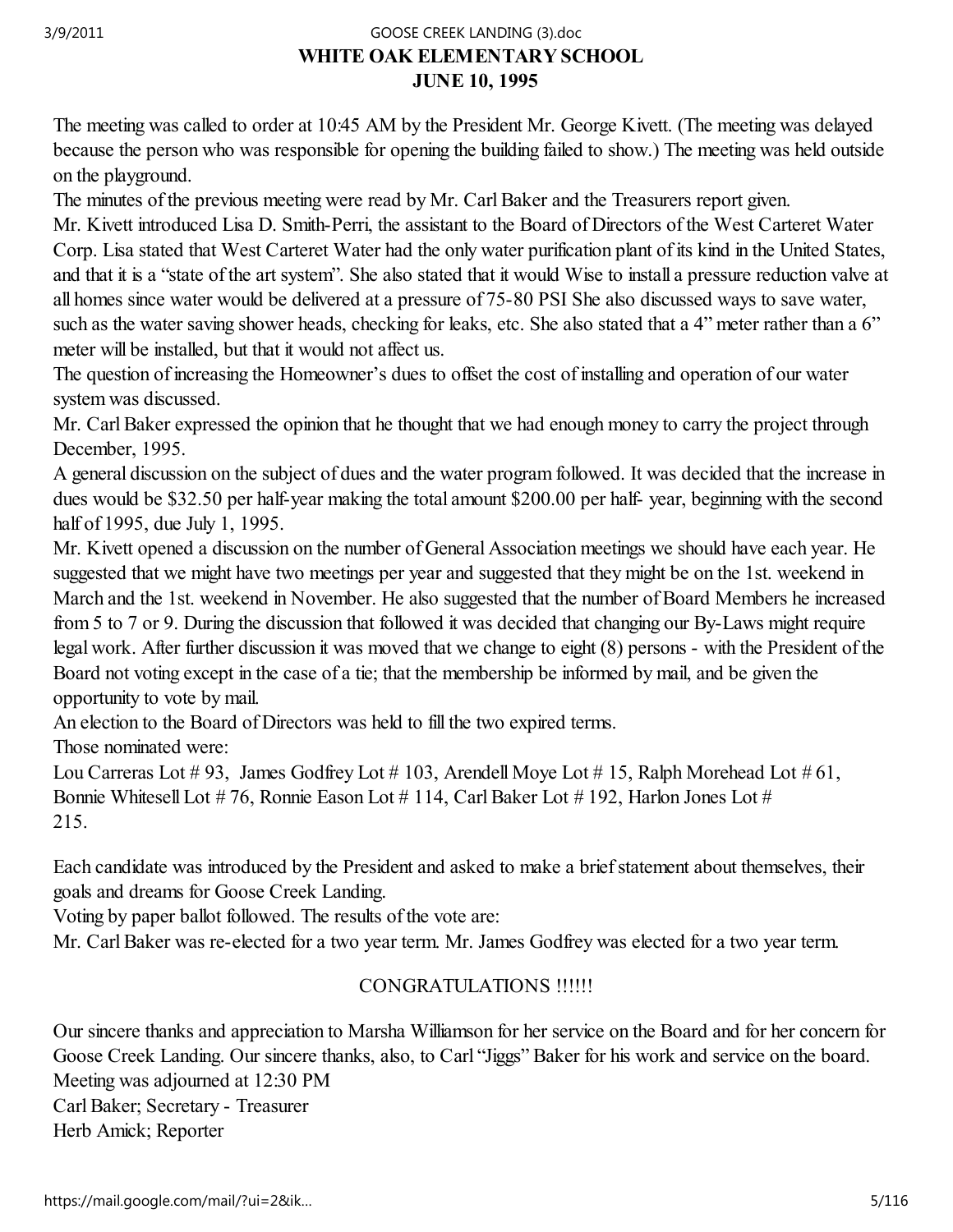## Board of Directors Meeting 3/9/2011 GOOSE CREEK LANDING (3).doc

## June 24, 1995

 Board members present were George Kivett, Jiggs Baker, Jim Godfrey, and Glenn Jackson. Mack Baker was absent.

Selection of officers:

 Nominations were made and a vote taken. The results are Glenn Jackson is President, Mack Baker is Vice President, Jim Godfrey is Secretary and Treasurer.

Discussion of water system:

 Jim Godfrey made a motion to delay accepting the bid from McClees so that more bids could be considered if Comer would allow us to continue to use the campground water at a cost of less than three thousand dollars. Comer must give an answer before Tuesday, June 27. There was not a second and after discussion Godfrey withdrew his motion.

 Glenn Jackson then made a motion to accept the bid from McClees after deducting \$2000.00 for road repair and deducting \$500.00 for repairing the landscaping. Jim Godfrey provided the second and the motion passed with a 4 – 0 vote. Mr. Amick was asked to call McClees and ask him to start work immediately. The work should be completed by July 1.

Discussion of Homeowner Letters:

 Charles Griffin of lot # 186 sent a letter to the Board detailing improvements he thought should be made to the pier and boat trailer parking area. The Board took no action on this.

 Betty Brill sent a letter to the Board about the danger of having bicycles and skateboards on the pier. Jiggs Baker made a motion to not allow bicycles and skateboards on the pier. Second was by Glenn Jackson. Motion passed 4 – 0. Mr. Amick was asked to have a sign made a placed at the pier that said bicycles and skateboards are not allowed on the pier. He was also asked to have a speed limit sign made and placed at the entrance gate, and a sign for the fish cleaning station asking that fish scraps not be thrown into the swimming area.

Discussion of the Agenda letter for this meeting.

Discussion of unpaid Homeowner dues:

 Mr. Amick was asked to enforce collection of the dues by sending a letter to the Homeowner and if the dues were not paid he should ask the attorney to contact the Homeowner.

Discussion of the need for speed bumps:

No action was taken.

#### GOOSE CREEK LANDING HOMEOWNERS ASSOCIATION BOARD MEETING September 9, 1995 — 9:00 A.M.

https://mail.google.com/mail/?ui=2&ik...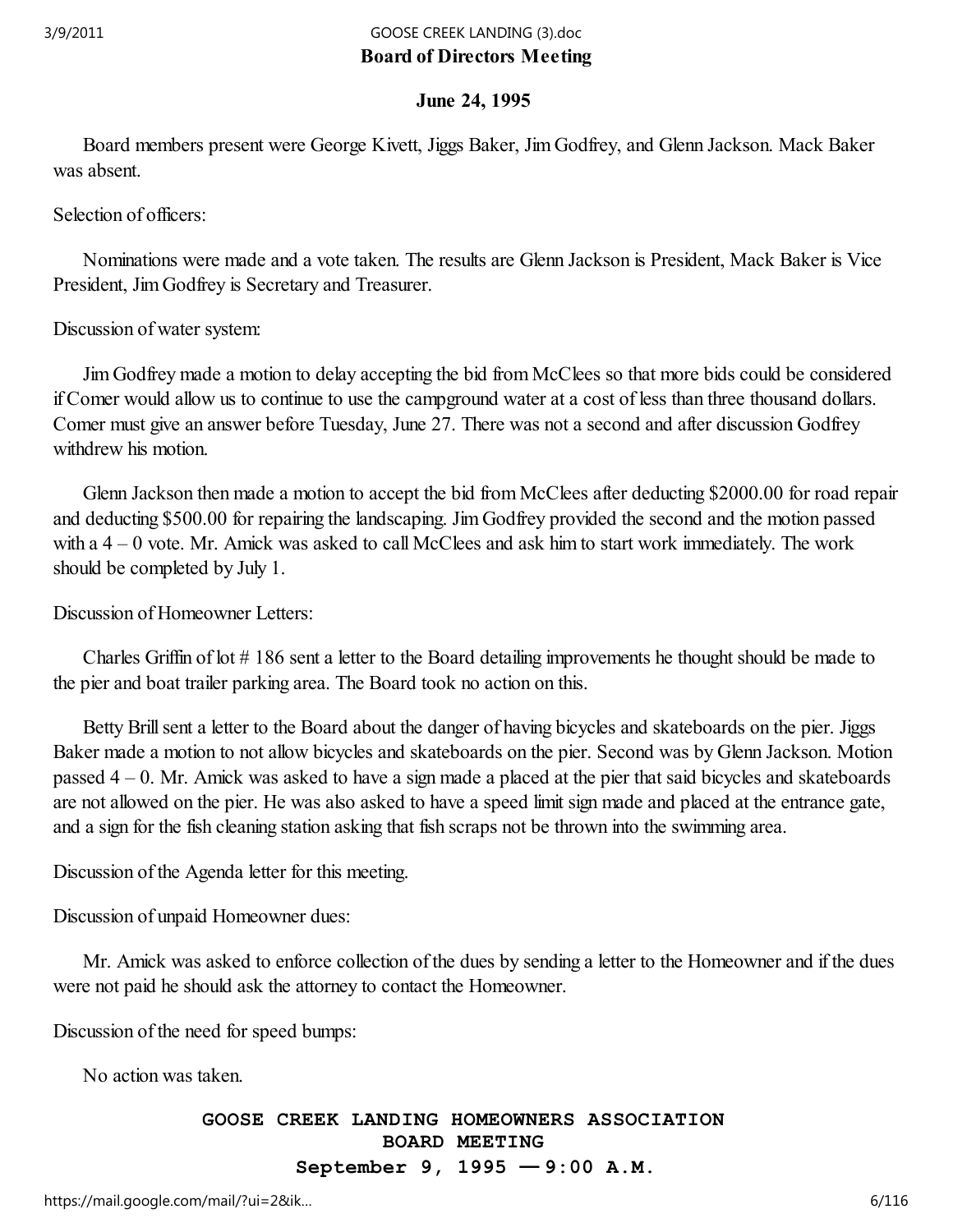The board meeting was called to order at 9:05 A.M. All members were present except Mack Baker.

NEW BUSINESS :

1. A Goose Creek Landing Pool Committee has been formed to develop a set pool specifications which will best fit our needs. Volunteers were solicited and no one who volunteered to work on this important project was turned away. The committee consists of the board of directors and the following volunteers: David Jones, Tim Schrock, Kay Forrest, William Hinnant, Penny Witherington, Ralph Morehead, William Brinkley, Georgean Griffin, Ricky Crocker, Pat Durham, Danny Harden, and Herb Amick.

2. An update on the pool committee activities were discussed and a time table for the completion of the project was agreed upon. It is our goal (should the HOA vote in favor of a pool) to have a pool package for the HOA to consider by November. We need to have our bids in and be on the contractor's construction schedule by January, 1996 in order for construction to begin in February or March. We hope to be able to complete the project by Memorial Day if we can adhere to this time table.

3. Discussed the possibility of purchasing property insurance to cover the pool and bath house if the HOA votes in favor of a pool. Also discussed was the idea of insuring the pier. Cost estimates are currently being sought and the feasibility of this idea will depend on the cost of the coverage.

4. Discussed the effect that a pool will have on our liability coverage. It appears that it would increase our rate by around \$600 per year.

5. Looked at our water usage for July and August — probably two of our busiest months. WE used an average of around 8000 gallons per lot per month at an average monthly cost of \$17.30. The usage should drop off considerably from Labor Day to Memorial Day.

6. Reviewed an updated budget presented by Herb Amick. It appears that we will meet our expenses; however we will not have a large surplus at the end of the year.

#### NEW BUSINESS TOPICS FROM MEMBERS OF THE ASSOCIATION:

1. Discussed a letter from a HOA member who expressed concern that we all follow the rules and regulations of the association. The letter expressed concern about speeding, underage drivers of motor vehicles & golf carts, and grandfathering rules. What we can do and cannot do about grandfathering is determined by North Carolina Law. As to speeding or underage drivers, we either have to police ourselves or else hire outside security, and we can't afford that. It must be everyone's responsibility to say something to an offender in a firm but non-confrontational way. A license number will help identify people who speed.

OLD BUSINESS: 1. The previous minutes (June 24 meeting) were approved as written.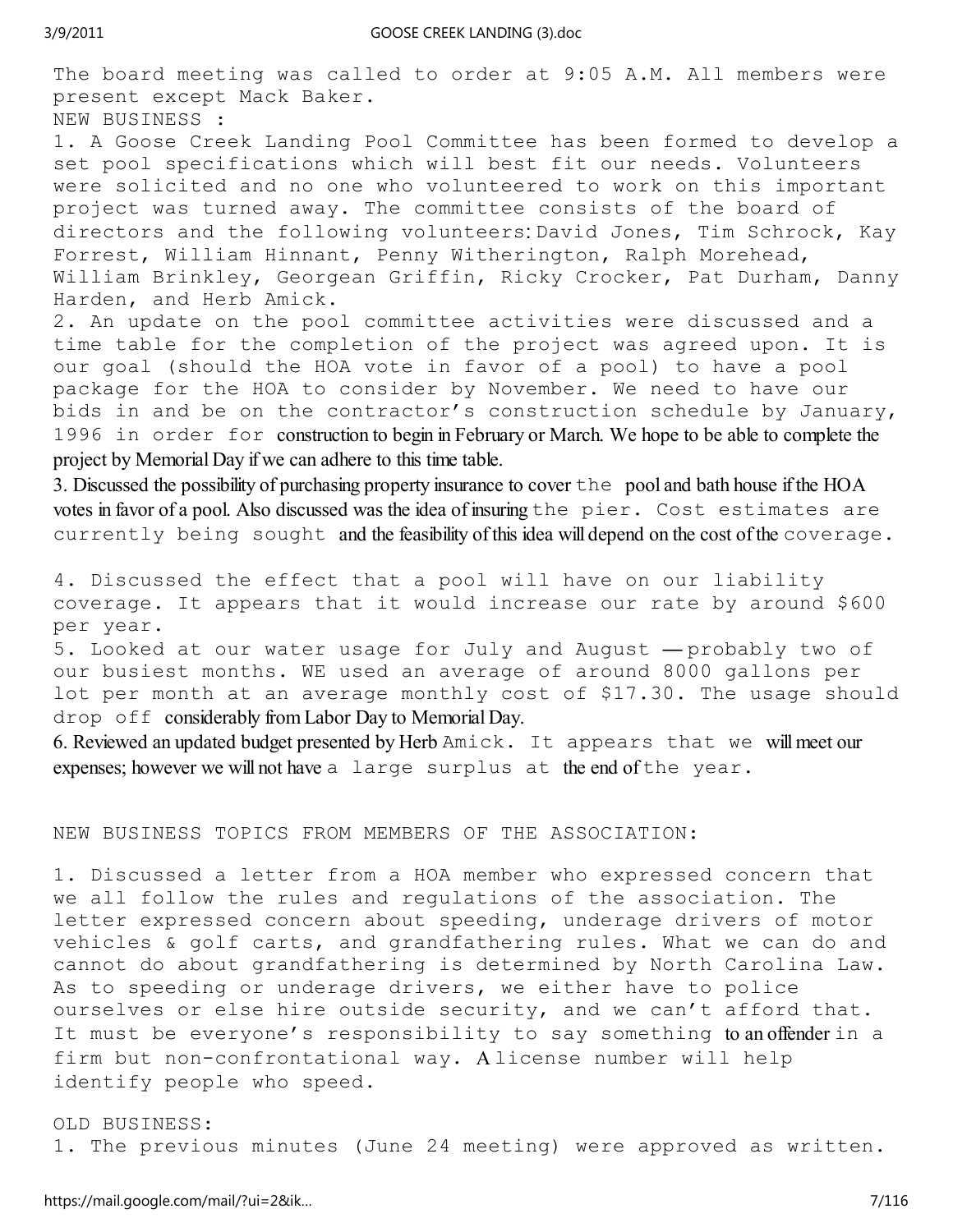2. Verified our liability insurance coverage. We are covered for \$1,000,000 (\$2,000,000 aggregate one year maximum) should someone be injured on the common areas and win damages through successful litigation. It does not cover damages to any member of the HOA(we cannot sue ourselves). It does not cover HOA members from liability from injuries sustained on their lots(check your individual homeowners policy). There is a "good will clause" which may cover up to \$5000 in medical payments for injuries on the common area — even if a judgment is not won against the association. The next scheduled meeting of the Board of Directors will be November 4.The pool issue will be discussed at the HOA meeting prior to the Board of Directors meeting. If you would like to add anything to the agenda for the Board of Directors meeting, please forward the topic, with supporting data, to Herb Amick or any member of the Board.

Meeting adjourned at 11:00 A.M.

# GOOSE CREEK LANDING HOMEOWNERS ASSOCIATION BOARD MEETING — FEBRUARY 24, 1996

The Board meeting was called to order at 9:05 A.M. All members present except Mac Baker

## OLD BUSINESS:

1. The Board decided to make more of an effort in the future to direct our actions more directly to the offender who breaks a rule rather than making a blanket announcement to the whole Homeowners Association.

2. Reviewed homeowner's association dues collections. All but three homeowners have paid their dues in full. Our standard procedure for collecting unpaid dues will be followed.

3. Reviewed the pool assessment collections. So far 30% of the total assessment has been paid. The entire assessment is due by March 1, 1996.

4. Reviewed the 1996 Goose Creek operating budget. A detailed breakdown and explanation of the new budget line items will be given at the spring Homeowners Assoc. meeting.

## NEW BUSINESS:

1. The board considered several suggestions for improvements. The first came from unknown homeowners who want the board to consider the following improvements to our boating facilities.

 A: Install a roof over the fish cleaning station using volunteer labor and donated materials. The board thinks this is fine if a group wants to donate their time, materials, and talents to improve the fish cleaning station.

 B: Install a permanent covering (asphalt / Concrete) to the boat landing area. This is a capital improvement idea the homeowners might want to consider when funds are available.

 C: Install a rock jetty, dredge both sides of the pier, and add new boat slips on the other side of the pier. The board would like for a group of interested people to pursue this idea and gather information about the feasibility of this project. Perhaps the ones who originated the petition would like to form a group of volunteers and look into the permits required and the costs involved and make a recommendation to the board. If this project proves to be feasible, then it can be presented to the homeowners association at a later date.

D: Dredge the boat dock and the boat channel.

Any dredging activities must be coordinated with Harold Comer as set forth in the joint tenancy agreement and must be approved by the Coastal Area Management Assoc. (C.A.M.A.). We are looking into the needs, https://mail.google.com/mail/?ui=2&ik… 8/116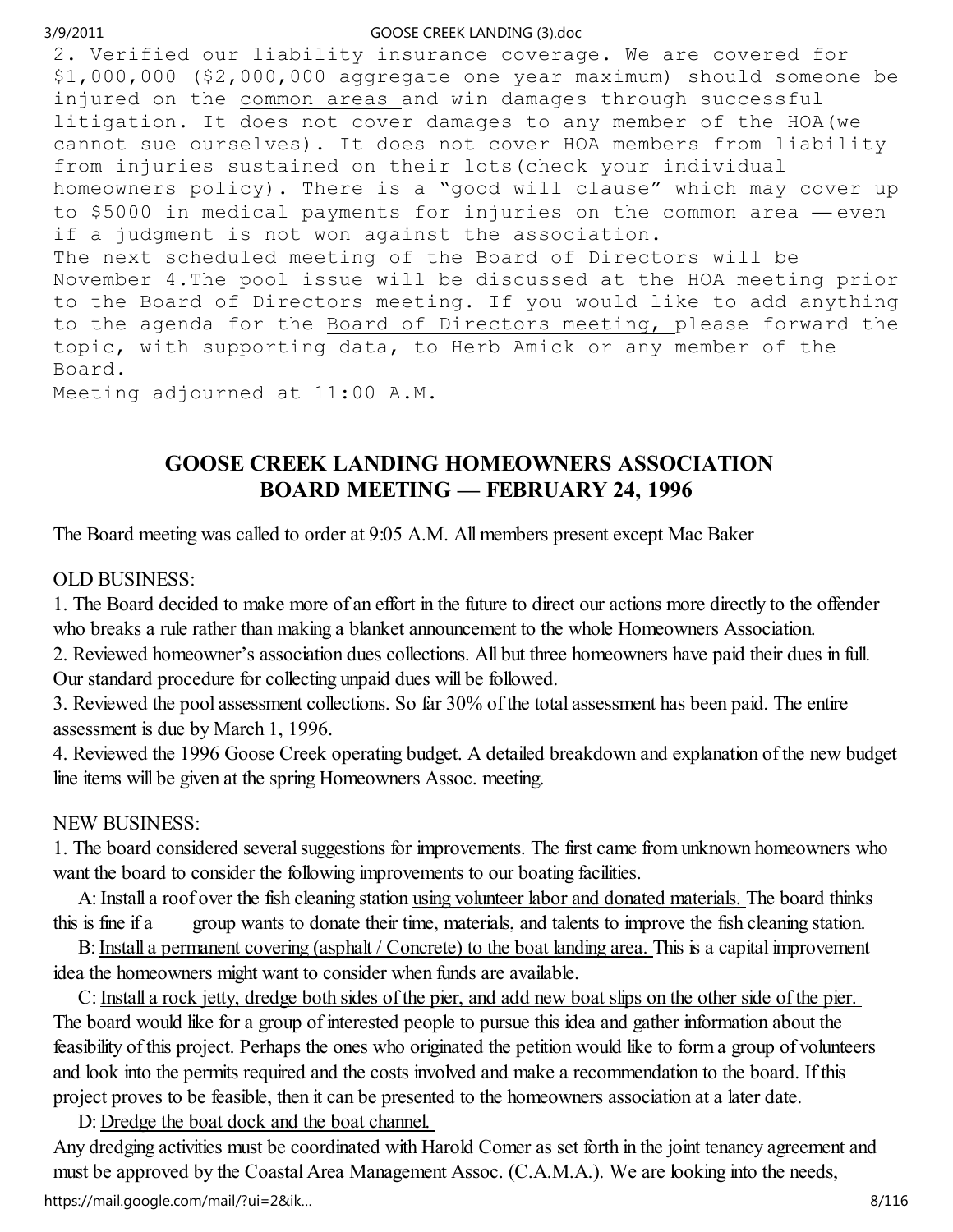methods and costs associated with the project.

 The second suggestion for improvement was to provide a fenced playground in the common area for children. This will be considered at a later date providing the availability of funds.

2. Discussed the inquiry from a homeowner about the possibility of holding a king mackerel fishing tournament at Goose Creek Landing this summer. The Board of Directors voted against sponsoring a tournament, in part because of liability considerations should an accident occur. Work will continue on this activity by volunteers, however, it will not be sponsored by Goose Creek Landing Homeowners Association.

3. Reviewed the status of the pool construction project. A detailed account of this is enclosed.

4. Discussed the trash pickup charges. We pay Waste Industries a flat fee for our residential contract, a tipping fee and

\$6.00 per month for trash carts over 50. If you only have a small amount of trash, consider sharing a trash cart with a

neighbor to cut down on costs, or you could use the trash carts on the common area.

THE MEETING ADJOURNED AT 4:45 P.M. James Godfrey Secretary/Treasurer

## Goose Creek Landing Homeowner's Association Annual Meeting MINUTES DATE: Saturday, August 24, 1996 TIME: 9:00 a.m. PLACE: White Oak Elementary

ATTENDANCE: With the proxy received and the Homeowner's present at the meeting, a quorum, was satisfied and business was conducted.

CALL TO ORDER:

The meeting was called to order at 9:00 a.m. by the President, Glenn Jackson. Mr. Jackson opened the meeting by welcoming the new homeowner's to their first annual meeting and asking that they stand and introduce themselves.

# TOPIC: Seawall Construction - Pier Repair

DISCUSSION: Mr. Jackson introduced Dick Dolgas, President of Mud Bucket Dredging, who explained our options on the seawall and the pier repair. After discussing the construction options and costs, Mr. Dolgas answered questions from the floor. After discussion, a question from the floor was raised regarding the cost for repair of the pier and completion of construction of the entire seawall (310 feet), as opposed to the first 170 feet of seawall and pier repair initially brought for vote. The cost was estimated to be \$110 per lot for the entire construction of the 310 feet of seawall and pier repair.

RECOMMENDATION: A recommendation was made from the floor that the initial request for vote on repair of the pier and construction of 170 feet of seawall be denied and that an assessment of \$110.00 repair of the pier and construction of the entire 310 feet of seawall be placed for vote. The President then requested that a vote be taken.

ACTION: An overwhelming majority voted in favor of assessing \$110.00 per lot for repair of the pier and construction of the entire 310 feet of seawall. The recommendation carried. Payment is due in full on September 30, 1996.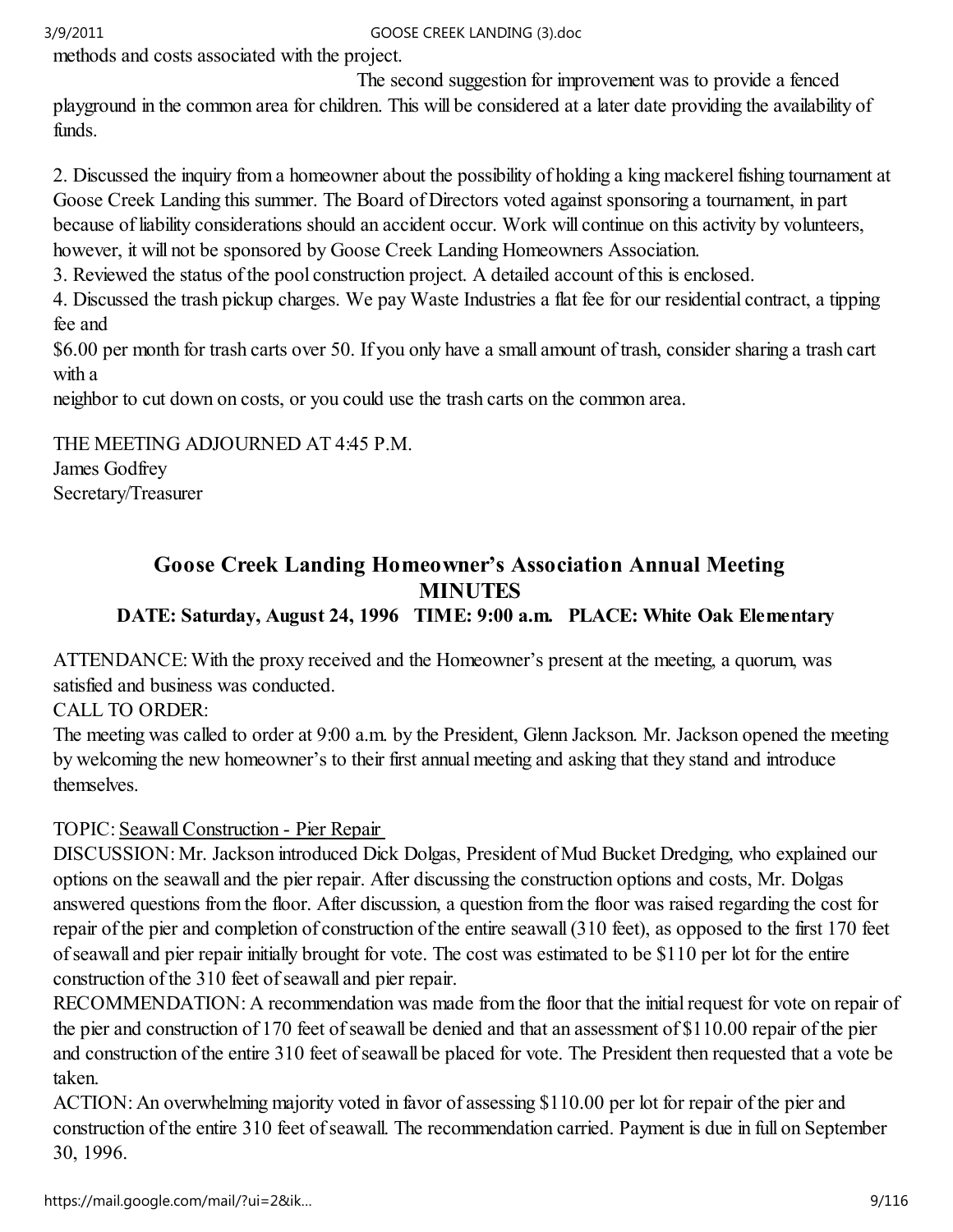TOPIC: Budget Report

DISCUSSION: Mr. Jackson presented the Budget Report for the period of July 1, 1995 through June 30, 1996. The President noted that expenditures amounted to \$109,229.00 last year which was \$8829.00 over budget. \$20000 + was incurred for hooking up the existing water supply which was unexpected. This depleted most of the reserve funds in our operating budget, however, no increase in dues is recommended by the Board at this time.

RECOMMENDATION: A recommendation was made to accept the Budget Report as presented. ACTION: The recommendation was approved.

## TOPIC: Donation of Swing Set

DISCUSSION: The President thanked Danny Harden, Ricky Crocker, and Brad Gordon for donating and volunteering to install a commercial-grade swing set in the Common area. This will be installed after the pool and seawall construction is complete.

ACTION: None required.

## TOPIC: Reduction of Postage Expense

DISCUSSION: Discussion was held regarding ideas for decreasing postage expense. Several methods of reducing the cost were brought to the floor: 1) a central mail distribution center within the park and 2) the use of bulk mailing rates.

RECOMMENDATION: It was recommended that both methods be researched as to cost and effectiveness with notification to Homeowner's when a decision has been reached.

ACTION: Cost and effectiveness will be researched by the member's of the Board with a final decision and notification made to each Homeowner.

## TOPIC: Underpinning

DISCUSSION: The President noted that a few homes have not replaced the underpinning which was damaged by Bertha. A request was made that this be done as soon as possible so that we may keep our community attractive.

RECOMMENDATION: None required.

ACTION: Homeowner's to repair any damages as soon as possible.

## TOPIC: Community Watch

DISCUSSION: Recent vandalism has prompted the community to take the necessary steps to protect and prevent any further occurrences.

RECOMMENDATION: A recommendation was made that a committee be formed to start a Community Watch program. Linda Ollivier has volunteered to research and make contact with the necessary local law enforcement to set up this watch.

ACTION: Linda Ollivier will contact those necessary and make notification to homeowner's for assistance in this program.

## TOPIC: Bylaws Changes

RECOMMENDATION: James Godfrey, Secretary-Treasurer, presented three (3) proposed Bylaws changes for discussion and approval as follows:

a). Conflict of interest clause

b). Voting clarification (no vote/no count)

c). Increase of Board from five  $(5)$  to seven  $(7)$  members.

ACTION: A vote was taken and all three (3) of the proposed changes were approved.

https://mail.google.com/mail/?ui=2&ik...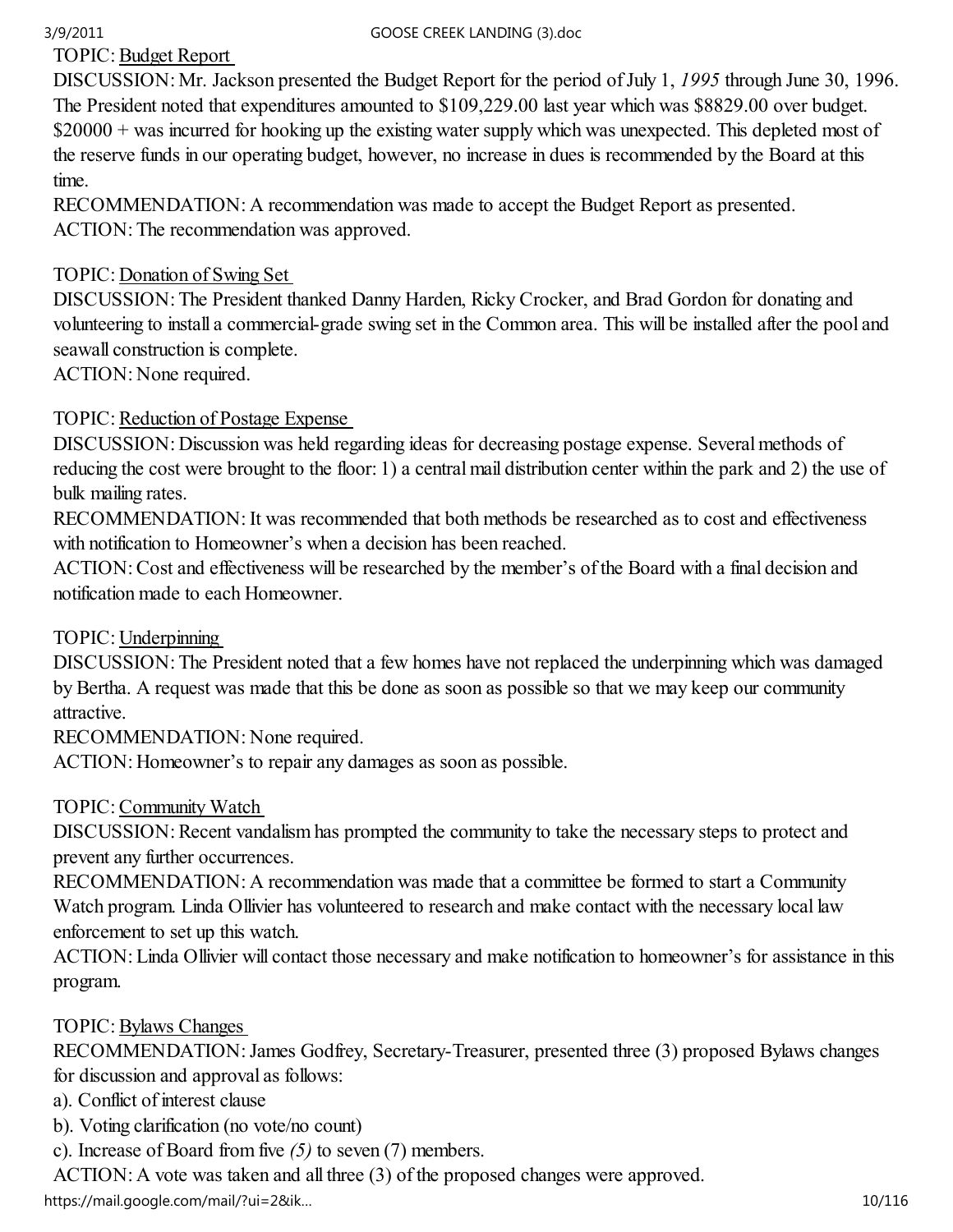TOPIC: Proposed Changes to Rules and Regulations

RECOMMENDATION: Glenn Jackson, President, presented the following proposed changes to the Rules and Regulations:

a). Allow 18" Satellite Dishes

b). Allow non-licensed drivers to drive golf carts if supervised by an adult.

c). Require "Goose Creek Landing" stickers to be displayed on boats docked at our pier.

ACTION: Proposals "a" and "c" were accepted and approved. Item "b' was not approved.

## TOPIC: Pool Project

RECOMMENDATION: James Godfrey and Glen Jackson presented the pool project to the association for their consideration. Discussed at some length were the terms of the septic drainage field easement on lot # 238, the assessment costs of the project, and operating costs covered by our present budget. It was noted that we do not have a budget line item to cover life guards or someone to supervise the pool area. We must police ourselves or bear these expenses in the future. After the questions from the floor were answered, the acceptance of the pool project and the stated proposal of a \$640.00 per lot assessment for the pool project were placed for a vote.

ACTION: The acceptance and approval of the pool project and assessment was determined by a majority vote of 63% of votes cast. Payment is due in full November 30, 1996.

TOPIC: Board of Directors Election

RECOMMENDATION: An election of the Board of Directors was held with the following nominations: Robert Andrews, (lot 219), Freddie Dawson (lot 42), Danny Harden (lot 117), Glenn Jackson (lot 152), Michael Joyce (lot 206), Jim Lancaster (lot 81), Linda Ollivier (lot 66), Duke Thornton (lot 138), Tim Schrock (lot 32), and Bill Brinkley (lot 208).

ACTION: The votes were counted with the following results:

Two Year Terms on the Board were, Linda Ollivier, Danny Hardin, and Jim Lancaster. Robert Andrews and Duke Thornton were voted in for a term of one year.

Our sincere thanks to Glenn Jackson, Mack Baker, and George Kivett for their service on the Board, and their many hours of volunteer work for the betterment of the Goose Creek Landing Community.

## ADJOURNMENT:

There being no further business for discussion, the meeting was adjourned at 12:13 p.m. Glenn Jackson, President

## Goose Creek Landing Board of Directors Meeting **MINUTES**

DATE: Sunday, September 1, 1996 TIME: 8:00 P.M. PLACE: 316 Snow Goose Lane, Newport, N.C. ATTENDANCE: Carl (Jiggs) Baker, Robert Andrews, Danny Harden, Duke Thornton, Herb Amick, Jim Lancaster, Jim Godfrey, Linda Ollivier Glenn Jackson, Past President and Fred Smith, Invited Guest

## CALL TO ORDER:

The meeting was called to order at 8:00 p.m. by the Vice President, Jim Godfrey.

## TOPIC: Minutes

https://mail.google.com/mail/?ui=2&ik...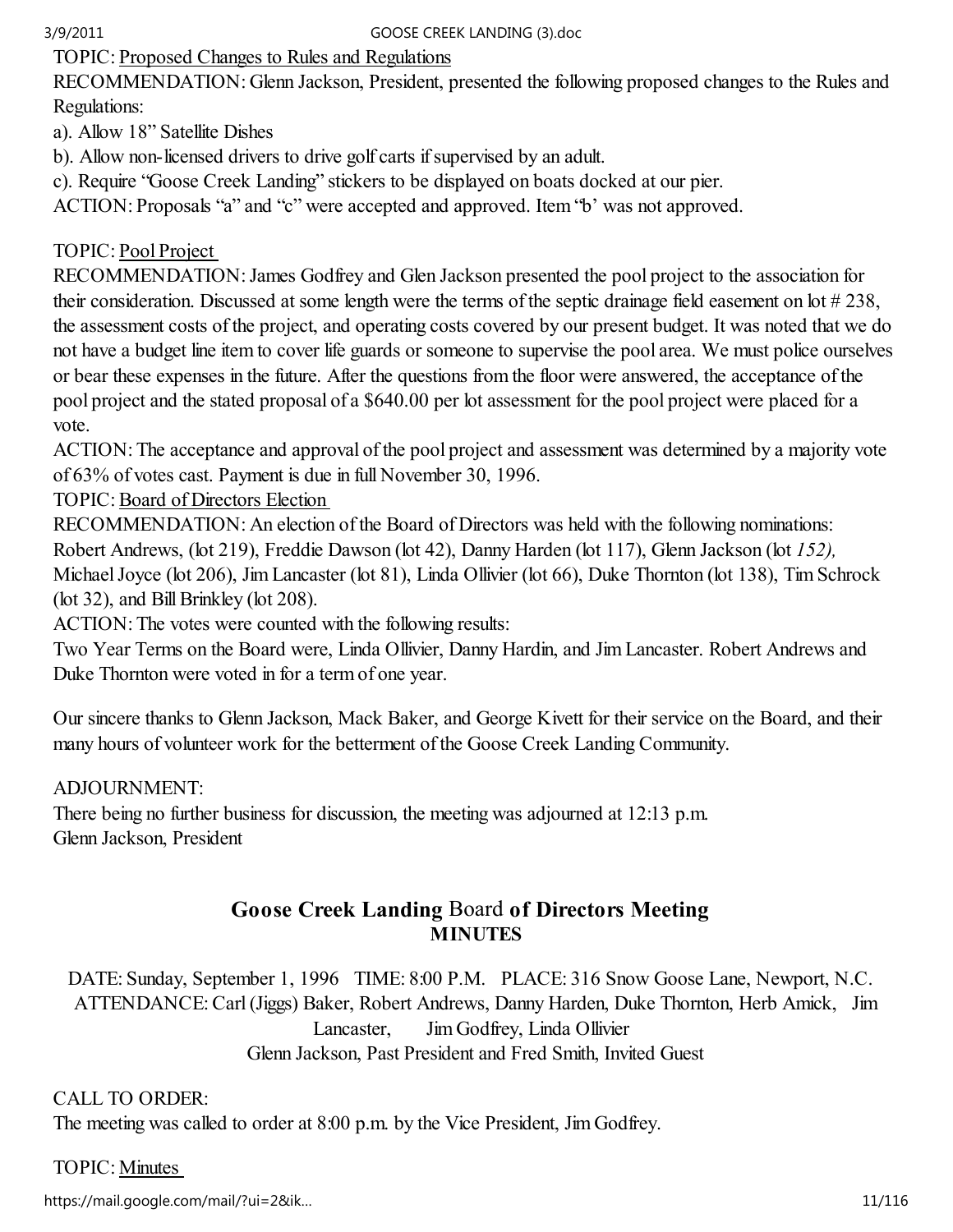DISCUSSION: The minutes of the August 24, 1996 Annual Homeowner's Meeting were distributed for review and approval.

RECOMMENDATION: A recommendation was made that the minutes be accepted as submitted.

ACTION: The minutes of the August 24, 1996 meeting were accepted and approved as submitted.

## TOPIC: Budget Items

DISCUSSION: The Budget was presented as a part of the August 24, 1996 meeting. No update was presented at this time.

RECOMMENDATION: None required.

ACTION: An update of the Budget will be presented at the October meeting of the Board.

## TOPIC: Election of New Board of Directors Officers

DISCUSSION: Nominations were taken from the floor for the election of officers for the coming year as follows: President, Jim Lancaster, Vice President, Jim Godfrey, Secretary Treasurer, Linda Ollivier.

RECOMMENDATION: Recommendations were made to accept the nomination of Jim Lancaster as President, Jim Godfrey, Vice President, and Linda Ollivier, Secretary-Treasurer.

All nominations were approved by the Board of Directors as so noted.

## OLD BUSINESS

TOPIC: Turn Over of Projects

RECOMMENDATION: A recommendation was made by the Vice President that all projects now in process, be taken on a volunteer basis by a Board member for close follow-up in order to keep abreast of progress, problems, concerns of each project. Those projects and a listing of respective Board members heading the projects are listed as follows:

A). Waterfront Project - Seawall/Pier Construction/Reconstruction

Carl (Jiggs) Baker, acquisition of necessary contract signatures, and contract processing.

NOTE: A bid from Dick Dolgas, President of Mud Bucket Dredging was received, reviewed and approved by the Board of Directors. Copies of this bid are a part of the original minutes. An assessment of \$110.00 per lot will be required of all homeowner's, due on September 30, 1996. Anticipated construction will being in November, 1996.

Jim Lancaster and Herb Amick will work with CAMA on acquisition of the necessary permits for construction. B). Pool Project Construction/Follow-Up

Jim Godfrey, Danny Hardin, and Robert Andrews will work with Fred Smith, Engineer, (named "On-Site Project Manager") in securing necessary signatures and implementation of project. An assessment of \$640.00 per lot will be required of each homeowner, due on November 30, 1996. This amount can be submitted in equal payments over a three month period beginning in September, with complete payment on November 30, 1996. Jim Godfrey, Danny Hardin, Robert Andrews, and Fred Smith will also research the requirements for parking and report back to the Board.

C). Rules and Regulation Changes

Jim Godfrey will revise and incorporate the changes to the Rules and Regulations as approved at the Annual Homeowner's meeting.

## D). 18" Satellite Dishes

Jim Godfrey, Linda Ollivier will work on necessary guidelines for installation of 18" Satellite Dishes in the Community. They will consult with Mr. Ralph Morehead, resident, who installs these dishes to ensure all guidelines are appropriate. They will also consult the FCC to obtain the rules governing these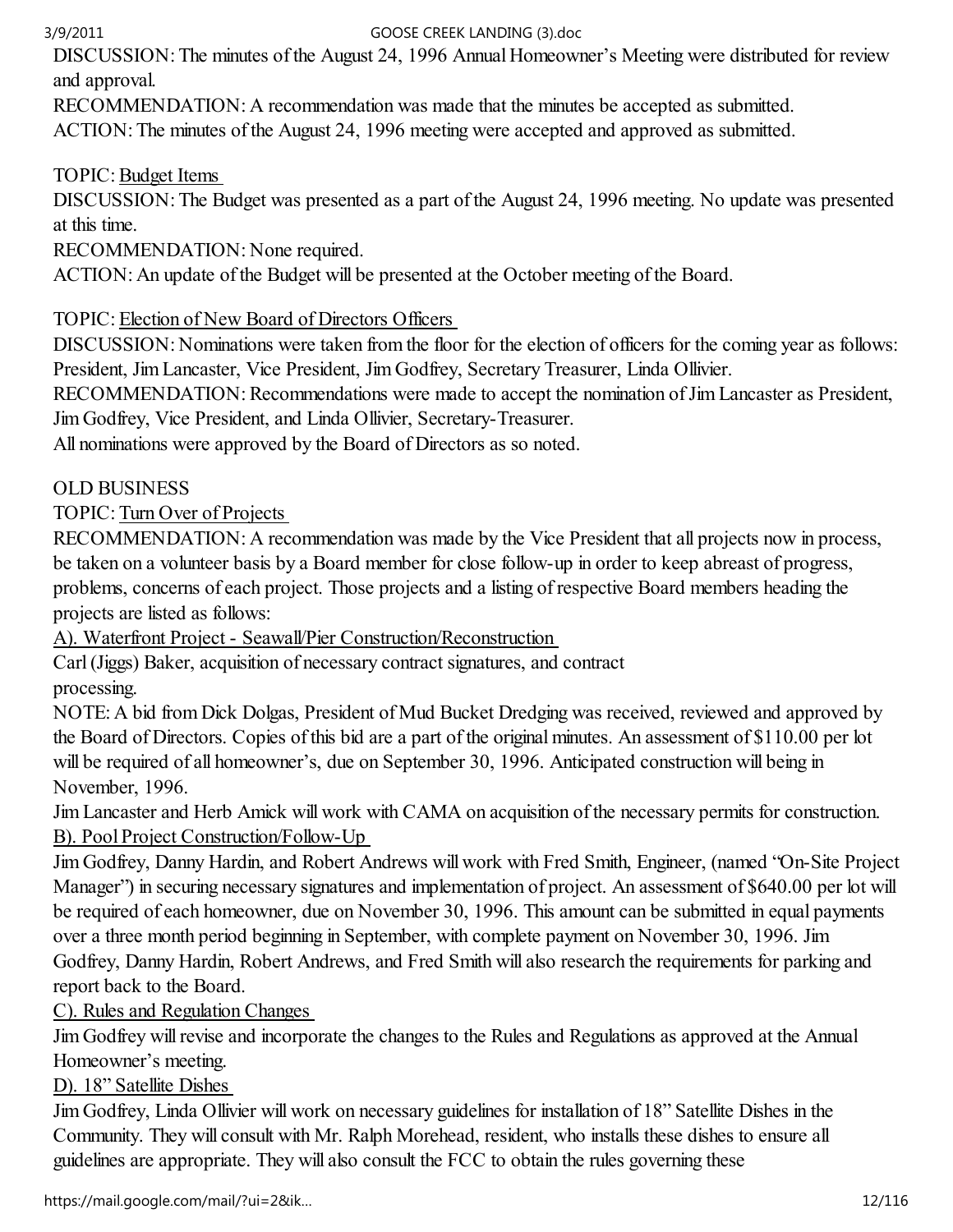## dishes. E). Boat Stickers

A yellow waterproof sticker approximately 2"x 2" noting "GCL" was recommended and approved by the Board for identification of all homeowner's boats, jet skis, or other water vehicles. Research into the cost and production of this sticker will be conducted by Robert Andrews.

ACTION: The Board voted to approve those volunteering for heading up the above listed projects. Reports will be presented at the October Board meeting as to each member's findings. The contracts for the pool project and the seawall/pier project were accepted and approved by the Board. Both contracts will be signed by the required parties.

# TOPIC: Voting Discrepancy - Annual Homeowner's Meeting

RECOMMENDATION: As a result of questions that have been raised regarding the voting process and count at the Annual Homeowner's meeting, a recommendation was made by the Board that Jim Lancaster and Glenn Jackson obtain and verify all votes.

ACTION: The Board voted to approve the recommendation for a recount/verification of voting which took place via proxy and individual vote at the August 24, 1996 Annual Homeowner's meeting. Verification of this vote will be published in the upcoming Board minutes. Further questions regarding this issue should be directed in writing to the President of the Board of Directors.

## NEW BUSINESS

## TOPIC: Social Committee

DISCUSSION: A discussion was held regarding the formulation of a Social Committee to promote a more "family" atmosphere in the community with a member of the Board heading up these efforts. This individual would have the responsibility of organizing community social gatherings with funds that have already been set aside in the budget. This individual, with the help of volunteers would also coordinate the "Grand Opening" of the pool. RECOMMENDATION: A recommendation that Duke Thornton head this project was made. ACTION: The Board approved the recommendation of a Social Committee with Duke Thornton as head of the project. Upcoming events will be published in the Newsletter. Duke will be asking for volunteers from the community to help in these efforts.

## TOPIC: Community Watch

DISCUSSION: As a result of recent vandalism in the community, a discussion regarding the establishment of a Community Watch program was held. Linda Ollivier had previously volunteered to head this project at the Annual Homeowner's meeting. She will be charged with the necessary research into contacting and coordination of this project. RECOMMENDATION: A recommendation for the approval of Linda Ollivier to head a Community Watch program was made by the Board.

ACTION: The Board approved the recommendation that a Community Watch program be started with Linda Ollivier overseeing the project. Linda will contact the necessary agencies and report back to the Board at the October meeting. She will also be requesting volunteers to help with this project.

# TOPIC: Business Within the Community

DISCUSSION: Mr. Andrews presented a concern expressed to him via letter from a homeowner regarding the conducting of businesses by homeowners on the premises of the community and its appropriateness. RECOMMENDATION: A recommendation was made that this matter be taken to the Homeowner's Association to determine if this will be allowed to continue.

ACTION: This matter will be presented at the next meeting of the Homeowner's Association.

TOPIC: Reduction of Postage

https://mail.google.com/mail/?ui=2&ik… 13/116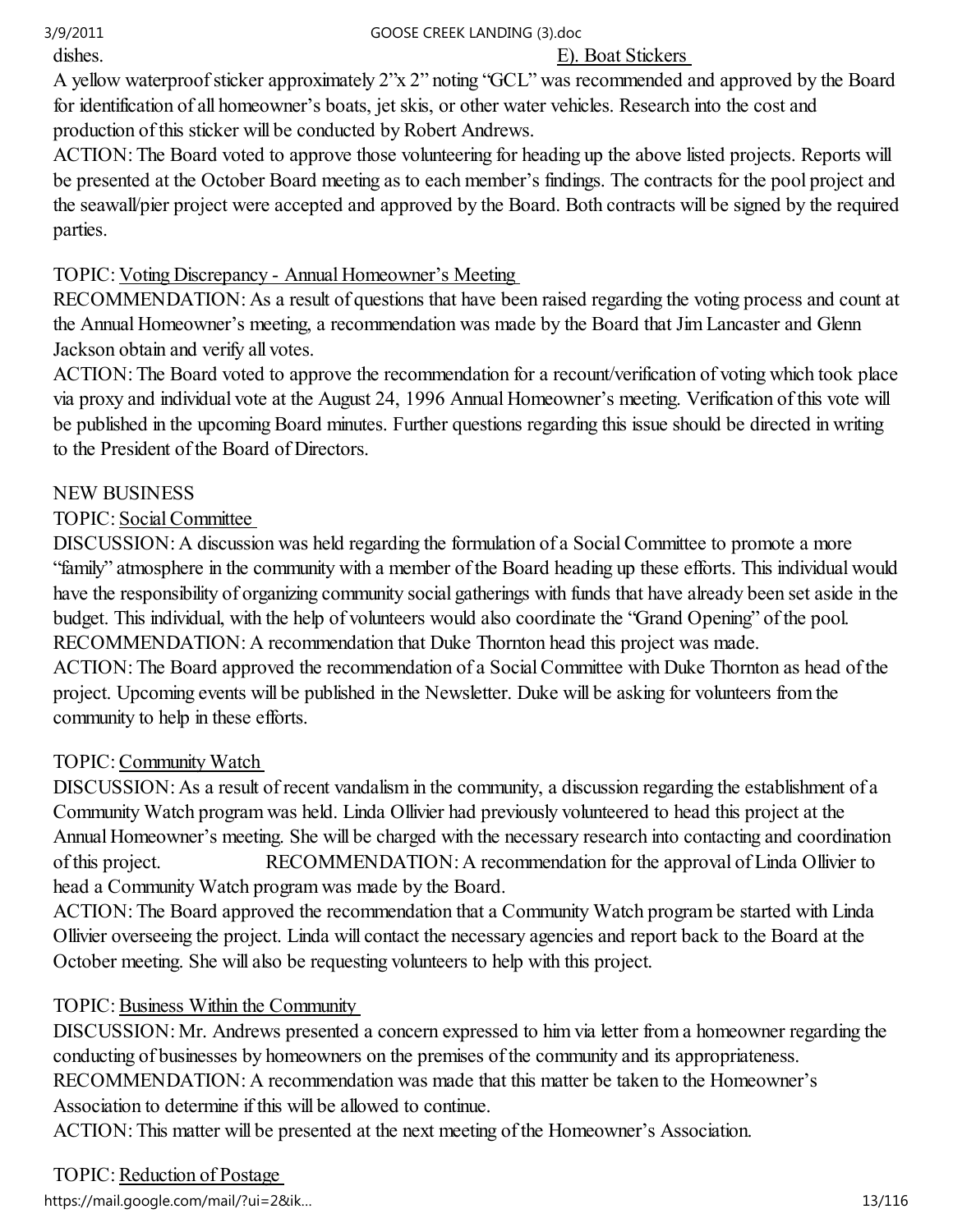DISCUSSION: A question was raised regarding ways in which to decrease the amount of postage spent in sending mailings to homeowner's. This item was also brought up at the recent Homeowner's Association meeting. Methods discussed included, a centralized mail slot set up, a check-off information center, and the use of bulk mailing. Some members of the Board stated that it was thought that the mailing of information to the homeowner's was the best use of budgeted monies and the best source of getting information to the community. RECOMMENDATION: A recommendation was made that Carl (Jiggs) Baker be charged with the task of securing information regarding the stipulations for use, and the cost of bulk mailing and report back to the Board. It was also recommended that Mr. Fred Smith be contacted to present a design for a centralized mail slot set up and the cost of such construction and report back to the Board. At the current time, it was recommended that the minutes of meetings and any "pertinent" issues be posted on the present bulletin board at the community entrance.

ACTION: Mr. Baker will secure information and report back to the Board at the October meeting regarding the cost and use of bulk mailing. Mr. Smith will also present a design and construction cost for a centralized mail slot system. The minutes of the Annual Homeowner's meeting with Board election results have been posted on the present bulletin board.

## TOPIC: Placement of Homes

DISCUSSION: Mr. Amick, Managing Agent, reported that there has been a problem recently with improper placement of a home. He asked for guidance from the Board regarding correction of this matter in order to prevent neighborhood discord. Stipulations for placement of homes is in accordance with Carteret County Ordinances to be followed as per the Joint Tenancy Agreement.

 RECOMMENDATION: A recommendation was made that Mr. Amick re-stake the home in compliance with the Carteret County Ordinance and the Joint Tenancy Agreement. ACTION: The Board approved the recommendation that Mr. Amick correct the staking of this home and ensure that the owner's are in compliance with the County Ordinance and Joint Tenancy Agreement.

## TOPIC: Bids for Common Area Yard Work

DISCUSSION: Mr. Amick stated that bids have been received on the yard work for the Commons areas. One bid was received in by-the-hour estimates, and one received in per-job estimates. Mr. Amick requested a decision on who will receive this assignment from the Board.

RECOMMENDATION: A recommendation was made that Mr. Amick ride with the prospective bidders around the area to be maintained and then request bids on a "per job" basis. Once these bids are received Mr. Amick will bring a report back to the Board for a decision.

ACTION: Request for "per job" bids will be made by Mr. Amick with results presented at the October meeting of the Board.

## TOPIC: Delinquent Dues

DISCUSSION: Mr. Amick stated that at the present time six (6) homeowner's have not paid their dues. Our Attorney has been provided this information for notification of legal action that will be taken against the owner's as per the Joint Tenancy Agreement.

RECOMMENDATION: None required.

ACTION: No action required by the Board at this time.

# TOPIC: Placement of Newspaper Boxes

DISCUSSION: Mr. Jackson stated that several homeowners' have asked if newspaper boxes can be placed at the entrance of the community for their purchase.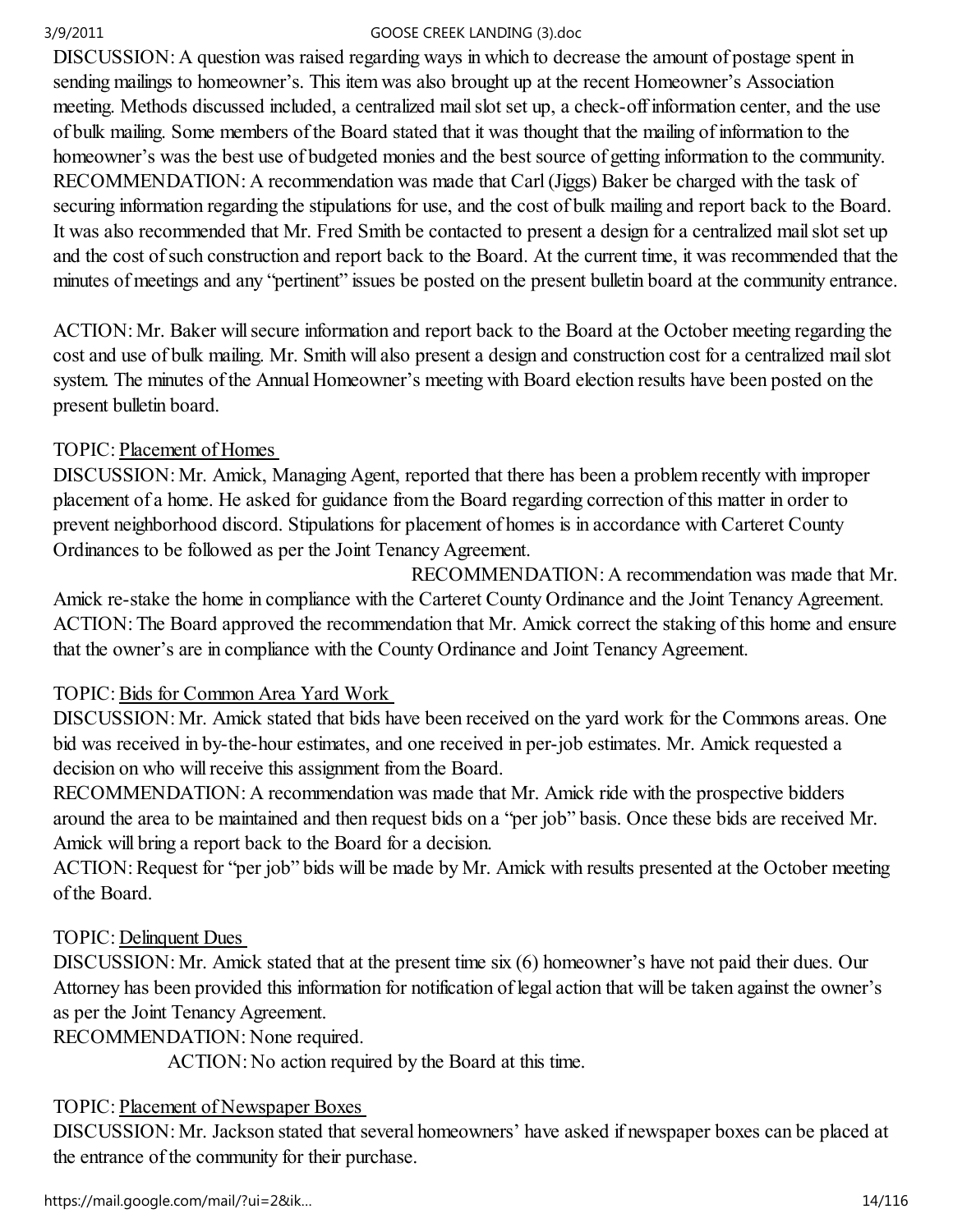RECOMMENDATION: It was the recommendation from the Board that this item be tabled and considered at the next meeting.

ACTION: Present at the October meeting for consideration.

### TOPIC: Goose Creek Landing Newsletter

DISCUSSION: Discussion was held regarding the need to send out a newsletter giving informational news to the homeowner's on a regular basis.

RECOMMENDATION: The Board recommended that a newsletter be compiled with Herb Amick and Linda Ollivier handling the project. A copy of all minutes will be sent along with this newsletter after the Board's approval on a quarterly time schedule.

 ACTION: Herb Amick and Linda Ollivier will coordinate the sending of a quarterly newsletter with copies of the most recent minutes.

TOPIC: Landscaping Entrance

DISCUSSION: Duke Thornton has volunteered along with others to landscape the front entrance. She will be soliciting volunteers for this project.

RECOMMENDATION: None required.

ACTION: None required.

## TOPIC: Board Meeting Schedule

DISCUSSION: Due to the current projects and their importance to the community, the Board of Directors discussed their schedule of meetings over the next few months.

RECOMMENDATION: A recommendation was made that meeting be held one time per month on the second Saturday night of each month at 7:00 p.m. It was also decided that Homeowner's Association meetings will be held as deemed necessary by the Board above and beyond their scheduled meetings.

ACTION: The Board approved the recommendation of meeting schedules. The next meeting of the Board of Directors will be held on October 12, 1996 at 7:00 p.m. Notification of the meeting will be sent prior to the meeting date.

ADJOURNMENT

There being no further business for discussion, the meeting was adjourned at 11:20 p.m. Respectfully Submitted by:

Linda M. Ollivier, Secretary-Treasurer James Lancaster, President

# Goose Creek Landing Board of Directors Special Called Meeting

MINUTES

DATE: Sunday, September 22, 1996 TIME: 10:00A.M. PLACE: 107 Blue Goose Lane, Newport, N.C. ATTENDANCE: Carl (Jiggs) Baker, Robert Andrews, Danny Harden, Duke Thornton, Jim Lancaster, Jim Godfrey, Linda Ollivier, Herb Amick Glenn Jackson, Past President and Fred Smith, Invited Guest

## CALL TO ORDER:

The meeting was called to order at 10:05 a.m. by the President, James Lancaster.

https://mail.google.com/mail/?ui=2&ik… 15/116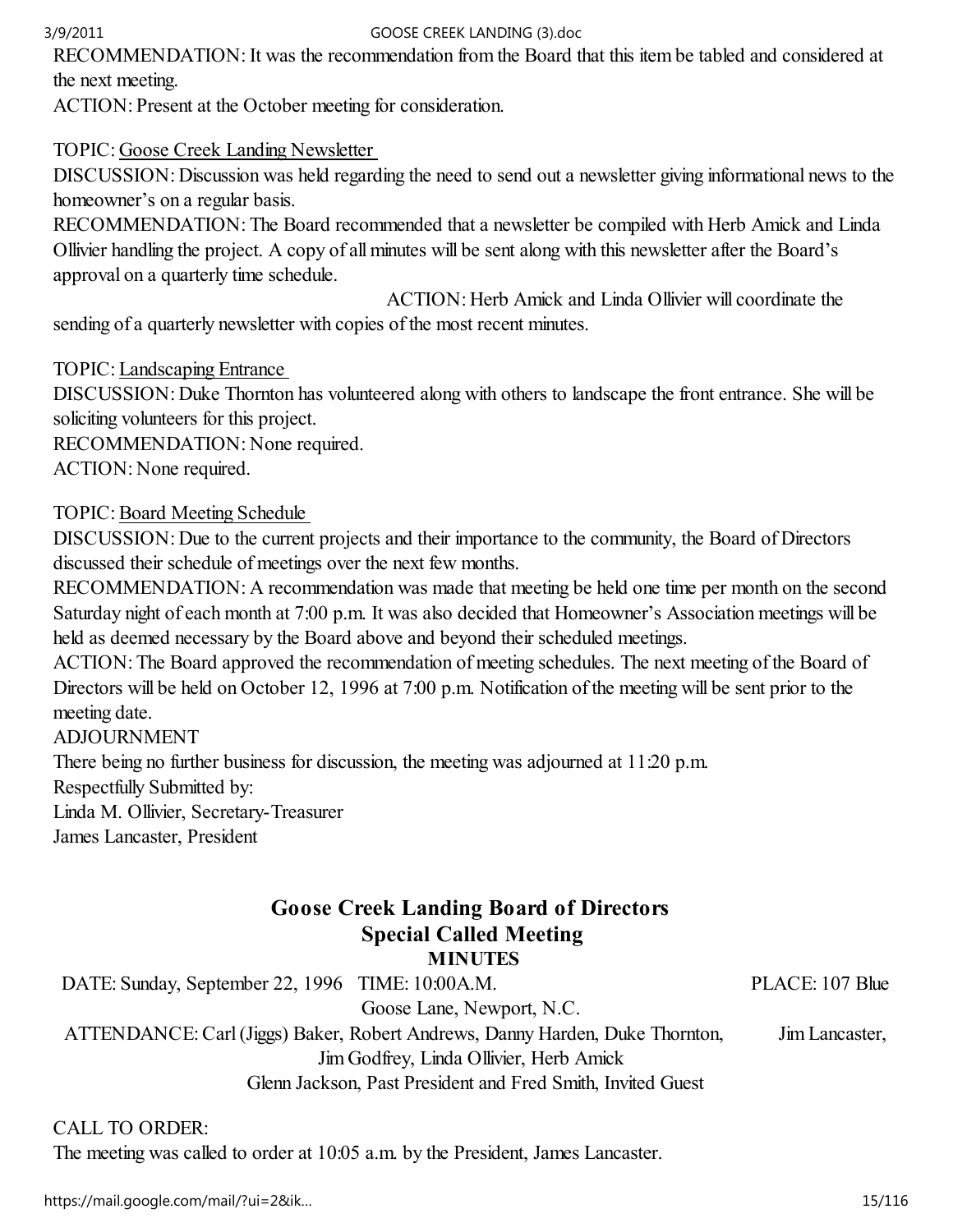## TOPIC: Minutes

DISCUSSION: The minutes of the September 1, 1996 Board of Directors Meeting were presented for review and approval.

RECOMMENDATION: After review of the minutes, a recommendation was made to approve the minutes with two minor changes.

ACTION: The minutes of the September 1, 1996 meeting will be revised as per Board recommendations and submitted to the President for signature.

## TOPIC: Pool Package

DISCUSSION: Discussion was held regarding the contract for the pool project. Questions were raised regarding contract signature, cost, bids received prior to acceptance of contractor, septic system set-up, drainage, and assessment for the project. After much discussion, it was noted that the contract for the pool project was still pending the signature of the presiding President as having been voted on for approval by the Homeowner's, after several bids were received from those companies solicited. An above ground low pressure septic system will be investigated by the "On-Site Project Manager", Fred Smith for cost and feasibility. It was also established that drainage of the common area has already been investigated and the necessary drainage set-up has been accounted for. As far as the assessment to Homeowner's in the amount of \$640.00 which is due November 30, 1996, it was noted that Miracle Pool was contacted and has agreed to draw from the monies secured per phase of the project completed. However, it is imperative that these monies be received before the first substantial draw. This was the date that was approved by the Homeowner's at the Annual meeting in August. All documentation regarding bids, contracts, specs, etc. were presented at the meeting for the review of all members of the Board.

RECOMMENDATION: A recommendation was made that a completion date for the pool project be included in the contract from Miracle Pool of Memorial Day, 1997. After the addition of this completion date, it was recommended that the pool package be signed and returned to Miracle Pool.

 ACTION: The President will request the addition of a completion date to the pool project contract and upon these changes being made will sign the pool project contract which will be returned to Miracle Pool. Fred Smith, "On-Site Project Manager", will investigate the cost and feasibility of an above ground low pressure septic system and report back to the Board of Directors at the November meeting. Those permits still needed for start-up of the pool project will be secured by the "Project Manager" and "On-Site Project Manager". Letters for the November assessment will be sent by the Managing Agent noting date and amount due. Also, the necessary project insurance will be secured during the week of September 23, 1996. It was recommended and approved by the Board that the Secretary-Treasurer account for, deposit and write the necessary vouchers required of the pool assessment monies.

## TOPIC: Bulk Mailing Update

DISCUSSION: Jiggs Baker reported that he has talked with the post office regarding the regulations and expense involved in Bulk Mailing. After talking with these people, Mr. Baker recommended that due to the amount of mailings that would be required to make bulk mailing cost effective, that we continue with the use of regular mailing.

RECOMMENDATION: Mr. Baker recommended that we continue with the use of regular mailing. ACTION: The Board approved the recommendation for the continued use of regular as opposed to bulk mailing.

## TOPIC: Annual Dues Update

DISCUSSION: Mr. Herb Amick, Managing Agent, reported that all dues are current as of this date. He also reported that 30% of the seawall assessments have been received at this date. Assessments for the seawall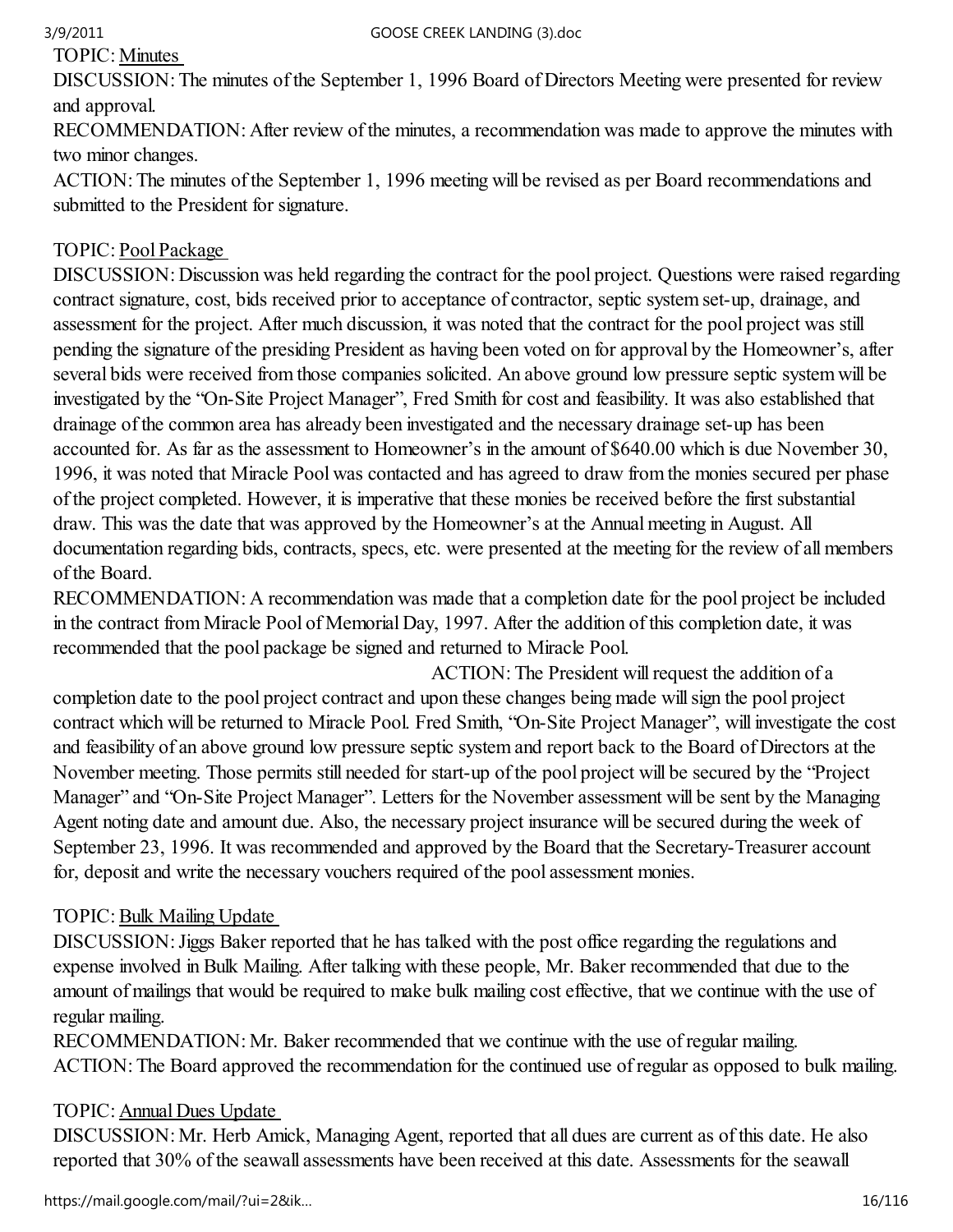project are due no later than September 30, 1996.

RECOMMENDATION: Recommendation was made that Mr. Amick send reminder letters to those who have not submitted their seawall assessment in the amount of \$110.00.

ACTION: Mr. Amick will send letters to the appropriate persons regarding seawall assessments.

## TOPIC: Voting Discrepancy Update

DISCUSSION: Discussion was held regarding the voting process and questions that have been asked. It was noted that there has been some misunderstanding regarding the total number of votes recorded at the meeting. There has been questions regarding the "99" regular votes. This number was given early in the meeting and was not a "final" count as late arrivers for the meeting were not included in this amount. Also, Mrs. Jackson stated that there was a "majority of votes" when asked as to whether there was a quorum present for the meeting. This was not a vote count. At the present time, this Board has not been able to locate the tally sheets that were used the day of the meeting. It was noted that those having further questions regarding the voting process should contact a member of the Board of Directors via written letter.

RECOMMENDATION: As a result of the discussion, and the fact that the amount of votes in favor of those items voted upon, the recommendation was made to accept the votes as taken at the Annual Homeowner's meeting.

ACTION: No further action is required at this time.

## TOPIC: October Board Meeting Change

DISCUSSION: As a result of the calling of this special meeting, those items that would have been discussed at the scheduled October meeting have been reviewed and it was decided that the meeting in October will be canceled and the next meeting of the Board will be held on November 9. 1996.

RECOMMENDATION: A recommendation was made that the October meeting of the Board be canceled and the next meeting scheduled for November 9, 1996 at 7:00 p.m. Notification of this meeting will be sent to members of the Board two weeks prior to the date of the meeting as a reminder.

ACTION: The recommendation to cancel October meeting was approved. The next meeting of the Board will be held on November 9, 1996. The Secretary-Treasurer will make notification to each member two weeks prior to the actual meeting.

## ADJ0IJRNMENT

There being no further business for discussion, the meeting was adjourned at 11:19 a.m. Respectfully Submitted By, Linda Ollivier, Secretary-Treasurer James Lancaster, President

## Goose Creek Landing Board of Directors Meeting Minutes

Date: Saturday, October 12, 1996 TIME: 8:00 p.m. PLACE: 316 Snow Goose Lane ATTENDANCE: Jim Lancaster, Jim Godfrey, Robert Andrews, Carl (Jiggs) Baker Duke Thornton, Danny Harden, Linda Ollivier, Herb Amick Invited Guests: Glenn Jackson, Kay Jackson, Joyce Moye

## CALL TO ORDER:

The meeting was called to order at 8:05 p.m. by the President, James Lancaster.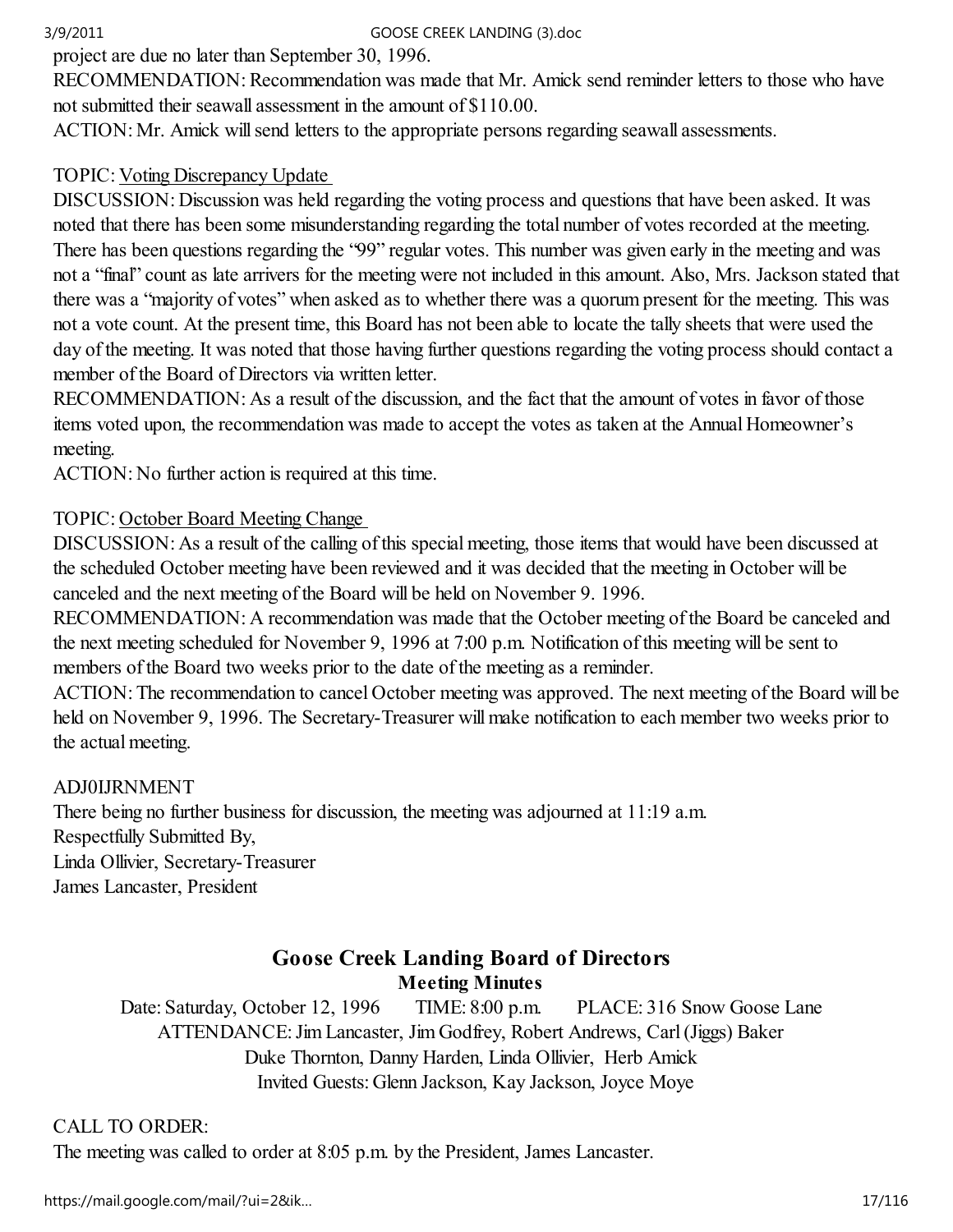TOPIC: Minutes

DISCUSSION: The minutes of the September 22, 1996 Board of Directors Called meeting were presented for review and approval.

RECOMMENDATION: A Motion was made by Duke Thornton and seconded by Robert Andrews that the minutes be accepted as so presented.

ACTION: The minutes of the October 12, 1996 meeting were approved by unanimous vote.

# TOPIC: Robert's Rules of Order

DISCUSSION: Discussion was held regarding acceptance of Robert's Rules of Order as a guide to be used for the correct protocol when conducting meetings.

RECOMMENDATION: A Motion was made by Carl Baker and seconded by Jim Godfrey to accept Robert's Rules of Order as correct protocol during the conducting of meetings of the Board and the Homeowner's Association meetings.

ACTION: The motion was carried by unanimous vote that the Robert's Rules of Order be used to conduct meetings. It was also noted that when a question was placed on the floor, the Secretary-Treasurer will be responsible for verification of correct protocol when asked.

## TOPIC: Election of Parliamentarian

DISCUSSION: Discussion was held regarding the election of a Parliamentarian (An expert in parliamentary procedures, rules, or debates.) to promote professional handling of the meetings and reduce any confusion. A motion was made this be done by James Godfrey and seconded by Danny Harden. A motion was made by Jim Godfrey and seconded by Robert Andrews that Carl (Jiggs) Baker be elected to this position. The motion carried unanimously.

Mr. Lancaster also noted that in conducting the meeting professionally, the Chair will recognize those who desire the floor to speak. The minutes will also give details of these interactions. It was also noted that the Chair has the right to adjourn a meeting should there be unprofessional debate between the members or those present. ACTION: Mr. Baker will begin his tenure of Parliamentarian at the next meeting. No further action is required at this time.

# TOPIC: VOTE DISCREPANCY

DISCUSSION: Discussion was held regarding the vote discrepancy of the August 24, 1996, homeowner's meeting. Mrs. Kay Jackson, who was one of two people responsible for accounting for ballots given at the meeting and Mr. Glenn Jackson, former president, were both in attendance at this meeting. Mrs. Jackson explained the procedure used for accounting for those ballots that were given at the meeting and the proxy ballots already received. It was noted that the "99" was the number of ballots that had been received by Kay when asked if there was a majority present in order to have a quorum. When asked, Kay stated that there had been 99 votes given so far at the meeting. This was considered a quorum and the meeting was then official. THIS WAS NOT THE TOTAL NUMBER OF VOTES GIVEN OR PROXY VOTES THAT HAD BEEN RECEIVED. At this time Mr. Jim Godfrey presented the listing of votes he had recorded on the back of a note pad. Mrs. Jackson stated that the reason the tally sheets had not be given to the board was that when she left the 8/24/96 meeting, she stacked the tally sheets within papers that she had at the meeting and could not remember where she had placed them. Upon searching for these sheets she did find them in these papers and brought the ORIGINAL tally sheets to the meeting for vote verification.

RECOMMENDATION: A recommendation was made that these votes be counted at this meeting in accordance with the ORIGINAL tally sheets. Two guests, Joyce Moye, and Dwight Bowler, witnessed the count. The count revealed that there was only one (1) vote discrepancy. This was a ballot that was given at the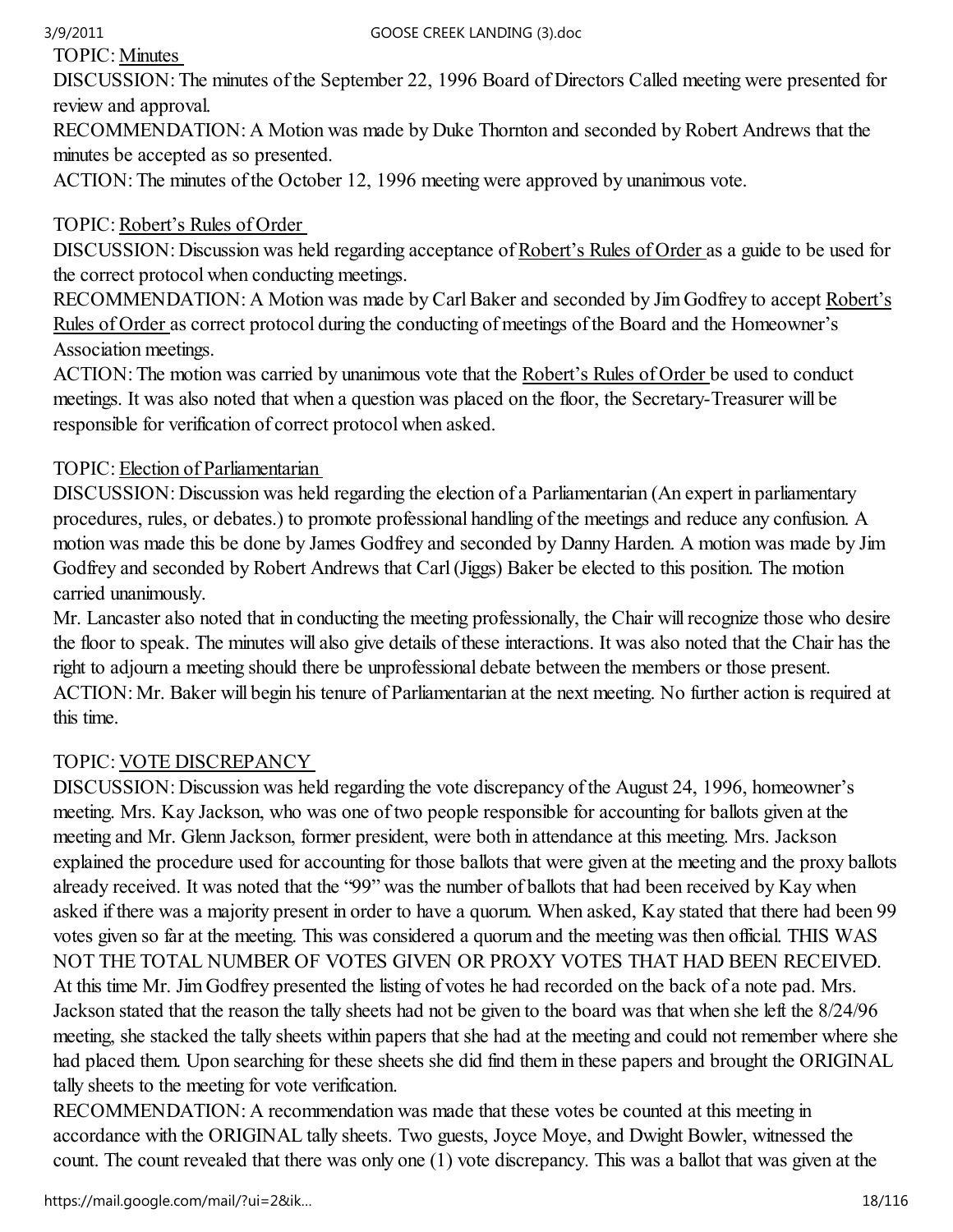meeting when a proxy had already been received. This vote was not counted at the meeting. A motion was then made that the pool vote be made official by Danny Harden with a second by Robert Andrews. Mr. Lancaster then requested that a motion be made to accept the assessment of \$1 10.00 for the pier/seawall project due September 31, 1996 and \$640.00 assessment for the pool project, due November 30, 1996. The motions were made by Danny Harden and seconded by James Godfrey. These motions carried by unanimous vote. A question was raised by Mr. Jiggs Baker regarding whether or not Mr. Dolgas would repair the pier and seawall for the contract price since there had been additional damage by Fran? Mr. Lancaster stated that the contract has already been signed and finalized for the original amount and did not think this would change more than \$10.00. ACTION: Duke Thornton requested that the rumor that she has tried to stop the pool project be noted as false in the minutes to possibly stop this rumor. All assessments for the seawall/pier project should have already been received and the \$640.00 assessment for the pool project will continue to be accepted with a due date of November 30, 1996. It was also noted that the Board has set and believes in complete disclosure to the Homeowner's. All documentation on the various projects are being collected and housed in files at the Secretary Treasurer's home. These documents may be viewed on appointment.

## TOPIC: Pool Tile

DISCUSSION: Discussion was held regarding the color and durability of the tile selected for the pool. RECOMMENDATION: A recommendation was made by Mr. Jim Lancaster that the present tile be changed to different color which will be easier to clean and more durable. It was noted that there will be no change in price. Mr. Lancaster had a piece of this tile and presented it to the Board for their thoughts. A recommendation was made that the tile be changed to the one presented at this meeting.

ACTION: Mr. Lancaster will notify Miracle Pool of the change on the tile to be used on the pool. No further action required.

## TOPIC: Pool Contract to Be Signed

DISCUSSION: Discussion was held regarding the fact that the Pool Contract is still in need of signature. Mr. Lancaster explained that he went to Miracle Pool to sit down with them and discuss the wording of the contract and the fact that the Board wanted several changes regarding insurance, a starting and completion date, a change in signatures, and to check regarding the bonding of the pool. It was noted that to bond the pool will be an extra expense of \$2,600.00. However, Miracle Pool is willing to send a letter from their bonding company as proof that they are fully bonded. This letter will state the Goose Creek Landing Homeowner's Association is the certificate holder. As far as the starting date and completion dates, Miracle Pool has agreed to a starting date of November 1, 1996, with completion on May, 30, 1997. They will draw their first payment from the assessment funds on December 30, 1996. The price remains at \$106,000.00.

RECOMMENDATION: A motion was made by Danny Harden and seconded by James Godfrey that the contract be signed and hand delivered by Jim Godfrey to Miracle Pool on Monday. This motion was carried unanimously.

ACTION: Mr. Lancaster will sign the contract tonight and Mr. Godfrey will hand deliver the contract to Miracle Pool on Monday. No further action is required at this time.

## TOPIC: Newspaper Boxes/Delivery

DISCUSSION: The Board discussed the idea of having newspapers delivered to individual homes as opposed to having the boxes at the front common area. There have been reports of people coming from the camp ground and taking papers. Also these boxes are an eye sore and the Board is making a concerted effort to clean up and beautify the front entrance.

RECOMMENDATION: A motion was made by Danny Harden and seconded by Robert Andrews that the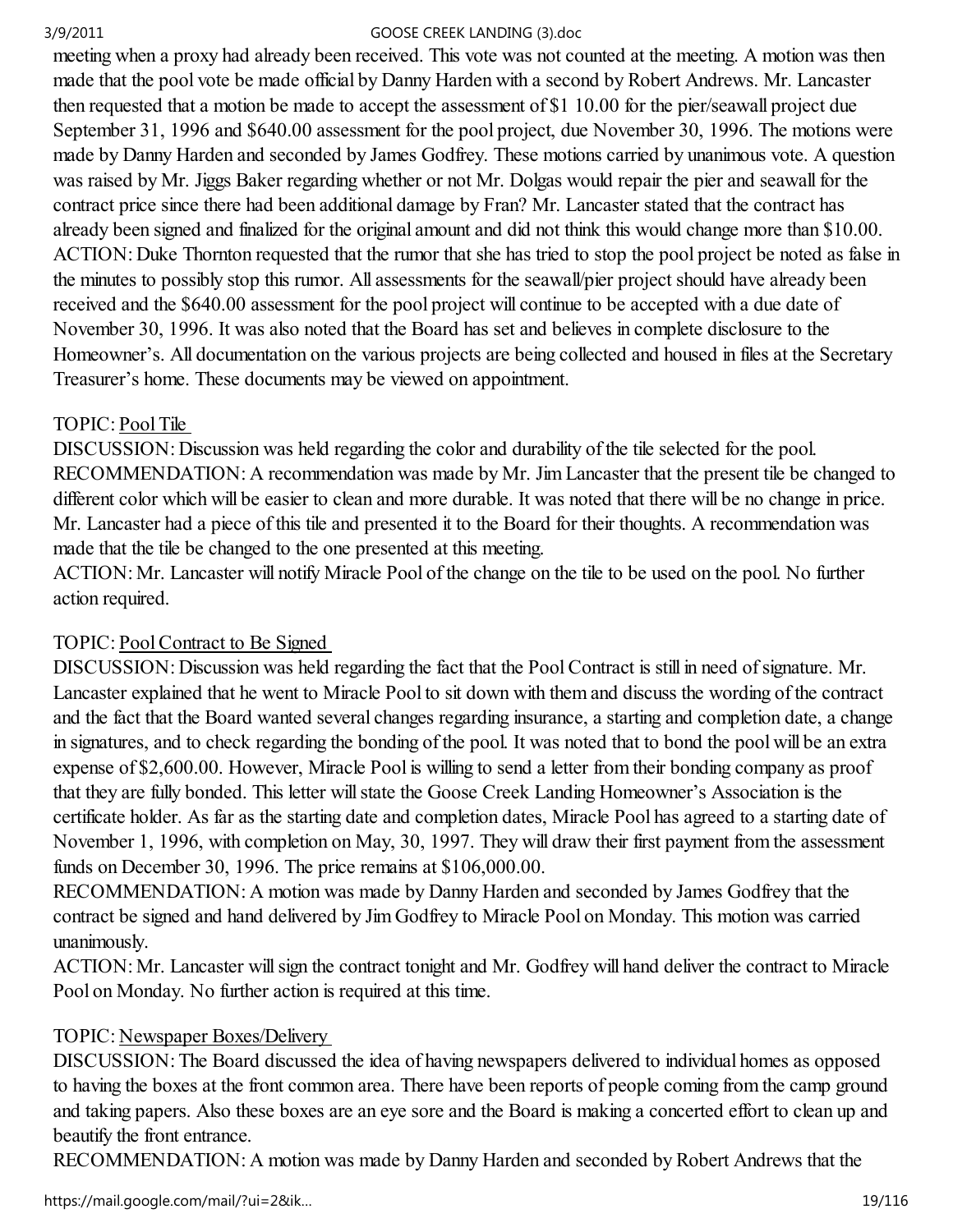individual newspaper boxes be removed and the papers delivered to the homes they go to.

ACTION: The motion carried unanimously. Mr. Lancaster will check with each news carrier to be sure there are no problems with this recommendation. Removal date will be November 1, 1996. All homeowner's will be notified along with all carriers.

## TOPIC: Managing Agent Applicant

DISCUSSION: Mr. Dwight Bowler was introduced to the members of the Board by the President. Mr. Bowler is interested in taking the position to be vacated by Mr. and Mrs. Amick on October 31, 1996. There was much discussion about this position due to the fact that Mr. Bowler is agreeable to take the physical part of the job but does not wish to take the paper work portion of the job. It was noted that Linda Ollivier has stated previously that she would be interested in the record keeping part of the position outside of the position as a Board member. Many questions were asked of both Dwight and Linda regarding these positions. A copy of Mr. Bowler's resume was presented for evaluation by the Board members. After answering questions, Mr. Bowler was dismissed.

RECOMMENDATION: A recommendation was made by Duke Thornton that the job be split. Jim Lancaster recommended that Linda Ollivier take over the book work, however, this would mean that she cannot vote on any as a Board member that would create a conflict of interest. Further recommendation was made by Danny Harden that two signatures be required on billing and checks that are written. There was also a recommendation by Mr. Harden and seconded by Mr. Godfrey that a trial period be established for a period of six (6) months for the person taking the position. The recommendation for the trial period was withdrawn. Jim Lancaster then appointed a Committee consisting of Danny Harden, Jiggs Baker, Chairman, Jim Godfrey, and Robert Andrews to get together and create a job description for the Managing Agent minus the book work. A recommendation was made by Danny Harden and seconded by Robert Andrews that Mr. Bowler be hired on a temporary basis until monies could be finalized. This was approved.

ACTION: An offer was made to Mr. Bowler on which he counter offered. It was noted that the job officially begins on November 1, 1996 and Mr. Bowler will work with Mr. Amick in the interim regarding training. This item will be discussed at the November meeting.

## TOPIC: Agenda

DISCUSSION: Discussion was held among the members regarding the possibility of getting information that is to be discussed before the actual meetings with an agenda. This would give those who live away from the community time to read and evaluate the items and make necessary notes for discussion.

RECOMMENDATION: Recommendation was made that the meeting Agenda and Minutes be sent to the members prior to the meeting with any other additional information that will be discussed.

ACTION: The Secretary-Treasurer will send all information possible to each member prior to the meeting to be held. This will include the Agenda and Minutes and all other information possible.

## TOPIC: Budget

DISCUSSION: The 1996/97 budgets were discussed. It was noted that there is a fixed amount of \$104,000.00 operating expense that is currently in place.

RECOMMENDATION: Mr. Lancaster recommended that each member take the current copy of the budget home and work on it to revise it for 1997.

ACTION: The members of the Board will work on the Budget and discuss at the November meeting. Bring back to the November meeting.

## TOPIC: Boat Stickers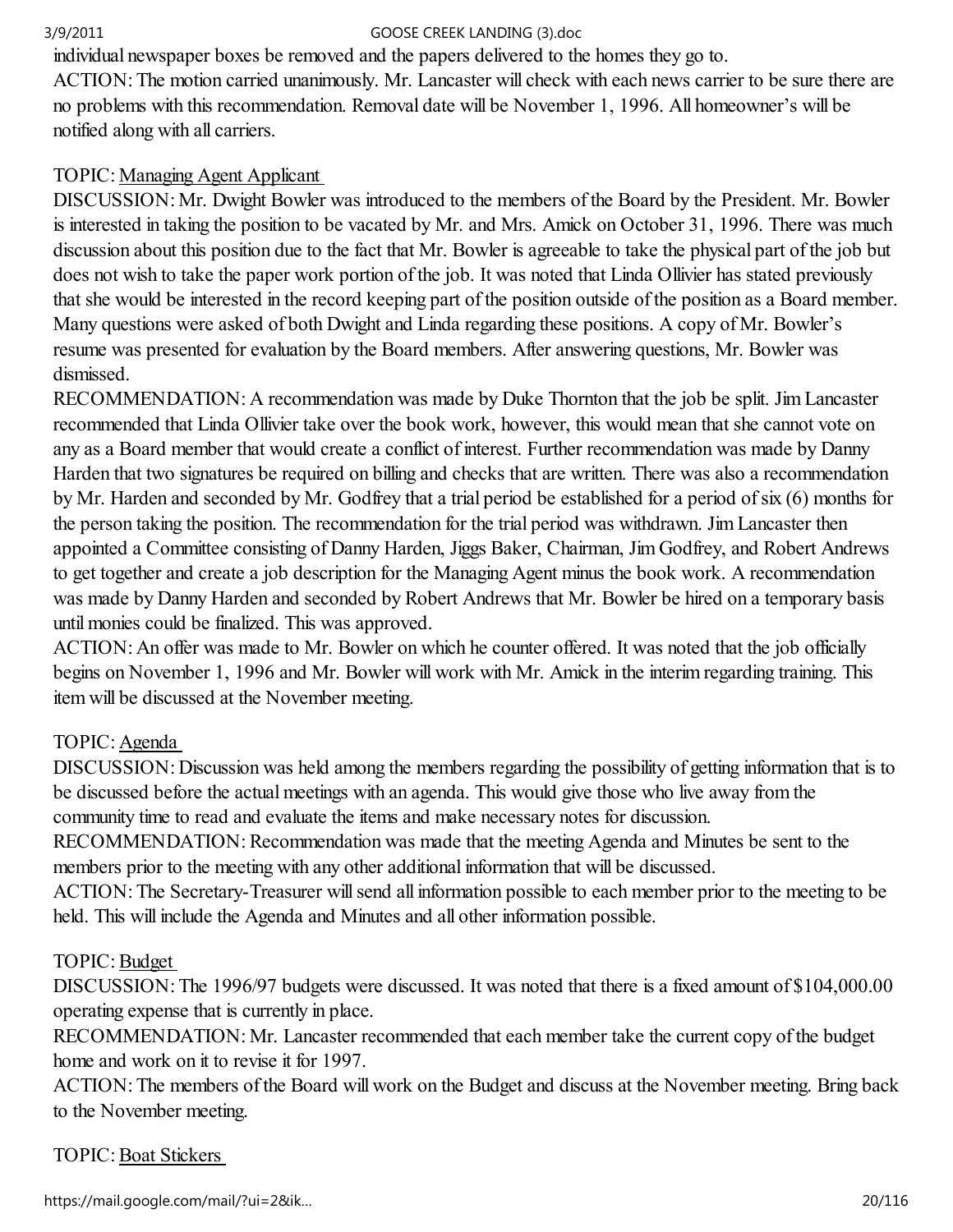DISCUSSION: It was noted that the Boat Stickers have been ordered by Mr. Amick and are expected soon. RECOMMENDATION: Informational only.

ACTION: Informational.

## TOPIC: Business within the Community

DISCUSSION: Several discussions have been held regarding businesses which are operating within the community. This is in violation of the Bylaws; however, Jones Enterprises has been approved through the Homeowner's Association meeting that was held in August of 1994. Several homeowners' have talked about removing some of the signs advertising Jones Enterprises at the front entrance. It is felt that it is not necessary to have seven signs for this office. It was also felt that the shirts, hats, and other Goose Creek Landing items be taken from the Managing Agent's office and given back to those responsible for them.

Goose Creek Landing is receiving no profit from these items.

RECOMMENDATION: A recommendation was made that these signs be removed from the common area. Also that the sign stating "Office" be removed due to the confusion it is causing.

ACTION: Discuss at the next meeting.

TOPIC: Committee Reports

Rules and Regulations Committee DISCUSSION: Due to the lateness of the hour, Mr. Lancaster requested that all comments and recommendations be given to Linda Ollivier for discussion at the next meeting. RECOMMENDATION: None ACTION: Discuss at the November meeting.

Topic: Community Watch

DISCUSSION: Mrs. Ollivier stated that the Community Watch program has been placed on hold until a decision can be made about hiring a night watchman. This would require an estimated \$8.00 per hour that has not been placed in the budget.

RECOMMENDATION: Discuss at the next meeting.

ACTION: Discuss at the November meeting.

Septic Tank System/Permits

DISCUSSION: Danny Harden reported that he and Mr. Fred Smith, On-Site Project Engineer, will get together with those necessary to discuss the permit for the septic system. Mr. Smith has an appointment with the permit office on Monday. It was noted that the permit for the pool has already been received.

ACTION: Report on the septic tank system at the next meeting.

## TOPIC: Documentation Turnover

DISCUSSION: Mr. Glenn Jackson turned over documentation that he had regarding the pool project and any other items that he had worked on during his tenure as President. He also explained to the Secretary-Treasurer all items that were brought to the meeting. These documents are now being housed at the home of the Secretary-Treasurer. Mr. Jackson and Mr. Godfrey will be turning over any other documentation that involves the various projects and the homeowner's association.

RECOMMENDATION: None.

ACTION: The Secretary-Treasurer will house these documents for review by the homeowner's upon request by appointment. No further action is required at this time.

## TOPIC: Next Meeting of the Board

DISCUSSION: The Board will meet on Saturday, November 9, 1996 at 7:00 p.m. at the home of James https://mail.google.com/mail/?ui=2&ik...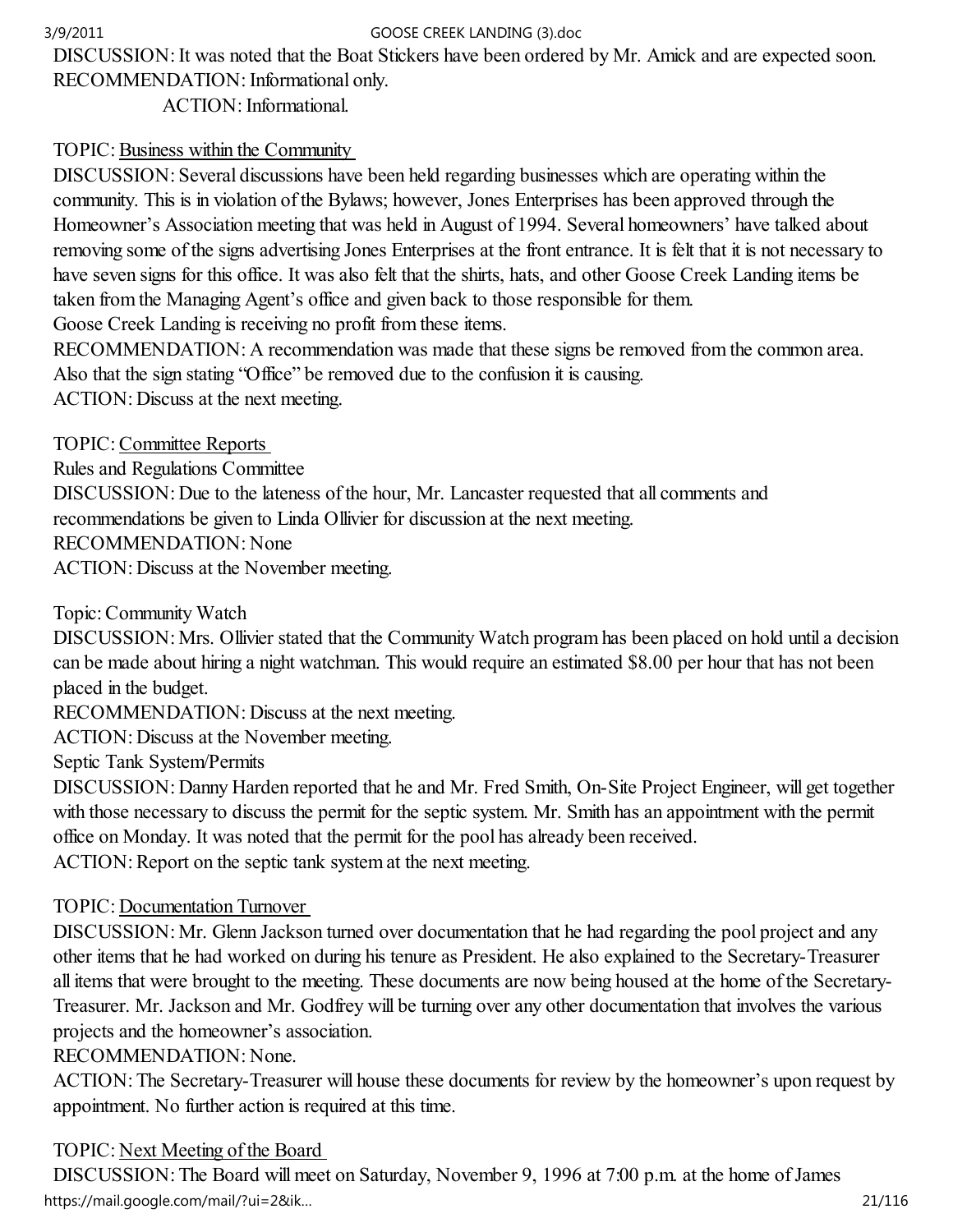à.

Godfrey.

RECOMMENDATION: The recommendation of the meeting date of November 9, 1996, at 7:00 p.m., at the home of Mr. Jim Godfrey was approved by all members.

ACTION: Notices will be sent along with an Agenda, Minutes, and items to be discussed, by the Secretary-Treasurer. Notice will also be posted on the front entrance bulletin board.

# ADJOURNMENT

There being no more business for discussion, the meeting was adjourned at 11:26 p.m., by the President, Mr. Jim Lancaster.

Respectfully Submitted by:

# Goose Creek Landing, Inc. Board of Directors Meeting Minutes

Date: Saturday, November 9, 1996 Time: 9:00 a.m. Place: 316 Snow Goose Lane Attendance: Jim Lancaster, Jim Godfrey, Duke Thornton, Linda Ollivier, Danny Harden, Carl (Jiggs) Baker, Dwight Bowler

Guests: Glenn Jackson

CALL TO ORDER: The meeting was called to order at 9:10 am, by the President, James Lancaster.

## TOPIC: Septic Permit - Lot 238

DISCUSSION: As of this date, Mr. Lancaster stated that the County Health Department has turned GCL down on the septic permit for lot 238. Mr. Lancaster further stated that there is a lot of background pertaining to the permit, however, the original letter that was presented to GLC by Mr. Daniel Gray, (who no longer works at the County Health Department, is now in private practice), and Mr. Curtis Oden stated that "it appears that lot 238 will take the septic system. It has been stated that the wording of this letter constitutes a "commitment that is NOT a firm commitment" Mr. Mack Baker was consulted and stated that he would talk with Mr. Oden. Mr. Baker talked with Mr. Oden who requested that the lot be "staked', and the existing septic tank which was on the lot be located and flagged as well as the well-head location that is next to Mr. Corner and the septic tank for Mr. Horn. A letter was also requested from GLC giving Mr. Baker the authority to work with Environmental Health Department in order to pursue the obtaining of a permit. This action was all taken on Friday, prior to this meeting. Mr. Oden agreed to come to GLC on Monday, 11/11/96 to give a final word on the disposition of the permit acquisition. Mr. Lancaster stated that Miracle Pool is aware of the situation, and they have submitted the plans for the pool at GLC. These were denied by the County Health Department. Mr. Lancaster further stated that Mr. Baker has presented him with some requirements for the pool's acceptance. It was noted that 2,100 sq. ft. is required for the "system" and the same amount for the "repair area". The lot is 7072 sq. ft. With a 10 foot set back, there is not enough room, however, with a 5 foot set back, there is more than enough room. Mr. Lancaster stated that the final decision should be made when Mr. Oden comes to the site on Monday. Mr. Lancaster stated that there are two things that need to be done: 1) if the answer is "NO", we need to refund the monies that have been sent for the pool assessment, and that the pool project not be scraped, but that an alternate method be found. 2). That the Board should decide whether or not to seek Legal Counsel regarding the fact that a pool was promised to those who purchased property in the community, which was falsely advertised. Mr. Danny Harden stated that it should be brought out that the pool size was reduced from 165 person, to 105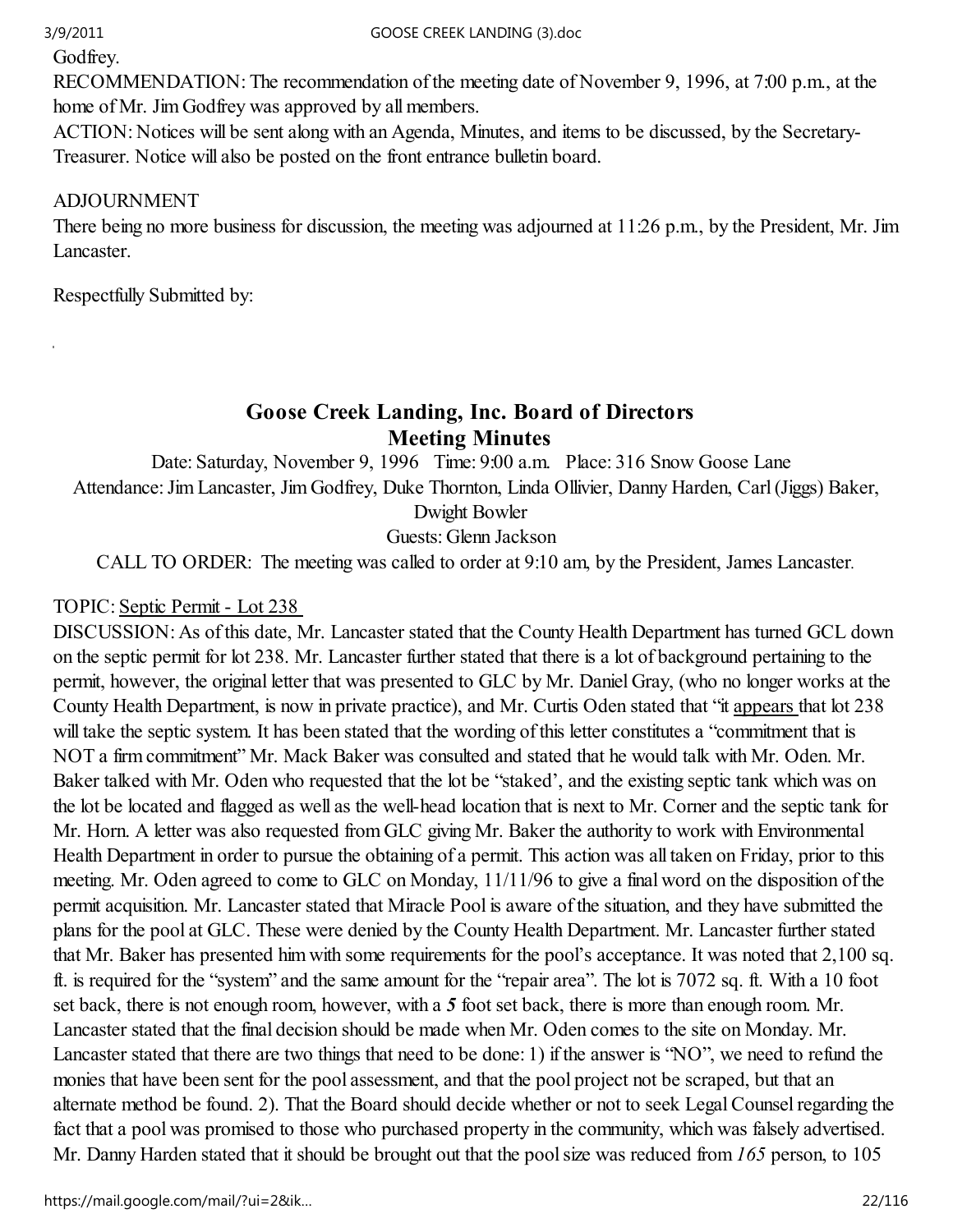person capacity. This should also decrease the size of septic system needed to take care of the pool. There should be no reason that the septic system should not suite the current needs.

ACTION: Mr. Bowler stated that in the absence of Mr. Lancaster for the appointment on Monday, he will be on site to meet with the County Health Department. Mr. Harden stated that he would contact Mr. Baker and secure a time for the meeting.

## TOPIC: Pool Assessment Refund

DISCUSSION: Discussion was held regarding the refunding of pool assessments if the pool project is delayed, or in the event of a denial of the septic permit.

RECOMMENDATION: A recommendation was made by Duke Thornton that the monies be refunded to the homeowners in the event of a delay or denial of the septic permit. This motion was seconded by Mr. Jim Lancaster. A vote of the Board members showed 2 members against the refunding of the assessment, and four (4) members for the refunding of the pool assessment. A recommendation was made by Mrs. Ollivier that the monies be refunded as requested in writing so that there would be records necessary for bookkeeping purposes. This recommendation was approved by the Board of Directors.

ACTION: These motions were carried and approved by the Board of Directors as so stated.

# TOPIC: Finalize Managing Agent Contract

DISCUSSION: A proposed contract with Mr. Dwight Bowler, as Managing Agent was presented for discussion. Recommendations were discussed as to the salary of Mr. Bowler as Managing Agent and Mrs. Ollivier as Bookkeeper for Goose Creek Landing.

RECOMMENDATION: A recommendation of \$1180.00 as a monthly salary for Mr. Bowler was made. This amount will be used to finance the monies needed for the Bookkeeper. The break-out of the salaries is as follows: \$700.00 base salary with \$50.00 office expense and \$50.00 for vehicle expense, for the Managing Agent, and \$300.00 base salary, and \$50.00 office expense, and \$30.00 vehicle expense, for the Bookkeeper. It was also recommended that a contract be drawn for the Bookkeeper.

ACTION: A motion was made by Mr. Jim Godfrey to approve the recommended salary, office expense, and vehicle expense for Mr. Bowler and to hire Mrs. Ollivier as Bookkeeper with the allotted amount for pay being as recommended. This motion was seconded by Mr. Carl Baker. This motion was carried. Final wording of the contract for the Managing Agent and the Bookkeeper will be reviewed at the next meeting.

# TOPIC: 1997 Operating Budget

DISCUSSION: A proposed 1997 Operating Budget was presented by Mr. Jim Lancaster. It was stated that this budget was based on \$150,000.00. This budget reflected the need to increase homeowner's dues during the year of 1997 in the amount of \$150.00 quarterly.

RECOMMENDATION: Due to the late hour, it was recommended that the 1997 Operating Budget be brought back for discussion and approved at the next meeting. A recommendation was also made by Linda Ollivier that all accounts be moved from the Centura Bank to the First Citizens Bank for confidentiality sake.

ACTION: The recommendation made to change banks was approved by the Board of Directors. This will be implemented during January. The Operating Budget for 1997 will be presented at the next meeting.

ADJOURNMENT:

There being no further discussion, the meeting was adjourned at 10:55 am. RESPECTFULLY SUBMITTED BY: Linda M. Ollivier, Secretary/Treasurer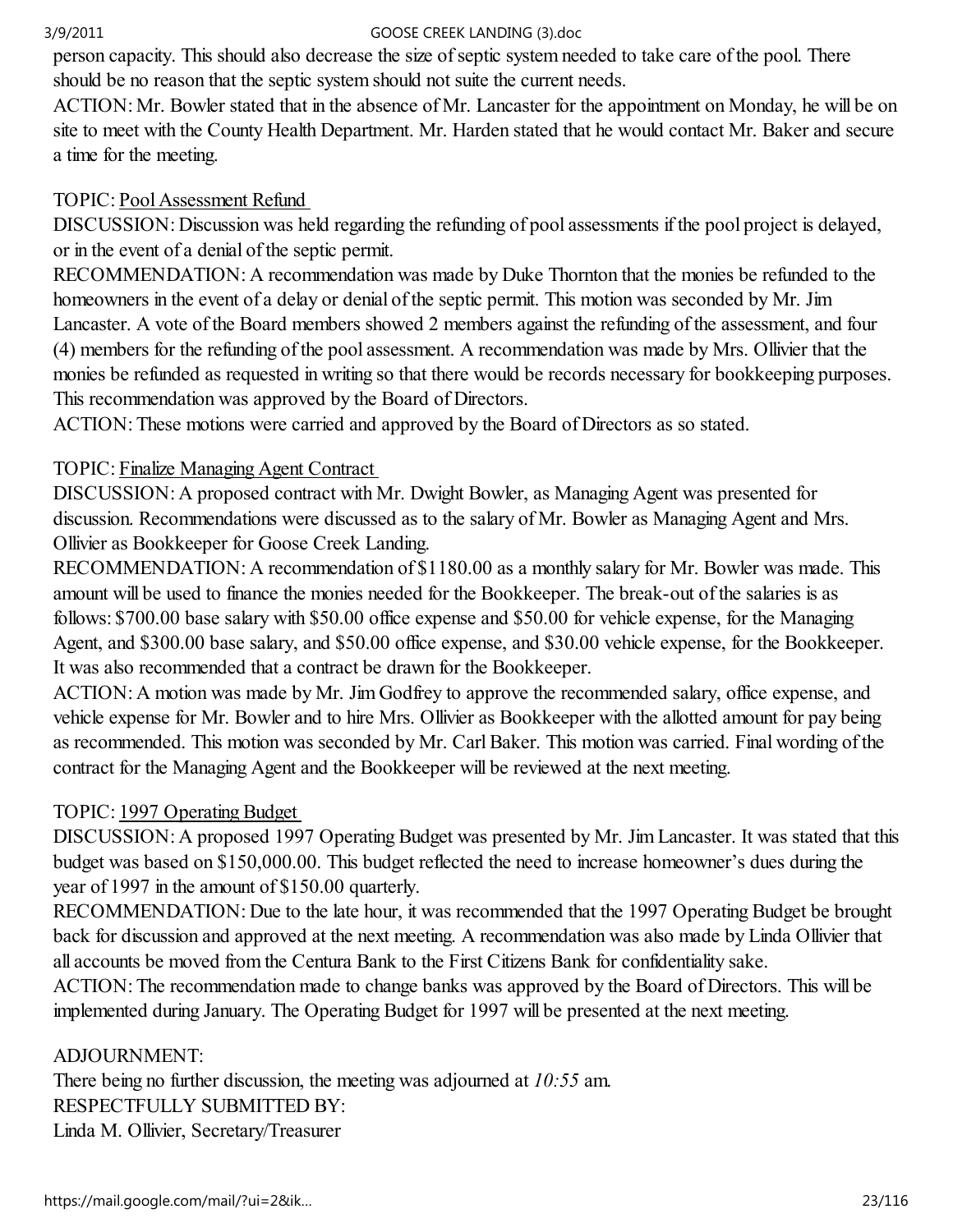# Goose Creek Landing Homeowners' Association Board of Directors Meeting MINUTES

DATE: Saturday, March 8, 1997 TIME: 7:00 P.M. PLACE: Dwight Bowler's Residence ATTENDANCE: Jim Lancaster, Jiggs Baker, Robert Andrews, Danny Harden, Linda Ollivier, Jim Godfrey, and Dwight Bowler

Guests: Glenn Jackson, Kay Jackson, Pat Turnbull, George Bowling, Earnistine Parker, and Marie Marshburn.

## Call to Order:

The meeting was called to order at 7:00 p.m. by the President, James Lancaster.

## Item 1: Approval of the Minutes

Discussion: Mr. Andrews objected to the wording that Mrs. Ollivier had transferred our bank account funds from the Centura Bank to the First Citizens Bank for confidentiality sake. Mr. Andrews pointed out that these funds belong to all homeowners and are not confidential.

Action:

Motion: A motion was made and seconded that the word confidential be stricken from the minutes and the revised minutes be approved. The motion carried.

## Item 2: Trash Disposal

Discussion: The Board discussed the managing agent's responsibility for hauling trash. Dwight Bowler, the managing agent, said he would reimburse the association \$300 for trash hauling by Sterns Hauling.

Action: The managing agent will reimburse the association.

Item 3: Managing Agent

Discussion: The Board discussed whether or not the managing agent should receive compensation from owners for watching their properties.

Action: This type of work should first be cleared with the Board.

## Item 4 Dwight Bowler's Resignation

Discussion: Dwight Bowler, The Managing Agent, submitted his resignation. Action: The Board took no action.

## Item 5 Board Approval of Correspondence to the HOA

Discussion: Jiggs Baker asked why correspondence continued to be sent out to the homeowners without the approval of the whole Board. Robert Andrews also expressed a concern. James Godfrey stated that he also shared this concern and that he did not think correspondence of any kind, other than standard Board approved form letters, should ever go out without approval by a majority vote from the Board. Action:

Motion: Jiggs Baker made a motion that all future correspondence have the approval of the Board before being mailed out to the homeowners. The motion was seconded and carried.

## Item 6 Updated Rules and Regulations

Discussion: Jim Lancaster presented an updated set of rules and regulations to the Board and asked if there were any changes which needed to be made before presenting the updated rules and regulations to the homeowners. Action: Danny Harden and James Godfrey mentioned several corrections or revisions which need to be made. Recommendation: The suggested changes will be made and the revised version will be resubmitted for Board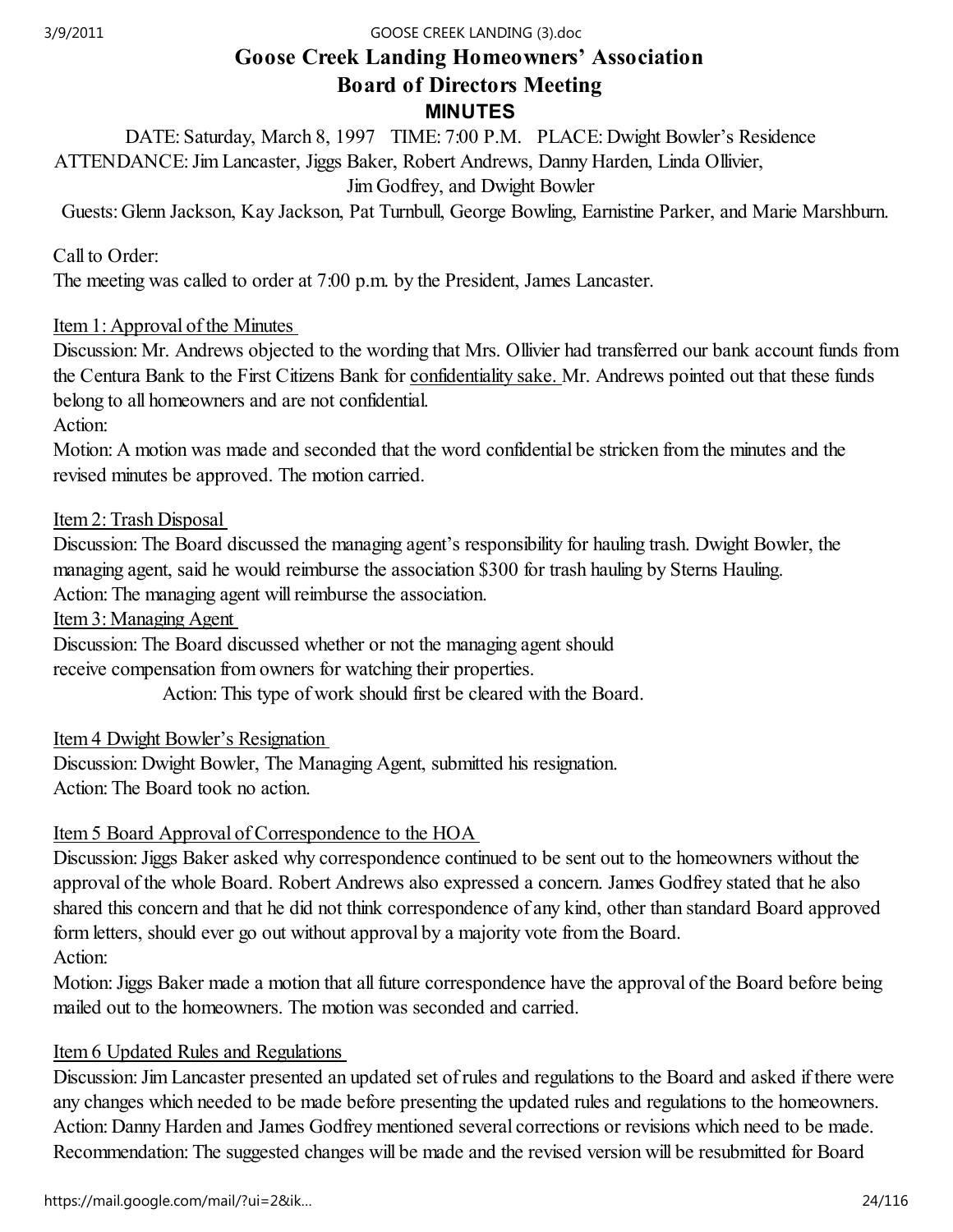approval.

### Item 7 1997/1998 Operating Budget

Discussion: Mr. Lancaster asked the Board to consider the new budget which Mr. Bowler drew up for the coming year. The budget would increase spending to \$127,470 per year and would include \$10,000 each year to be put into a fund and accumulated for future use. Several Board members expressed doubts about the need to increase spending at the present time, and also expressed doubts about the wisdom of accumulating a large pool of money for future use. These Board members stated that the temptation might be great to spend the money if we accumulate a large surplus and that we would be better off going to the Homeowners for money if special projects are approved.

## Action:

Motion: A motion was made by Mr. Andrews that a committee consisting of himself, James Godfrey, Danny Harden, and Jiggs Baker develop an alternative budget to submit for the Board's consideration. The motion was seconded and carried.

## Item 8 Mr. Lancaster's Resignation

Discussion: At this point Mr. Lancaster resigned and several guests asked Mr. Lancaster to reconsider. They expressed the opinion that when you are elected to an office, you should stick with it and serve out your term. Mr. Lancaster said that he would think on it and would let Mr. Godfrey know the next day. Action:

If Mr. Lancaster resigns, the Board will follow the By Laws and appoint someone to serve out his term.

## Item 9 Linda Ollivier's Resignation

Discussion: Mrs. Ollivier then resigned from the Board and said that she was putting her home up for sale and was moving from Goose Creek Landing. She expressed a variety of reasons for wanting to do so. Action: The Board will follow the BY Laws in dealing with Mrs. Ollivier's resignation. According to the BY Laws, a special meeting must be called and it is up to the Board's discretion to fill the vacant slot. Whomever the Board chooses to fill the vacant slot will serve out the remainder of the term.

### Item 10 Pool Project

Discussion: Mrs. Turnbull asked about the status of the pool project. Mr. Harden answered that the Board was working on getting the permits and should have them in several days.

Action: When the permits are obtained, this Board fully intends to move forward with a project that the Homeowners have overwhelming voted for twice.

### ADJOURNMENT

There being no further business, the meeting was adjourned. Respectfully Submitted By: James Godfrey, Vise President

# Goose Creek Landing Homeowners' Association Board of Directors Meeting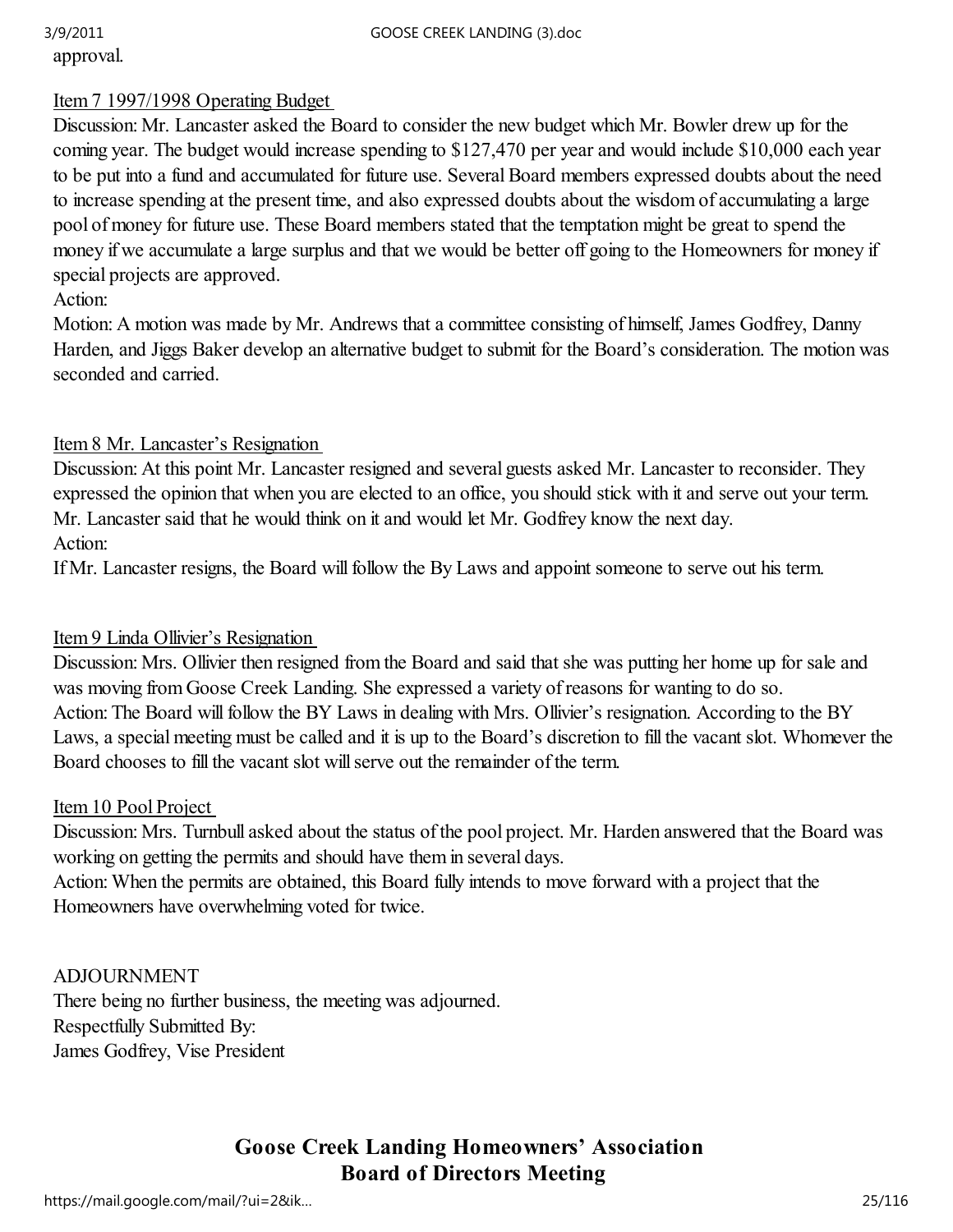#### MINUTES 3/9/2011 GOOSE CREEK LANDING (3).doc

DATE: Sunday, March 23, 1997 TIME: 10:00A.M. PLACE: 316 Snow Goose Lane ATTENDANCE: Jim Lancaster, Jiggs Baker, Robert Andrews, Danny Harden, James Godfrey, Duke Thornton, Linda Ollivier, and Dwight Bowler. Guest: Harlon Jones

Call to Order: The meeting was called to order at 10:00 a.m. by the Vice President, James Godfrey.

### Item 1: Board resignations

Discussion: Mr. Godfrey stated that in order to be sure that the resignations are handled properly, he had called our Attorney who faxed a copy of the North Carolina Law pertaining to resignations of Board members of Homeowner's Associations. The law states that a Board member may resign at any time by communicating the resignation to the Board of Directors, to the Presiding Officer, or to the Association. The resignation is effective when it is communicated unless it specifies a later effective date or event upon which it would become effective. The Attorney said that the Board of Directors should follow the By Laws of the Association in replacing a Board vacancy.

Action: The Board of Directors will follow the By Laws in replacing Board vacancies.

## Item 2: Jim Lancaster's Resignation

Discussion: Mr. Baker observed that Mr. Lancaster submitted his first letter of resignation to several Board members on October 26, 1996 and that on November 1, 1996 Mr. Lancaster asked these Board members to let him withdraw his resignation. Mr. Baker observed that he and the other Board Members did not want Mr. Lancaster to resign at that time and that Mr. Lancaster was asked to stay. Mr. Baker said that this is getting confusing because Mr. Lancaster has resigned again by submitting the following short note to the Board: "PLEASE ACCEPT THIS LETTER OF RESIGNATION, EFFECTIVE MARCH 10, 1997 ". Then in a letter dated March 13, 1997 Mr. Lancaster sent the Board the following letter clarifying his resignation: "I REALIZE THAT MY LETTER OF RESIGNATION OF MARCH 10, 1997 WAS PROBABLY NOT VERY CLEAR, SO IN ORDER THAT NO MISUNDERSTANDING IS TAKEN; I WOULD LIKE FOR YOU TO KNOW THAT I AM ONLY SUBMITTING MY RESIGNATION AS PRESIDENT OF THE BOARD AND FULLY INTEND TO REMAIN AS A BOARD MEMBER" The Board discussed the latest resignation and agreed that there was some doubt whether Mr. Lancaster had resigned from the Board or just as President. Mrs. Thornton said that she wanted Jim to stay on the Board and Mr. Baker said he still considered Mr. Lancaster a member of the Board.

Action:

Motion: Mr. Andrews made a motion that we accept Mr. Lancaster's resignation as President and keep him as a member of the Board. The motion was seconded and carried.

### Item 3: Linda Ollivier's Resignation

Discussion: Linda Ollivier resigned at the last Board meeting and told the Board that she was selling her home and moving from the community. Mrs. Ollivier was given the opportunity to address the Board and she gave her reasons for resigning and for wanting to resend her resignation. She said that people in the community had attacked her character and had started rumors which carry like the wind at Goose Creek. She said that this contributed to the emotionalism which led to her resignation. Mr. Godfrey responded that nobody on the Board has accused her of anything or asked her to resign. She agreed, but said that Mr. Godfrey was not a full time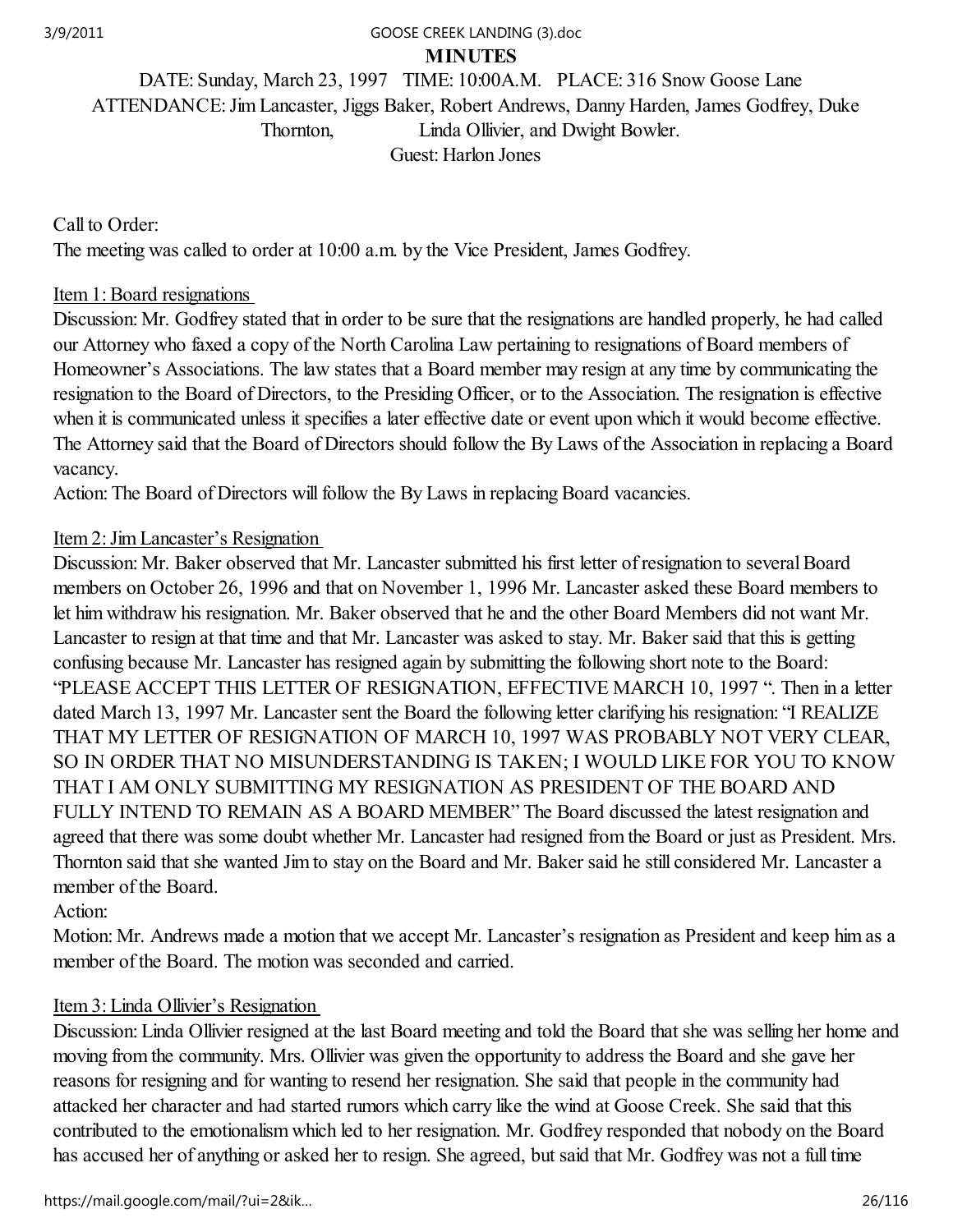resident and was not aware of everything that goes on down here. Mr. Baker expressed a concern that Mrs. Ollivier might resign again if at some point down the road the same circumstances occurred again. Mrs. Ollivier said that she was elected by the homeowners, had made a commitment to the homeowners, and wanted to resend her resignation. She stated that even though there was a for sale sign on their home, they might possibly take their home off the market if they could not find a suitable home elsewhere. Action:

Motion: Mr. Lancaster made a motion that Linda Ollivier be allowed to stay on the Board and Duke Thornton seconded the motion. The motion was defeated.

## Item 4: Replacement of Pending Vacancy

Discussion: Mr. Godfrey introduced Ken Banks to the Board. Mr. Banks is a Certified Public Accountant and has 4 years experience serving on the Board of Directors of Walnut Creek where he held the positions of President, Vice President, and Treasurer. The Board asked Mr. Banks a variety of questions. After Mr. Banks answered the questions, Mr. Godfrey asked if there were any other nominees for the pending Board vacancy, besides Mr. Banks.

Action:

Motion: Mr. Lancaster made a motion that the nominations be closed. The motion was seconded and carried. Recommendation: Mr. Banks will begin serving his term on April 1 when Mrs. Ollivier's resignation becomes effective.

## Item 5: Pool Permits

Discussion: Mr. Godfrey informed the Board that we now have the septic permits for a conventional septic system on lot 238. He passed the permits around for everyone to view. Mr. Godfrey also informed the Board that Miracle Pools has not gone up on their contract price, but that they may not be able to start construction until August. Mr. Baker asked if we have all the permits necessary to begin construction. Mr. Harden and Mr. Godfrey replied that we do.

No Action Required:

## Item 6: Stroud Engineering

Discussion: Mr. Godfrey went over the preliminary cost estimates for the installation of the septic system. Mr. Harden said that he would look over the estimates to see if there is any feasible way to reduce costs. Mr. Godfrey went over an Engineering Services Proposal from Stroud Engineering in which Stroud would provide a variety of additional engineering services including: bid solicitations, preconstruction conference, two interim inspections, and a final inspection. Mr. Harden observed that having Stroud Engineering inspect the septic system as it is being installed is a good idea. Action: Recommendation: Hire Stroud Engineering to provide the additional engineering services described in the discussion.

## Item 7: On Site Project Manager

Discussion: The Board discussed whether we still wanted to use Fred Smith as an on site project manager for the pool construction project. Mr. Baker and Mr. Godfrey observed that the Board should follow Mr. Harden's recommendation on this since Mr. Harden is the project manager for the pool construction project. Action:

Recommendation: The Board will follow Mr. Harden's recommendation and not use Fred Smith as an on site project manager for the pool project.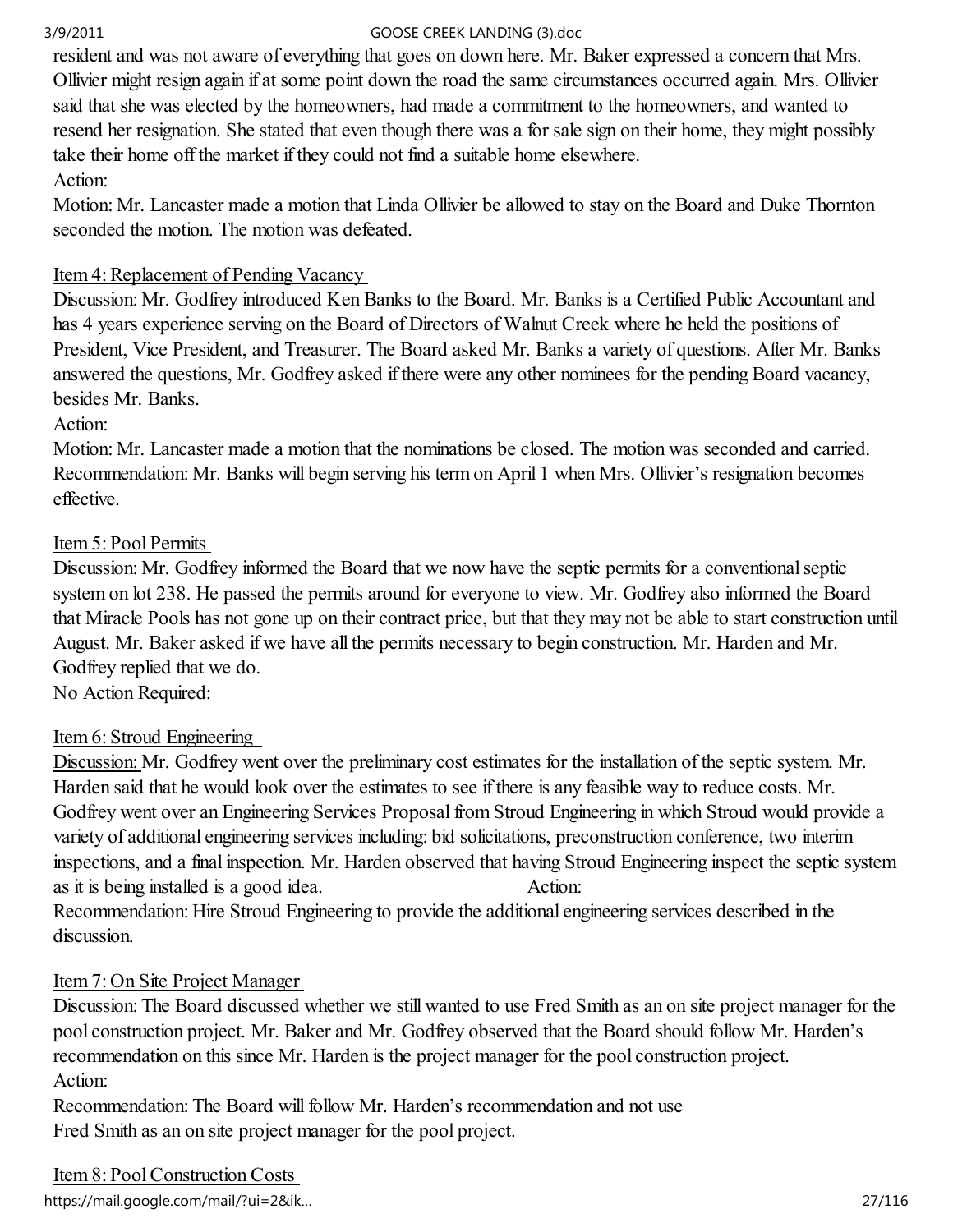Discussion: The Board discussed the pool construction costs.

# Action:

Motion: Mr. Lancaster made a motion that we not start any work on the pool until we have hard numbers on all line items in order to get the proper amount to assess the homeowners. Mrs. Thornton seconded the motion. Discussion: Mr. Harden and Mr. Godfrey went over pool construction costs with Mr. Lancaster in detail and informed Mr. Lancaster that the major cost was with Miracle pools and that they have given us a firm price. The easement fee on lot 238 is firm and the septic installation cost has been estimated on the high side by Stroud. This only leaves around \$6000 in miscellaneous expenses which would have to be paid this year. Some expenses, like pool furniture, could be put off until next year if we need to. They also stated that even if the costs were \$1000 or \$2000 more than expected we would not have to assess the homeowners more than \$640 since the pool maintenance line item of \$9000 is still in the budget and has not been transferred to another line item yet. Mr. Godfrey stated that some of the expenses Mr. Lancaster is worried about, such as engineering expenses and permit fees, have already been paid. Ken Banks asked permission to speak and was recognized. He expressed the opinion that according to what he is hearing, the estimates are very close and that he didn't know how you could get hard numbers on every penny. Mr. Baker said that the homeowners have voted on this issue and he was ready to turn dirt.

Amended Motion: Mr. Lancaster amended his motion to be that the board not proceed on the pool project until we get hard numbers and know exactly what the pool is going to cost. Mrs. Thornton seconded the motion. The motion was defeated.

## Item 9: Septic System Installation

Discussion: Mr. Godfrey informed the Board that the easement agreement with James Horn would have expired were it not for a 60 day extension granted by Mr. Horn. Mr. Godfrey also informed the Board that there was only several weeks left on the extension.

## Action:

Motion: Mr. Harden made a motion that we go ahead and secure the rights to lot 238 by paying Mr. Horn and that we start the installation of the septic system as soon as all the bids come in. Mr. Godfrey seconded the motion and the motion passed.

## Item 10: New Due Date for the Pool Assessment

Discussion: The Board discussed setting the new due date for the pool assessment. Action: Motion: Mr. Harden made a motion that the new due date be May 30, 1997. Mr.

Godfrey seconded the motion and the motion carried.

## Item 11: Annual Homeowner's Meeting

Discussion: Mr. Godfrey recommended that the homeowner's meeting be held the third week in June. This would give the Board time to get the nominations in and to process the paperwork. Action:

 Motion: Mr. Lancaster made a motion that the homeowner's meeting be held on June 21, 1997. Mr. Godfrey seconded the motion and the motion carried.

## Item 12: Nominations to the Board

Discussion: Mr. Lancaster stated that the Board already has the recommendations for Board candidates from the survey which was sent out. Mr. Godfrey stated that those were not formal nominations. Action: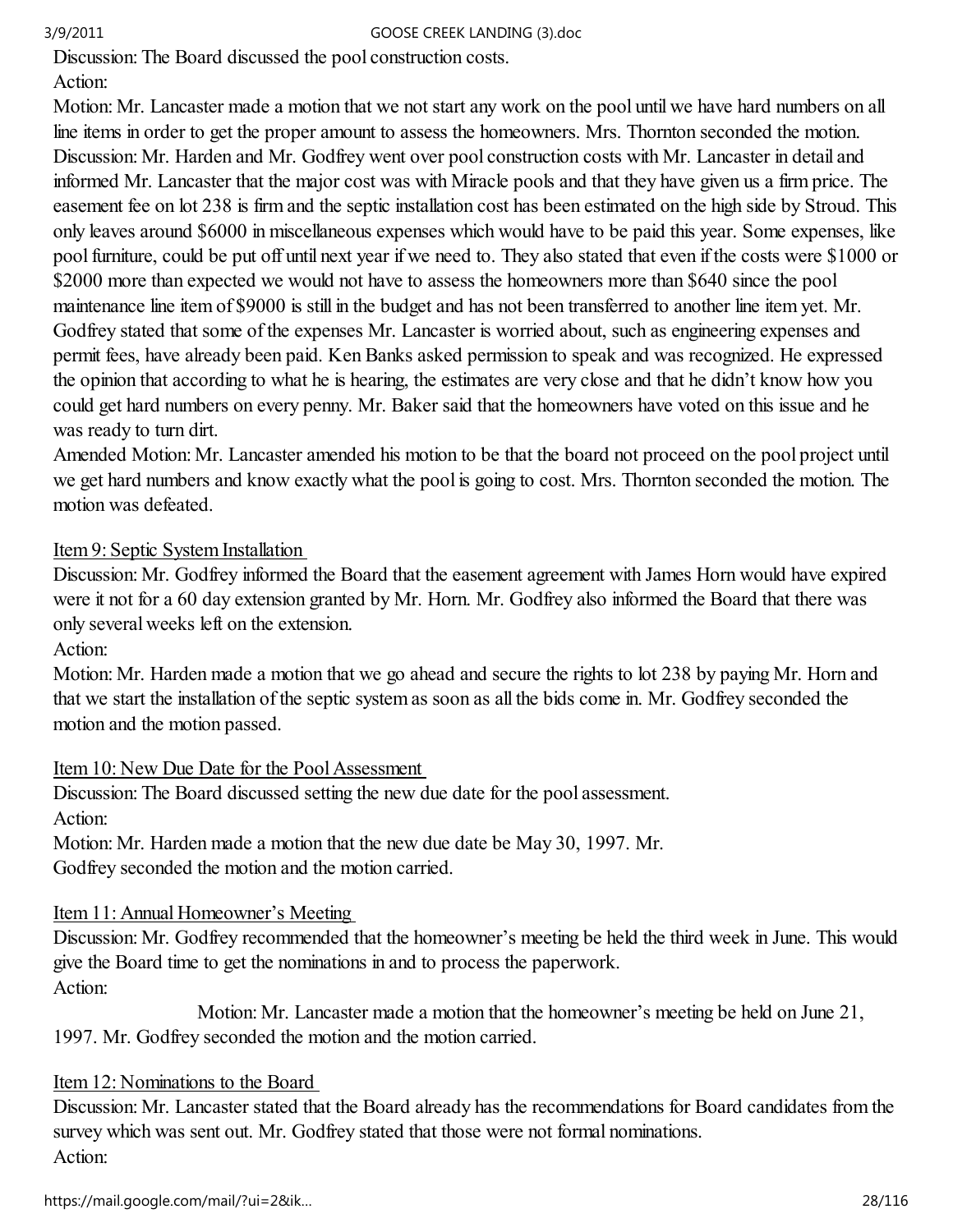Motion: Mr. Lancaster made a motion that Duke Thornton, Ken Banks, and himself be the nominating committee to nominate candidates for the Board.

Discussion: Mr. Harden and Mr. Godfrey stated that the nominations are open to the whole community and that the homeowners make the nominations, not the Board.

Withdraw Motion: Mr. Lancaster withdrew his motion.

## Item 13: Update Letter to the Homeowners

Discussion: The Board recommended getting out a letter to the homeowners updating them on the pool project, announcing the annual homeowners meeting, soliciting nominations to the Board, and notifying the homeowners that homeowners dues (\$200) are due June 30, 1997.

Action: Mr. Godfrey will write the letter and Mr. Baker will get out the mailing.

ADJOURNMENT There being no further business, the meeting was adjourned. Respectfully Submitted By: James Godfrey, Vice President

# Goose Creek Landing Homeowners' Association Board of Directors Meeting MINUTES

DATE: Saturday, April 26, 1997 TIME: 7:00 P.M. PLACE: James Godfrey's residence (Goose Creek Landing)

ATTENDANCE: James Godfrey, Jiggs Baker, Robert Andrews, Jim Lancaster, Danny Hardin, Duke Thornton, Ken Banks, Dwight Bowler. Robert Cooley was present briefly to express his interest in becoming a board member.

CALL TO ORDER: The meeting was called to order by Vice-president James Godfrey at 7:06 p.m. Mr. Godfrey passed out an agenda for the meeting.

Item 1: Election of Officers

Discussion: Mr. Godfrey stated that since the president had resigned, there were several ways to address the situation. One was to elect a president and vice-president, and the other was to let the vice-president assume the duties of the president for the remainder of the fiscal year.

Action:

Motion 1: Jim Lancaster made a motion to allow the vice-president to assume the duties of the president. Danny Hardin seconded the motion. Motion carried.

Motion 2: Robert Andrews made a motion to elect Ken Banks as secretary-treasurer. Danny Hardin seconded the motion. Motion carried.

Item 2: Financial Report - Jiqqs Baker

Discussion: Dues and assessments delinquencies were addressed. There is currently \$11 00.00 in delinquent dues.

Action:

Motion 1: Jim Lancaster made a motion to attach a lien to the Michael and Cathy Joyce property (Lot206) for delinquent dues of \$220.00. Second by Robert Andrews. Motion carried.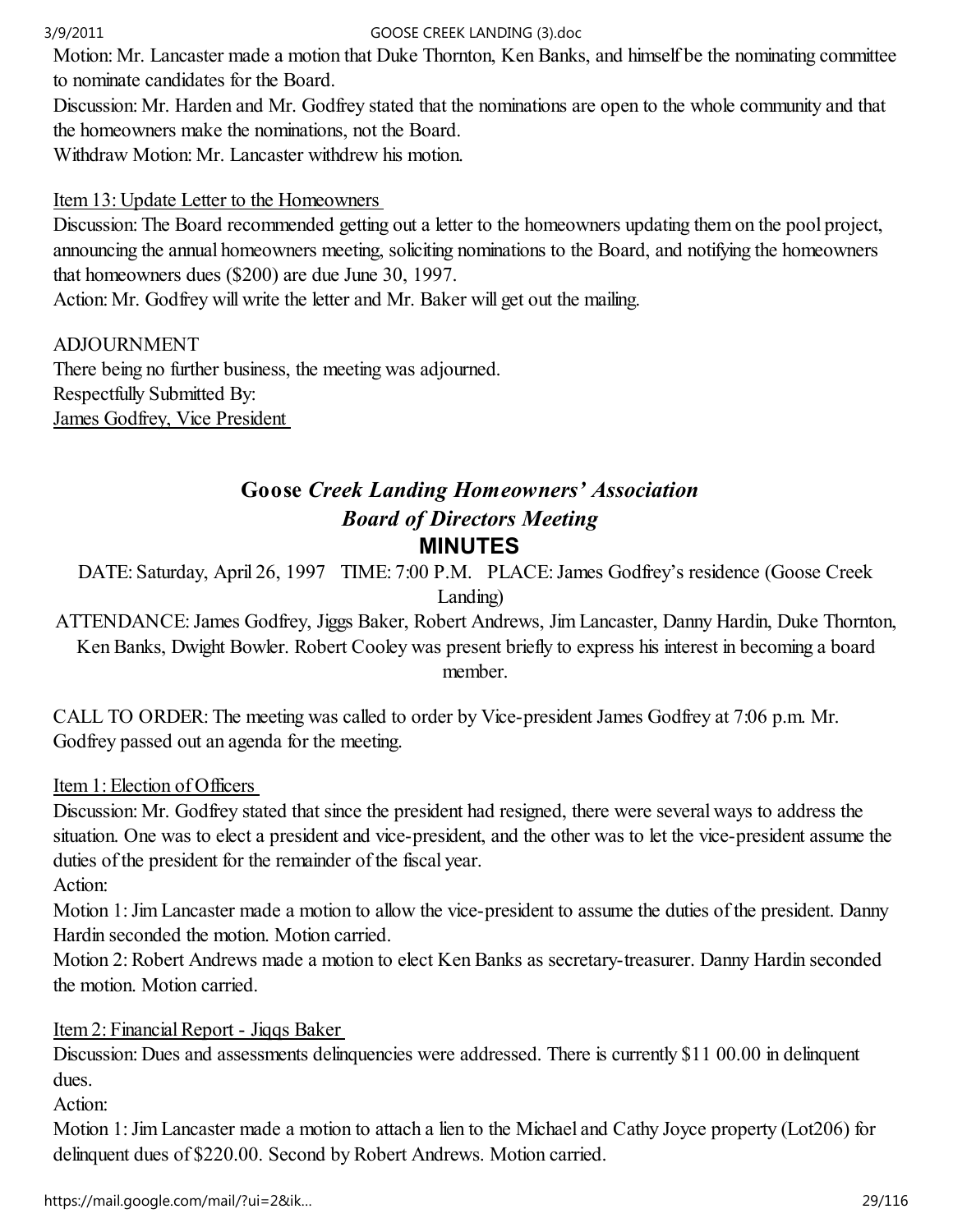Recommendation: Further investigation concerning delinquent dues and/or sea wall assessment for lots 25, 89,

212 and 147 will be carried out due to disruption of secretarial duties.

Motion 2: Jim Lancaster made a motion to foreclose on Thomas Shelby property (Lot 170) for nonpayment of dues and sea wall assessment. Second by Robert Andrews. Motion carried.

Discussion: Jiggs Baker gave a report on the pool assessments. To date there are 56 homeowners that have paid the pool assessment for a total of \$35,800.00.

No Further Action:

Discussion: Bank balance in First Citizens Bank is \$15,599.11 of which \$4,200.00 is encumbered for prepaid dues.

Bank balance in Centura Bank is \$24,300.02. Certificate of Deposit in Centura is \$21,209.50. No Further Action:

Item 3: Insurance - Fidelity Bond Update

Discussion: Mr. Godfrey gave a report on our current coverage. Recommendation: Carry a bond on person responsible for writing our checks. No Further Action:

## Item 4: Tim Russ (Lot 253)

Discussion: Mr. Godfrey reported on the pier being built on the waterfront property (Lot 253). The permit was issued to replace an existing pier damaged by the hurricanes. There was no existing pier in that location. Therefore CAMA has issued a letter to the owners that the pier will have to be removed and fines will be levied. The joint tenancy agreement of Goose Creek Landing, Inc. prohibits owners of waterfront property from erecting piers.

Action:

Motion: Jim Lancaster made a motion that Goose Creek Landing Homeowners' Association prohibit any owner of waterfront property from erecting piers or

walkways on the waterfront. Second by Duke Thornton. Motion carried.

Item 5: Pool septic system.

Discussion: Mr. Godfrey passed out bids for the septic system. Discussion followed.

Action:

Motion: Jim Lancaster made a motion to award the bid to East Carolina Builders. Second by Danny Hardin. Motion carried.

## Item 6: Board Approval of letters

Discussion: Mr. Godfrey passed out copies of letters to be sent to Fred Smith, Prestige Engineering and Miracle Pools. Letters will be signed by James Godfrey and mailed. No Further Action:

## Item 7: 1997 Proposed Budget

Discussion: Mr. Godfrey handed out a preliminary budget worksheet for review and comments. Discussion about road repairs was heard. Danny Hardin and Robert Andrews will look into this and bring a recommendation back to the board.

Recommendation: Board members are to review budget and be prepared to adopt a new budget for 1997-1998 before the annual meeting.

https://mail.google.com/mail/?ui=2&ik… 30/116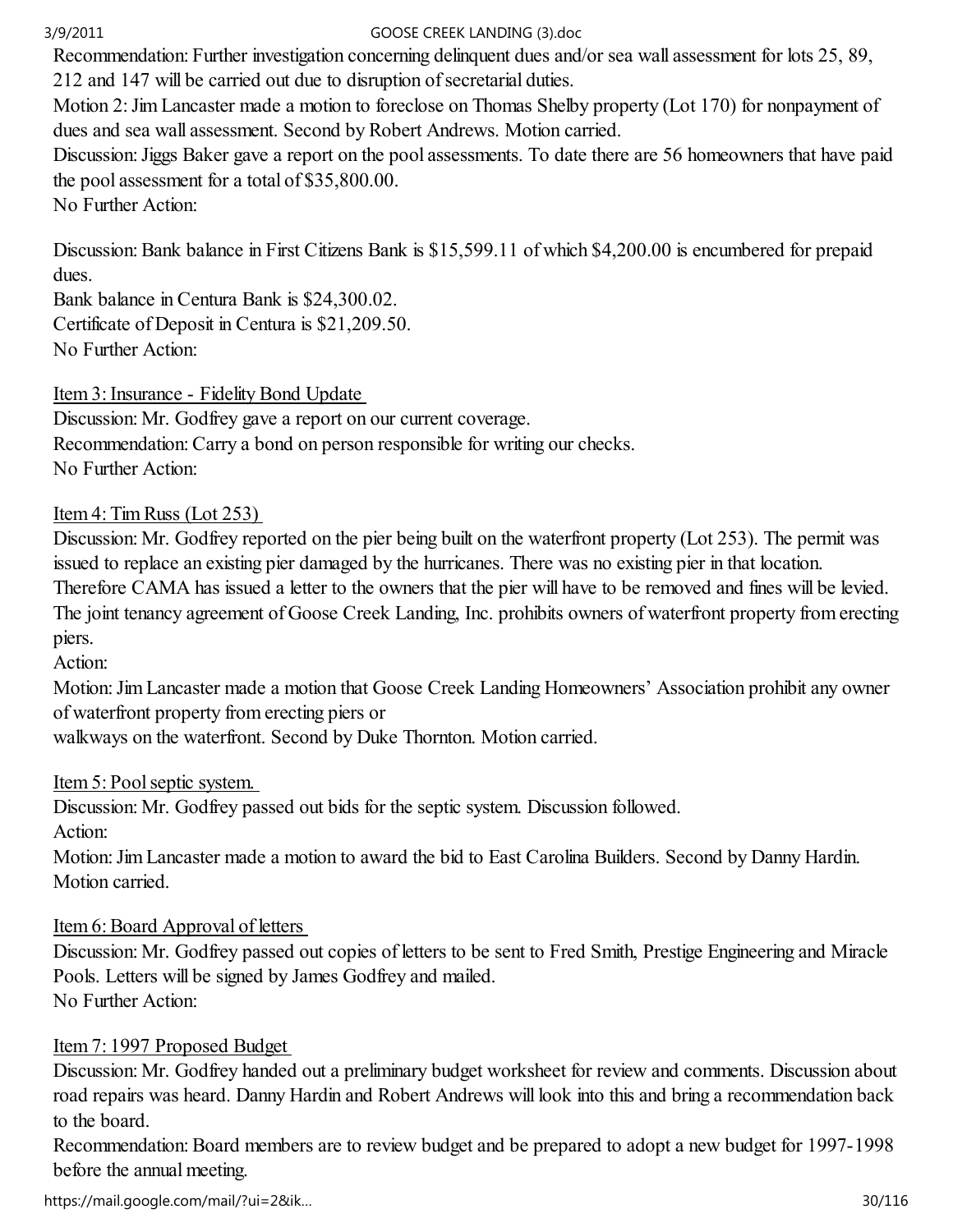## Item 8: Minutes, Mailings, and Communication concerns.

Discussion: Concerns about minutes being mailed and keeping homeowners informed were voiced. Cost of mailings has been a concern but it was the consensus of the board that we should spend the money to keep homeowners informed. Currently the cost is approximately \$100.00 per mailing. A mailing of current minutes and previous meetings will be mailed.

No Further Action:

## Item 9: Annual Homeowners Meeting Agenda Items

Discussion: Mr. Godfrey discussed a possible agenda for the upcoming annual homeowners meeting. Need volunteers for counting ballots. Need volunteers for passing out ballots. Nominees for board members were discussed along with how résumés will be handled. Also handling of absentee ballots was discussed. Action:

Motion: Jim Lancaster made a motion that absentee ballots would require a lot number and a signature to be valid. However they would not be opened until the annual meeting had been called to order. Any vote cast at the meeting would only require a lot number. Second by Danny Hardin. Discussion followed. Motion carried.

## Item 10: Date, Time and Place for next board meeting.

Action: Next meeting is scheduled for Sunday June 1, 1997 from 10:00 to 11:30 a.m. at the residence of James Godfrey.

The board then went into executive session.

Adjournment: Upon return from executive session there was a motion and a second for adjournment. The meeting was then adjourned at 9:20 p.m.

Respectfully submitted: Kenneth E. Banks, Secretary-Treasurer

# Board of Directors Meeting MINUTES Executive Session

DATE: Saturday, April 26, 1997 TIME: 8:40 P.M PLACE: James Godfrey's residence (Goose Creek Landing)

ATTENDANCE: James Godfrey, Jiggs Baker, Robert Andrews, Jim Lancaster, Danny Hardin, Duke Thornton, Ken Banks.

 $\bullet$ 

Item 1: Position of Managing Agent

Discussion: There was much discussion about the current acting manager (Dwight Bowler) and his duties. There is currently no contract in force. There were some misconceptions on the amounts to be paid and the duties to be performed.

Action:

Motion 1: After much discussion a motion was made by Robert Andrews to terminate the current relationship with Dwight Bowler as acting managing agent. Second by Jiggs Baker. Motion carried. Ken Banks abstained.

Motion 2: Jim Lancaster made a motion not to require Dwight Bowler to reimburse the association \$300.00 for monies spent on duties he was to take care of out of his compensation. Second by Duke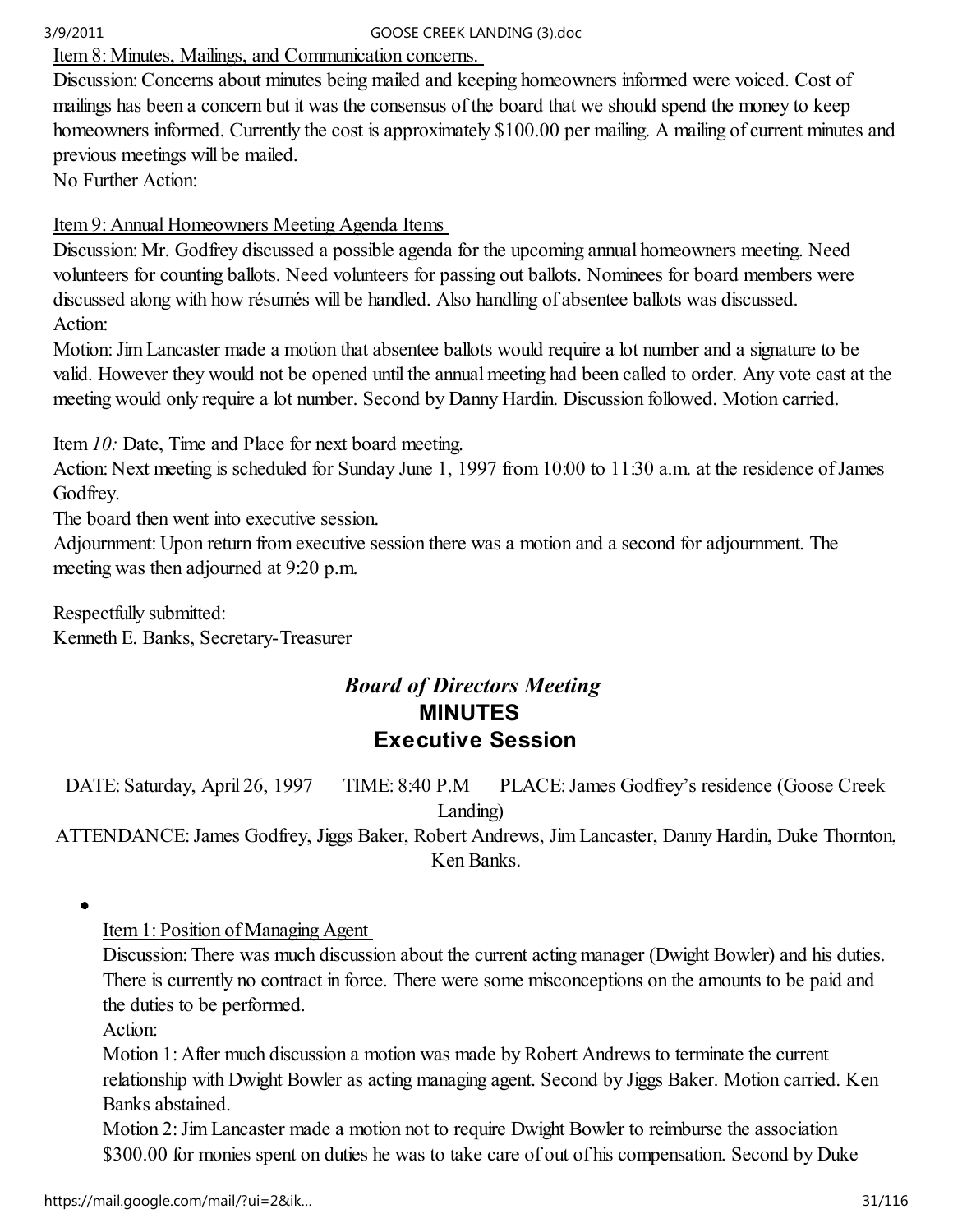Thornton. Motion defeated. 2 yes, 4 no, and 1 abstained.

• There being no further business the executive session was concluded. Respectfully, Kenneth E. Banks, Secretary-Treasurer

# Goose Creek Landing Homeowners' Association Board of Directors Meeting

## **MINUTES**

DATE: Sunday, June 1, 1997 TIME: 10:00 am PLACE: James Godfrey's residence (Goose Creek Landing)

ATTENDANCE: Board members present: James Godfrey, Jiggs Baker, Robert Andrews, Jim Lancaster, Danny Harden, Ken Banks. Board member absent: Duke Thornton

Guests: Glenn Jackson, Tim Schrock, Freddie Dawson, Ricky Crocker, Jack Hines, Tina Hines, Walter Lee, Joyce Moye, Matt Ermish, Tim Russ, Neil Weeks, Rae Dene Smith, Dot Amick, Herb Amick, Ann Saunders, Catherine Oglesby, LuEllen Bowler, Faye Bowling, George Bowling, and Pat Turnbull.

CALL TO ORDER: The meeting was called to order by Vice-President James Godfrey at 10:02 a.m.

Mr. Godfrey passed out an agenda for the meeting.

Item 1: Approval of April 26, 1997 minutes.

Discussion: Corrections to minutes included correcting the spelling of Dwight Bowler's name and changing "lot 212" to "lot 206" in item 2 of the minutes. Add "lot 212" to "lots

25, 89, and 147" in item 2, motion 1 recommendation.

Action:

Motion 1: Danny Harden made a motion to accept minutes as corrected, second by Jiggs Baker, passed unanimously.

Item 2: Financial Report - Jiggs Baker. Ken Banks, James Godfrey

Discussion: Delinquencies: Lot 170 foreclosure proceedings have been signed.

Lot 25 is in arrears 220.00 for homeowner's dues. Lot 89 is in arrears 110.00 for the seawall assessment.

Owners have been contacted and payment will be sent in.

Action:

Motion 1: Motion by Harden, second by Banks to call Gary and Bonnie Rhodes (Lot 25) and request payment within 5 days or foreclosure proceedings will have to be

started. Motion passed unanimously.

Motion 2: Motion by Harden, second by Lancaster to call the Carolyn Foust (Lot 89) and request payment within 5 days or foreclosure proceedings will have to be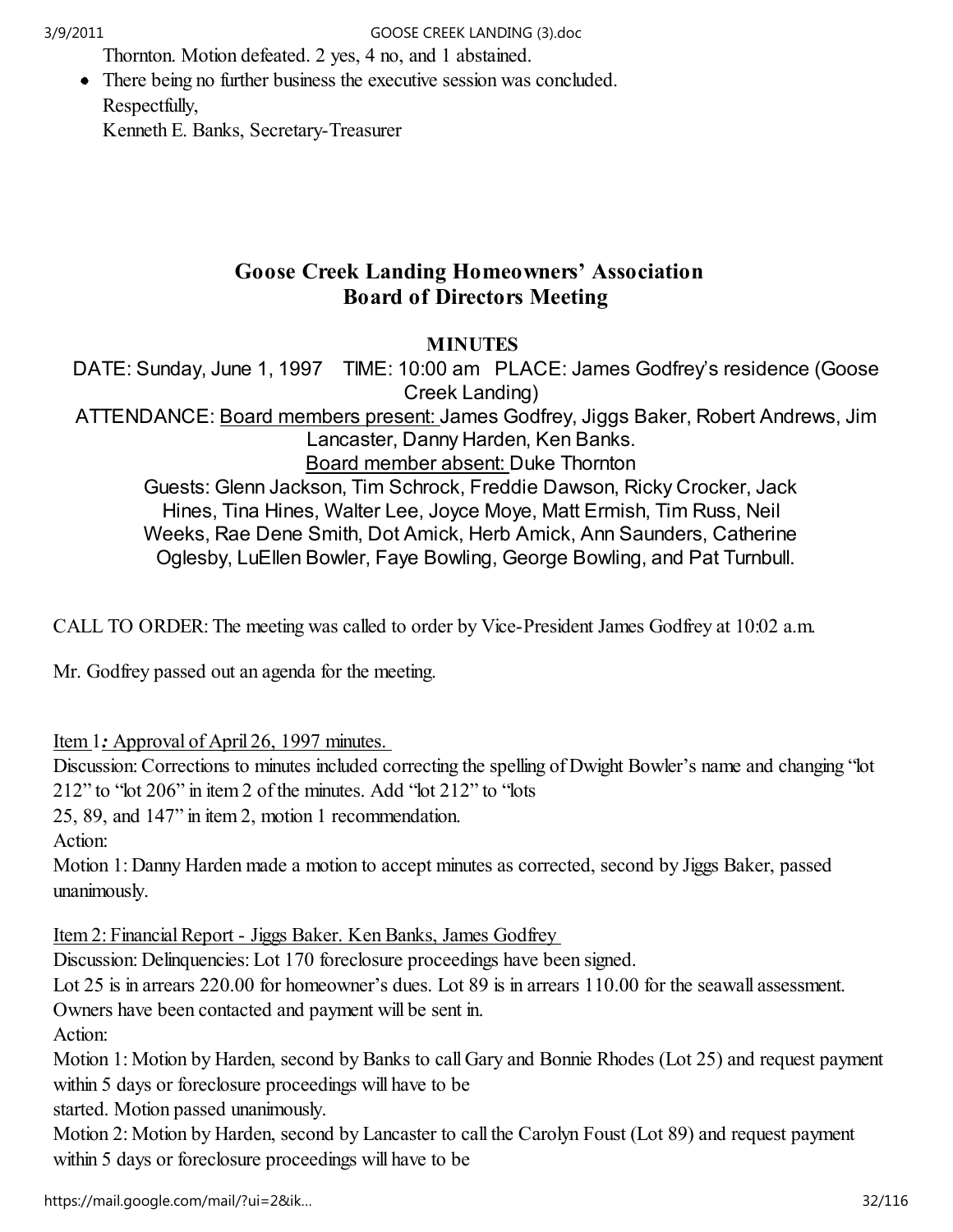started. Motion passed unanimously.

Discussion: Jim Godfrey explained transfers between Centura and First Citizens to clear up some previous deposits and checks written in the wrong account. After corrections everything in Centura Bank is pool funds and everything in First Citizens Bank is homeowner funds. Ken Banks gave current balances of \$46,431.93 in Centura (\$25,155.21 checking and \$21,276.72 CD) and \$38,005.84 in First Citizens Bank. \$5,400.00 of First Citizens balance is prepaid dues and is therefore encumbered until next year. Discussed putting excess funds in 7 day Certificate of Deposits to earn interest.

Action:

Motion 1: Motion by Banks to invest available excess funds in 7 day CD's. Second by Harden. Motion unanimously passed.

## Item 3: Budget Proposal

Discussion: James Godfrey and Ken Banks worked on a budget proposal for the fiscal year of April 1, 1997 to March 31, 1998. A proposal for regular operating and capital improvements budget was passed out. The regular budget was \$107,409.00 and the capital projects budget was \$160,000.00. Action:

Motion 1: Motion by Harden to accept budget as proposed, second by Andrews. Motion passed unanimously.

## Item 4: Rules and Regulations

Discussion: Mr. Godfrey handed out a copy of the revised rules and regulations and

discussed the few changes that had been made. Those changes consisted of  $(1)$ 

RV's, campers, etc. cannot be set up in the park. They can be parked for up to

48 hours. (2) utility buildings can also include vinyl material construction. (3)

Underpinning and decking - deleted 60 days for having decking installed.

Underpinning still has 60 day limit.

Action:

Motion 1: Motion by Lancaster to insert a one year time limit for installing permanent decking at each entrance to mobile home of not less than 30 square feet. Second by Harden. Motion passed unanimously.

Motion 2: Motion by Lancaster to approve the rules and regulations as changed and to pass on to homeowners as a board recommendation for their vote. Second by Harden. Motion passed unanimously.

# Item 5: Neil Weeks/Tim Russ walkway and pier..

Discussion: Mr. Godfrey reviewed the issue of the walkway and pier that was built on Neil

Weeks' property. There was much discussion concerning the Joint Tenancy

Agreement and what it allows. There was much discussion concerning Driftwood

Development Co.'s considerations that were given to original homeowners. Mr. Weeks spoke to the board and proposed that if we would allow him to keep the pier and extend it to 250 feet; he along with the other three waterfront owners would construct a similar pier from the common area for the homeowners use. Much discussion followed. A committee will gather facts from CAMA and others in regards to new pier construction and buoy applications so the board can make a decision on this issue. Action:

Motion 1: Motion by Lancaster to allow Mr. Weeks to keep the walkway over the marsh, providing all permits be transferred from Tim Russ's name to Neil Weeks' name. Second by Harden. Motion unanimously passed. Motion 2: Motion by Andrews to grant Mr. Weeks a 90 day extension on removing his pier and to obtain facts concerning new piers. Second by Lancaster. Motion unanimously passed.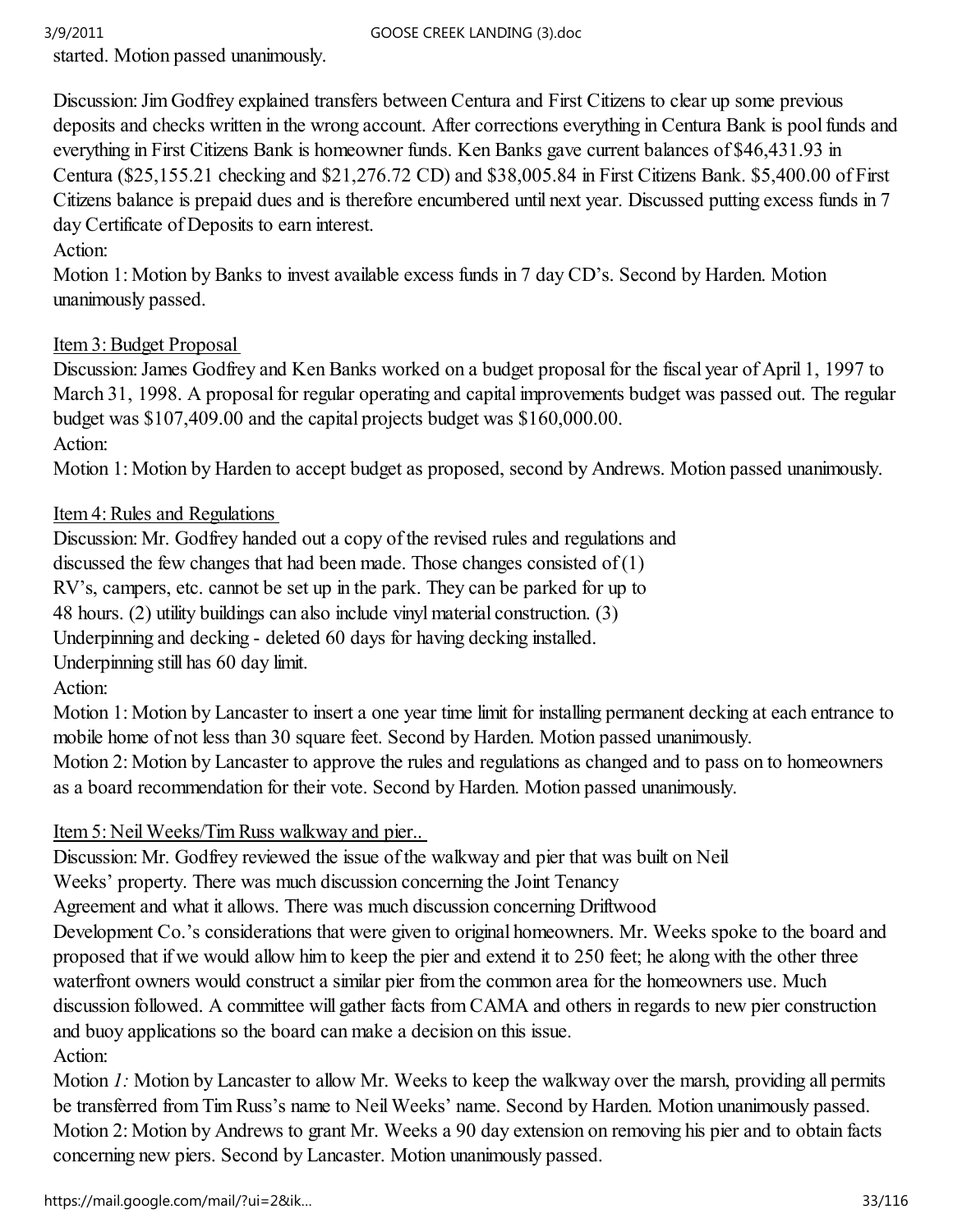Motion 3: Motion by Lancaster to include buoy issue in Mr. Weeks' study. Second by Andrews. Motion passed unanimously.

Item 6: Solicitation of Application for Managing Agent

Discussion: Mr. Godfrey informed the board that we had notified homeowners of the vacant position of Managing Agent and asked for interested persons to apply. An ad will also be placed in surrounding newspapers soliciting applications. Ken Banks and Jim Lancaster will establish a job description of the duties of the Managing Agent for the purpose of interviewing new applicants.

No Further Action:

Item 7: Agenda for Annual Homeowners Meeting

Discussion: Mr. Godfrey discussed the proposed agenda for the upcoming homeowners' meeting. The board was in agreement with the agenda.

No Further Action: There being no further old or new business, the meeting was adjourned at 12:30 p.m.

Respectfully submitted: Kenneth E. Banks, Secretary-Treasurer

# Goose Creek Landing Homeowners' Association Annual Meeting **MINUTES**

DATE: Saturday, June 21, 1997 TIME: 9:30 am PLACE: White Oak Elementary School ATTENDANCE: With the proxy received and the Homeowners present at the meeting, a quorum was satisfied and business was conducted.

CALL TO ORDER: The meeting was called to order by Vice-President James Godfrey at 9:30 a.m. Mr. Godfrey opened the meeting and asked that all new homeowners present since our last annual meeting stand and introduce themselves. Mr. Godfrey then introduced Gene Riggs, who is acting as our temporary managing agent. Mr. Godfrey then proceeded with the published agenda.

# Item 1: Recognition of Volunteers.

Discussion: The following people were recognized for their volunteer work during the preceding year.

(1) Lou Carreras - Updated our Homeowners directory.

(2) Duke Thornton - Headed up a group, whom she named, that landscaped and beautified the front entrance.

(3) Dwight Bowler, Craig & Pat Turnbull, Mall & Christine Ermish, John Redpath, Ronnie Eason, and Larry Maddrey - Repaired pier.

(4) Danny Harden, Charles Gordon, and Ricky Crocker - Donated and setup swing set in the common area. Action: Mr. Godfrey thanked these and others for all their hard work and all received a round of applause.

# Item 2: Update on Property Taxes

Discussion: Ken Banks explained the increase in our property valuation and the corresponding increase in our property taxes. The property taxes for 1997 have been estimated to be approximately \$25,000.00. It was also noted that homeowners can deduct 1I251 portion of the total property tax paid on their individual income tax returns.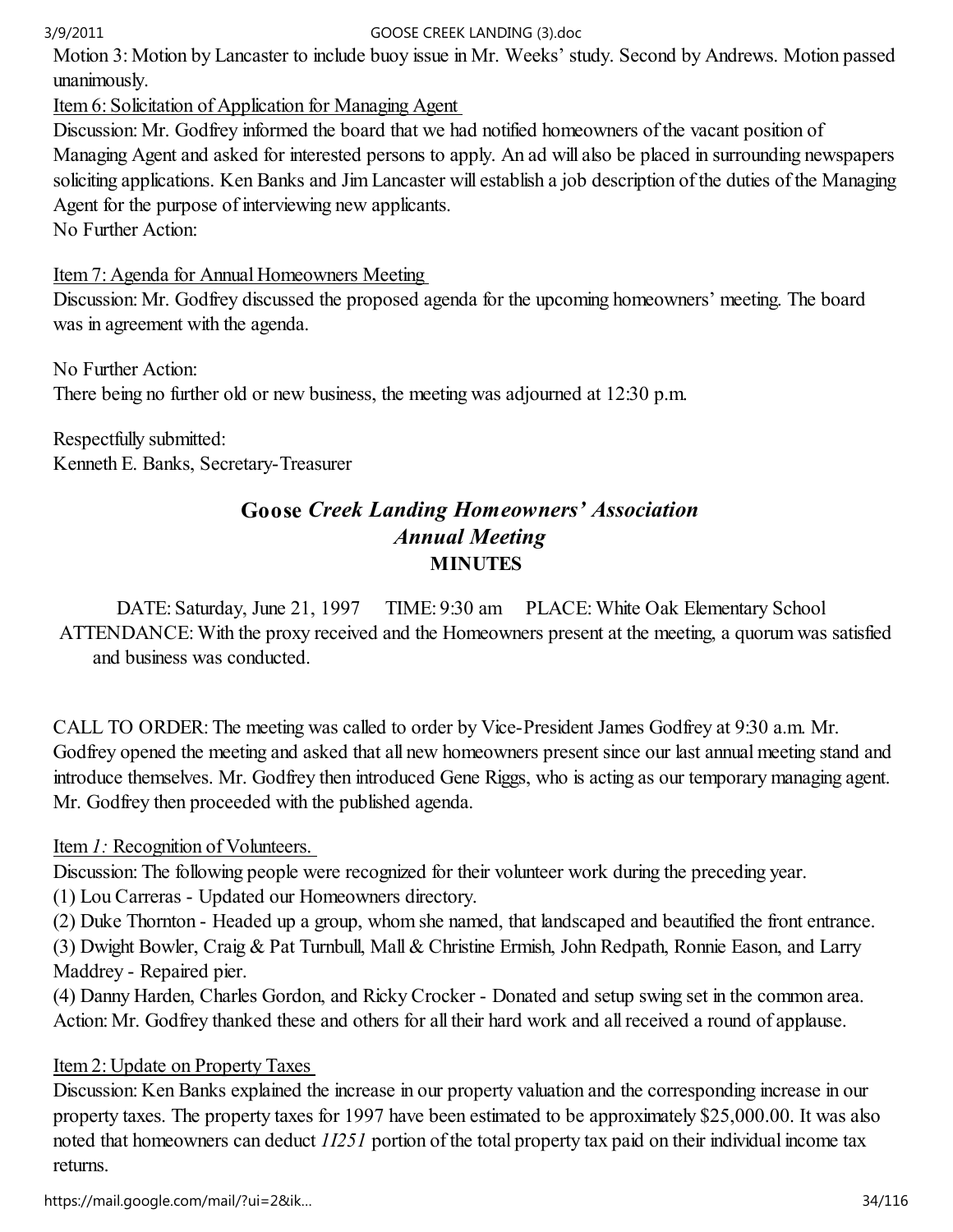Action: No Action required.

## Item 3: Budget and Financial Report

Discussion: Ken Banks presented the 1997-1 998 budget and the Financial Statements for the fiscal year ended March 31, 1997. Copies were passed out to the homeowners and the discussion was open for questions. All questions were answered. Action: No action required.

## Item 4: Report on the Sea Wall and Pier Project

Discussion: James Godfrey gave a report on the sea wall and pier repairs that were completed during the year. He gave a detailed statement of the revenue and expenses that were incurred for these two projects. Everyone was pleased with the end result.

Action: No Action required.

## Item 5: Report on pier in front of Neil Weeks property.

Discussion: Mr. Godfrey explained the situation with the pier that was constructed in front of Neil Weeks' property. There was a walkway that was constructed to the waters edge and a pier that was constructed beyond that. CAMA notified Mr. Weeks that the pier would have to be removed. The walkway was allowed to stay because of a written agreement with Driftwood Development. However under the Joint Tenancy Agreement, piers are not allowed to be constructed on Goose Creek property. Mr. Weeks was given the podium to present his facts and an offer to build a pier for the homeowners if he were allowed to keep his pier. Much discussion followed. It was the consensus of the association that we leave the Joint Tenancy Agreement as is and not allow any piers to be built. Mr. Godfrey indicated that a Waterfront development committee had been formed to study the issues of new piers, walkways etc. on our waterfront.

Action: No Action required

## Item 6: Unscheduled agenda item: (Concerned Homeowners)

Discussion: Mr. Godfrey called on Rae Dene Smith to present questions that were raised by the Concerned Homeowners group. Mrs. Smith presented a list of questions and those questions were answered. Action: No action required.

## Item 7: Update on pool project.

Discussion: Mr. Godfrey gave a brief update of the pool project. Everything is proceeding as previously discussed. The septic system field has been installed and the actual pool construction is scheduled to begin in late August.

Action: No action required.

## Item 8: Election of new Board Members

Discussion: Mr. Godfrey directed homeowners to the list of nominees for election to the Board of Directors. Each nominee present was invited to the lectern for the opportunity to give a brief personal history of themselves and to express their thoughts about issues concerning Goose Creek Homeowners Association. Action: Elections were held with the following persons elected to seats on the Board of Directors: Lu Ellen Bowler, Freddie Dawson, James Godfrey, and Tim Schrock.

There being no further old or new business, the meeting was adjourned at 11:50 a.m.

Respectfully submitted:

https://mail.google.com/mail/?ui=2&ik… 35/116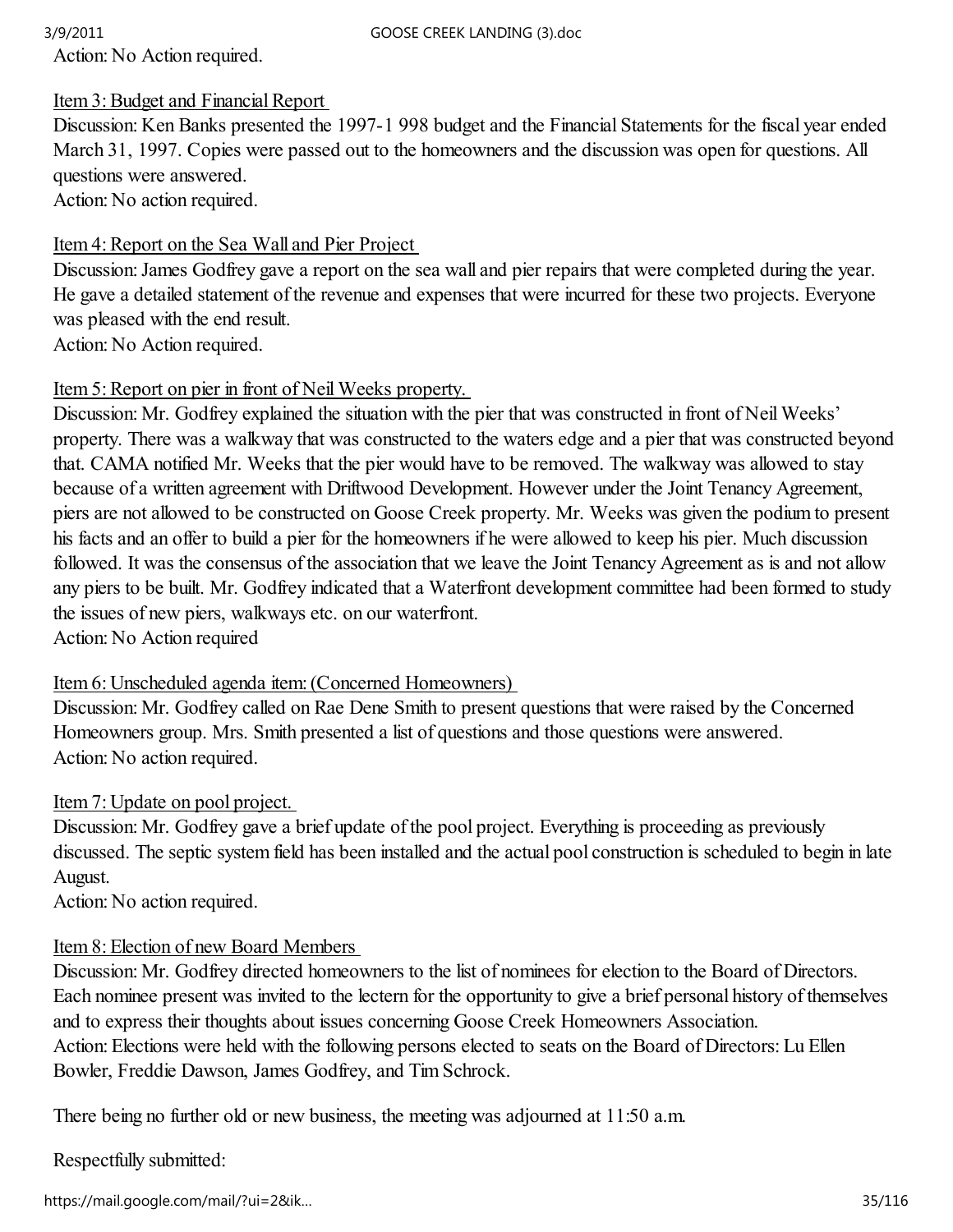Kenneth E. Banks, Secretary-Treasurer James Godfrey, Vice President

## Goose Creek Landing Homeowners' Association Board of Directors Meeting **MINUTES**

DATE: Saturday, June 21, 1997 TIME: 8:00P.M. PLACE: 316 Snow Goose Lane ATTENDANCE: Lu Ellen Bowler, Freddie Dawson, James Godfrey, Danny Harden, Jim Lancaster, and Tim Schrock.

Call to Order:

The meeting was called to order at 8:00 p.m. by the Vice President, James Godfrey.

Item 1: Financial Report

Discussion: Mr. Godfrey gave each Board member a copy of the financial report that Ken Banks gave at the Annual Homeowner's Meeting.

Action: Each Board member will keep a copy of the financial report so that they may use it as a resource to answer any questions or concerns from homeowners concerning our finances.

Item 2 Social Committee

Discussion: The Board discussed the need to plan social events to promote good will and fellowship within the community.

Action: The Board asked Lu Ellen Bowler to create a Social Committee and to chair the committee. A covered dish dinner is being planned for the near future.

Item 3 Managing Agent Vacancy

Discussion: The Board discussed the need to fill the Managing Agent Vacancy as soon as possible. Action: The Board will meet at 3:00 pm on Sunday, June 29, 1997 and go over the applications.

Item 4 Commons Area Development Committee

Discussion: The Board discussed the need to develop a long range plan for the development of the common area.

Action: Tim Schrock agreed to chair this project and will appoint a committee to develop a long range plan to present to the homeowners.

## Item 5 'Waterfront Committee

Discussion: The issue of piers and buoys were discussed at the homeowner's meeting. The Board feels that a committee should be formed to gather facts about these issues and other issues which relate to the waterfront. A set of recommendations will then be made and presented to the homeowners at a future meeting. Action: Freddie Dawson agreed to chair this project and will appoint a committee to gather facts and to develop a set of recommendations.

## Item 6 Pool Project

Discussion: Danny Harden agreed to remain as the project manager for the pool construction. The need to rope off the existing septic lines in the common area and to rope off a play area for the children were discussed.

https://mail.google.com/mail/?ui=2&ik… 36/116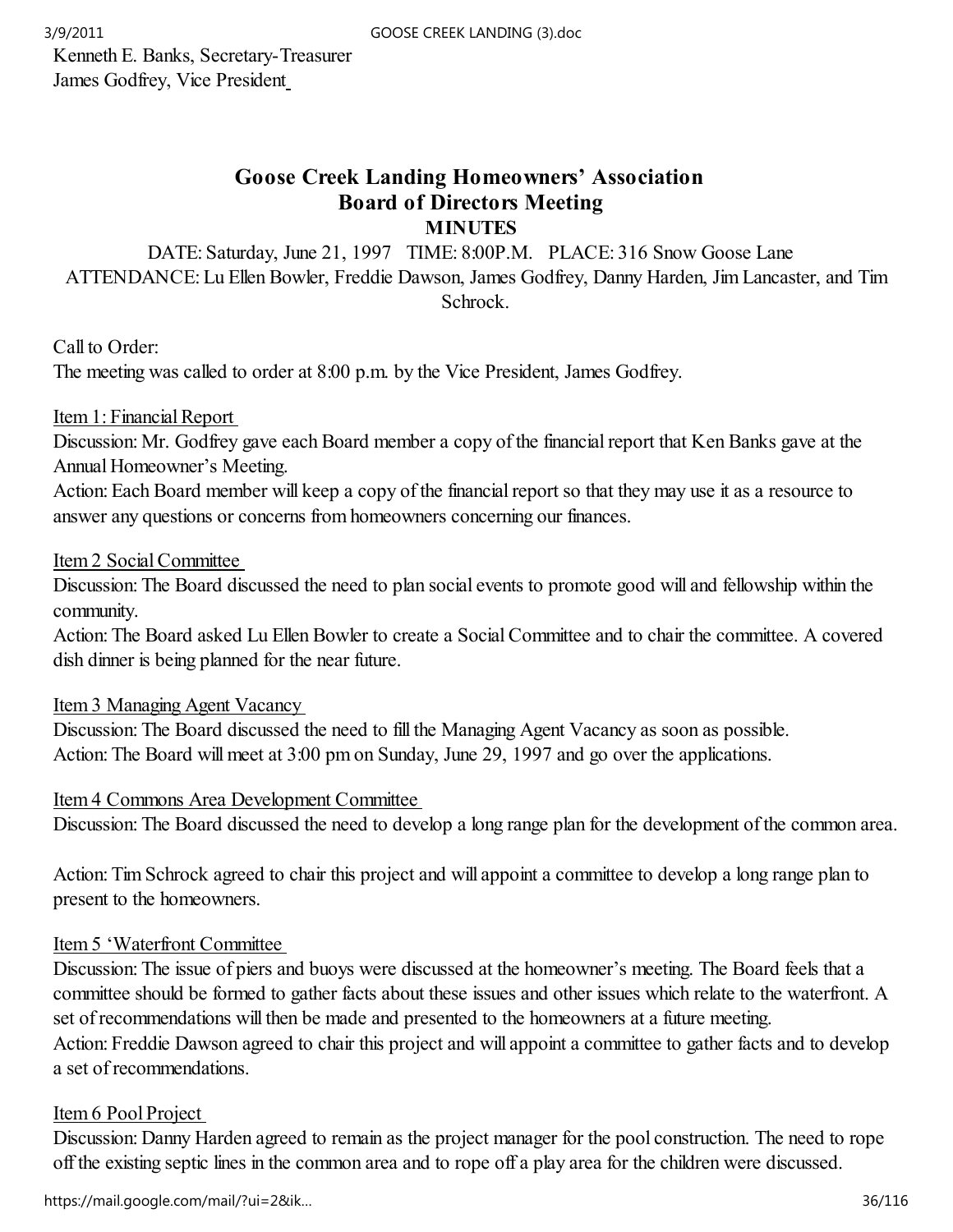Action: Mr. Harden will coordinate this work with Tim Schrock and the new managing agent.

## Item 7 Election of Officers

Discussion: The Board opened the floor for the nominations for officers.

Action:

Motion 1: Danny Harden nominated James Godfrey for President. Freddie Dawson seconded the motion and it passed unanimously.

Motion 2: Lu Ellen Bowler nominated Tim Schrock for Vice-President and Jim Lancaster seconded the motion. Motion passed unanimously.

Motion 3: Danny Harden nominated Ken Banks for secretary/treasurer. The motion was seconded by Jim Lancaster and passed unanimously.

## Item 8 Communications Committee

Discussion: Jim Lancaster expressed the opinion that a news letter needs to be published quarterly and sent out to the homeowners. The Board agreed that a news letter would be good as long as it is non political and contains only positive information.

Action: Mr. Lancaster will form a communications committee to publish the news letter. The Board of Directors will approve each news letter before sending it out to the homeowners.

## Item 9 Office Space for Managing Agent

Discussion: The Board discussed the need for finding a location within the park where the managing agent can hold office hours in order to be more accessible to the homeowners. The storage room in the pool bath house was mentioned as a possible site to convert into an office.

Action:

Motion: Jim Lancaster made a motion that the Board convert the storage room in the pool bath house into an office for the managing agent. Freddie Dawson seconded the motion and it passed unanimously. Danny Harden agreed to work with Miracle Pools on this project

## Item 10 Liability Insurance Coverage

Discussion: Jim Lancaster suggested that we look into the possibility of increasing the amount of liability coverage for the association. He also suggested that we consider covering the Board of Directors.

Action: The Board will form a committee to price various insurance options and to make a recommendation.

## ADJOURNMENT

There being no further business, the meeting was adjourned. Respectfully Submitted By: James Godfrey, President

## Goose Creek Landing Homeowners' Association Board of Directors Meeting **MINUTES**

DATE: Sunday October 19, 1997 TIME: 2:00 P.M. https://mail.google.com/mail/?ui=2&ik… 37/116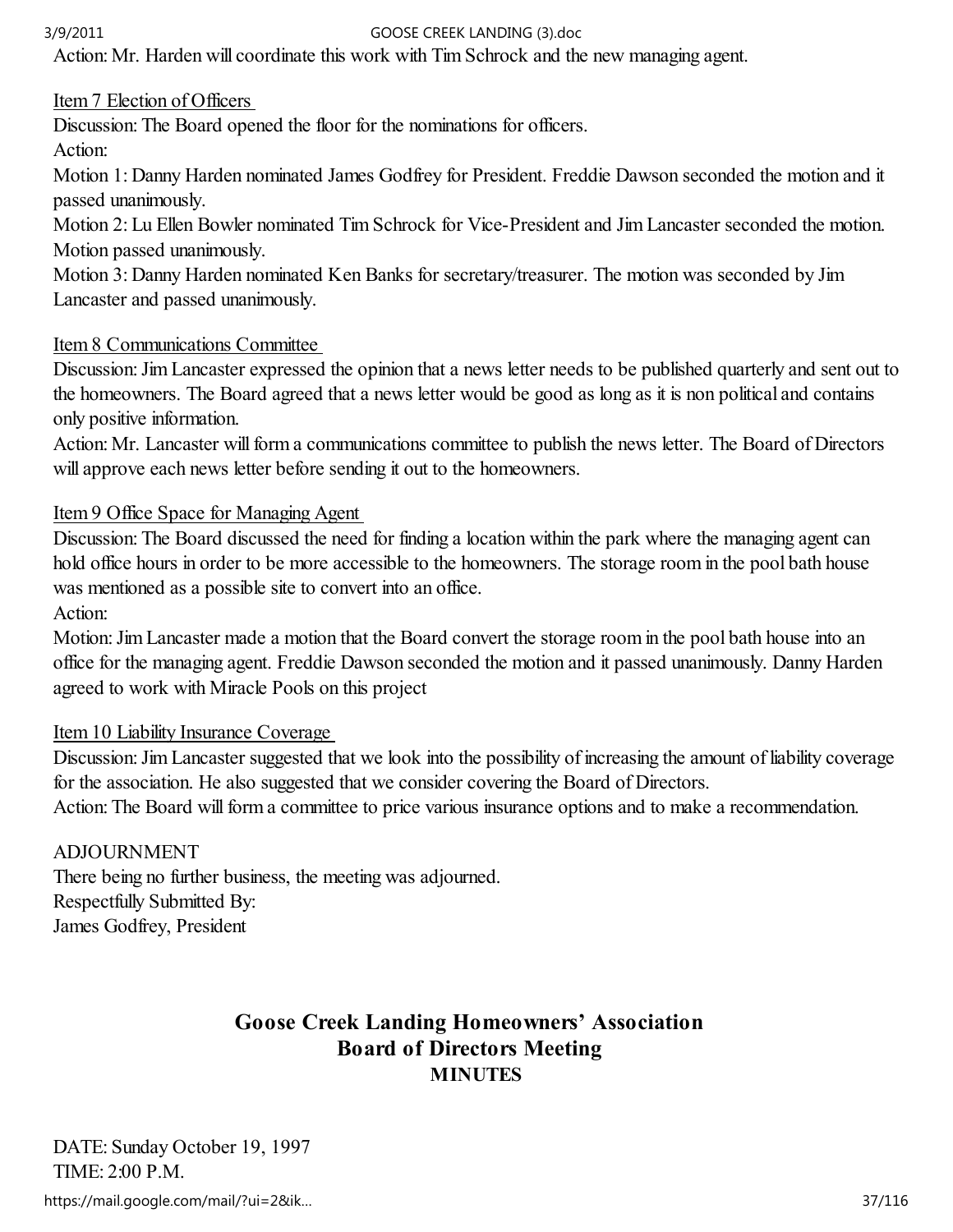PLACE: James Godfrey's residence (Goose Creek Landing)

Board members present: James Godfrey, Tim Schrock, Lu Ellen Bowler, Freddie Dawson, Jim Lancaster, Danny Harden, and Ken Banks.

CALL TO ORDER: The meeting was called to order by President James Godfrey at 2:00 P.M.. Mr. Godfrey passed out an agenda for the meeting.

## Item 1: Approval of Annual Homeowners Meeting minutes (June 21, 1997) and board meeting following. Discussion: None

Action:

Motion 1: Jim Lancaster made a motion to accept minutes of annual meeting, second by Freddie Dawson, passed unanimously.

Motion 2: Freddie Dawson made a motion to accept minutes of board meeting, second by Jim Lancaster, passed unanimously.

# Item 2: Letter of Engagement for Financial Services.

Discussion: President Godfrey explained the bid process for awarding the accounting services that are needed for the homeowners. Several bids were sent to area CPA's and several board members indicated they had asked CPA's for bids. After all bids were received, the managing agent signed a letter of engagement with the Firm of Kenneth E. Banks, CPA, P.A. to provide the listed services at a cost not to exceed \$200.00 per month or \$2000.00 per year.

Jim Lancaster raised a question of the possibility of a conflict of interest since Ken Banks was a board member and secretary/treasurer. It was noted that Ken Banks does not handle any of the daily banking transactions nor does he write checks or have signature authority. These responsibilities are being performed by the managing agent. There was assurance that there was no professional conflict of interest, and hopefully there would be no conflict among any homeowners.

Action: None Required

# Item 3: Financial Report

Discussion: Ken Banks passed out notebooks containing the monthly financial reports through August. Septembers bank statements had not been received in time to prepare the month of September. Ken Banks went over the financial statements with the board members.

Action: Ken Banks asked the board members to review the financial statements and make notes and/or questions which could be answered by phone or at the next meeting. Also he noted that these records are for the homeowners and are available to them from any board member.

## Item 4: Dues and Assessment Delinquencies

Discussion: Gene Riggs updated the board on delinquent dues and assessments. Discussion followed concerning those homeowners who were delinquent.

Action:

Motion 1: Ken Banks made a motion to start foreclosure proceedings on those homeowners who were delinquent in order to protect the association in case of property owners moving or selling. Danny Harden seconded the motion and it was passed unanimously.

## Item 5: January 1998 Dues

Discussion: There was discussion about the need for a homeowners dues increase beginning with the January 1998 dues.

https://mail.google.com/mail/?ui=2&ik… 38/116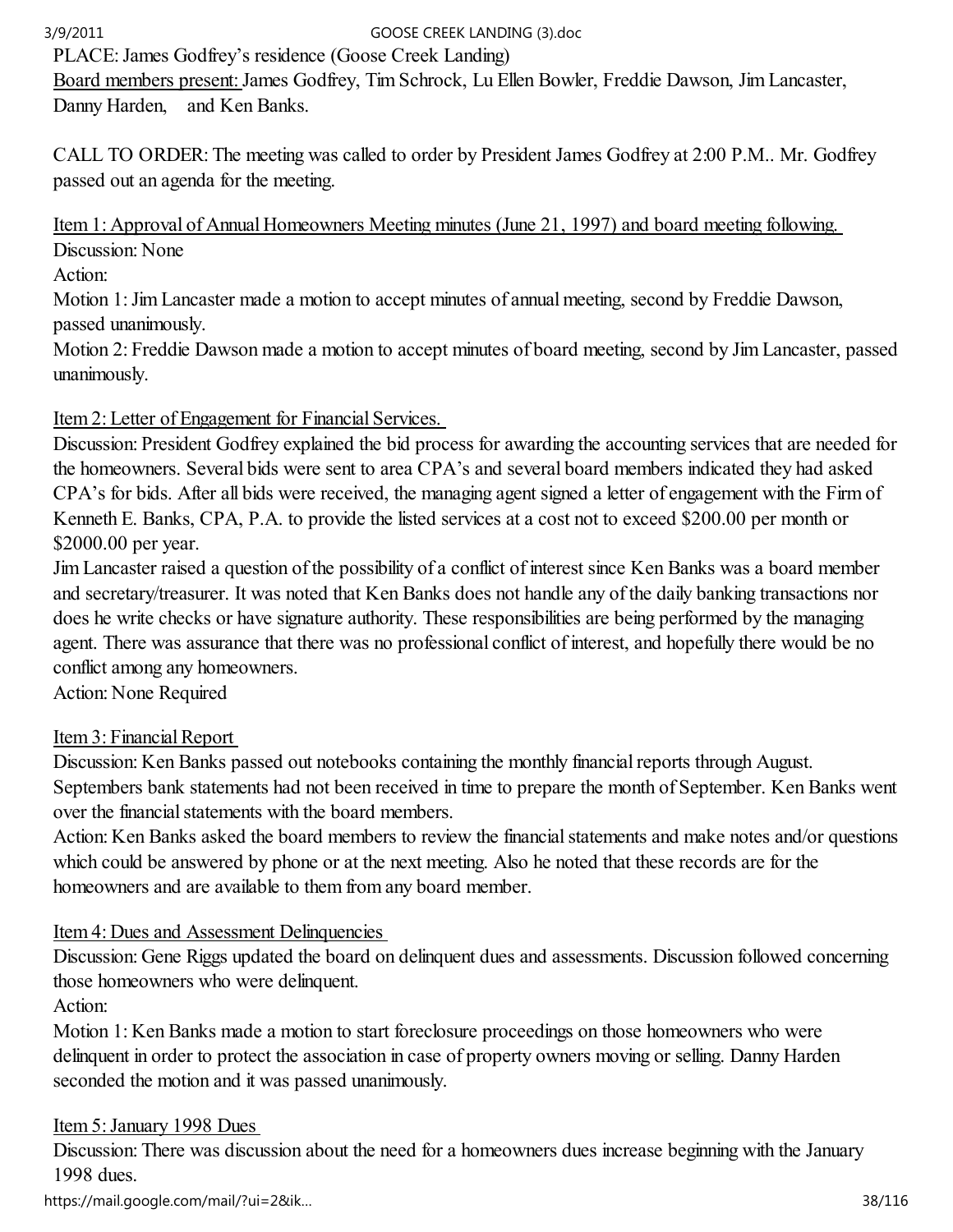Action: It was decided that when a financial committee was established, that committee would review the upcoming budget and make a recommendation as to the need for a dues increase.

## Item 6: Mobile Home Park inspection fee.

Discussion: Mr. Godfrey discussed the bill we received for inspection of our lots in the mobile home park. This was from a county ordinance which our attorney indicated was legal. In effect, there is nothing we can do but comply with the ordinance and pay the \$1,500.OO fee. No Further Action:

Item 7: Committee Reports

Discussion: Mr. Godfrey asked for committee reports. The following committees gave reports: Action:

 Danny Harden, Pool Committee chairman, reported that the contractor indicated that they were in the process of finishing up several other contracts and would try to start and have the pool completed by November 30.

Freddie Dawson, Waterfront Committee chairman, reported that his committee was still talking to CAMA and gathering facts. They were putting together a set of requests and recommendations. They needed additional time to complete this and would hopefully have everything in place by the next board meeting.

Tim Schrock, Common Area Committee chairman, reported that his committee was working on several projects. They would prepare recommendations and cost figures for the board.

Jim Godfrey, Insurance Committee chairman, reported on our current insurance and several concerns about our property insurance and our board of directors liability insurance. After much discussion the following motions were made:

Motion by Jim Lancaster to increase our property insurance to 3,000,000, second by Ken Banks and passed unanimously.

Motion by Lu Ellen Bowler to increase our Board of Director's liability insurance to 1,000,000 with a 1,000 deductible, second by Jim Lancaster, passed unanimously.

Jim Godfrey, Rules and Regulations Committee chairman, discussed several issues which involved current regulations and rules and new regulations and rules. One item that will be written into our rules are limitations on height of mobile home foundations. Danny Harden will write that up. Also a rule will be added that will prohibit driving golf carts at night without lights. Several complaints were brought before the board. Enforcement of current rules was a general concern. After much discussion the following action was taken:

Motion by Freddie Dawson to send a registered letter to a homeowner explaining our intention of cleaning up his pets' litter, sending him the bill for this, and attaching liens if bill is not paid. Second by Lu Ellen Bowler, passed unanimously.

Motion by Danny Harden to add stop signs to main roads, second by

Tim Schrock, passed unanimously.

Lu Ellen Bowler, Welcome Wagon Committee chairman, stated that there has been very little activity primarily because she has no way of knowing who the new homeowners are and when they move into the community. It was noted that the lawyer should notify Lu Ellen when there is a home closing.

Lu Ellen Bowler, Social Committee chairman, reported that the homeowners picnic was a huge success. She noted that the pig gave out before everyone was able to get some, but everyone still and a good time and nothing but favorable comments were received. Her committee has already started planning for the next outing and have come up with several suggestions to eliminate the few problems we had at this last picnic. The board expressed their appreciation to Lu Ellen for ajob well doneH

Jim Lancaster, Communications Committee chairman, indicated that a newsletter will go out sometime before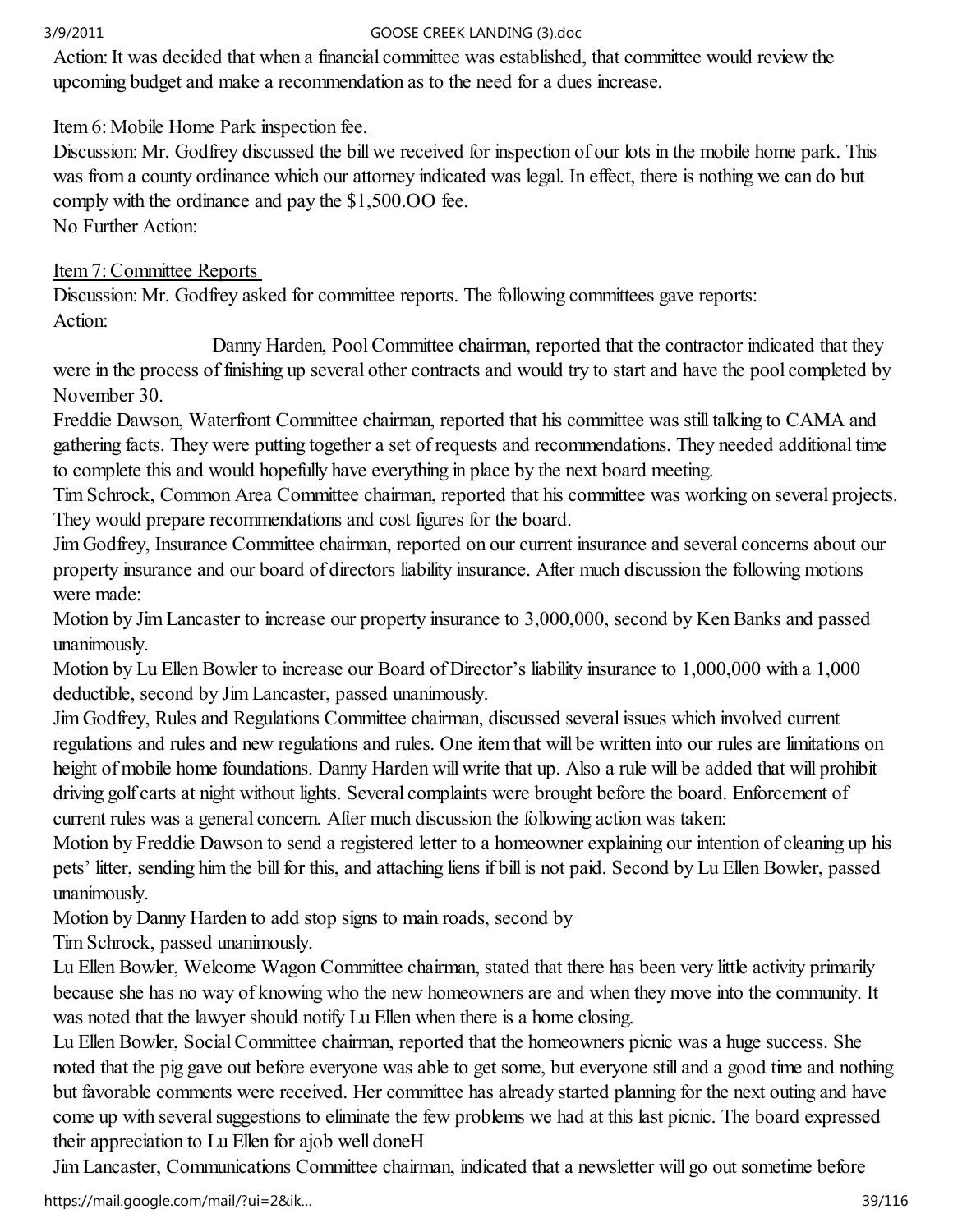Christmas. He asked that anyone that has had a change of address or phone numbers to please contact Lu Ellen or any other board member so that it can be noted in the newsletter and rosters.

## Item 8: Homeowners Meeting

Discussion: There was some discussion concerning the need for a November Homeowners meeting. It was agreed that there was not enough items of business to warrant a November meeting. Instead there was a recommendation that we wait until the spring to have an informal homeowners meeting in the park. By that time, new rules and regulations (including those for the pool) will be written and available for review. The board felt that we would have a better turn out in the spring also.

Action: Danny Harden made a motion to postpone the November homeowners meeting until some time in April. Second by Tim Schrock, passed unanimously. (Exact time and place will be announced in the newsletter.)

There being no further old or new business, the meeting was adjourned at 3:40 p.m.

Respectfully submitted:

Kenneth E. Banks, Secretary-Treasurer

James Godfrey, President

# Goose Creek Landing Homeowners' Association Board of Directors Meeting

## **MINUTES**

DATE: Sunday March 29, 1998 TIME: 10:00 AM. PLACE: James Godfrey's residence (Goose Creek Landing)

ATTENDANCE: Board members present: James Godfrey, Tim Schrock, Lu Ellen Bowler, Danny Harden, Ken Banks.

Board member absent: Freddie Dawson, Jim Lancaster

GCHOA Manager Present: John Redpath

CALL TO ORDER: The meeting was called to order by President James Godfrey at 10:00 am. Mr. Godfrey passed out an agenda for the meeting.

Item 1: Approval of Minutes of the October 19. 1997 Board Meeting.

Discussion: None

Action:

Motion 1: Lu Ellen Bowler made a motion to accept minutes of board meeting, second by Tim Schrock, passed unanimously.

## Item 2: Dues/Assessments Delinquencies.

Discussion: John Redpath reported that to date there were 32 homeowners delinquent in their dues. Reminders have been mailed and responses are beginning to come in. A second letter will be sent by April 1 5th and those dues that are not paid by April 30th will be turned over to our attorney for collection. All but \$160.00 of the pool assessments has been collected. There are still some late fees and legal fees that the association has not been reimbursed for.

Action: None Required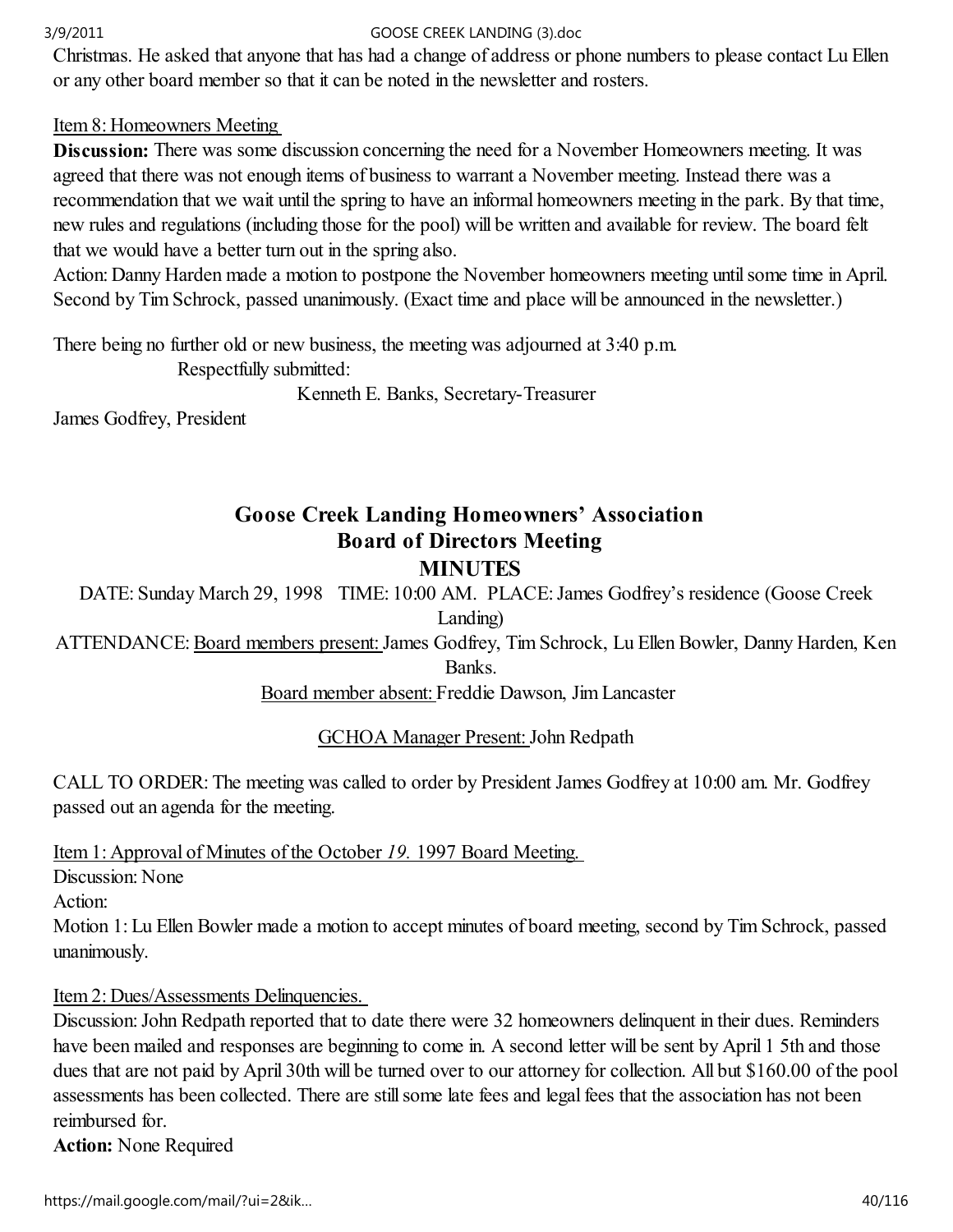Item 3: Duties and Compensation for the managing agent.

Discussion: Jim Godfrey explained the duties of the managing agent and the corresponding fees paid for those duties. Specifically the manager will be paid \$6000 per year for stated duties, \$3500 per year for debris pickup, \$600 per year for office reimbursement and vehicle reimbursement of 32.50 per mile with a monthly minimum of \$50 and a monthly maximum of \$100. Pool duties were also discussed. It was decided that bids would be sent out for pool maintenance and we would ask John Redpath to submit a bid also.

Action: Lu Ellen Bowler agreed to contact as many maintenance companies as possible and request bids for the pool maintenance.

## Item 4: Road Repairs

Discussion: John Redpath reported on several options concerning our road repair. He has indicated that Robin Corner will cooperate with us in repairing roads. Mr. Corner has equipment we can use. In turn John has agreed to help Mr. Corner in any way he can so as to reciprocate good deeds. One thing Mr. Redpath has already done is installed some posts at the front entrance to route traffic away from the corner where some vehicles have cut across coming into Goose Creek. Another item that Robin Corner asked us to consider was placing a walkthrough gate somewhere by the boat ramps. People are crossing the fence anyway. In doing so damage and potential injuries can occur. Much discussion followed.

## Action:

Motions 1: Danny Harden made a motion to install a pedestrian gate by the handicap parking space. Lu Ellen Bowler seconded the motion. Motion passed unanimously.

## Item 5: Budget for 1998-1 999

Discussion: Ken Banks handed out budget worksheet and discussed line by line items of the recommended budget proposal which consisted of \$127,700 of income and \$131,200 of expenses. He indicated that this budget was proposed using the bare minimums based on historical expenditures. It was noted that the dues increase in January was a minimum amount to cover our increase in taxes, insurance and ordinary increases in our normal operating expenses. In viewing the total budget it was noted that there were other potential increases that we have not had in the past such as repairs to our roads and common areas due to the excessive rainfall thus far. Also it was noted that over the previous three years we have used previous surpluses to supplement each successive budget. Also we have not had any contingent amounts set aside for normal capital improvements or emergencies. The finance committee therefore recommended that in addition to the permanent \$50.00 semiannual increase in January of 1998 there be a temporary dues increase of \$50.00 for the dues payments for July 1, 1998, January 1, 1999 and July 1, 1999. It will then be determined if the temporary dues increase will be terminated or continued. Ken Banks wanted to thank Buster Williams, Billy Keel, Jim Godfrey and John Redpath for attending the finance committee meeting and providing their input and ideas in arriving at these recommendations.

Action: Danny Harden made a motion to accept the recommendation of the finance committee. Tim Schrock seconded the motion. Motion passed by a vote of four (4) in favor and one (1) opposed.

## Item 6: Andrew Jones reguest to move street light.

Discussion: A request to move a street light because it was shining in a bedroom window was discussed. There were concerns about allowing homeowners to have the choice of moving streetlights in our park. There were several alternate solutions discussed and the request was tabled until these alternatives were addressed No Further Action:

## Item 7: Memorial Day picnic plans

https://mail.google.com/mail/?ui=2&ik… 41/116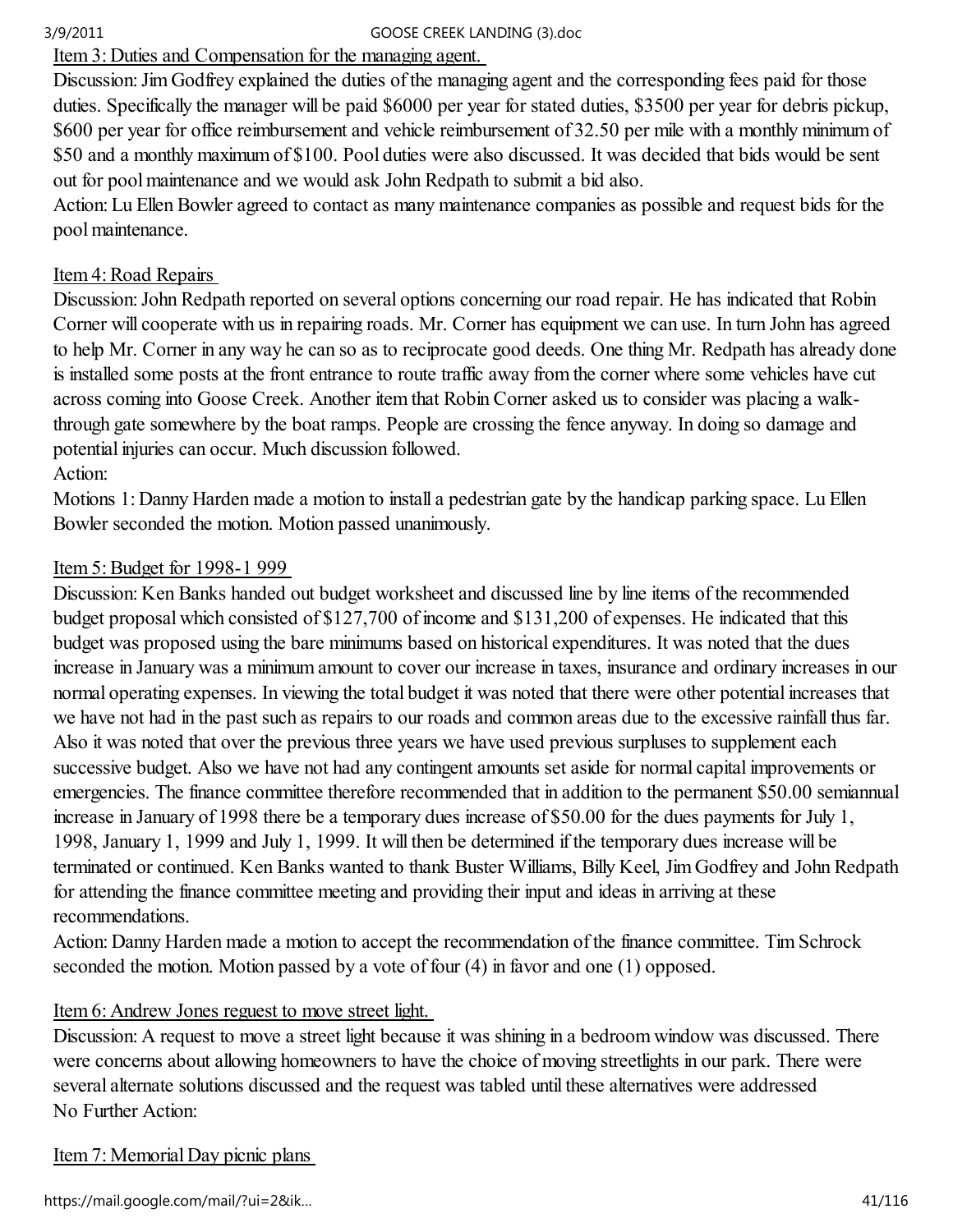Discussion: There was much discussion concerning when to have our social picnic. Memorial Day weekend was originally discussed. However it was the consensus that Memorial Day weekend would be a very busy and crowded weekend with most homeowners bringing family and friends in for the weekend. There fore it was agreed to have the picnic on the afternoon of our annual Homeowners Meeting.

Action: Danny Harden made a motion to have our picnic on the afternoon of our annual homeowners meeting. Tim Schrock seconded the motion. Motion was passed unanimously.

## Item 8: Committee Reports

Discussion: Mr. Godfrey asked for committee reports. The following committees gave reports:

Action: Danny Harden, Pool Committee chairman, reported that the weather had held up some progress but that the past week had been pretty and the contractor was not present. Danny will contact the contractor and get a completion date to give us tomorrow.

Freddie Dawson, Waterfront Committee chairman, was absent.

Tim Schrock, Common Area Committee chairman, reported that he would have all of his committee's recommendations at the next board meeting.

Jim Godfrey, Insurance Committee chairman, no report.

Jim Godfrey, Rules and Regulations Committee chairman, discussed several issues which involved current regulations and rules and new regulations and rules. A rule will be added that will prohibit driving golf carts at night without lights. There was discussion about revisiting the issue of allowing underage children to drive golf carts. This will be presented to the homeowners. John Redpath expressed his concerns about homeowners putting out large debris, which is hard to pickup. Rules should be followed concerning this issue. Jim Godfrey asked how to present changes. We will decide at our next board meeting what will be on the annual meeting agenda.

Lu Ellen Bowler, Welcome Wagon Committee chairman, no report.

Lu Ellen Bowler, Social Committee chairman, indicated that plans were in progress for the upcoming picnic. Several people have joined that committee and it was agreed that the committee would be in charge of the plans.

Jim Lancaster, Communications Committee chairman, was absent.

## Item 9: Homeowners Meeting

Discussion: There was discussion about when and where to have the annual Homeowners meeting. Action: It was agreed that the annual Homeowners meeting will be held June 6, 1998 from 9:30 am to 12:00 noon at the White Oak elementary school.

## Item 10: Next Board Meeting

Discussion: The next board meeting will be held April 26, 1998 from 9:00 to 11:00 am at Jim Godfrey's residence.

There being no further old or new business, the meeting was adjourned at 12:15 p.m.

Respectfully submitted: Kenneth E. Banks, Secretary-Treasurer

# Goose Creek Landing Homeowners' Association Board of Directors Meeting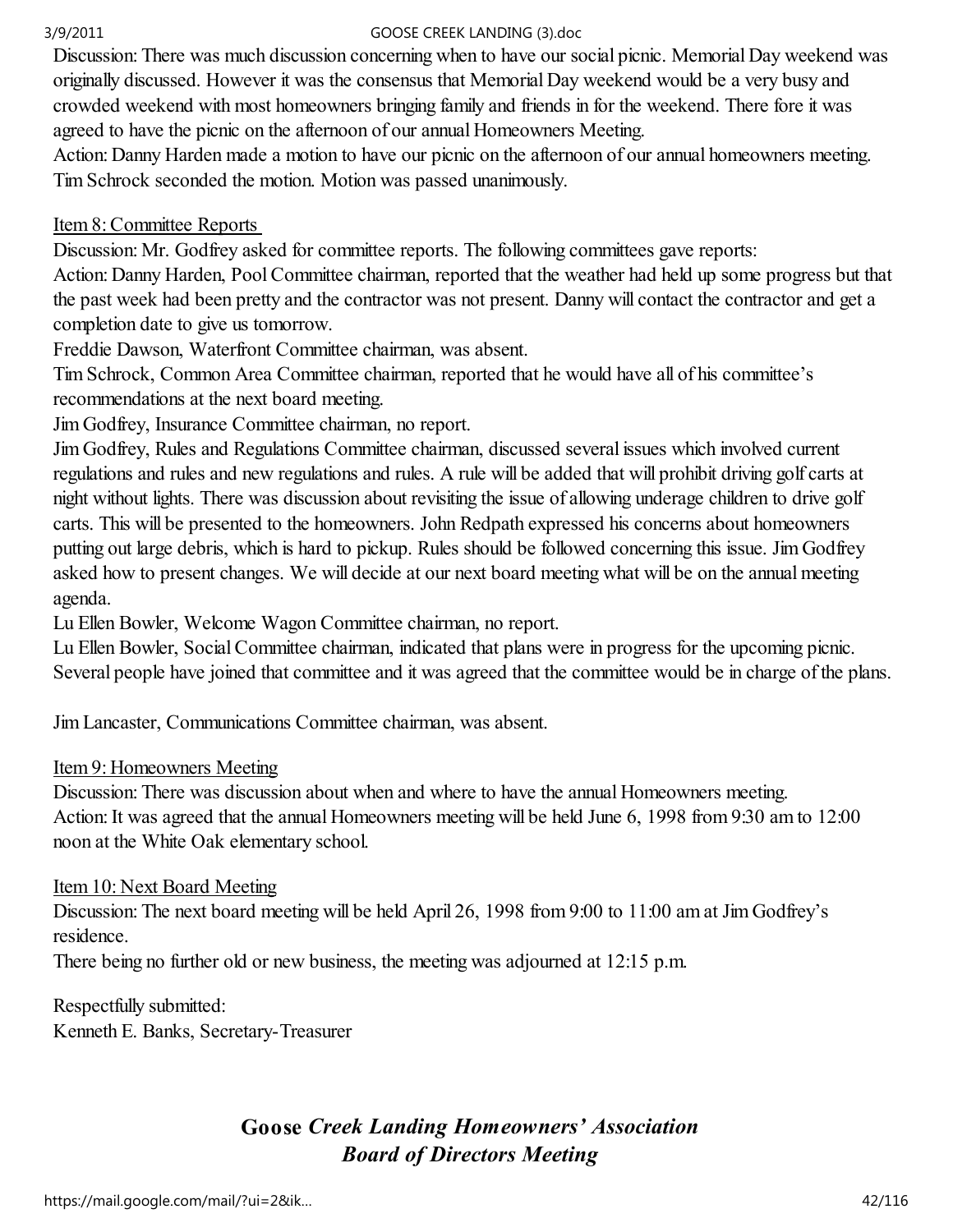## **MINUTES** DATE: Sunday May 10, 1998 TIME: 9:00 A.M. PLACE: James Godfrey's residence (Goose Creek Landing) 3/9/2011 GOOSE CREEK LANDING (3).doc

ATTENDANCE: Board members present: James Godfrey, Freddie Dawson, Lu Ellen Bowler, Danny Harden, Ken Banks.

Board members absent: Tim Schrock, Jim Lancaster; GCHOA Manager Present: John Redpath; Guest Present: Andy Jones

CALL TO ORDER: The meeting was called to order by President James Godfrey at 9:00 am. Mr. Godfrey read the agenda for the meeting.

## Item 1: Approval of Minutes of the March 29, 1998 Board Meeting.

Discussion: The upcoming annual homeowners' meeting date was discussed. It was decided that the meeting be held June 13th instead of June 6

### Action:

Motion 1: Danny Harden made a motion to accept the minutes as changed. Lu Ellen Bowler seconded the motion. Passed unanimously.

### Item 2: Dues/Assessments Delincjuencies.

Discussion: John Redpath reported that to date there were 8 homeowners delinquent in their dues. Reminders have been mailed. Each board member agreed to contact a delinquent homeowner in an effort to bring all dues current.

Action: None Required

## Item 3: Road Repairs

Discussion: John Redpath gave the board an update on current road conditions and possible solutions to repair the roads. John will investigate several options and report back to the board. Also recommendations for speed bumps and additional stop signs was discussed.

Action: No action at this time

## Item 4: Pool Update

Discussion: Danny Harden has contacted Miracle Pools on several occasions concerning the completion date of our pool. To date he has not received any assurance that the Memorial Day completion date would be met as promised. Danny Harden recommended and the board agreed that no further monies would be paid to Miracle Pools until the project is completed. It was further noted that there are more than enough funds withheld to complete the project, which should not entail more than one week of work. Action: No further action.

## Item 5: Homeowners Social

Discussion: Lu Ellen Bowler gave the board an update on the June 13th Homeowners' social. Everything is on schedule and under control.

Action: The board recommended that we plan for approximately 600 people.

## Item 6: Andrew Jones request to move street Iiqht.

Discussion: Andy Jones presented a request to move a street light from one point in front of his property to another point opposite and in front of his property. (Diagram was furnished).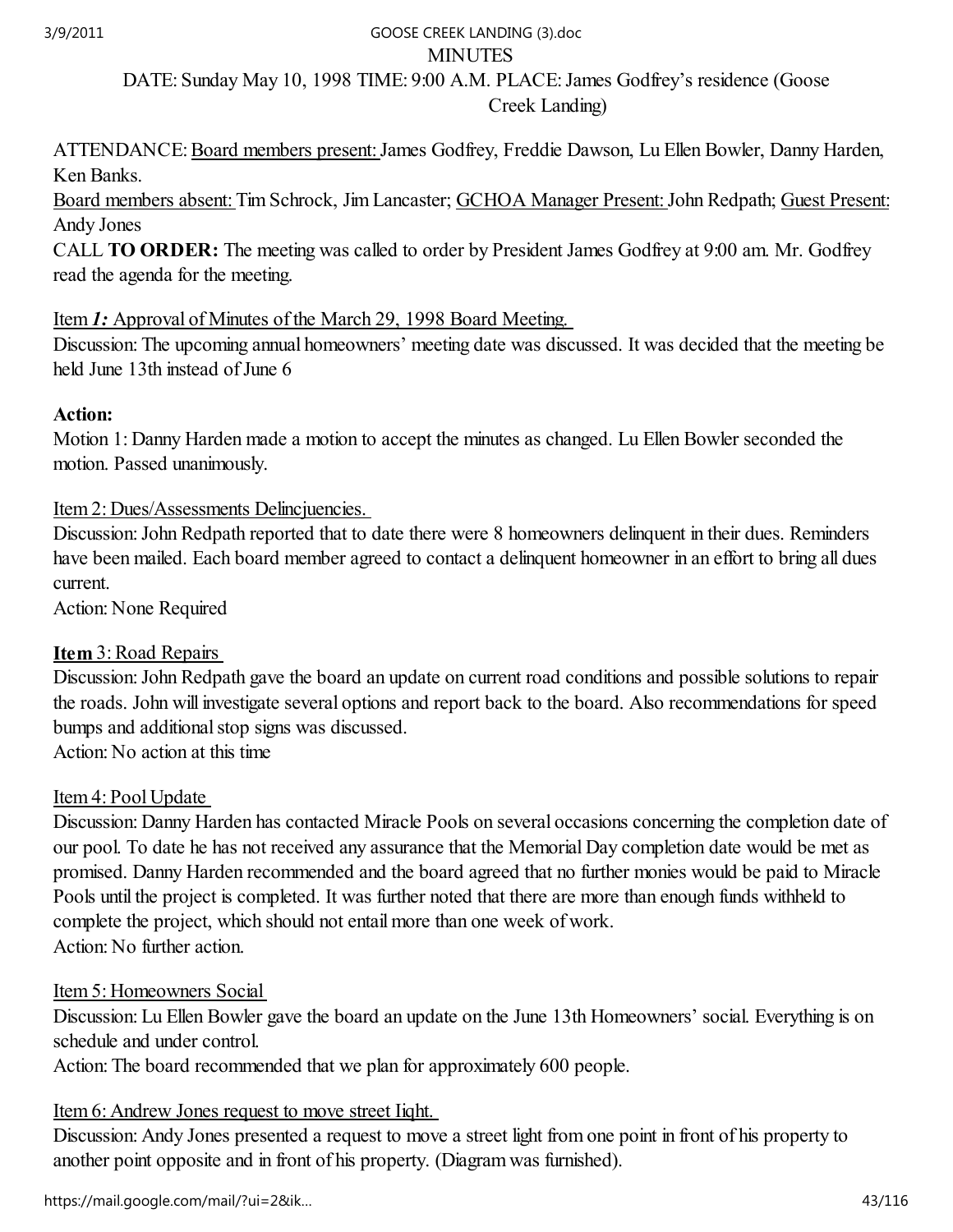Action: Danny Harden made a motion to allow Andy Jones to move the light 15 feet from Jim Lancaster's property line provided Mr. Jones obtained written consent from Jim Lancaster. Andy Jones will pay the cost of moving the light. Seconded by Freddie Dawson. Passed unanimously.

## Item 7: Candidacy of Lu Ellen Bowler

Discussion: It was noted that the by-laws state that board members serve for two-year terms. It was therefore determined that Lu Ellen Bowler has one remaining year of her term. In conjunction with this discussion, Ken Banks raised concerns about the content of Lu Ellen Bowler's campaign letter that was mailed to Homeowners. He responded to those concerns with a letter that was to be presented in his absence. Since the meeting was rescheduled Ken attended the meeting and was able to read the letter to the board. Much discussion followed. Action: Freddie Dawson made a motion that the letter from Ken Banks be included as an attachment to the minutes. Seconded by Danny Harden. Motion passed with 3 affirmative, 1 negative, and Ken Banks abstaining.

## Item 8: Manaqers Report

Discussion: John Redpath gave his managers report. In addition to topics already discussed, John brought up several concerns and requests. In noting that our recordkeeping system has been done manually since inception, he requested that he be allowed to purchase the Quickbooks software.

Action: Ken Banks made a motion to purchase Quickbooks software for approximately \$90.00. Jim Godfrey seconded the motion. Passed unanimously.

## Item 9: Homeowners Meeting

Discussion: The president asked for items that need to be included on the agenda for our upcoming homeowners' meeting. A tentative agenda was established at this meeting. Action: None

## Item 10: Executive Session

Action: Danny Harden made a motion to adjourn to executive session. Seconded by Freddie Dawson. Passed unanimously.

After returning from executive session and there being no further old or new business, the meeting was adjourned at approximately 12:10 p.m.

Respectfully submitted: Kenneth E. Banks, Secretary-Treasurer

## Goose Creek Landing Homeowners' Association Board of Directors Meeting **MINUTES**

DATE: Saturday, June 13, 1998 TIME: 6:00 p.m. PLACE: 316 Snow Goose Lane ATTENDANCE: Lu Ellen Bowler, Freddie Dawson, James Godfrey, Danny Harden, Betty Jones, and Tim Schrock.

Call to Order: The meeting was called to order at 6:00 p.m. by the President, James Godfrey.

### Item 1 - Election of Officers

Discussion: The Board opened the floor for the nominations for new officers.

https://mail.google.com/mail/?ui=2&ik… 44/116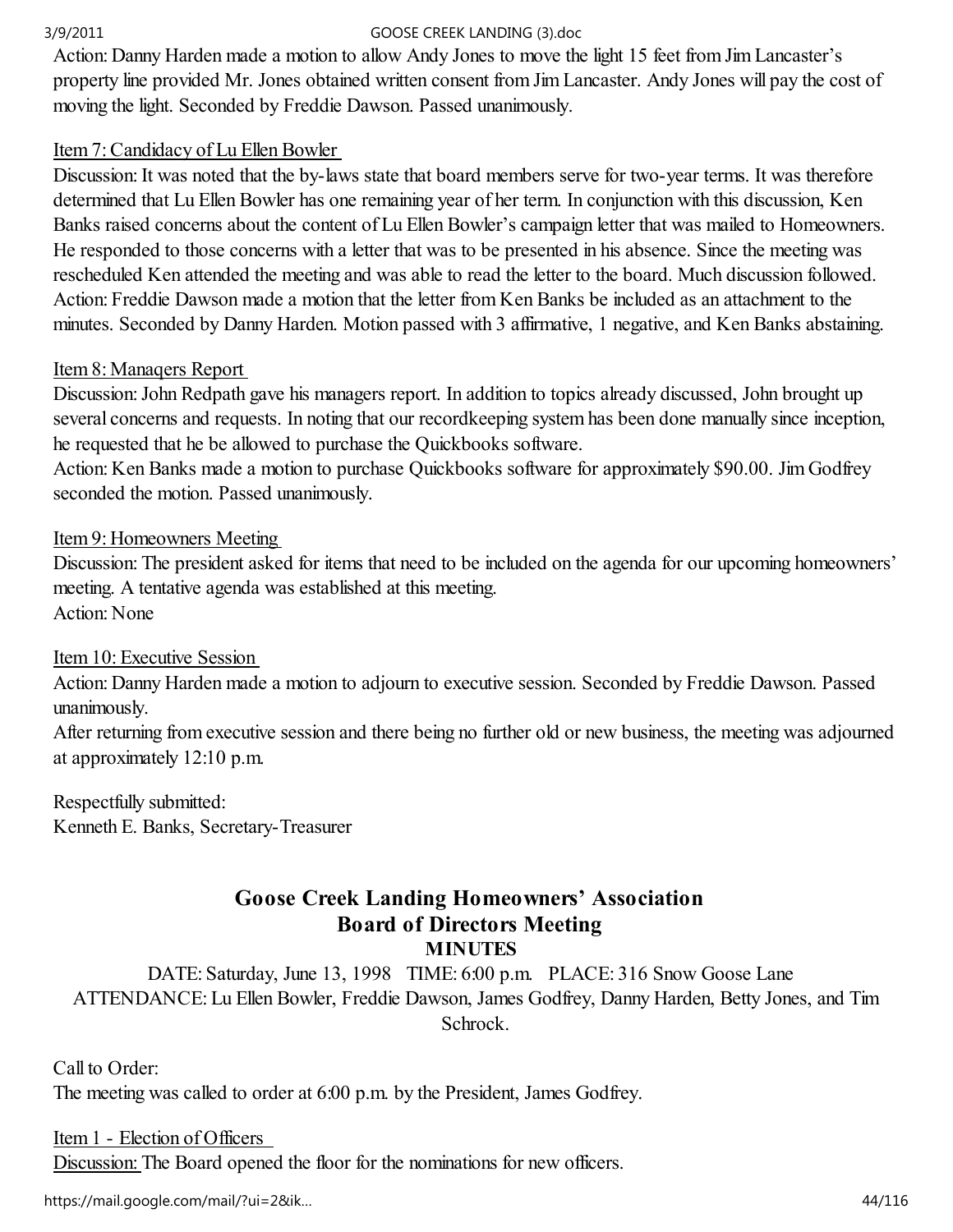Action:

Motion 1: James Godfrey nominated Freddie Dawson for President. Betty Jones seconded the motion and it passed unanimously.

Motion 2: James Godfrey nominated Tim Schrock for Vice President and Danny Harden seconded the motion. Motion passed unanimously.

Motion 3: James Godfrey nominated Ken Banks for Secretary/Treasurer. The motion was seconded by Danny Harden and passed unanimously.

## Item 2 - Vandalism

Discussion: The Board discussed the recent acts of vandalism which were occurring at Goose Creek Landing and what actions would be taken to combat the problem.

Action:

John Redpath reported that he had several leads and that he thought that some of the problem was coming from people within our own community. He was instructed to follow his leads and to involve the local Sheriffs Department as needed. If this doesn't stop the vandalism, then the Board will adopt whatever policies are necessary to eliminate the vandalism.

## Item 3 - July 4 Fireworks

Discussion:

The Board discussed what actions needed to be taken in order to eliminate the fireworks celebration within the Park. Last year several of the aerial explosives came down and landed in boats, which were tied to the pier or anchored in the water. This is very dangerous.

Action:

The Board authorized the Managing Agent to hire an off duty police officer to patrol the park in order to eliminate the firing of explosives during the July 4 celebration.

## Item 4 - Pool Opening

Discussion: The Board extended its appreciation to Andrew Jones and John Redpath for their efforts in attending to the last minute details which allowed the pool to open. The pool rules and regulations were discussed. Action: None

## ADJOURNMENT

there being no further business, the meeting was adjourned.

Respectfully Submitted By: James Godfrey, President

## Goose Creek Landing Homeowners' Association Board of Directors Meeting **MINUTES**

DATE: Sunday, June 28, 1998 TIME: 1:00 p.m. PLACE: 316 Snow Goose Lane ATTENDANCE: Lu Ellen Bowler, Freddie Dawson, James Godfrey, Betty Jones, and Tim Schrock.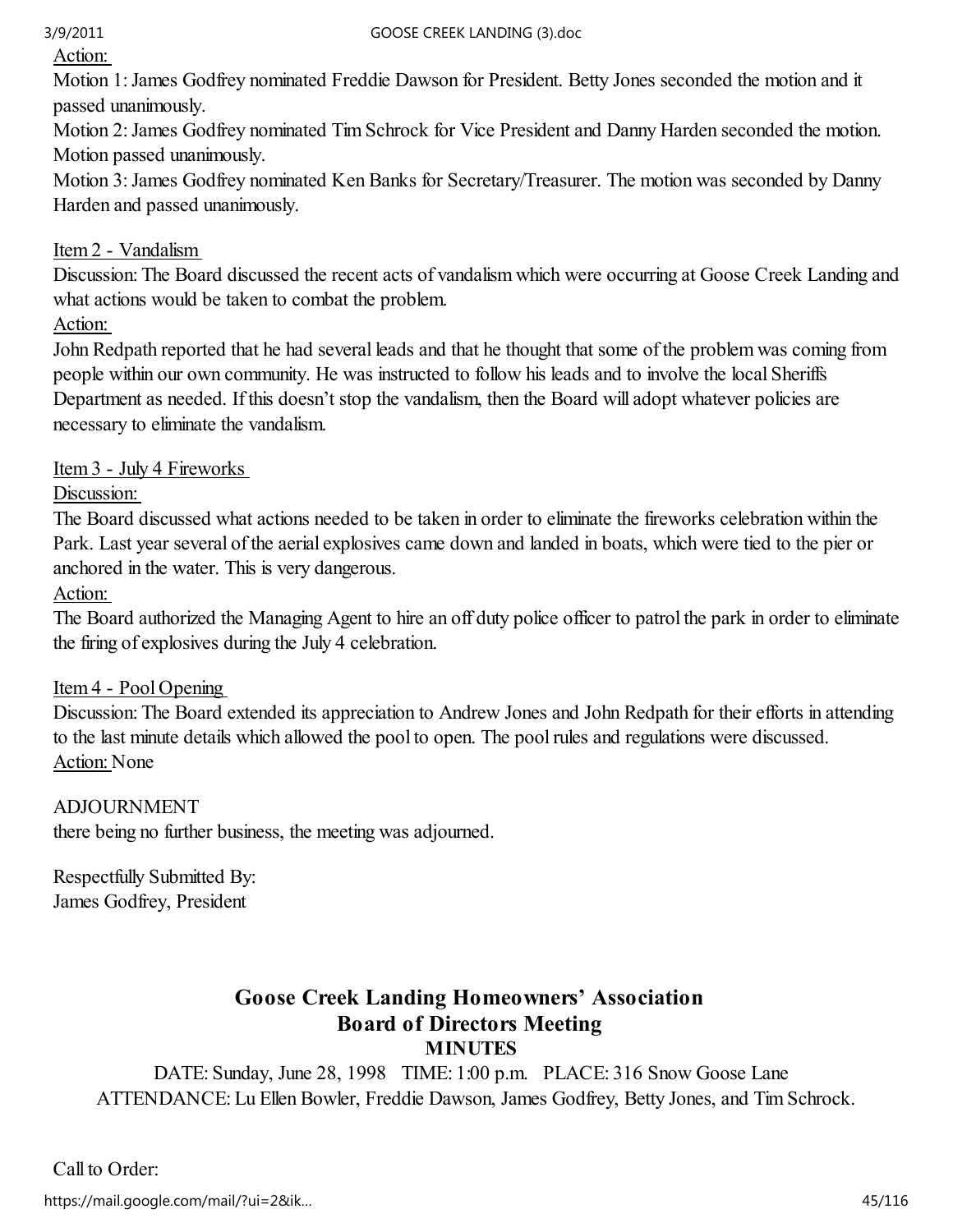The meeting was called to order at 1:00 p.m. by the President, Freddie Dawson.

## Item 1 Pool

Discussion: The Managing Agent, John Redpath, gave the Board an update on the pool operations. He reported to the Board that the liquid chlorine system has been installed and is working well. Other pool matters that were discussed include:

A. Unauthorized Night Swimmers — He indicated that there has been a small problem with night swimmers sneaking into the pool after hours by scaling the fence. This has caused minor damage to the fence. Ways and means to stop this were discussed and will be put into action.

B. Telephone — the 393-2004 telephone has been installed in the Managing Agent's office at the pool. The answering machine is hooked up. Homeowners are asked to please direct their calls to this number unless it is an emergency.

C. Request for New Pool Equipment — Mr. Redpath requested money to purchase a Creepy Crawler Pool Vacuum (\$689) to vacuum the pool without manual assistance. He also requested money to purchase a computerized chemical controller (\$95 per month) to control the chlorine and acid in the pool water. James Godfrey advised renting this equipment first to see if the equipment really works effectively. Freddie Dawson asked the Managing Agent if he would rather hire a pool assistant or buy the new equipment; we do not have the money in the budget to do both. The Managing Agent said that the new equipment was on his wish list, but was not a necessity. The money in the budget will be used to hire a pool assistant.

D. Pool Assistant — The Managing Agent reported that Andy Jones has donated a lot of his time to getting the pool ready and that he wanted to offer the job to Andy Jones. The Board agreed to offer the job to Andy Jones and that Mr. Jones will report directly to the Managing Agent.

## Item 2 Miscellaneous Work Projects

Discussion: Freddie Dawson discussed the work projects within the Park which

have not been finished and asked that they be finished soon. Tim

Schrock suggested a workday be set aside for finishing these projects.

The Managing Agent was asked to coordinate the efforts and that

Freddie Dawson, Tim Schrock, and other volunteers will assist the

Managing Agent and complete the work projects. The projects are:

1. The gravel rock pile beside the boat ramp turning circle needs to be spread and leveled out.

2. The pine mulch pile in the common area needs to be disposed of.

3. The top soil around the pool patio is washing away and needs to be stabilized.

4. The 4x4 posts and ropes need to be installed in the common area to create barricades to protect the septic system in front of the pool.

Action: A group of volunteers will assist the Managing Agent and complete these projects.

## Item 3 Neil Weeks Property

Discussion: The Board discussed several items concerning the Weeks Family and their property.

A. Thank You to the Weeks Family — during the construction of the pool, the Weeks Family has graciously allowed the use of their utilities which has facilitated the completion of the project. The Managing Agent and the Board, on behalf of the Homeowners Association, extend our gratitude to the Weeks Family for their help and cooperation while the pool was under construction.

B. Damage to the Weeks Yard Landscaping — the contractor that installed the pool septic system damaged the landscaping to the Weeks property. Since the Weeks property is adjacent to the back of the pool bathhouse, this is not unexpected given the nature of the project. However, the contractor is expected to fix the damage when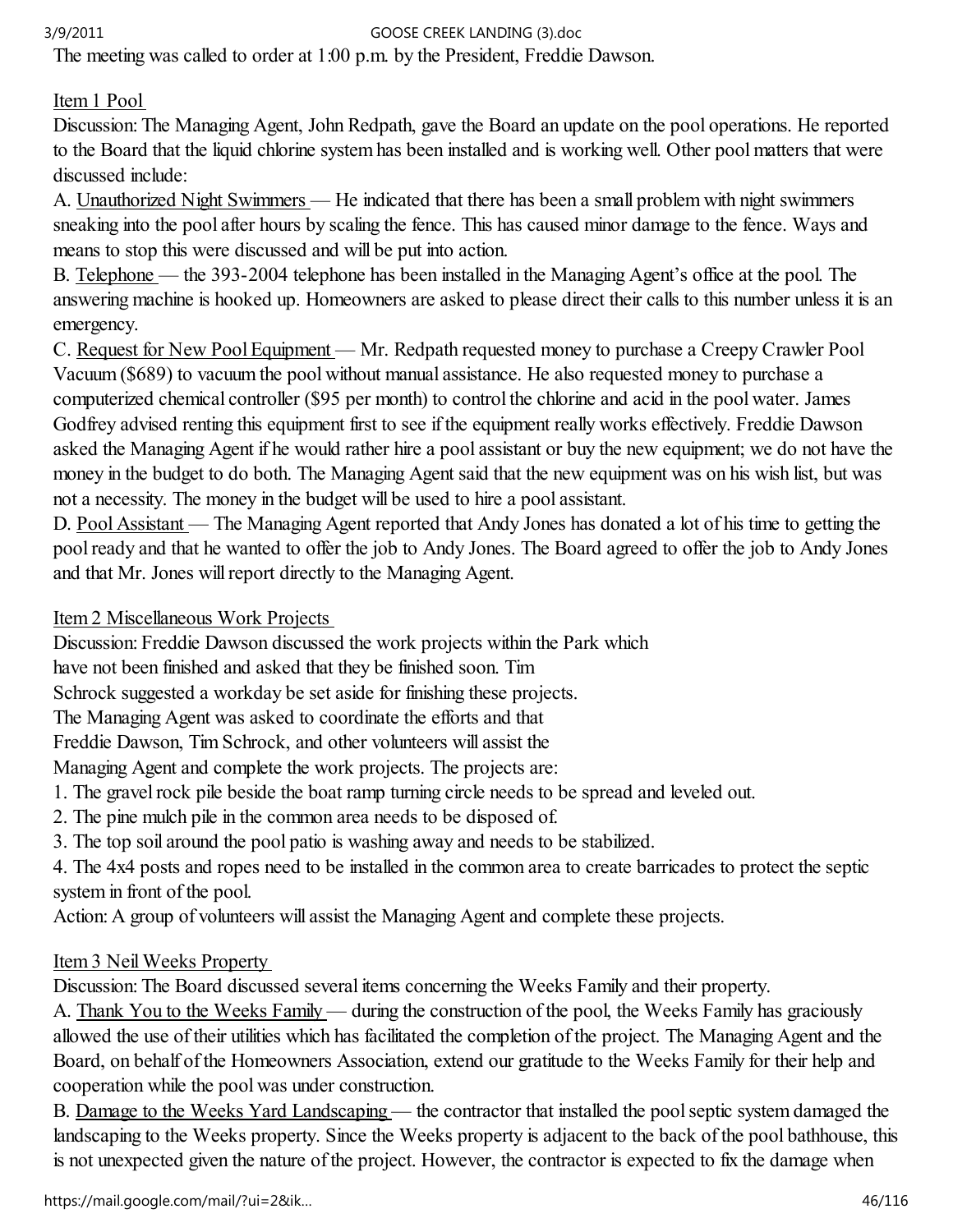the project is complete. Another concern raised by the Weeks Family is that homeowners will drive their golf carts over the Weeks property to get to the pool. The Weeks Family requests permission to extend the 4x4 posts and ropes past the bathhouse all the way down their property line to protect their yard from pool traffic. Action: James Godfrey made a motion that the Managing Agent contact the septic system contractors and give them an opportunity to level and reseed the Week's yard. If the contractors do not repair the damage, then the repair cost will be deducted from the contractor's pay and another person will be hired to repair the damage. Mr. Godfrey also made a motion to allow Mr. Weeks to run the posts and ropes down his properly line to protect his yard from pool traffic. Betty Jones seconded the motions and they passed unanimously.

## Item 4 Waterfront Issues

A. Crab Pots Left in the Common Area — several used crab pots have been left in the common area for disposal. If a homeowner wishes to dispose of a used crab pot, do not leave it in the common area they may be left in the homeowner's own yard until they are disposed of. These are crab pots fresh out of the water and many homeowners have complained about the odor.

B. Overnight Boat Docking at the Pier — Docking at the pier is temporary overnight docking and most homeowners comply with this rule. The Managing Agent was asked to enforce this rule and the Board discussed what it needs to do to support the Managing Agent in enforcing the rule. Tim Schrock will write a letter to the offending party. If this doesn't alleviate the problem, then the Board will take the appropriate action. On weekends and during the busy holiday season, it is only common curtsy to take a boat out that has been docked all week long.

C. Boat Slips at the End of the Pier — Betty Jones presented an idea from Larry Maddry to put 4x4 poles in the water on the left at the end of the pier. This would allow small flat bottomed boats to dock overnight and create additional docking space. This idea was discussed by the Board and there are pros and cons. There is a usage issue since many homeowners already use that area for other purposes. A concern was also raised that creating boat slips will require a C.A.M.A. permit. After much discussion, the Board decided not to allow the boat slips at this time.

## Item 5 Road Repair

Discussion: Freddie Dawson asked the Board who in the park would have the most knowledge on what would need to be done to repair the roads. It was agreed that Betty and Andy Jones had experience in road maintenance and Freddie Dawson asked Betty Jones to head a committee to study what needs to be done to repair the roads. She agreed to chair this committee and to make recommendations to the Board. Much discussion followed. It was agreed that we do not want a temporary patch job, but a permanent repair to the roads. James Godfrey suggested that we consider paving the turning circle at the boat ramp at the same time the road repairs are made. This would reduce maintenance at the boat ramp and would be cheaper to do while the road repairs are being made.

Action: Betty Jones will chair the Road Repair Committee and will study the problem and make recommendations to the Board on what needs to be done to permanently repair our roads. She will also study the cost of paving the turning circle at the boat ramp.

## Item 6 Vandalism

Discussion: There has been an increase in vandalism within the park recently. We have had golf carts damaged when taken from residents yards for joy rides at night. Items have been stolen from a boat docked at the pier and there have been problems with young boys and girls drinking beer and smoking cigarettes on the pier late at night. Some of these same underage children have been caught in the pool late at night and have caused minor damage to the pool fence. Most of these children have been identified and the sheriffs department has been called into the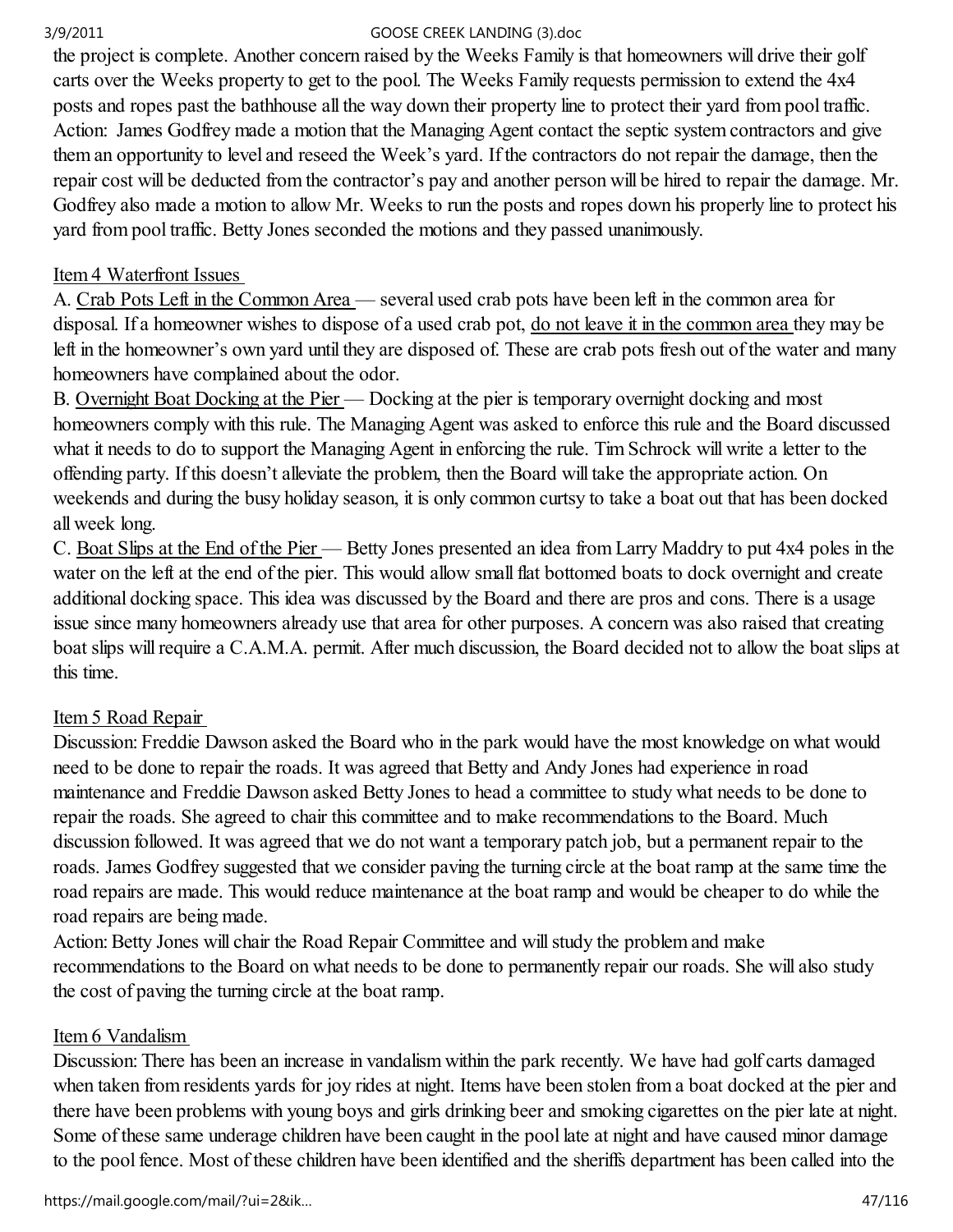park several times to deal with the problem. The parents have been notified and asked to stop their children from wondering around the park late at night without supervision. The Board discussed at length what can be done to stop this problem. As a homeowner you are advised to immediately call the sheriff if you witness criminal acts of vandalism taking place within the park. As a parent you are asked to be aware of where your child is and what they are doing. Do not allow your child to wonder about the park late at night without supervision. The Board will take whatever action is necessary to stop these acts of vandalism

## Item 7 Homeowner's Association Attorney

Discussion: The Board discussed the possibility of obtaining another lawyer besides Neil Whitford to represent us. Mr. Whitford has experience with Homeowner's Associations and has generally represented us well, but some board members feel that it is not wise to let Mr. Whitford handle all of our legal issues. Mr. Redpath said that he believes that Joan Mitchell (lot 20) would assist us in finding legal representation. She is an attorney and a homeowner. James Godfrey mentioned a local attorney named Lanee Borsman who has a reputation for being aggressive and effective in pursuing legal matters.

Action: The Board asked Mr. Godfrey to contact Lanee Borsman and invite her to the next Board meeting for an interview. John Redpath will contact Joan Mitchell to see if she will assist the Board in choosing another attorney.

## Item 8 Fireworks at the Waterfront

Discussion: We have had problems in the past with fireworks in the common area during the July 4 celebration. Last year it got out of hand and there is a very real concern that fireworks and outboard motor fuel could create a very dangerous situation if allowed to continue. The managing agent reported that we could hire an off duty police or sheriffs officer, at \$10 an hour, to patrol the park on July 4 to prevent fireworks from being detonated. It was the unanimous opinion of the Board that this is a small price to pay to insure the safety of our residents and their property.

Action:

Motion: James Godfrey made a motion that we hire an off duty officer to patrol the park from 9 p.m. until 4 a.m. Betty Jones seconded the motion and it passed unanimously.

## Item 9 Cell Phone for the Managing Agent

Discussion: There are times when the managing agent needs a cell phone. For example, when patrolling the park at night and witnessing an act which needs to be reported. With a cell phone the managing agent can report the act without having to leave the area.

Action: Lou Ellen Bowler made a motion to allow the managing agent to buy a cell phone. Betty Jones seconded the motion and it passed unanimously.

## ADJOURNMENT

There being no further business, the meeting was adjourned. Respectfully Submitted By: James Godfrey, Board Member Freddie Dawson, President

# Goose Creek Landing Homeowners' Association Board of Directors Meeting

**MINUTES** 

DATE: Sunday, August 30, 1998 TIME: 9:00a.m. PLACE: 316 Snow Goose Lane

ATTENDANCE: Lu Ellen Bowler, Freddie Dawson, James Godfrey, Danny Harden, Betty Jones, and Tim https://mail.google.com/mail/?ui=2&ik… 48/116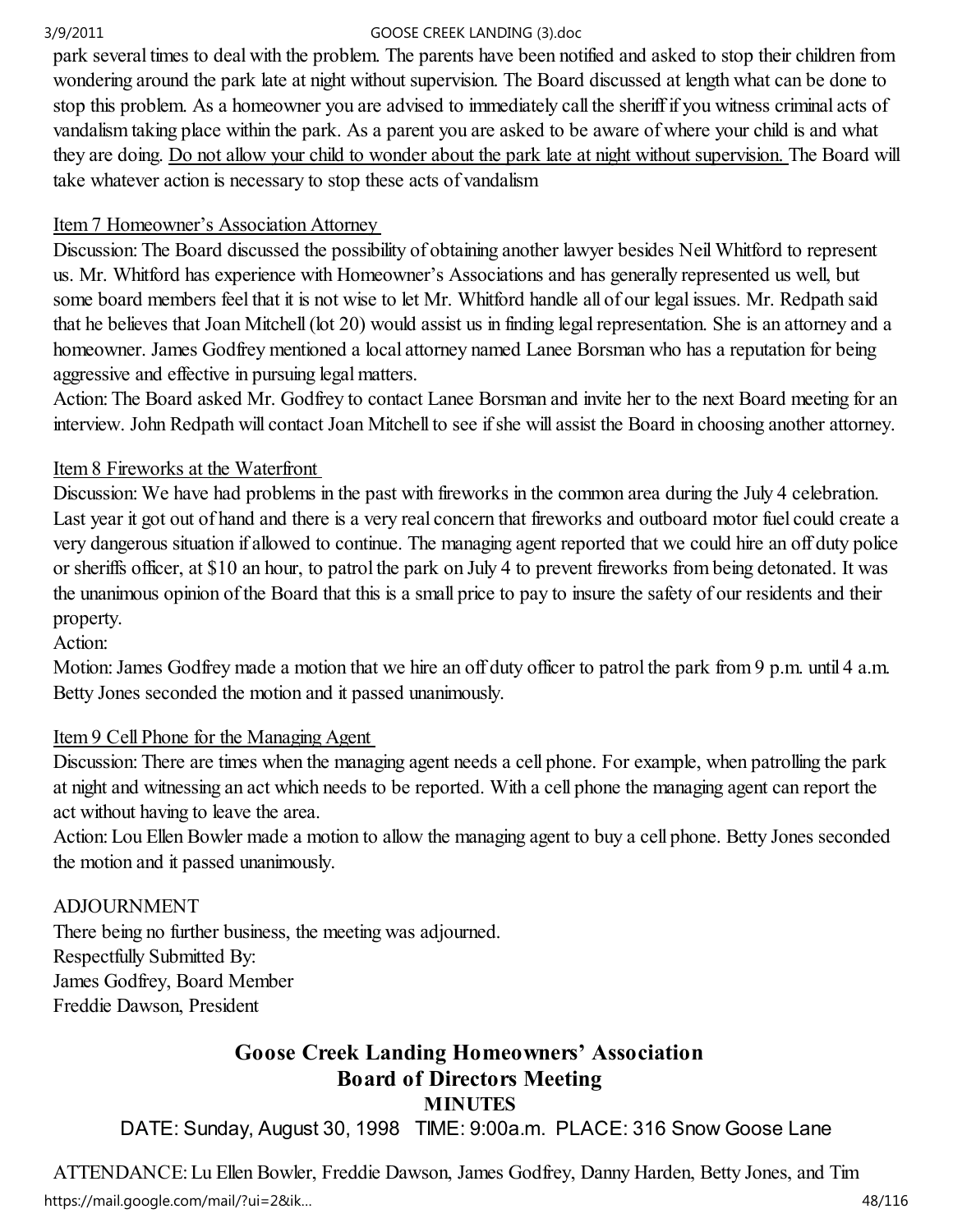## Schrock. Call to Order: The meeting was called to order at 9:12 a.m. by the President, Freddie Dawson. 3/9/2011 GOOSE CREEK LANDING (3).doc

## Item 1 Hurricane Recovery

Discussion: The Board discussed the actions that were taken by volunteers to prepare for the hurricane and what actions need to be taken in the aftermath to clean up the park. The three main areas of the discussion were: A. Preparedness.— John Redpath gave the Board an account of the actions which were taken by himself and a group of volunteers to prepare for the hurricane. Trash cans, porch furniture and anything else possible were tied down to prevent them from becoming missiles during the storm. Water and power to the pier were cut off, the pool was secured, and the financial records were secured. The Board expressed its appreciation to John and the volunteers.

B. The Front Gate — The Board discussed and agreed that the front gate needs to be opened immediately before the hurricane to allow homeowners fasterentry anxft they'pTp'are for th storm. It was agreed that the gate needs to be put back up as soon as power is restored.

C. Trash Disposal — John Redpath reported that he asked homeowners to carry the trash down to the common area so that it would be in one location. He expressed the belief that F.E.M.A. monies would be forthcoming to pay for removing the trash. It was agreed that all trash needs to be moved to the common area as soon as possible so that the trash will be in one location when it is picked up.

## Item 2 Water Front Damage

Discussion: Sea Wall Damage — The sea wall held up well but there are back

wash areas which need to be filled in. Since John Redpath will have

his hands full getting the trash down to the common area, the idea of

hiring someone to haul in fill dirt and do this task was discussed.

Action:

Motion: Lou Elleh Bowler made a motion to hire someone to come in and fill in the back wash at the sea wall. James Godfrey seconded the motion. Motion carried unanimously.

Discussion: Pier Damage— Freddie recognized Larry Maddrey who addressed the Board about the damage to the pier. He informed the Board that he had already washed down pilings and leveled the first third of the pier. He offered to level the rest of the pier to within 6 inches but

needed volunteers to help him with the task. Several Board members offered to help him with the project and extended their appreciation for his willingness to help. Doing this project now will minimize future \damage if another hurricane hits us this year.

Discussion: Boat Ramp Damage — The sea wall by the boat ramp is experiencing some problems with blow out due to the prop wash pressure when loading boats onto drive on trailers. It was suggested that we post a sign encouraging larger boats to use the middle ramp when loading onto drive on trailers.

Action: Freddie Dawson asked James Godfrey to come up with the wording for the sign and for John Redpath to put the sign up at the boat ramps.

## Item 3 New Boat Slips at the End of the Pier

Background: Several boat slips have been constructed at the end of the pier without Board approval. The Board requested that they be taken down and they have been.

Discussion: James Godfrey reported to the Board about the C.A.M.A. regulations concerning boat slips, If you tie to the pier and not to a cleat it is not a boat slip. But if you tie to a 4 x 4 in the water and also to the pier, https://mail.google.com/mail/?ui=2&ik… 49/116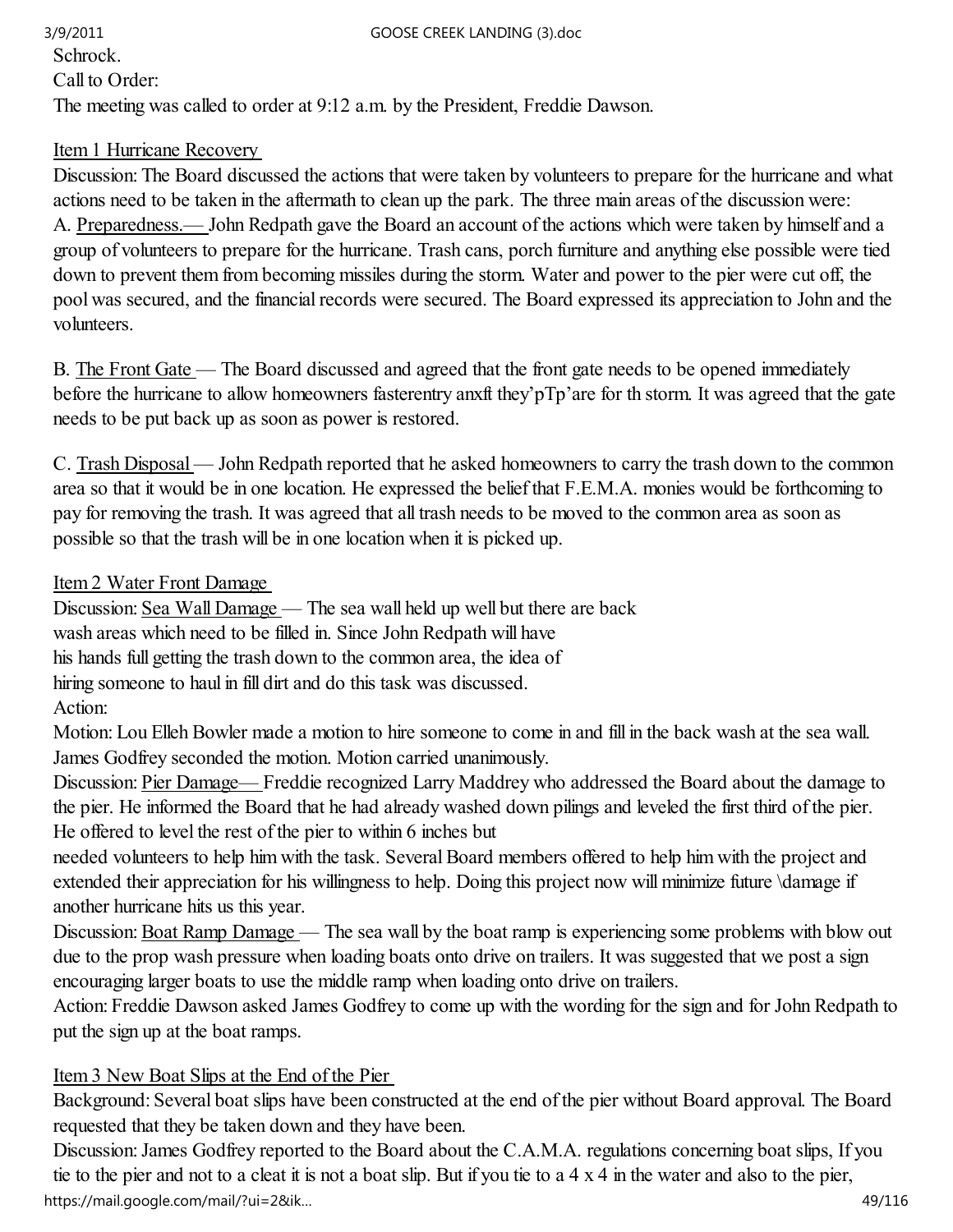C.A.M.A. considers it a boat slip. Creating boat slips requires a major C.A.M.A. permit. You must submit plans, there is a 50-175 day waiting period, and the permit would cost \$250. Constructing boat slips without a C.A.M.A. permit is a violation and could subject the

homeowners association to a fine. With a permit, we could build ten slips or less without being classified as a Marina. Many homeowners have expressed their opinion for and against creating additional boat slips. Much discussion followed. Action: The Waterfront Committee will study the issue and report back to the Board. It was agreed that there is a usage issue involved and the homeowners may need to vote on it before new boat slips are considered.

## Item 4 Legal Matters

Discussion: The Board discussed several matters.

A. Hiring a new attorney — John Redpath and James Godfrey informed the Board that Lanee Borsman is on vacation and her law office has not returned calls. John Redpath reported that Joan Mitchell (lot 20) is a Durham attorney who has experience with homeowners associations and that she has offered to help the Board review our enforcement policies and choose a local attorney: Mr. Redpath said that Mrs. Mitchell will do this at no charge to the association. James Godfrey suggested contacting other local homeowners associations to see which attorneys they are happy with. John Redpath offered to follow up on this and gather information. B. Delinquent Accounts — John Redpath briefed the Board on the delinquent accounts. Attorney's fees and

penalties will be added when necessary. The Board discussed leans which were placed on lots in order to collect dues and assessments. The liens will remain in force until all attorney's fees are paid. The Board asked John to be sure that mailing addresses remain current so that homeowners receive dues assessments and other correspondence.

## Item 5 Road Repair

Discussion: Betty Jones reported to the Board on the estimates that she received from three construction companies which submitted bids for the road repair project. Bids were received for patching the holes, for paving the boat ramp, for installing speed bumps, and for resurfacing-the roads. She reported that Johnny and Gail Kearney do not want to take down the tree whose roots are damaging the road, but that the roots would have to be cut and this might kill the tree. Much discussion followed on whether to do all the projects at one time, which will be costly, or to complete the project in phases to make the assessment easier for the homeowners to bear. It was, noted that at the very least, the streets must be patched. It was also noted that for a \$125 assessment, enough money could be generated to patch the streets, pave the circle at the boat ramp, and have a small amount to apply toward hurricane related damages. Action:

Motion: Danny Harden made a motion that the assessment be \$125 and that it be used to patch the streets, pave the boat ramp circle, and if any money is left over that it be applied to hurricane damage repair. James Godfrey seconded the motion. Motion passed unanimously. -

Action: Freddie Dawson asked James Godfrey to work with him to draft a letter to the homeowners and to have it ready to send out within a week. John Redpath wilI mail the assessments within three days of receiving the letter.

## ADJOURNMENT

There being no further business, the meeting was adjourned at 10:57 a.m. Respectfully Submitted By: James Godfrey, Board Member Freddie Dawson, President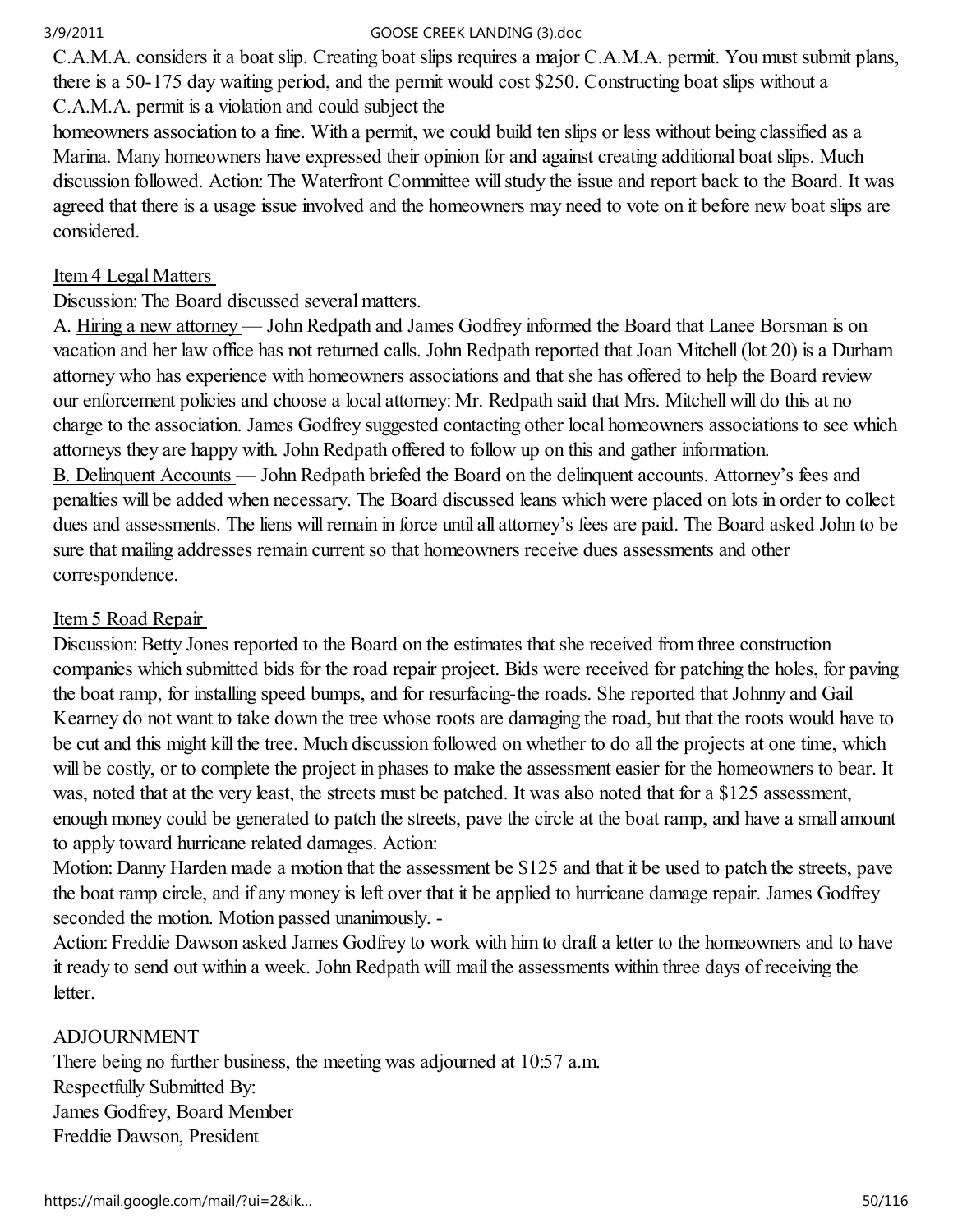# Goose Creek Landing Homeowners' Association Board of Directors Meeting MINUTES

DATE: Sunday, December20, 1998 TIME: 9:00 a.m. PLACE: 316 Snow Goose Lane

ATTENDANCE: Lu Ellen Bowler, Freddie Dawson, James Godfrey, Danny Harden, Betty Jones, and Tim Shrock

## Call to Order:

The meeting was called to order at 9:00 a.m. by the President, Freddie Dawson.

### Item 1 Approval of the August 30 Minutes

Discussion: The minutes for the August 30,1998 meeting were passed out to all in attendance and the President, Freddie Dawson asked if there were any corrections to the minutes. There were no corrections and the minutes were approved.

### Item 2 Homeowners Dues and Road Assessment Collection

Discussion: Freddie Dawson asked John Redpath to give a report on the collection of the dues and assessments. John Redpath reported that there were six (6) outstanding dues for the July-December,1998 period and fifteen (15) road assessments which have not been paid. He stated that he planned to turn the delinquent accounts over to an attorney after the first of the year.

Action: Freddie Dawson asked John Redpath to send another letter first because a lot of homeowners did not get a letter on the assessment. Freddie Dawson asked Mr. Redpath not to hold dues or assessment checks for over two weeks before depositing them since homeowners must budget their bills. James Godfrey recommended that Mr. Redpath call the homeowner before turning their account over to an attorney to be sure that a mistake has not been made. Mr. Redpath stated that he would send the homeowner a registered letter before turning the account over to an attorney.

## Item 3 Report on Road Repairs

Discussion: Betty Jones reported that the repair crew drove an asphalt truck across a road patch and damaged the surface layer. This occurred on Goose Creek Blvd. There is also a concern expressed about the road repair around the tree roots. Mrs. Jones has called and asked the contractor to return and fix the damage. The contractor said he will return after Thanksgiving and hopefully before Christmas. The Homeowners Association has received a bill for the road repair, but has not paid it yet.

Action: Freddie Dawson asked Betty Jones to call the contractor and tell him that we will pay the bill for the road repair only after the faulty work has been corrected.

### Item 4 Pier Repair

Discussion: James Godfrey reported to the Board that he has secured a contract from Mud Bucket Dredging to repair the pier. The repair will cost \$2500 and that the work can begin in March, 1999.

Action: Tim Schrock made a motion that the contract be accepted. Betty Jones seconded the motion and it passed unanimously. Freddie Dawson signed the contract and James Godfrey will mail it back to Mud Bucket Dredging.

Discussion: Mr. Godfrey reported that boats are beginning to bottom out at low tide while docked at the pier and asked if it would be a good time to dredge along the pier. The Board discussed the problem and agreed that there is a need to dredge.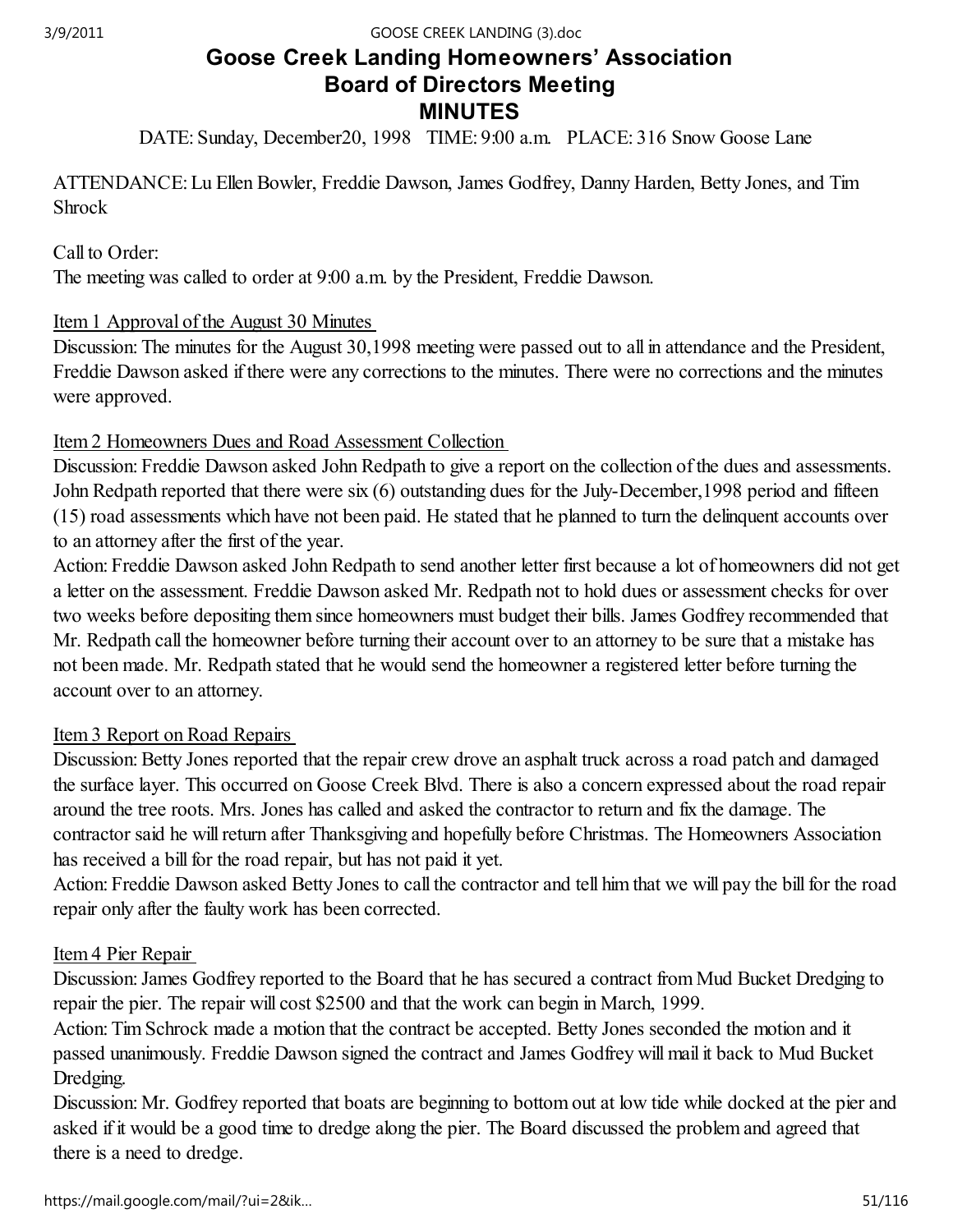Action: The Board asked Mr. Godfrey to get an estimate from Mud Bucket Dredging on this project and submit it to the Board for consideration. If the dredging is approved, the Board will try to get this done at the same time as the pier repair.

## Item 5 Speed Bumps

Discussion: Freddie Dawson discussed some literature he received on speed bumps made by Barco. These bumps can be nailed down with spikes and taken up and moved if the need arises. They also deliver a more severe bump if driven over fast and they are cheaper than conventional speed bumps. Several Board members made favorable remarks about this type of speed bump and we will consider using these speed bumps when the roads are resurfaced.

## Item 6 Pool House Repairs

Background: Miracle Pools had not finished all the work on the pool bath house

when the pool opened. Some of the work did not meet our contract specifications and some work did not meet acceptable quality standards. Miracle Pools asked to be allowed to finish this work in the Fall when their construction schedule was lighter. They agreed to forego payment of 10% of the contract price until the work was completed. We allowed them to do this and have withheld 10% until the work is finished to contract specifications. Miracle Pools has finished some of the work, but not all of the work, and they have requested the additional 10%.

Discussion: Danny Harden gave a report to the Board on the repair efforts by Miracle Pools. It was the unanimous opinion of all Board members present at the meeting that Miracle Pools has not met some of the contract specifications. Additional work will be needed to bring the pool bath house up to standards. Action: Tim Schrock made a motion to write Miracle Pools a registered letter listing all of the work which needs to be completed and allow them until April 1, 1999 to complete the work. Any work not completed by that time will be contracted out to other contractors and the cost will be deducted from the 10% withheld. Miracle Pools will be paid the difference. Betty Jones seconded the motion and it passed unanimously.

## Item 7 Volunteer Labor

Discussion: Many homeowners continue to volunteer their time and efforts to help make Goose Creek Landing a beautiful and desirable community to live in. The Board of Directors and the Managing Agent extend our gratitude to all those who contribute to this effort.

## ADJOURNMENT

There being no further business, the meeting was adjourned at 11:30 a.m. Respectfully Submitted By: James Godfrey, Board Member Freddie Dawson, President

# Goose Creek Landing Homeowners' Association Annual Meeting **MINUTES**

DATE: Saturday, June 12, 1999 TIME: 9:30 am PLACE: White Oak Elementary School

ATTENDANCE: With the proxy received and the Homeowners present at the meeting, a quorum was satisfied and business was conducted.

CALL TO ORDER: The meeting was called to order by Vice-President Tim Schrock at 9:30 a.m. Mr.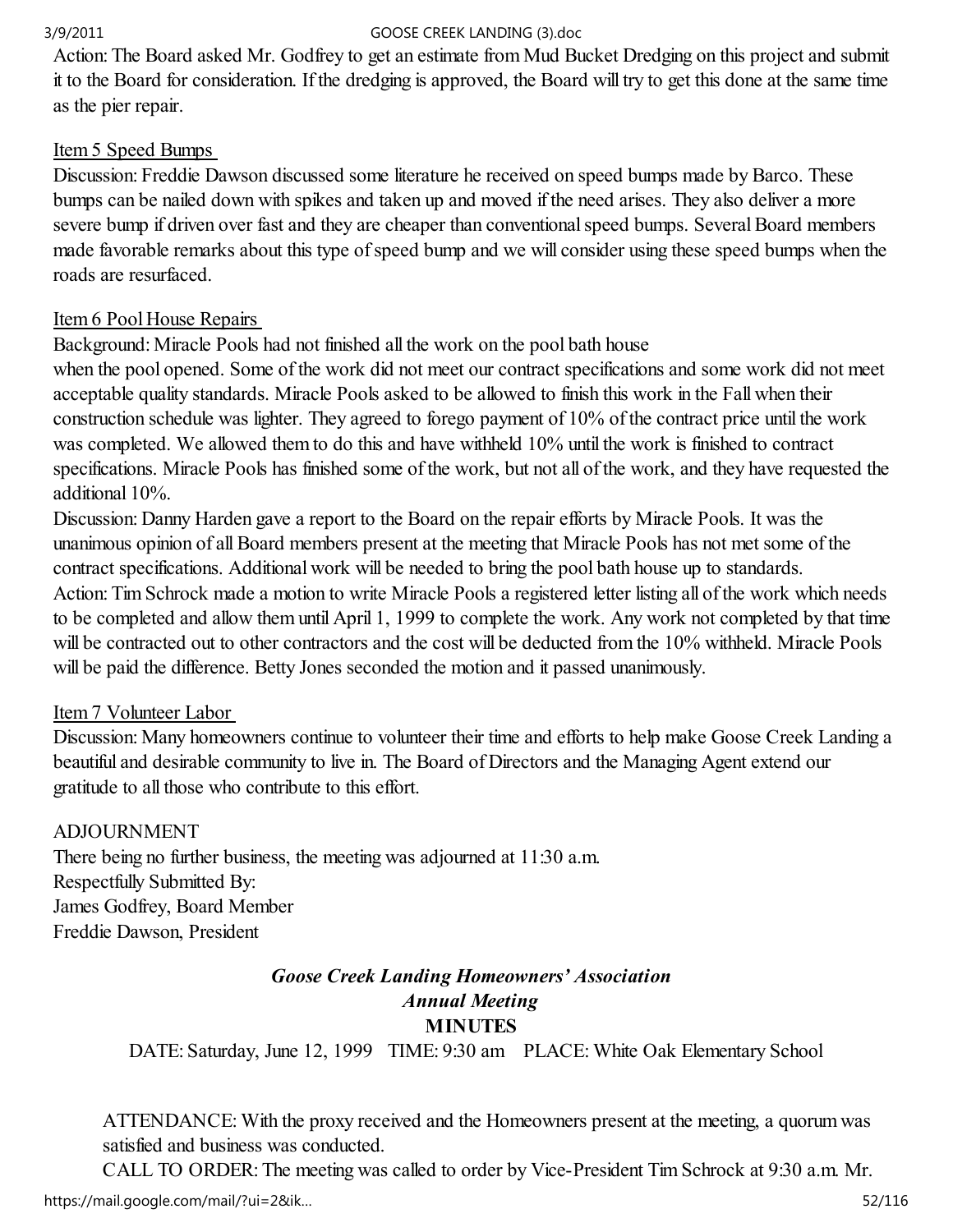Schrock opened the meeting and asked that all new homeowners present since our last annual meeting stand and introduce themselves.

## Item 1: Recognition of Volunteers.

Discussion: The following people were recognized for their volunteer work during the preceding year.

(1) Lou Carreras - Updated our Homeowners directory and Website.

(2) Bill & Emma Killingsworth — Maintaining front entrance garden.

- (3) Larry Madrey Repaired pier.
- (4) Andy Jones Tractor grading in common area.
- (5) Jiggs Baker Filling in for John Redpath
- (6) Robert Andrews Maintaining front entrance gate

Action: Mr. Schrock thanked these and others for all their hard work and all received a round of applause.

## Item 2: Introduction of new Managing Agent

Discussion: Mr. Schrock introduced our new managing agent, Janie Bushkar and her husband Gene. Mrs. Bushkar made a few comments and insights on how she would be doing things and asked for everyone's cooperation.

Action: No Action required.

## Item 3: Budget and Financial Report

Discussion: Ken Banks presented the 1999 2000 budget and the Financial Statements for the fiscal year ended March 31, 1999. Copies were made available to the homeowners and the discussion was open for questions. All questions were answered.

Action: No action required.

## Item 4: Web Page information

Discussion: Lou Carreras addressed the homeowners concerning the new updated Web Page that he has done for the association. He explained what would be going on the Web Page and that it was for the benefit of the homeowners and would be used to provide information to the homeowners. He indicated that future board minutes and events would be posted and updated periodically. Action: No Action required.

## Item 5: Update on roads

Discussion: Betty Jones gave the homeowners an update on our road situation. She indicated that the work we had already done was only to patch some of the problem areas and that she had started the process of getting bids on resurfacing all the roads with a 2" crown and 1" sides asphalt. The board will review bids when they come in and make a decision on the contractor and how much our road assessment will be.

Action: No Action required

## Item 6 Update on pier repair and dredging.

Discussion: Mr. Godfrey reported that the pier repair and dredging was delayed by no fault of ours and that Mudbucket Dredging would be completing the work. Action: No action required.

## Item 7: Announcements

Discussion: Mr. Schrock made announcements about the wall barrier at the boat ramp. He also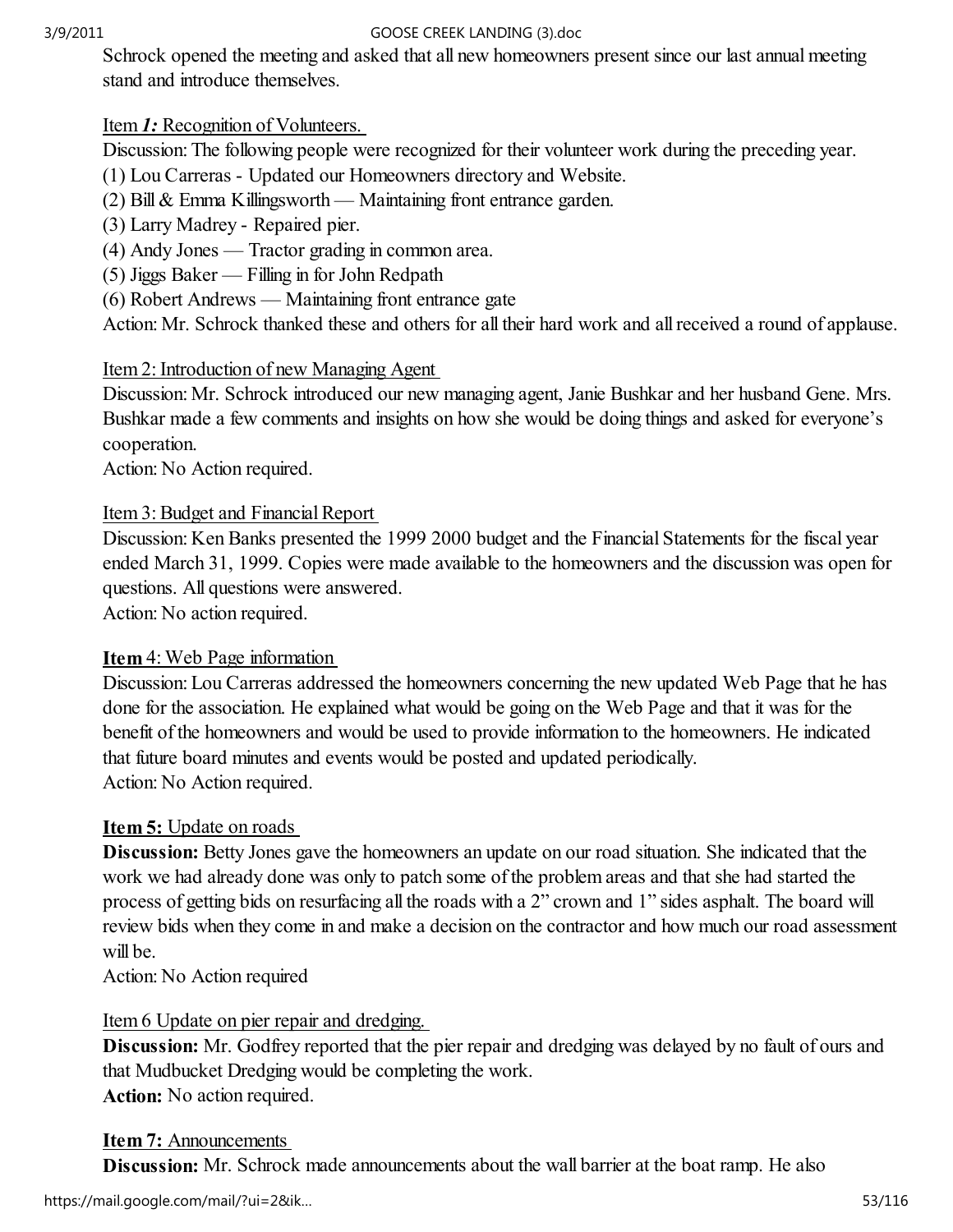announced the Goose Creek fishing tournament and asked that all interested to please sign up. He also reiterated on several rules for all homeowners to abide. Those were:

(1) The 16 year old age requirement for driving golf carts.

(2) No dumping at the waterfront.

(3) Cleaning up after your pets.

(4) Watching your speed.

Action: No action required.

## Item 8: Unscheduled item.

Discussion: There was discussion concerning an upcoming county ordinance meeting regarding mobile home parks. After discussing how it might affect our park it was agreed that we should have legal counsel represent us at that meeting.

Action: A motion was made by Lisa Royal and seconded by Robert Cooley to have our legal counsel at the ordinance meeting. Motion passed.

## Item 9: Election of new Board Members

Discussion: Mr. Schrock directed homeowners to the list of nominees for election to the Board of Directors. Each nominee present was invited to the lectern for the opportunity to give a brief personal history of themselves and to express their thoughts about issues concerning Goose Creek Homeowners Association.

Action: Elections were held with the following persons elected to seats on the Board of Directors: Larry Madrey, Freddie Dawson, James Godfrey, and Tim Schrock.

## There being no further old or new business, the meeting was adjourned at 11:00 a.m. Respectfully submitted:

Kenneth E. Banks, Secretary-Treasurer

## Goose Creek Landing Homeowner's Association Board of Directors Meeting MINUTES

DATE: Tuesday, October 5, 1999 TIME: 6:45 P.M. PLACE: Wayne Community College ATTENDANCE: James Godfrey, Betty Jones, Danny Harden, Ken Banks, Janie Bushkar, Gene Bushkar, and Tim Schrock.

CALL TO ORDER: The meeting was called to order by the president James Godfrey at 6:45 P.M.

## Item 1: Financial Report

Discussion: Ken Banks reviewed the balance sheet and the budget line items and said that we were in good shape. The managing agent gave a report on the homeowners who were late in paying their dues. Ken Banks said that all homeowners have received a statement showing what they owe. He said that he would send out another statement showing 15 days to pay before legal action begins.

Action: Homeowners who have not paid will receive another statement and will have no more than 15 days to pay.

# Item 2: Annual Homeowners Meetin2 Minutes

Discussion: Mr. Banks presented the Board with the minutes from the Annual Homeowner's Meeting.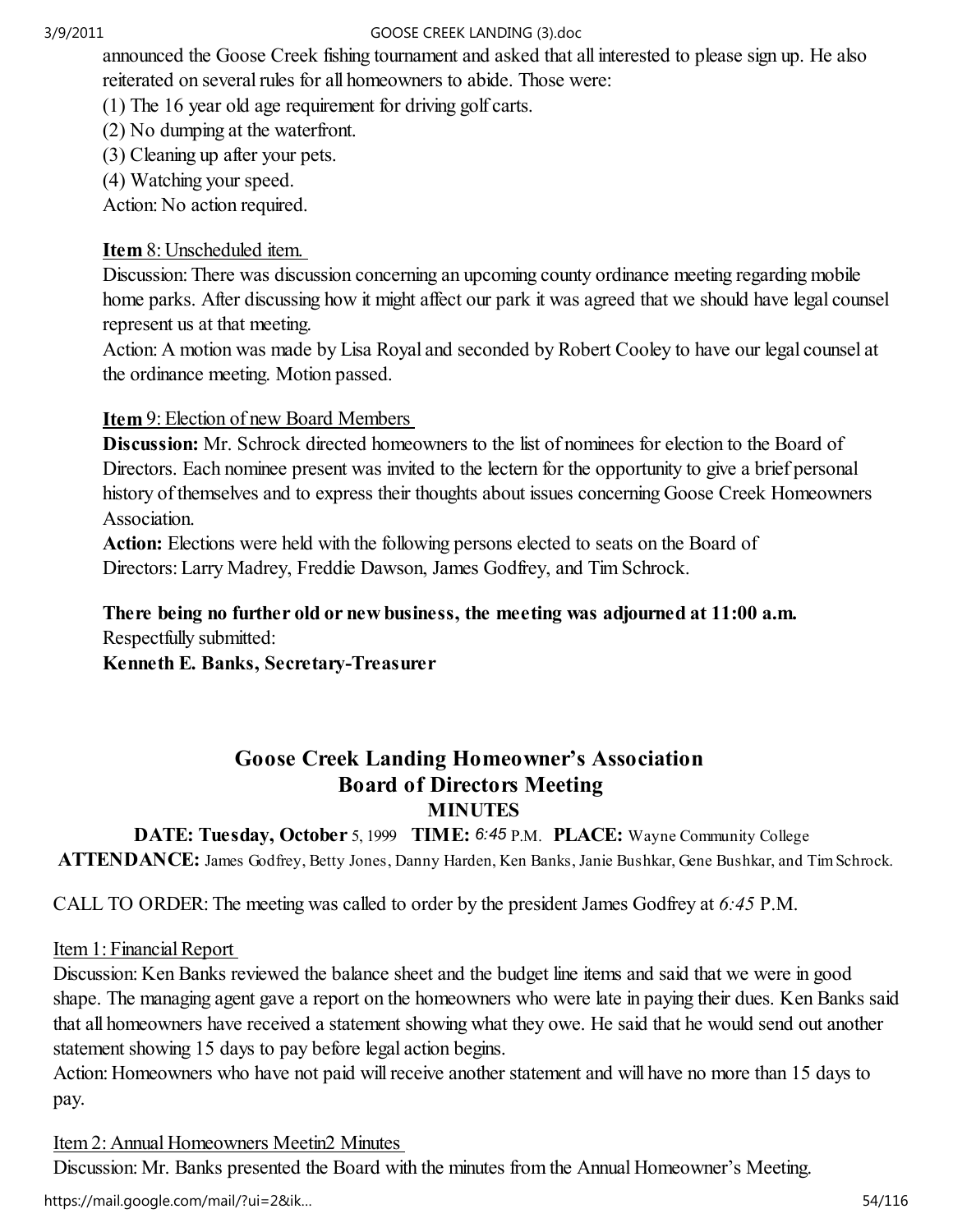Action: The minutes were approved as written but with Larry Maddrey's name spelled with two d's instead of one d.

# Item 3: The Roads Project

Discussion: Betty Jones gave a report on the bids for resurfacing the roads. Onslow paving submitted the low bid. It is for resurfacing with 12 asphalt with a minimum 1 "covering and a 2" crown in the center. The contractor said the paving would need to be done by November and the bid would be good only until January 1, 2000. Danny asked what comments the homeowners made on resurfacing at the annual meeting. Betty said the only comment was that we need to have at least a 2" crown in the center. At this point Tim Schrock voiced the opinion that we need to call a special homeowners meeting to vote on this like we did on the pool. Ken Banks replied that it was brought before the homeowners at the annual meeting. Betty Jones replied that we sent out a letter a year ago informing the homeowners that the roads need resurfacing by the fall of 1999. Danny Harden said he considered this maintenance, rather than a Capital Outlay. Tim said that some homeowners were starting a petition to limit what the Board can assess. Ken replied we have repeatedly asked homeowners to put their concerns in writing and present them to the Board. He said that he has not had a homeowner express reservations about paving the roads.

Action: Tim Schrock made a motion to halt the road repair until a special homeowners meeting could be called to discuss options and to vote on the assessment. The motion did not receive a second and died. Action: Danny Harden made a motion to accept the low bid of \$82,500 from Onslow Paving Company. Betty Jones seconded the motion. Motion passed with James Godfrey, Danny Harden, Ken Banks, Betty Jones, and

Larry Maddrey (by proxy) voting in favor. Tim Schrock voted against. Freddie Dawson did not vote.

# Item 4: Hurricane Dennis Cleanup Mileage

Discussion: Mr. Godfrey thanked Gene and Janie Bushkar for the extra work they did in cleaning up after hurricane Dennis. They made many extra trips to haul off the debris. Mr. Godfrey asked the Board to consider reimbursing the managers for their extra mileage expenses in connection with the cleanup. Action: Mr. Godfrey made a motion to reimburse the Bushkars \$50 for transportation expenses. Danny Harden seconded the motion and it passed unanimously.

# Item 5: Update on New Mobile Route Park Ordinance

Discussion: Mr. Godfrey passed out a letter from our Attorney Neil Whitford concerning the ordinance. Mr. Whitfórd stated in the letter that the new Mobile Home Park Ordinance would not hurt Goose Creek Landing. Many of the items in the new ordinance are more lenient than in the old ordinance. Mr. Whitford stated in his letter that in his opinion the ordinance would clearly allow an owner to replace an existing mobile home but that he did not have this in writing from the Carteret County Planning Department.

Action: The Board asked Mr. Godfrey to try to get in writing-from the Planning Board that existing Mobile Homes can be replaced with new ones as long as the set back requirements are met.

# Item 6: Managing Agent's Job

Discussion: If the managing agent works as an independent contractor, she is not covered by the liability policy which covers the Board Members. It would be expensive to buy a separate policy to cover the manager as an independent contractor. But if the manager works as an employee of the association, then the same policy that covers the Board members will also cover the managing agent. There would be no extra insurance cost for this coverage. Janie Bushkar, our managing agent, said that she would rather work for the association as an employee.

Action: Tim Schrock made a motion that the managing agent's job status be an employee (not an independent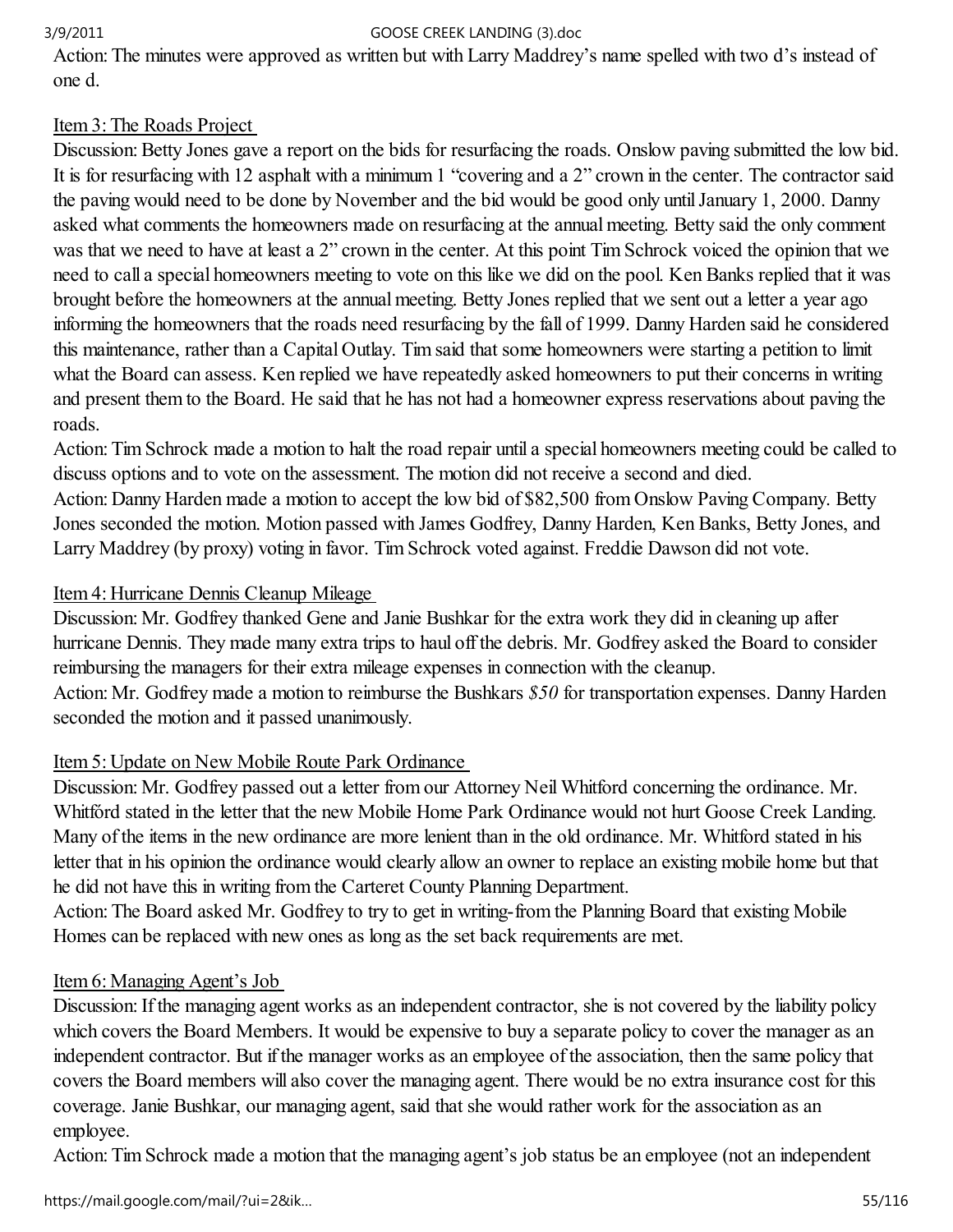contractor) starting October 15, 1999. Danny Harden seconded the motion and it passed unanimously.

## Item 7: Managing Agent's Job Description

Discussion: The Board discussed the need for developing a job description for the managing agent. All agreed that a job description needs to be developed. Jim Godfrey polled the Board Members for volunteers to work with the managing agent to develop a job description.

Action: Betty Jones and Jim Godfrey will work with Janie Bushkar and develop a job description for the Board's consideration at a future meeting.

### Item 8: Common Area Committee

Discussion: Danny Harden expressed an interest in working with a committee to look into what we can do to improve the common area.

Action: The Board asked Danny to chair the committee and to seek volunteers to serve on the committee and to help with any forthcoming projects.

### Item 9: Pier Committee

Discussion: Mr. Godfrey informed the Board that Larry Maddrey has asked to serve on a committee to look into our long range options for the pier. Mr. Maddrey has offered to take a leadership role on this committee. Action: The Board voted to appoint Larry Maddrey Chairman of the Pier Committee. Membership on this committee will be open to all homeowners who wish to serve. Volunteers will be solicited from the homeowners to serve on the committee. The committee will look into our pier options and report back to the Board. The Board will have the final approval of any recommendations made by the pier committee.

There being no further old or new business, the meeting was adjourned. Respectively submitted: James Godfrey, President

# Goose Creek Landing Homeowner's Association

## Board of

## Directors Meeting

## **MINUTES**

DATE: Tuesday, March 21, 2000 TIME: 7:00PM. PLACE: Ken Banks Office-Goldsboro, N.C. ATTENDANCE: James Godfrey, Betty Jones, Danny Harden, Ken Banks, Larry Maddrey, Janie Bushkar, and Freddie Dawson

CALL TO ORDER: The meeting was called to order by the president James Godfrey at 7:00 P.M.

Item 1: Financial Matters

A. Financial Statements:

Discussion: Statements were mailed out to many homeowners after the new managing agent assumed her duties because the financial records needed to be updated. The Board discussed whether to continue to send homeowners a statement when dues and

assessments are due or to send a bill and a reminder, as has been done in the past. Ken Banks suggested sending statements. He said that we could let the managing agent do this if we purchased a computer, but that his accounting firm would do it for a minimal fee.

https://mail.google.com/mail/?ui=2&ik… 56/116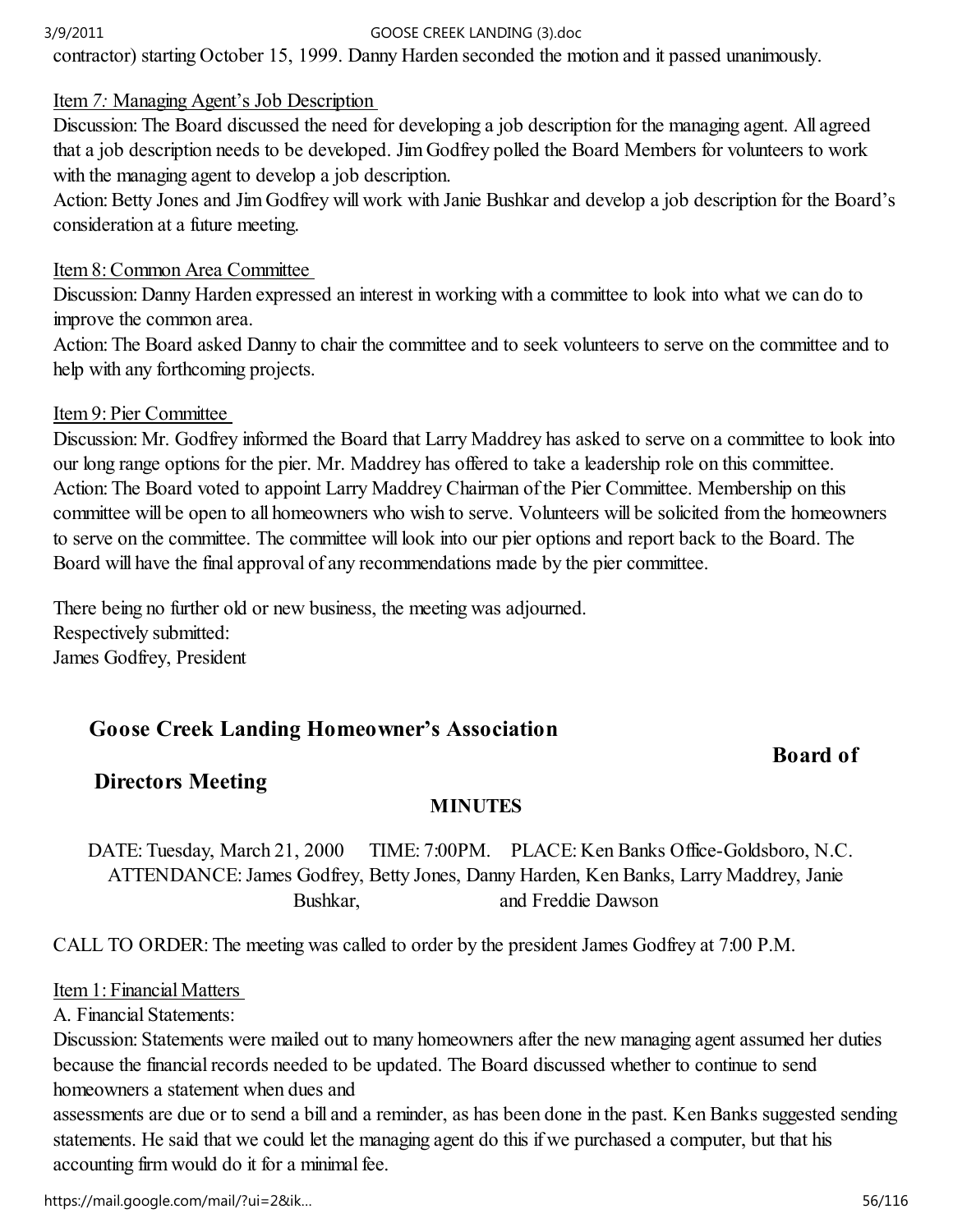Action: Ken Banks will prepare the statements twice a year and present them to the managing agent who will mail them out to the homeowners. He will be paid \$100 a year to prepare the semi-annual statements.

## B. Quarterly Reports:

Discussion: The accounting fees that Ken Banks charges the association do not include managing the payroll deductions and preparing quarterly reports for the managing agent income. He said that his accounting firm would do it for a minimal fee or we could have another firm do the work.

Action: The Board agreed to pay Ken Banks an additional \$100 a year for managing the payroll deductions of the managing agent.

Discussion: Since the increase in fees were minimal and justified, the Board decided there was no need to send out for new bids for accounting services. The maximum yearly accounting fees will now be \$2200 per year. C. New Budget:

Discussion: Each budget line item was discussed in detail and projections of next years expenses were made. The largest increases in the budget were: \$7,000 for property taxes, \$6,000 in the managing agent's salary, and \$4,000 for pool expenses. One other big change was the Capital Projects line item. It was decreased from \$25,600 to \$7,200. The two reasons for this were that the Board didn't foresee any major Capitol Projects in the near future and without the decrease the homeowner's dues would have to be raised. There was unanimous agreement that the homeowners' dues should not be increased unless absolutely necessary.

Action: James Godfrey made a motion to approve the new budget and to leave the semi-annual homeowners' dues at \$300. Betty Jones seconded the motion and it passed unanimously.

Item 2: Pier Update

Discussion: Larry Maddrey said that the dredging is complete and the pier construction should be finished by April 1, 2000. If so, then the contractor will receive the last draw on April 15, 2000. The pier will be moved over to a point 10 feet from the edge of the turning basin exit and will run straight out to where the end of the pier has always been. This will actually straighten the pier and will provide more room for boats to exit the turning basin. Mr. Maddrey suggested adding several pilings in the turning basin to keep boats off the concrete wall. Discussion: James Godfrey gave the Board a quote on what it would cost to insure the pier. The premium would be \$3,000 per year to insure the pier for \$40,000 with a \$5,000 deductible. If we have to collect on this policy, the cost would be \$8,000 including the deductible. It was the opinion of the Board that this was very expensive insurance. It was also pointed out that many improvements have been made to the pier which should enable it to better withstand a hurricane.

Action: The contractor will receive payment after finishing the pier and the Board will not purchase insurance on the pier because of the cost.

## Item 3: Speed Bumps

Discussion: The issue of speed bumps was discussed and whether speeding could be controlled without them. All agreed that the existing bumps are very aggressive and that no one likes them. Danny said that if the bumps are taken up, then it needs to be done only after a larger plan on how to control speeding is established. Ken Banks and Freddie Dawson said that they thought the bumps need to come out now and that the Board could establish a Judicial Review Committee, independent from the Board, to assess fines to violators.

Action: Freddie Dawson made a motion to take the bumps out now and to establish a Judicial Review Committee to assess fines on people who speed. Ken Banks seconded the motion and it passed.

Item 4: Dues and Assessments Collections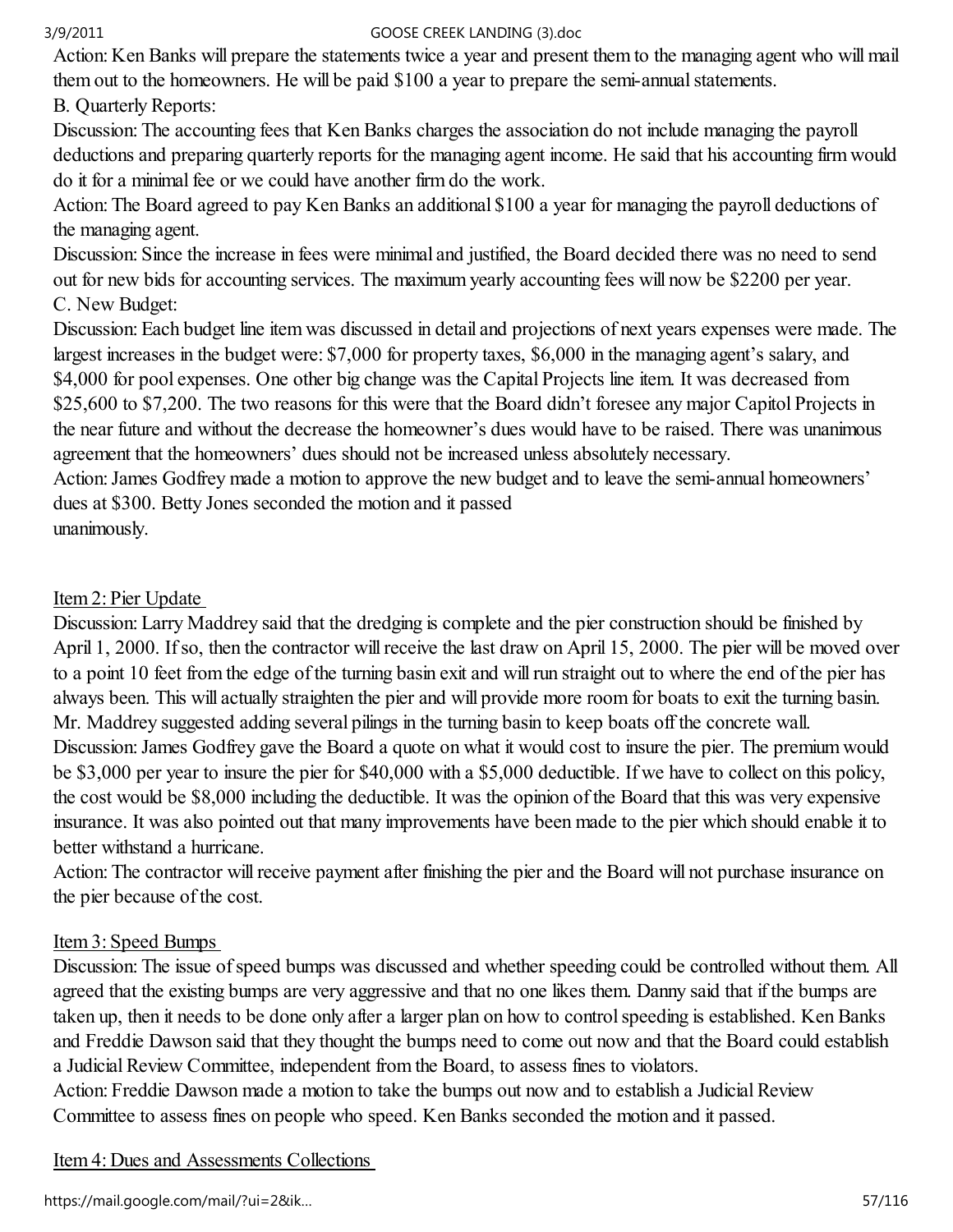Discussion: Janie Bushkar gave a report on delinquent dues and assessments. She reported that there are four homeowners who have leans on their property because of nonpayment. If need be, the Board will foreclose to collect the money. It was observed that the attorney fees need to be added to the lean up front to make it them easier to collect. Mrs. Bushkar reported that all but two homeowners had paid the last road assessment. Action: Our attorney is presently negotiating with the homeowners who are still delinquent and some have probably paid by now. The Board will let the attorney handle the negotiations, but will foreclose on the leans to collect if necessary.

Discussion: A homeowners request to wave the late fee for the January, 2000 semi-annual dues was discussed. The homeowner wants the late fee waved because she did not receive a statement. It was observed by some Board Members that we all know that the semiannual dues are due January 1 and July 1 each year. Ken Banks said that we should wave the late fee if she did not receive a statement.

Action: Mr. Banks made a motion to wave the late fee for this homeowner. The motion failed.

## Item 5: Correspondence by the Board

Discussion: The Board discussed ways of improving communication between the members. A concern was raised about correspondence going out to the homeowners before all Board members have read it. Another concern was raised about Board Members sending correspondences to anonymous web sites and not signing their names. Ken Banks said that he was going make a motion that he hoped would help matters. Action: Mr. Banks made a motion that all future correspondence to homeowners be reviewed by the Board before being sent out. Freddie Dawson seconded the motion and it passed unanimously.

### Item 6: Pool Opening

Discussion: Janie Bushkar said that she was cleaning the pool and trying to get it ready to open by May 13. She said she had two people certified to help with the pool.

There being no further business, the meeting was adjourned at 9:30 PM respectfully submitted: James Godfrey, President

## Board of Directors Meeting

## DATE: Saturday, June 3, 2000

TIME: 8:00 p.m. PLACE: Goose Creek Landing Pool Shelter

ATTENDANCE: Freddie Dawson, James Godfrey, Terry Andrews, Ronnie Eason, Dickie Britt, Janie Bushkar and Tim Schrock.

Call to Order: The meeting was called to order at 8:00 p.m. by the President, James Godfrey.

## Item 1 - Election of Officers

Discussion: The Board opened the floor for the nominations for new officers. https://mail.google.com/mail/?ui=2&ik...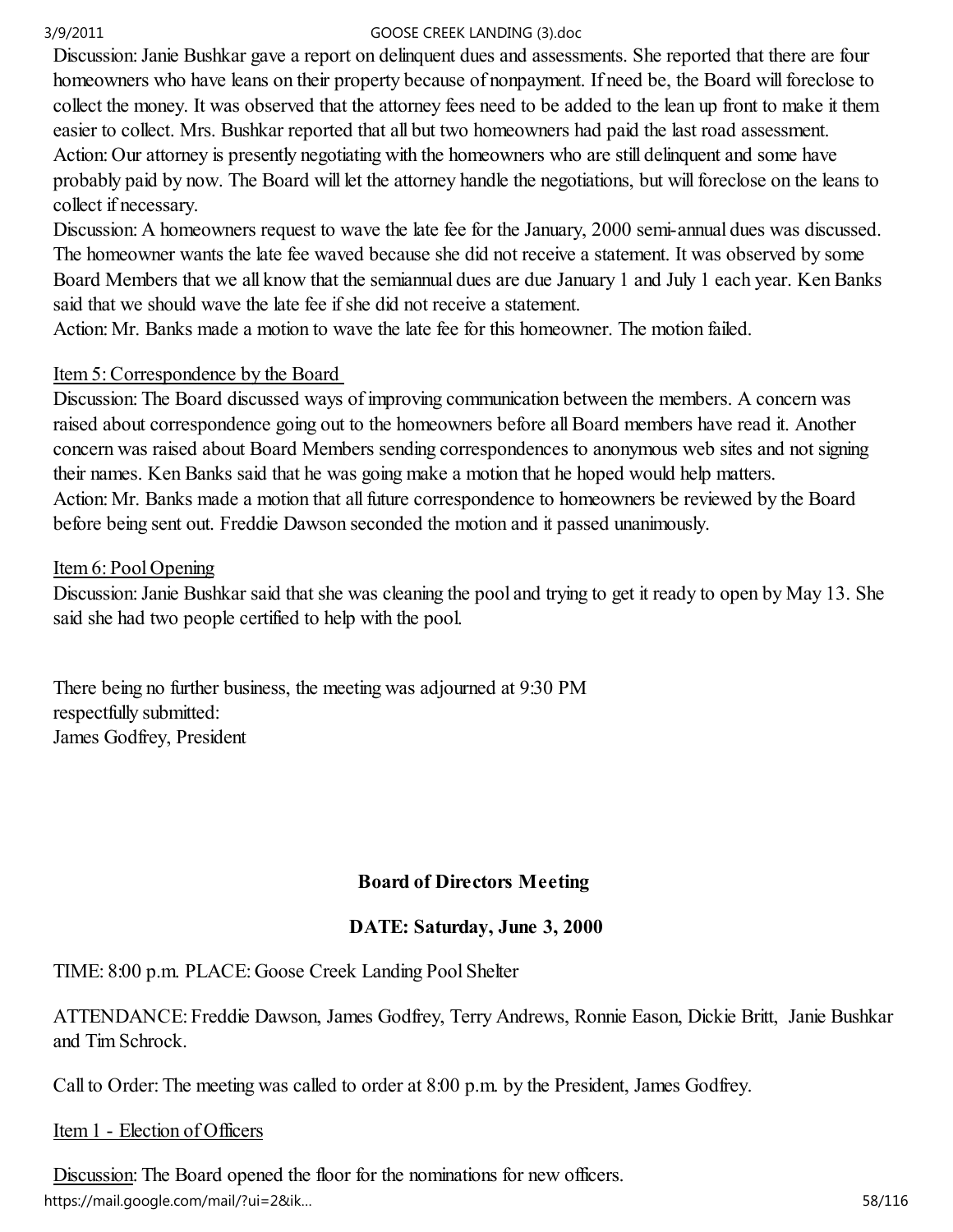Action: Motion 1: Freddie Dawson nominated Terry Andrews for President, James Godfrey seconded the motion and it pass unanimously.

Motion 2: Tim Schrock nominated Freddie Dawson for Vice President, Ronnie Eason seconded the motion and it passed unanimously.

Motion 3: Freddie Dawson nominated James Godfrey for Treasurer. Ronnie Eason seconded the motion and it passed unanimously.

Motion 4: Freddie Dawson nominated Tim Schrock for Secretary. Dickie Britt seconded the motion and it passed unanimously.

## Item 2 - Carteret Count Building Permit

Discussion: David Henderson, on Lot 92, approached the Board regarding his storage shed. Due to termite damage he had rebuilt the shed to the approximate size of the original shed )larger than the 12' x 14' outlined in the Rules and Regulations). Now the Carteret County Inspections Office needs a letter stating that it conforms to Goose Creek landings Rules and Regulations.

Action: The Board, after discussion, informed Mr. Henderson that the rules and regulations had limited the size of storage sheds to 12' x 14'. This exceeds the current Count requirement of 10' x 12', however, a letter could be written stating the requirements of Goose Creek. Mr. Henderson would be required to follow the decision of the Carteret Count Inspections Office with a maximum size limit of 12' x 14'.

## Item 3 - Debris Dumpster

Discussion: Janie Bushkar discussed the invoices for the dumpster at the front of the park. Due to excessive and inappropriate use of the dumpster, the cost to maintain it would exceed the budget allotment. In addition, with no way to enforce or limit the dumpster to its intended use, the cost could not be justified within the current budget.

Action: The Board, after discussion, decided to remove the dumpster by the end of June. It will be the responsibility of each individual Homeowner to remove and dispose of their own yard debris.

Freddie Dawson made a motion to adjourn the meeting. James Godfrey seconded the motion and the meeting was adjourned.

Respectfully Submitted: Timothy B. Schrock

## Board of Directors Meeting

## DATE: Saturday, July 22, 2000

TIME: 7:00 p.m.

PLACE: Goose Creek Landing Pool Shelter

ATTENDANCE: Freddie Dawson, James Godfrey, Terry Andrews, Ronnie Eason,

https://mail.google.com/mail/?ui=2&ik… 59/116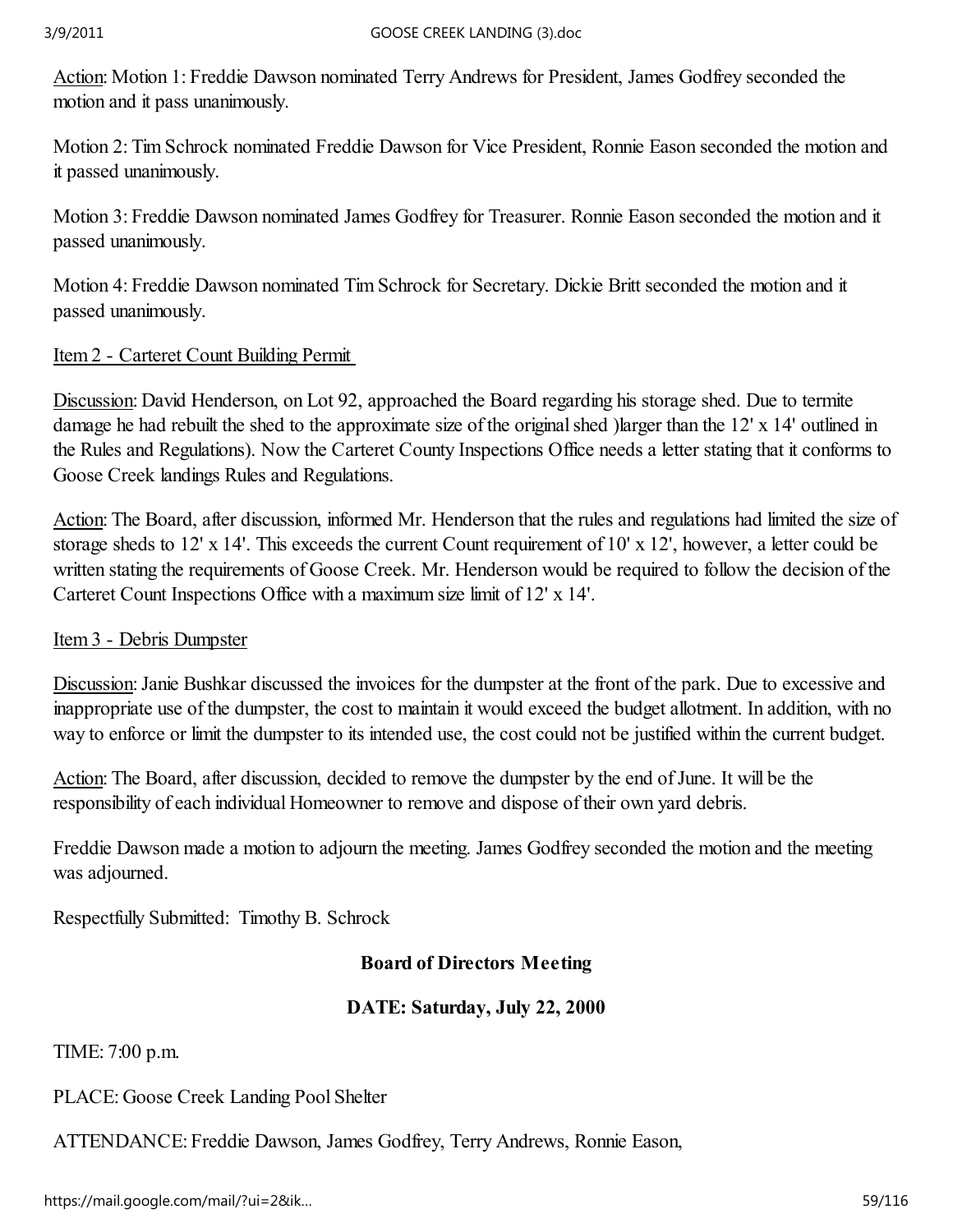Dickie Britt, Janie Bushkar and Tim Schrock.

# Call to Order:

The meeting was called to order at 7:00 p.m. by the President, Terry Andrews.

# Item 1 - Rental Property

Discussion: A Goose Creek resident indicated that according to count records the resident residing at lot 224 was not the owner of the property and proof that a rental situation was not occurring was required. The Board discussed the issue and indicated that Article II, Section 2, of the Joint Tenancy Agreement states " The Association is specifically granted the right to prohibit the rental of any mobile home on any space by rule adopted by the Board of Directors of the Association at any time:. In addition, the Rules and Regulations of Goose Creek Landing specifically state that "No rentals are allowed". All residents are required to abide these rules.

Action: Terry Andrews will head and form a Rules and Regulations committee to address the current rules and to propose a method of enforcement. In addition, the review of the rules will include the wording of the 30-mile radius clause in the visitor usage rule.

# Item 3 - Minutes of June Meeting

Discussion: The minutes of the last meeting were reviewed.

Action: Freddie Dawson made the motion that the minutes be approved. The motion was seconded by Ronnie Eason and the minutes were approved.

# Item 4 - Meeting Schedules

Discussion: The schedule and format of Board meetings was discussed. It was proposed that three (3) formal Board meeting be held each year. They would be the 1<sup>st</sup> Sunday in February and October at 2:00p.m. The 1<sup>st</sup> Saturday of June would still be set aside for the annual Homeowners Meeting and the meeting would occur at 9:00 a.m. Homeowners would be encouraged to attend. The first 15 minutes of the meeting would be set aside for residents to address the Board. An agenda will be set and any resident wanting to address the Board must be place on the agenda.

Action: James Godfrey made the motion that the above procedure be adopted. The motion was seconded by Dickie Britt and the motion passed.

# Item 5 - Duties of the Managing Agent

Discussion: James Godfrey distributed a copy of the duties for the Managing Agent that was developed by a previous Board that needs to be reviewed by the current Board members.

Action: Board Members are to review the duties and be prepared to discuss them at the next meeting.

# Item 6 - Property Line Violations

Discussion: It was discussed that several homeowners have property situated off of Goose Creek property and https://mail.google.com/mail/?ui=2&ik… 60/116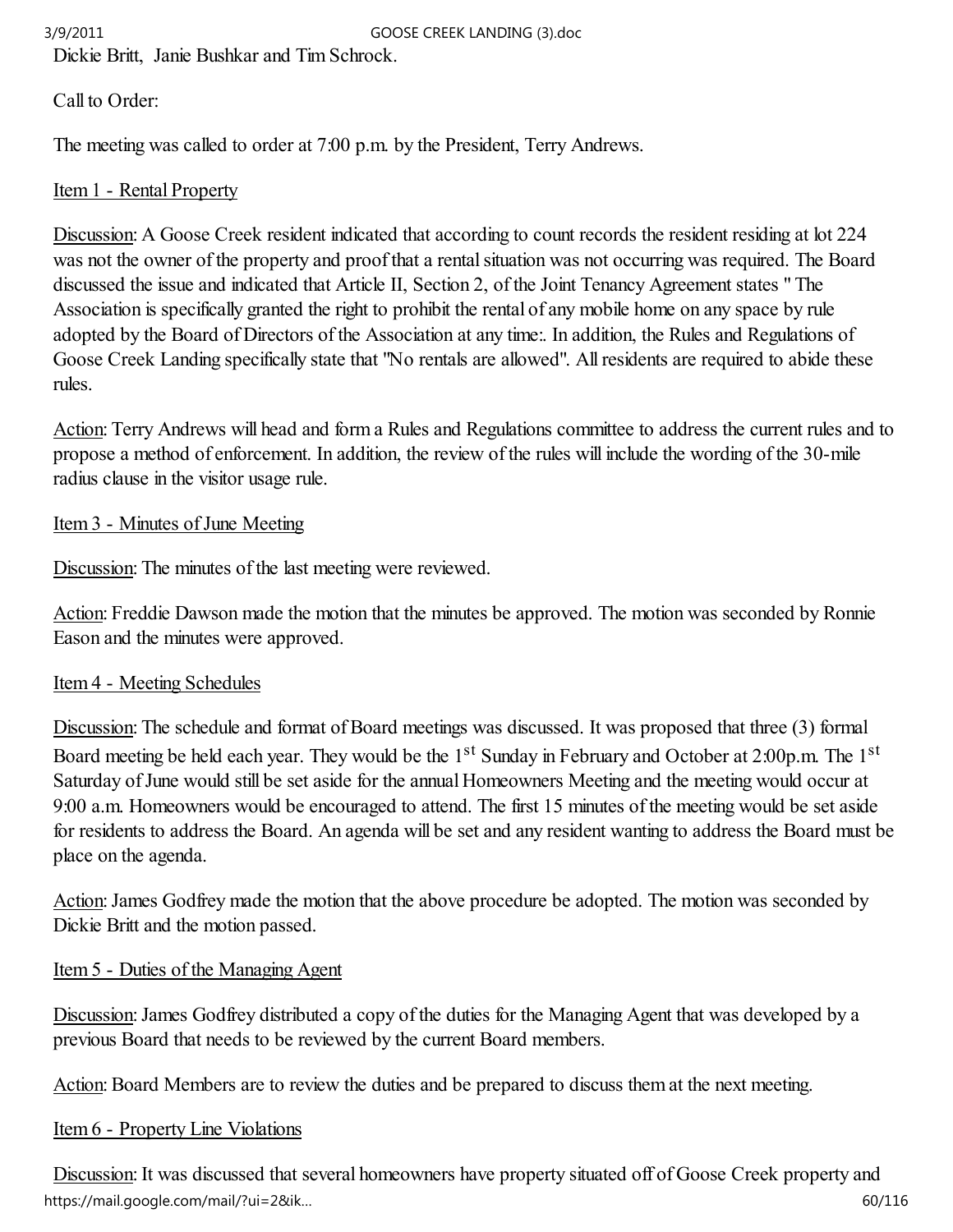onto the neighboring property line behind the double wide section of the park.

Action: The Board will mark the property line and have Janie notify the homeowners that have property located on the adjacent property. The homeowner must move the property back onto Goose Creek property utilizing current set back requirements. In addition, an estimated price with a scope of work to move the existing waterline back onto Goose Creek property will be obtained for review by the Board.

Item 7 - Agenda for the Next Board Meeting

- Duties of the Managing Agent
- Hurricane preparation
- Front Gate Discussion and Comments
- Formation of a Waterfront Committee (picnic shelter, BBQ grills etc.)
- Formation of a Construction Committee (Install doors on bathroom stalls, maintenance items, etc)
- Review cost and scope of work to move the waterline onto Goose Creek property

Ronnie Eason made a motion to adjourn the meeting. Freddie Dawson seconded the motion and the meeting was adjourned.

Respectfully Submitted:

Timothy B. Schrock

# Board of Directors Meeting

# Date: 2 June 2001

Time: 7:00 p.m.

Place: Pool Area

Attendance: James Godfrey, Freddy Dawson, Terry Andrews, Jiggs Baker,

Ruth Johnson, Dickie Britt, Ronnie Eason, Janie Buskar (Manager)

CALL TO ORDER: The President, Terry Andrews, called the meeting to order at 7:07 p.m.

# Item 1: Election of New Officers

Discussion: Purpose of the first Board Meeting is to elect new officers

after the election by the Homeowners.

Action: Terry Andrews, President

Freddy Dawson, Vice-President

https://mail.google.com/mail/?ui=2&ik… 61/116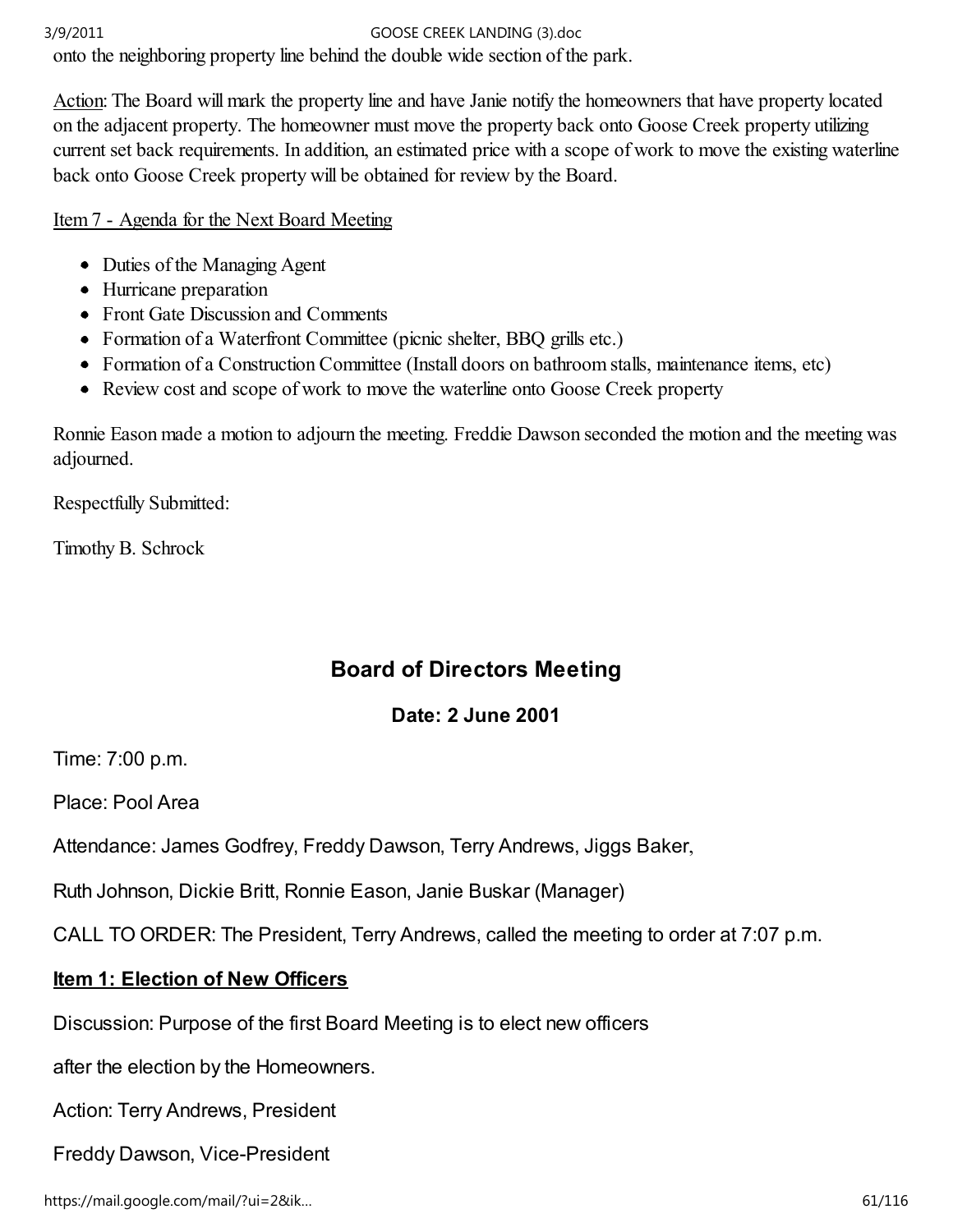Jim Godfrey, Treasurer

## Item 2: Admittance of Guests by Homeowners

Discussion: Homeowners must accompany guests when they put boats

in the water. Michael Jones (Sales Office) allows his owners from the new development across the road, Bogue View Court, to enter as "his guests" and put their boats in at our boat ramp and they are unaccompanied by him. The boat owner used to live over here and moved out.

Action: The President of the Board will send a letter to Michael Jones (Sales Office) and make him aware that the residents from Bogue View Court will not be allowed to use our boat ramp.

### Item 3: Clarification of the "30 mile Guest " Rule:

Discussion: It was decided at the Homeowner's Meeting last year that guests who came in and used the pool and boat ramps had to live at least 30 miles away.

Action: Board members agreed that immediate family members (sons, daughters, parents, in-laws, etc.) can use the property/premises without the actual homeowner being present.

## Item 4: Use of motorized vehicles in the park

Discussion: From a safety issue (go faster than the 15 mile per hour rule) and from an environmental concern (noise), electric golf carts (not ATV's or utility vehicles) are allowed.

Action: The President of the Board will send letters to the two homeowners that presently are using the ATV's/utility vehicles requesting they discontinue using these vehicles in the park.

## Item 5: Placement of Stop Signs to help curb speeding

Discussion: Place stop signs on t-intersection roads and yield signs on the cross streets to help with the problem of speeding.

Action: Members of the Board will take a look at the placement of stop signs to help with the safety concern that speeders create.

## Item 6: Emergency Situations at the Pool

Discussion: Emergency situations have occurred at the pool which have resulted in the bathrooms being left in an unsanitary condition for our pool users. The pool company was needed to come out at other than their regularly scheduled cleaning times for this problem.

Action: Since the emergency situation may result in additional fees, the Manager (if available) will be responsible for calling the pool company. If the Manager is not available, a Board Member will contact the pool company for clean-up.

## Item 7: Placement of Buoy

https://mail.google.com/mail/?ui=2&ik...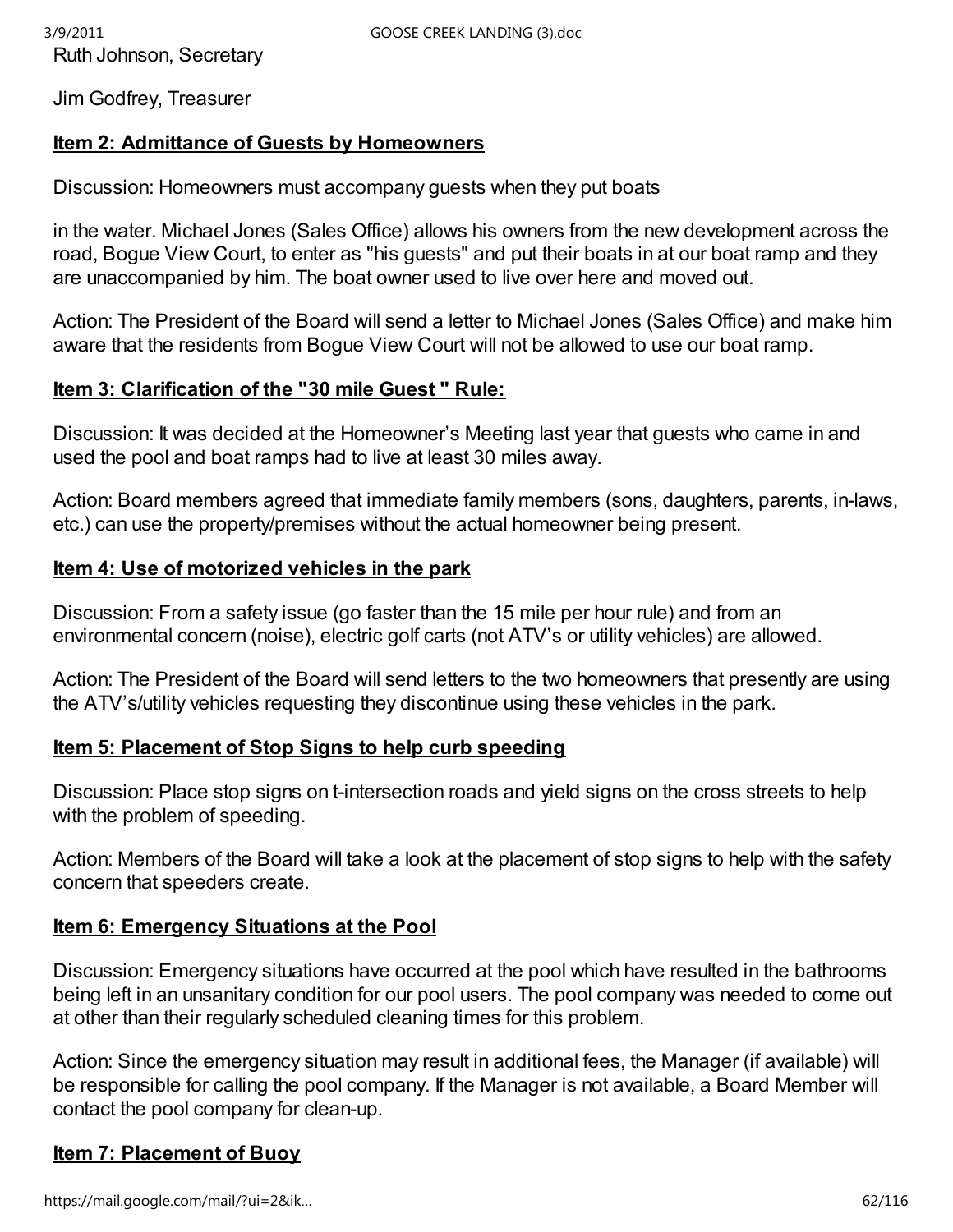Discussion: The buoy at the entrance to the waterway needs to be replaced.

Action: Board Member, Jiggs Baker, will call the appropriate people to get this replaced.

There being no further old or new business, the meeting was adjourned.

Respectfully submitted:

Ruth Johnson, Secretary

# Board of Directors Meeting (Special Called Meeting)

## Date: 1 July 2001

Time: 3:00 p.m.

Place: Terry Andrew's house

Attendance: James Godfrey, Freddy Dawson, Terry Andrews, Jiggs Baker,

Dickie Britt, Ruth Johnson, Ronnie Eason, Janie Bushkar (Manager)

CALL TO ORDER: The President, Terry Andrews, called the meeting to order at

at 3:00 pm

# Item 1: Inappropriate remarks made on check from Tom Connelly, Lot #225, and request for resolution from the Manager

Discussion: The Board discussed the fact that the check was received fromTom Connelly, Lot #225, with for "sexual favors Lot 225" noted on it, and the managers' letter stating her request for resolution of this sexual harassment allegation.

Action: The Board has tried to contact Mr. Connelly but was unsuccessful. The Board decided to send this information to the attorney for further interpretation/action.

# <u>Item 2: Motorized ATV/utility vehicle operated by Neal Weeks, Lot #254</u>

Discussion: The Board President sent a letter to Mr. Weeks asking that the vehicle not be used. The Board discussed the fact that the vehicle is not a golf cart but an auxiliary/utility vehicle with a gasoline engine and an environmental concern because of the noise associated with it.

Action: The Board voted to prohibit the use of gas powered golf-carts or other gas-powered vehicles that are not properly licensed by the State of North Carolina for highway use.

# Item 3: Enforcement of Rules and Regulations by Assessing Fines

https://mail.google.com/mail/?ui=2&ik… 63/116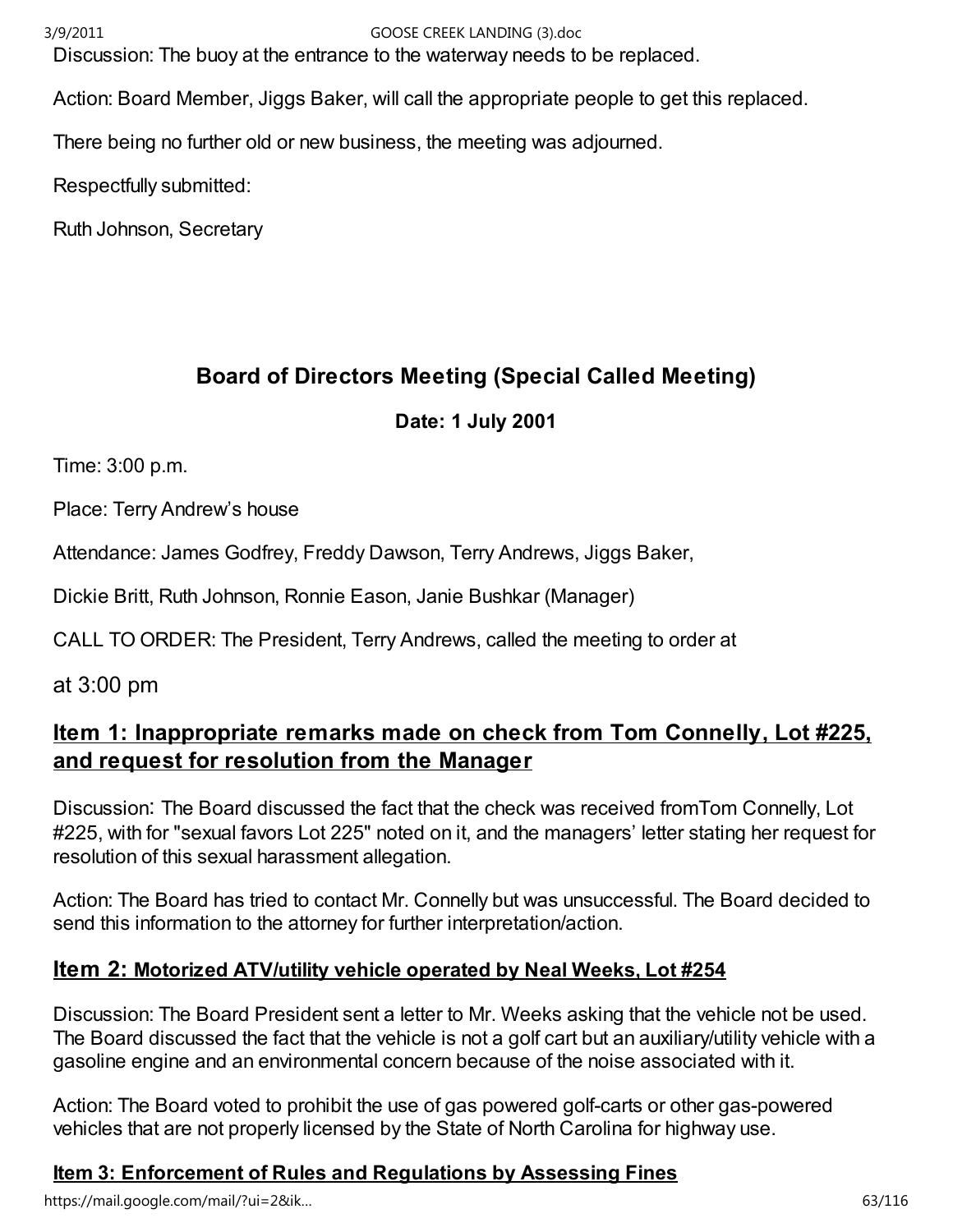Discussion: The Board approved the managing agent to secure the services of outside security person to police our community. This person will be instructed to strictly enforce our rules and regulations and write citations to residents in violation.

Action: The Board voted by unanimous vote to start enforcing the rules and issue citations (the first citation will be a warning to the resident. A copy of the citation will be given to the managing agent and filed for future reference. If the same homeowner receives a second citation for the same violation, the fine will be \$100.00. The citation fine shall be paid within 30 days to the GCLHOA. If the homeowner feels they unfairly received a citation, they should appeal in writing to the managing agent within 10 days and request a hearing with the judicial board. If the judicial board, by a majority vote, rules against the homeowner, the fine shall be paid within 10 days of such ruling. If the fines are not paid promptly, a late penalty will be assessed.

## Item 4: Homeowners Responsibility for their Guests

Discussion: Homeowners should be held responsible for guests, subcontractors, or service people accessing our community.

Action: Homeowners will be held responsible for informing those they allow to access our community of our rules and regulations. If such a person that the homeowner is responsible for receives a second citation in which a fine is accessed, the homeowner will be liable for this fine.

## Item 5: Discussion of Rules for Golf Carts:

Discussion: Driving of golf carts on assigned lots, roads, etc.

Action: Anyone driving a golf cart should hold a state driver's license. This means anywhere in the park even your assigned lot. Each golf cart shall have the lot number displayed where it can be easily seen. Each golf cart shall have (if operating after dark) headlights, taillights/reflectors on the rear. In addition, infants can be held by driver on their laps while operating golf carts but small children cannot (those who are able to affect the operation of the golf cart such as reach the pedals/twist the steering wheel) because of the safety issue.

## There being no further old or new business, the meeting adjourned.

Respectfully submitted:

Ruth Johnson, Secretary

# Board of Directors Meeting

## Date: 7 October 2001 Time: 2:00 p.m.

Place: Western Carteret Recreation Center

Attendance: James Godfrey, Freddy Dawson, Jiggs Baker, Dickie Britt, Ruth

Johnson, Ronnie Eason, Janie Bushkar (Manager) Absent: Terry Andrews

CALL TO ORDER: The Vice-President, Freddy Dawson, called the meeting to order at 2:15 p.m.

https://mail.google.com/mail/?ui=2&ik...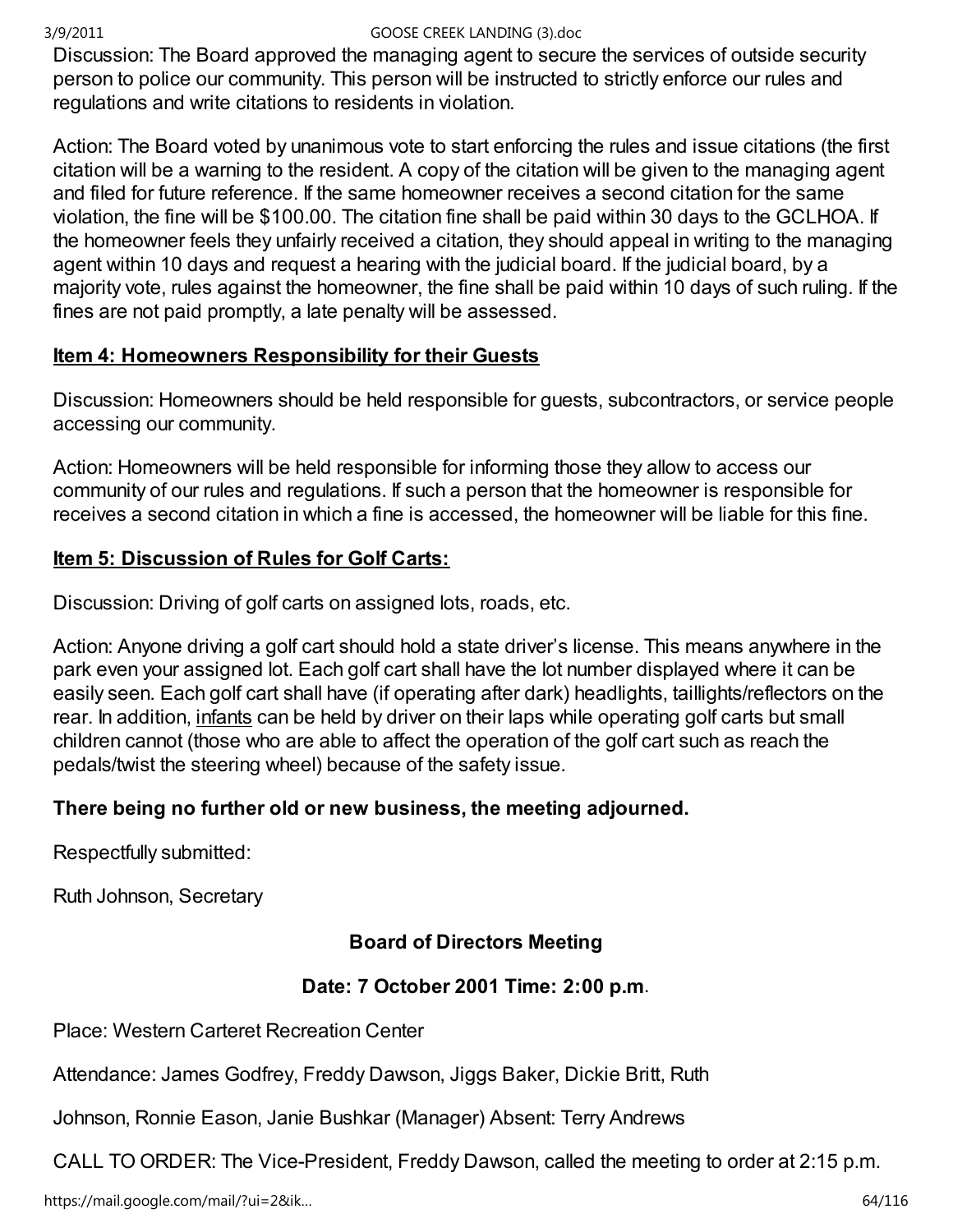## Item 1: Update on plans for Picnic Shelter/Basketball Court 3/9/2011 GOOSE CREEK LANDING (3).doc

Discussion: Homeowners should get to vote on this item even though there is money for this project (with no new assessment). Action: A letter to the Homeowners with information on this will go out in December at the time dues are due. Bids need to be done before the end of December to be in time for the February meeting. The Homeowners are to be encouraged to come to February Board meeting for input and to see bids. The project needs to be broken in two separate projects (picnic shelter and basketball court).

## Item 2: Upkeep on Pool

Discussion: The pool needs new ladders since other ladders could not be removed and had to be cut off before placing the cover on the pool for the winter.

Action: The Manager, Janie Buskar, will get removable ladders installed at the pool to allow for usage of the pool cover.

## Item 3: Update on Lights under Pool Shelter

Discussion: The fluorescent lights under the pool shelter are rusty and need to be replaced with aluminum or vinyl ones.

Action: The Manager, Janie Buskar, will get these replaced.

## Item 4: Fireworks are Prohibited

Discussion: No Fireworks are allowed at any time in Goose Creek Landing.

Action: From a safety issue, no fireworks (even on the Fourth of July) are allowed. Homeowners in violation of this will be fined \$100.00 with no warning given.

## Item 5: Monthly Treasury Report

Discussion: Board Members need to receive a Monthly Treasury Report.

Action: A letter will go out to Ken Banks requesting that each Board Member receive a treasury report on a monthly basis.

There being no further old or new business, the meeting was adjourned.

Respectfully submitted: Ruth Johnson, Secretary

## Board of Directors Meeting

## Date: 3 February 2002 Time: 2:00 p.m.

Place: Western Carteret Recreation Center

Attendance: Terry Andrews, James Godfrey, Freddy Dawson, Jiggs Baker,

Dickie Britt, Ruth Johnson, Ronnie Eason, Janie Bushkar (Manager) https://mail.google.com/mail/?ui=2&ik… 65/116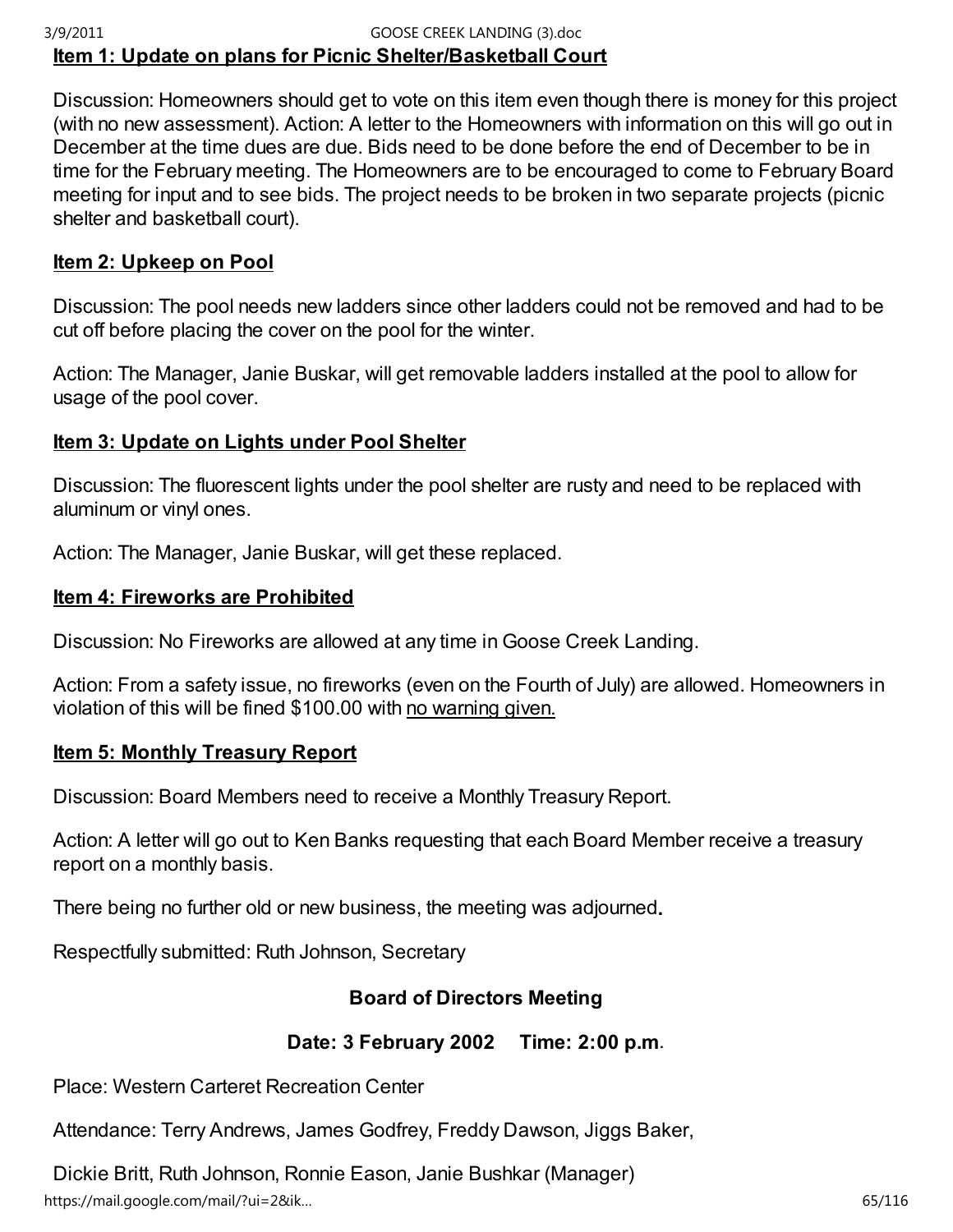## Item 1: Update on plans for construction of Picnic Shelter/Basketball Court

Discussion: Board members discussed two potential bids for the construction project. Committee members will meet to finalize needs for the bids.

Action: Based on the tally from the 142 homeowners' who chose to submit their vote (79 for, 63 against), Board members unanimously approved the construction of the picnic shelter/basketball court based on total costs of the project not-to-exceed \$40,000.

## Item 2: Request for construction of fence by homeowner Neil Weeks (Lot #254)

Discussion: Neil Weeks (Lot #254) wants to erect a fence between his property and the picnic shelter/basketball court at his own expense.

Action: The Board members decided that once the construction of this project is complete, they will visually inspect the surrounding property and review his request at that time.

## Item 3: Posting of Approved Minutes

Discussion: Minutes of the Board Meetings need to be posted. Action: When the minutes are typed, the Secretary will fax draft copies of the minutes to the Board members for their approval. The approved minutes will then be sent to Lou Carreras, WebMaster, for posting on the website.

There being no further old or new business, the meeting was adjourned.

Respectfully submitted: Ruth Johnson, Secretary

## Board of Directors Meeting

## Date: 7 April 2002

Time: 2:00 p.m.

Place: Western Carteret Recreation Center

Attendance: James Godfrey, Freddy Dawson, Jiggs Baker, Dickie Britt,

Ruth Johnson, Ronnie Eason, Terry Andrews, Janie Bushkar, Manager

CALL TO ORDER: Terry Andrews called the meeting to order at 2:07 p.m.

## Item 1: Update on Annual Homeowner's Meeting

Discussion: The next annual homeowner's meeting will be on Saturday, 1 June 2002 at 9:30 at White Oak Elementary School in the cafeteria.

Action: Nominations for the Board must be received by 3 May 2002 and absentee ballots must be in by 7 May. Statements and bills will be sent out in the same mailing along with the absentee ballot form.

https://mail.google.com/mail/?ui=2&ik… 66/116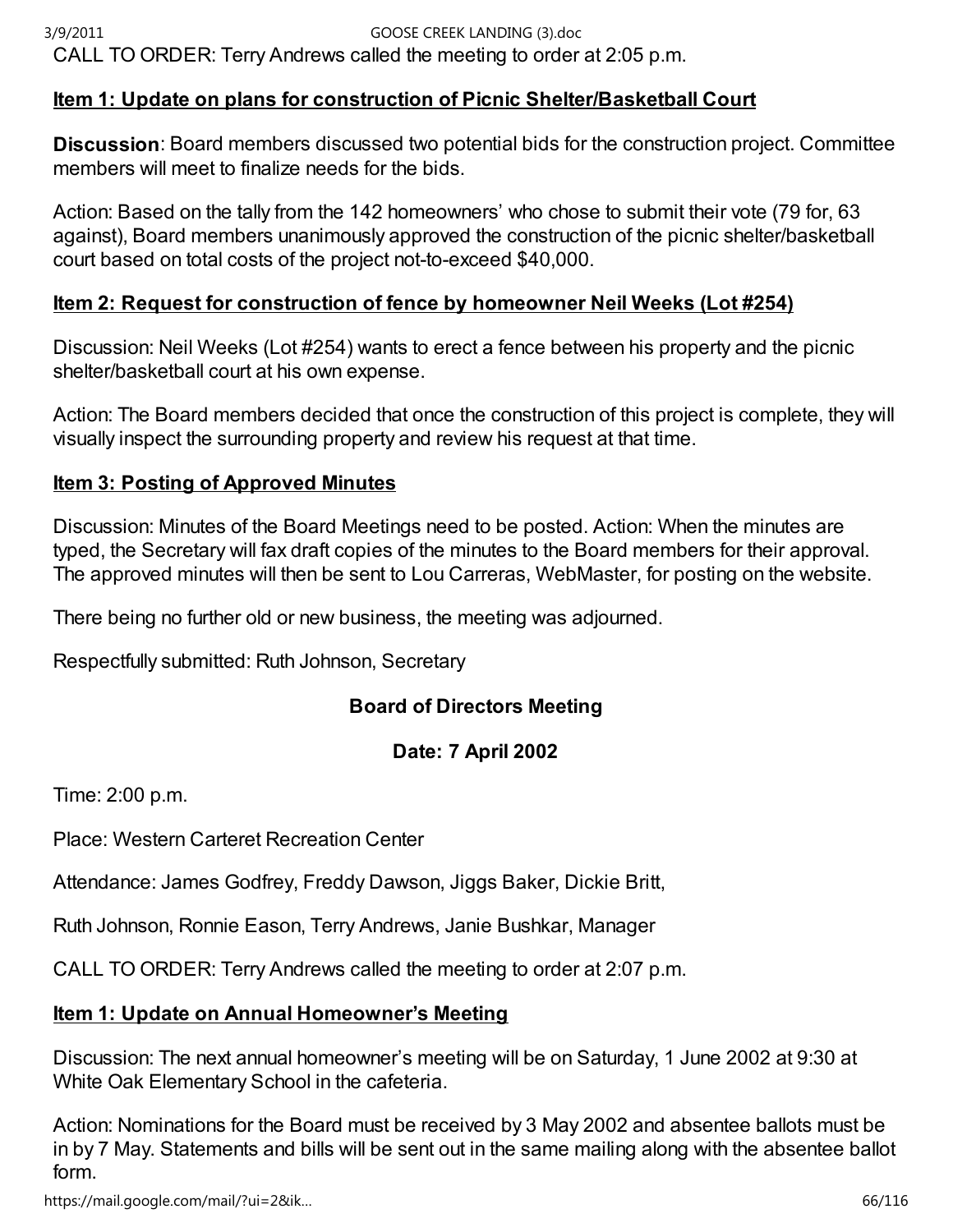## Item 2: Update on meter replacement

Discussion: Some electric meters are in need of replacement.

Action: Terry Andrews will research this and see what needs to be done and the cost for replacement of these defective or damaged meters.

## Item 3: Trimming of Bushes by Water

Discussion: The bushes by the water need to be trimmed to enhance the view from the picnic shelter.

Action: Janie Bushkar will call CAMA to check before trimming the bushes (will not be cut down).

There being no further old or new business, the meeting was adjourned.

Respectfully submitted:

Ruth Johnson, Secretary

## Annual Meeting

## Date: 1 June 2002 Time: 9:30 a.m. Place: White Oak Elementary School

Attendance: James Godfrey, Freddy Dawson, Jiggs Baker, Dickie Britt, Ruth Johnson, Terry Andrews, Janie Bushkar, Manager Absent: Ronnie Eason

CALL TO ORDER: Terry Andrews called the meeting to order at 9:35

## Item 1: Budget/Finance Report

Discussion: Ken Banks, CPA, reviewed last years' finance statement for year ending 31 Mar 02 and discussed the new budget that was approved for 2002-2003.

Action: He stated that everything was financially in order for the last fiscal year.

## Item 2: Report on Concerns from the Manager

Discussion: Janie Bushkar, Manager, reported that there are still problems with stop sign violations, kids driving, trash cans (everything **must** be bagged), owner's not removing dog poop at waterfront, and vandalism (tire slashed, flag stolen, trash can thrown in water)

Action: Owners should be aware of rules and take corrective action with family and guests to ensure rules are followed.

## **Item 3: Report on Picnic Shelter/Basketball Court**

Discussion: The picnic shelter is completed.

Action: There were 79 votes for and 63 votes against in the poll that was sent out. The picnic shelter https://mail.google.com/mail/?ui=2&ik… 67/116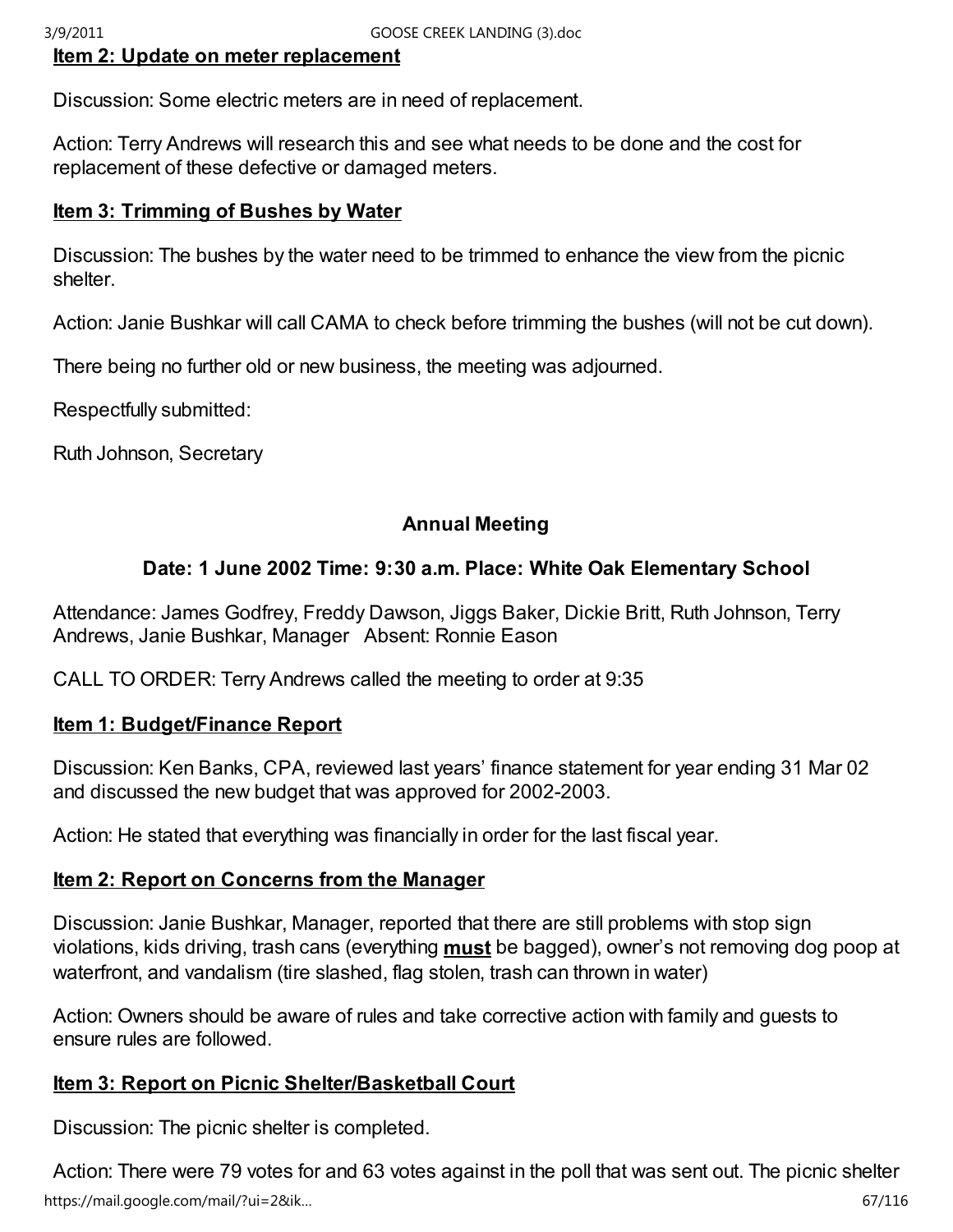is available for use by family groups on a first-come, first-served basis (probably 4 families can use it at the time).

## Item 4: Fence Between Our Property and New Homes

Discussion: A fence needs to be installed to ensure privacy for our homeowners.

Action: The Board will check this out regarding the prices of 4' and 8' fences and get information on this.

## Item 5: Nominations of new Board Members

Discussion: The motion was made and passed to close nominations for the three vacant seats.

Action: Those nominated were: Harvey Tillman, Bob Boswell, Tom Hanser, Chuck Coats, Terry Andrews, Ronnie Eason

New Members Selected: Chuck Coats, Terry Andrews, Ronnie Eason, There being no further old or new business, the meeting was adjourned.

Respectfully submitted, Ruth Johnson, Secretary

## Board of Directors Meeting

## Date: 1 June 2002 Time: 6:00 p.m. Place: Picnic Shelter

Attendance: James Godfrey, Freddy Dawson, Ruth Johnson, Chuck Coats, Terry Andrews and Janie Bushkar, Manager Absent: Jiggs Baker and Ronnie Eason

CALL TO ORDER: Terry Andrews the meeting to order at 6:05 p.m.

## Item 1: Election of New Officers

Discussion: Purpose of the first Board Meeting is to welcome new electedmembers and to elect new officers after the election by the Homeowners.

Action: Freddy Dawson, President; Chuck Coats, Vice President; James Godfrey, Treasurer; Ruth Johnson, Secretary

## Item 1: Fence between Our Property and New Homes

Discussion: A fence needs to be installed to ensure privacy for our homeowners.

Action: The Board will explore costs of different heights of fences. A letterwill be sent out to homeowners who live down the back side of Goose Creek Landing regarding the fence and whether they will be willing to put it up if they want it at their cost and according to GCL specifications.

# Item 2: Replacement of Gate Cards

Discussion: Since so many homeowner's have moved out and not returned their gate cards, https://mail.google.com/mail/?ui=2&ik… 68/116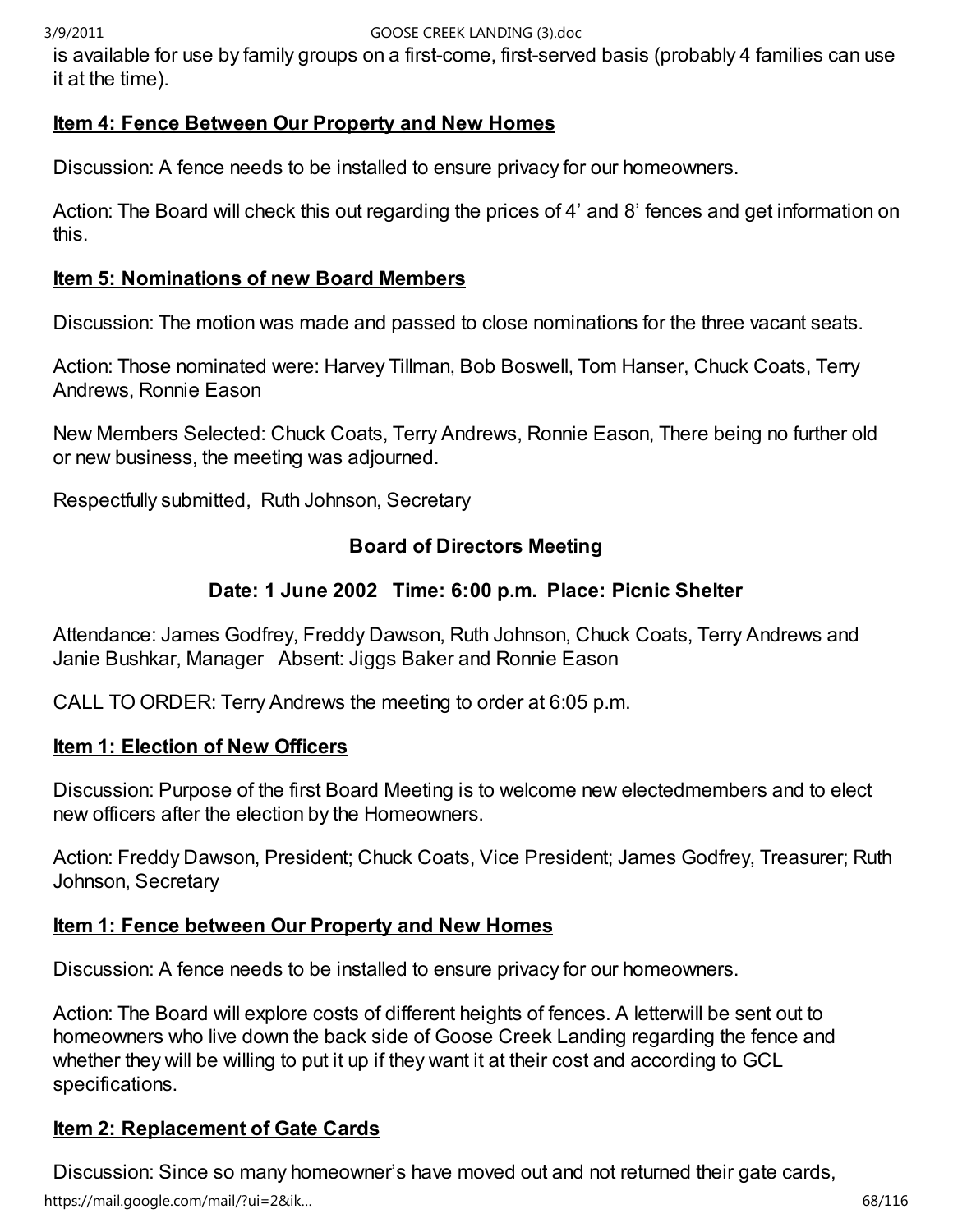existing gate cards may need to be replaced.

Action: This discussion will be tabled until January timeframe.

## Item 3: Reissuing Each Homeowner with copy of Rules and Regulations

Discussion: A request was made for each homeowner to be given a new copy of current rules and regulations.

Action: The current rules and regulations will be updated and reorganized and given out to homeowners.

## Item 4: Goose Creek Landing Homeowners Association Cookout in the new picnic shelter:

Discussion: A request was made to hold a cookout in the new picnic shelter.

Action: The Board will explore the possibility of a cookout for homeowners during Labor Day weekend.

There being no further old or new business, the meeting was adjourned.

Respectfully submitted, Ruth Johnson, Secretary

# Board of Directors Meeting

# Date: 6 October 2002 Time: 2:00 p.m. Place: Western Carteret Recreation Center

Attendance: James Godfrey, Freddy Dawson, Ruth Johnson, Terry Andrews,

Ronnie Eason, Jiggs Baker and Janie Bushkar, Manager Absent: Chuck Coats

CALL TO ORDER: Freddy Dawson called the meeting to order at 2:06 p.m.

## Item 1: Replacement of Entrance Gate

Discussion: It was brought up at the Annual Homeowner's Meeting that therewas a need to change the gate cards for security purposes to keep previous residents who no longer live at Goose Creek Landing from using the property. Janie Bushkar, Manager, got a cost estimate (\$11766.07) from Craig's Service Company to replace the existing old gate which would require the issuance of new gate cards.

Action: The Board will take no action on this at this time.

## Item 2: Replacement of electric meter boxes

Discussion: Because some of the meter boxes (approximately 80) are rusted out and in need of replacement which is the responsibility of the individual homeowners, two companies were asked to provide bids for the replacement of them to provide a cost estimate for the homeowners at Goose Creek Landing.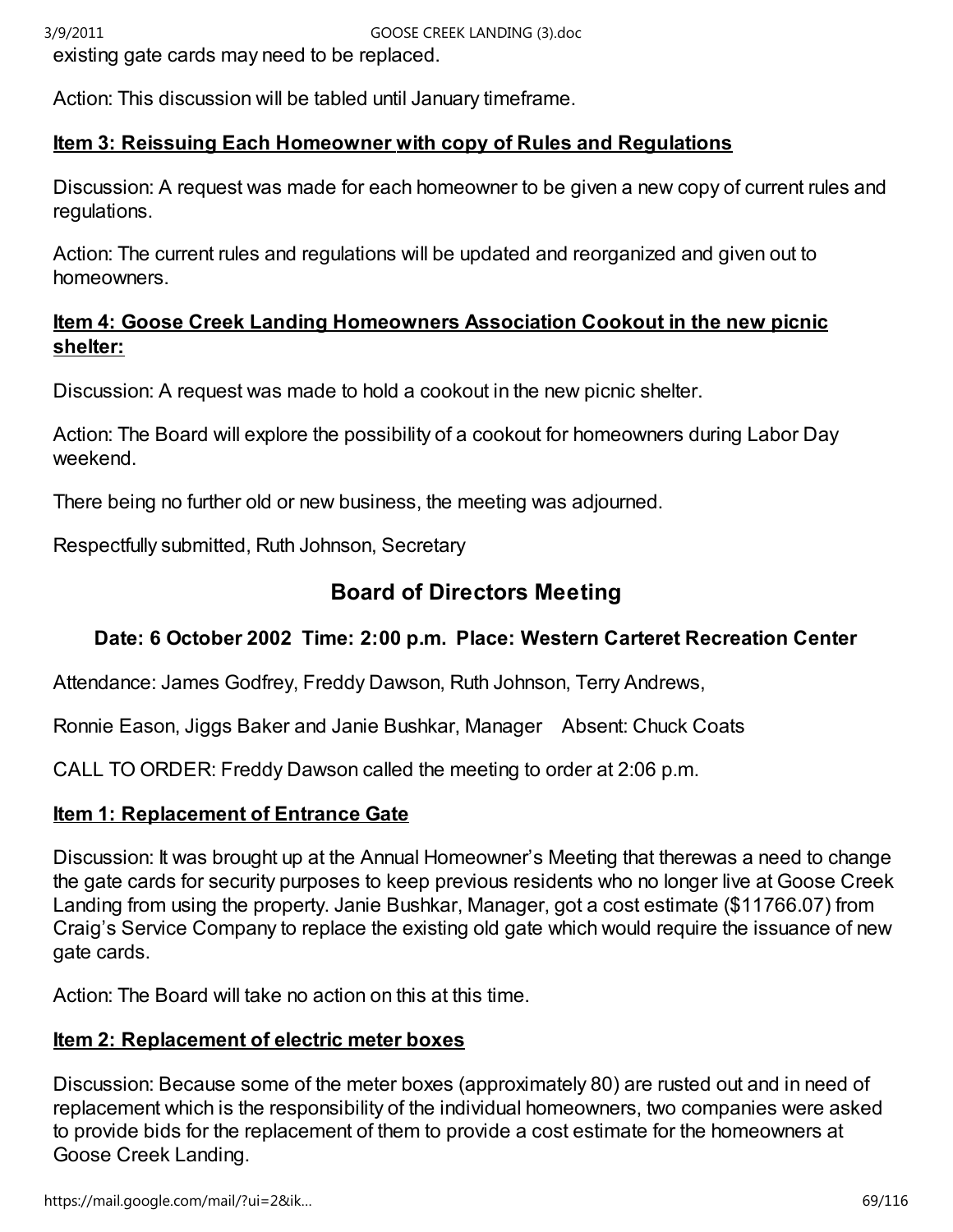Action: The Board asked Janie Bushkar, Manager, to contact one other company for an estimate and then the Board will get letters out with the information to the homeowner's.

## Item 3: Conduct of Homeowners:

Discussion: The Board discussed the inappropriate conduct of the homeowner (fighting, arguing, disturbing the peace, etc.) and the concerns expressed by the neighbors.

Action: The Board will monitor the situation and ensure that the homeowners comply with the By-Laws of Goose Creek Landing,Inc.

\*\*From the By-Laws of Goose Creek Landing, Inc\*\*.

Article X, Section 2., states, "Each Owner shall be responsible for the conduct for all of such Owner's family members, invitees, guests and renters. Each Owner, by purchasing his Co-Ownership Interest, agrees to give to the Association the right to evict any tenant whose conduct is found detrimental to the Association and its members, in whole or in part......"

## Item 4: Stop Sign Violations

Discussion: Due to enforcing the rule of stop sign violations, the Board felt further clarification was needed on this item.

Action: The Board felt that if a warning ticket was issued, the warning ticket did not have to contain the name of the person who reported the violation. The Board stated that if the person said that they didn't commit the alleged violation, then the person has the right to recourse of appearing before the Board and contesting the action. The Board will then review the issues and make the decision. The Board clarified that this rule also pertains to golf carts on the property and that golf carts must stop at the stop signs the same as other vehicles.

## **Item 5: Utility Buildings on Lot**

Discussion: The Board reviewed information on the lot that has two utility buildings.

Action: The lawyer will be contacted and a decision will be made at a later time.

\*\*From the Rules and Regulations and General Information, Goose Creek

Landing, Inc.

Section A. General., #9. (A), "Utility/Storage Buildings – Only One (1) permitted to each piece of property. Prior approval is required by the Managing Agent. Size 12'  $0$ " x 12'  $0$ " max........."

## Item 6: Update on Fence between our property and new homes

Discussion: A letter was sent out to homeowners who live down the back side of Goose Creek Landing regarding their wishes about having a fence which would be installed at their expense and according to the specifications of Goose Creek Landing.

Action: Since only three of those homeowners' contacted were in favor of the fence, the Board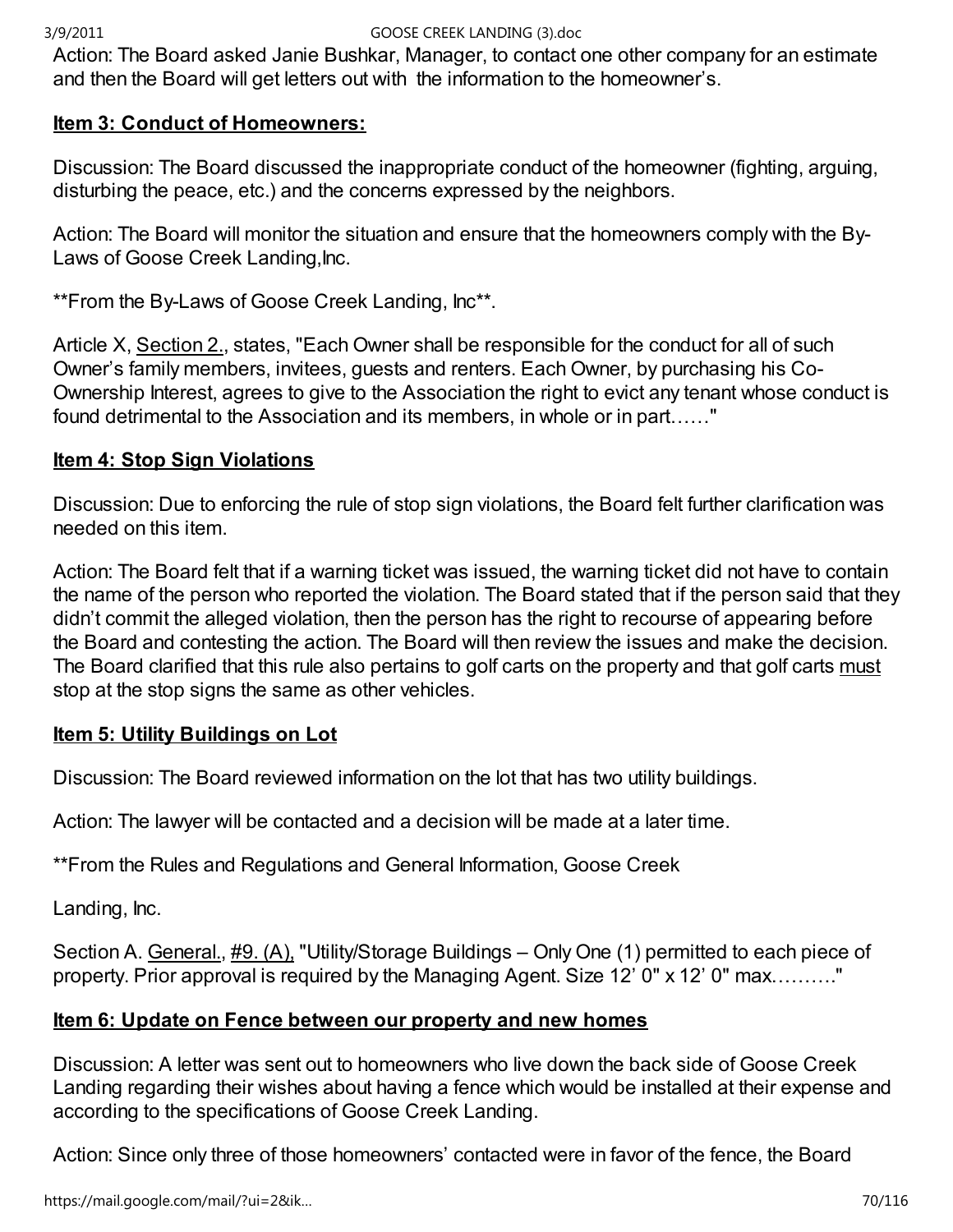chose to take no further action at this time.

There being no further old or new business, the meeting was adjourned.

Respectfully submitted, Ruth Johnson, Secretary

# Goose Creek Landing Home Owner's Association Board of Directors Meeting

Date: Saturday, June 7, 2003 Time: 11:30AM Place: White Oak Elementary School

Attendees: Freddie Dawson, Terry Andrews, James Godfrey, Ronnie Eason, Janie Bushkar, Chuck Coates, Ronnie Daniels

The President, Freddie Dawson, called the meeting to order at 11:30 AM..

Motion #1 Ronnie Daniels nominated Chuck Coates as President The motion was properly seconded and it passed unanimously.

Motion #2 Chuck Coates nominated Freddie Dawson as Vice-President The motion was properly seconded and it passed unanimously.

Motion #3 Freddie Dawson nominated James Godfrey as Treasurer. The motion was properly seconded and passed unanimously.

Motion #4 James Godfrey nominated Terry Andrews as Secretary. The motion was properly seconded and it passed unanimously.

There being no further old or new business the meeting was adjourned at 12:00 PM

Chuck Coates, President

j.

# Goose Creek Landing Home Owner's Association Board of Directors Meeting

Date: Saturday .June 14, 2003 Time: 5:00PM Place; Home of Chuck Coates Attendees: Freddie Dawson. Ronnie Eason, Janie Bushkar, Chuck Coates, Ronnie Daniels, Paul Thurman

The President, Chuck Coates, called the meeting to order at 5:00 PM

Item # 1: Lot # 123 questioned cost of water and trash pick up.

Action: The Board discussed the matter and it was determined that water and trash pick up was being accomplished the most economical and advantageous way possible. No changes were made.

Item #2: Lot # 131 questioned water standing on Lots 140 thru 151 and 128 thru 129.

Action: The Board discussed the matter and asked that James Godfrey have an engineer evaluate and make recommendations.

Jtern #3: Discussion on exterior electrical panels.

Action: The Board asked managing agent to have a licensed electrician to inspect all the panels in the park https://mail.google.com/mail/?ui=2&ik… 71/116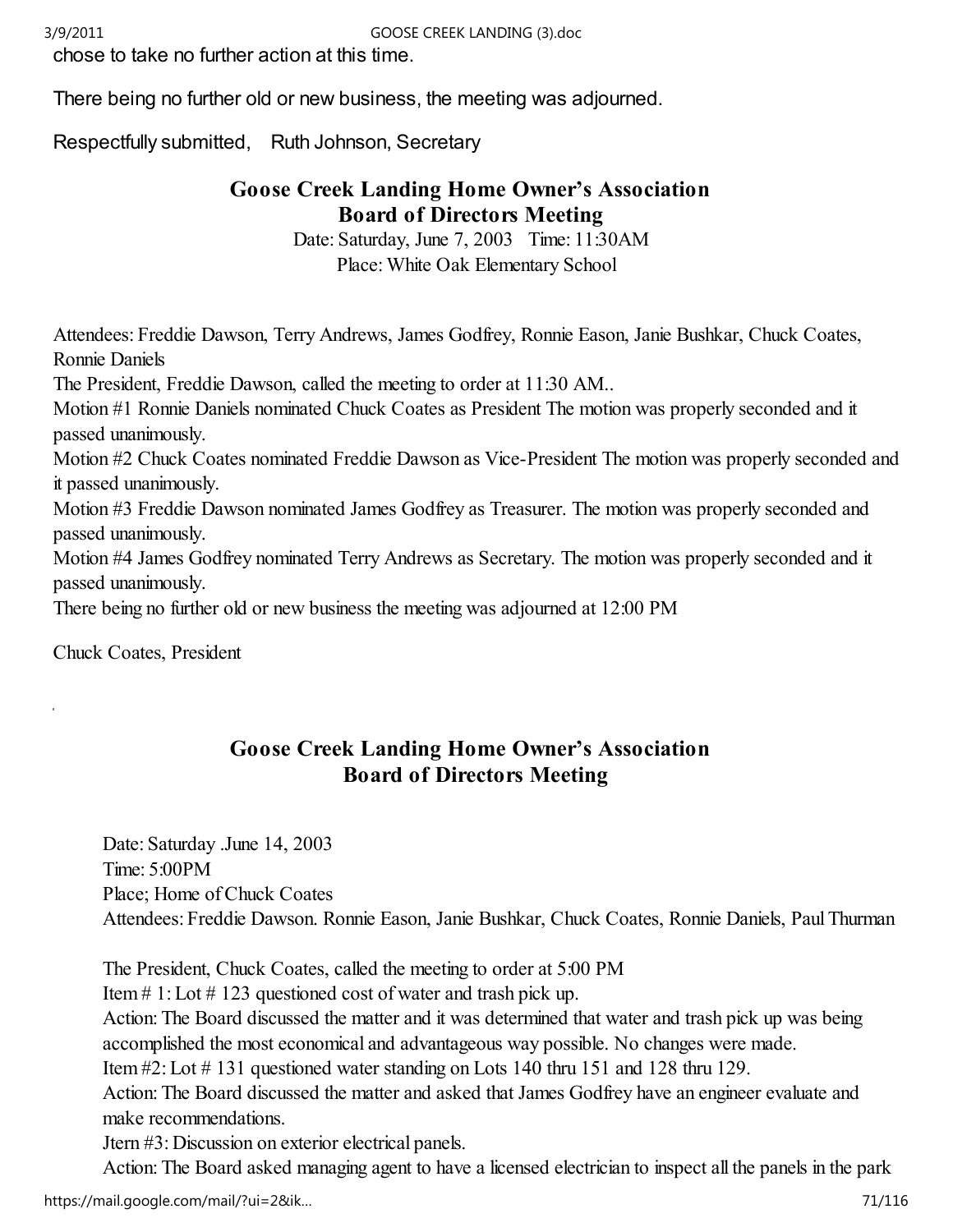and to report back to the managing agent panels that were in need of repair or replacement Item # 4: Motion 1: Freddie Dawson made a motion to incorporate the new language addressing exterior panel boxes into the Rules & Regulations. The motion was properly seconded and passed. Item #5: Gate system and cards talked about again

Action: The Board elected to leave gate system as is.

Item #6: Discussion playground

Action: Ronnie Daniels was elected to chair a committee to provide costing and recommendations to the Board.

Item #7: Provide boat slip at pier for off loading only

Action: The Board elected Ronnie Eason to have installed two signs at the end of the pier designating the last boat slip be for unloading only.

Item #8: Hospitality or welcoming committee to welcome new homeowners

Action: The Board agreed that a welcoming committee is needed and is currently seeking volunters.

Item #9: Lot # 047 — Storage building add on

Action: The Board gave homeowner 30 days notice to bring storage building into compliance and assessed homeowner \$104100 fine per week for every Week over 30 days until building Is brought into compliance.

There being no further old or new business the meeting was adjourned at 7:08 PM

Respectfully submitted: Terry Andrews, Secretary (signature)

# Goose Creek Landing Home Owner's Association 262 Goose Crook Landing Newport, North Carolina 28570

Chuck Coats: Board President Paul Thurmon: Board Member Freddie Dawson: Board Vice Presedent Ronnie Daniels: Board Member Terry Andrews: Board Secretary Ronnie Eason: Board Member Jim Godfrey: Board Treasurer Janie Bushkar: Managing Agent

Date: Sunday, Oct. 5, 2003 Time: 2:00 PM Place: Picnic shelter at Goose Creek Home Owner's Association properties

Attendees: Freddie Dawson, Terry Andrews, James Godfrey, Ronnie Eason, Chuck Coats, Ronnie Daniels, Paul Thurman, and Managing Agent; Janie Bushkar

Item # 1- Discussion on play ground equipment at waterfront

Action: Board member Ronnie Daniels to develop plan and budget for further discussion at next meeting Item # 2- Discussion on low areas in park holding water. Board member Jim Godfrey provided a proposal from an engineer to begin study on how to correct.

Action: Board decided to have grading contractor, Lynn Everett, have a look at the problem and provide suggestions.

Item #3- Discussion- Managing agent found reason to believe that a resident in the park was renting in violation of the park rules and regulations. After reviewing the sales contract and seeking two legal opinions it was determined by a majority of the board that the resident was not in violation of our regulations.

https://mail.google.com/mail/?ui=2&ik… 72/116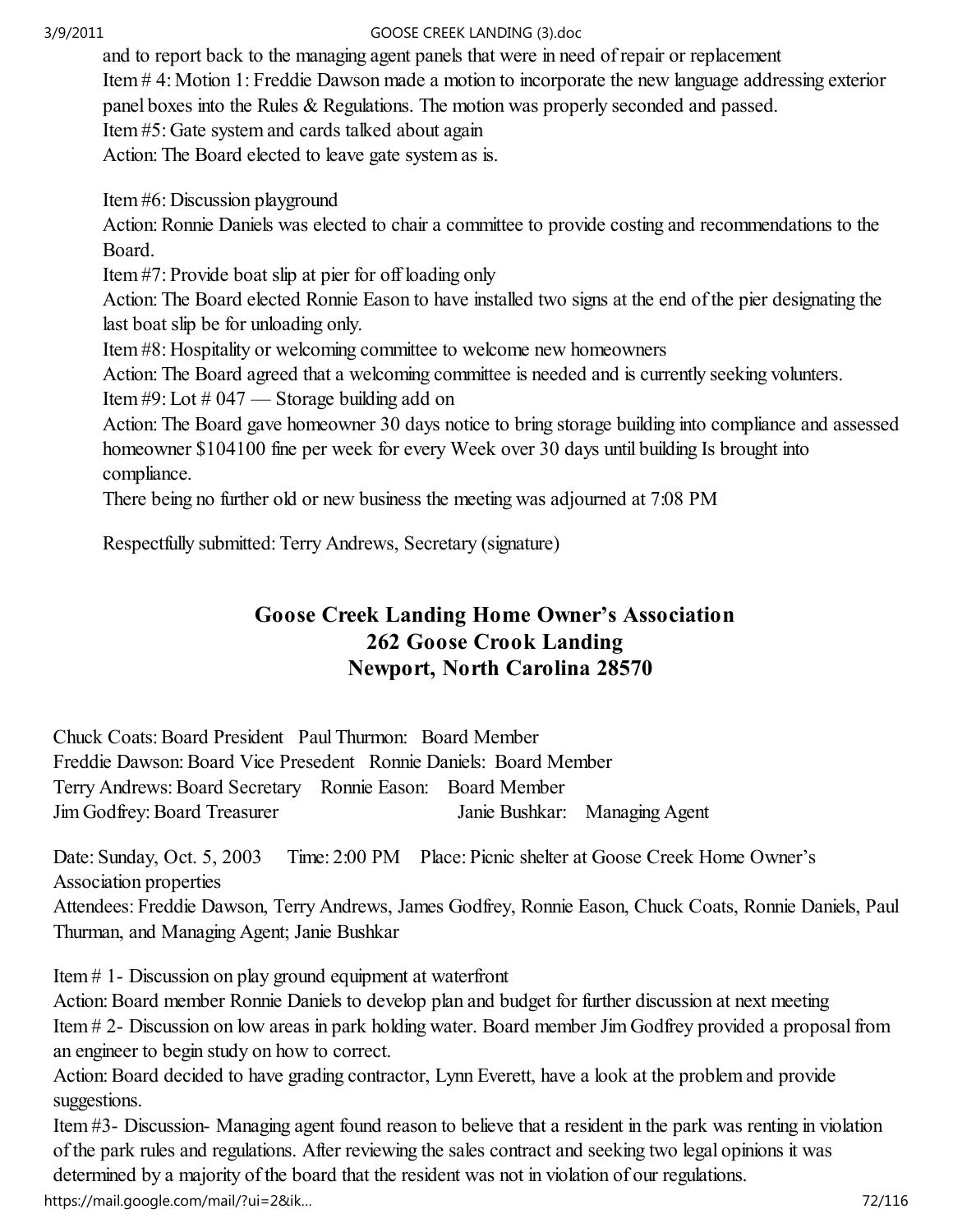Action: Board member Terry Andrews made a motion agreeing with the legal opinions that the sales contract was legal and not in violation of the park rules and regulations. The motion was properly seconded by board member Paul Thurman and carried by a majority vote.

Item #4- Motion was made by the president, Chuck Coats, to adjourn the meeting at 4:05 pm. The motion was properly seconded and carried with a unanimous vote.

Respectfully submitted: (signature) (signature)

Terry Andrews, Secretary Chuck Coats, President

# GOOSE CREEK HOME OWNER'S ASSOCIATION MEETING PLACE: Western Carteret Recreation Center JANUARY 31, 2004 5:00 pm

1. CALL TO ORDER: Chuck Coats.. President, called the meeting to order at 5:00 p.m.

2. ROLL CALL: Attendees: Chuck Coats, James Godfrey, Freddie Dawson, Ronnie Eason, Ronnie Daniels, Terry

Andrews, Janie Bushkar (Managing Agent)

# 3. ITEMS:

Item No 1: Discussion: Playground Equipment

Action Taken by The Board: Board asks Ronnie Daniels and Terry Andrews to develop a plan to secure a proposal to provide various pieces of playground equipment.

Item No.2: Discussion: Loading / Unloading Signs at pier

Action Taken by The Board: Signs have been secured and will be installed shortly.

Item No. 3: Discussion: Install of floating dock on pier to assist in load and unloading elderly and handicap individuals from boats.

Action Taken by the Board: Ronnie Daniels is to look into a design and location for the dock. This will be discussed again at next board meeting. Item No.4: Discussion: Rusting

fluorescent lights under shelter at the pool

Action taken by the Board: The board was in agreement to have the lights replaced with standard incandescent lights

with rust resistant enclosure similar to those under the picnic shelter. Board asks Terry Andrews to handle the project.

Item No:5 Discussion: Asphalt damage due to saturated ground.

Action taken by the Board: The board has asked the Managing Agent to secure pricing for asphalt repair.

There were no further comments from the Board

# 4. ADJOURNMENT

Motion to adjourn the Board meeting was made at 8:00 p.m. Motion was properly seconded and carried,

The meeting was adjourned at 8:00 p.m.

Terry Andrews, Secretary Chuck Coats, President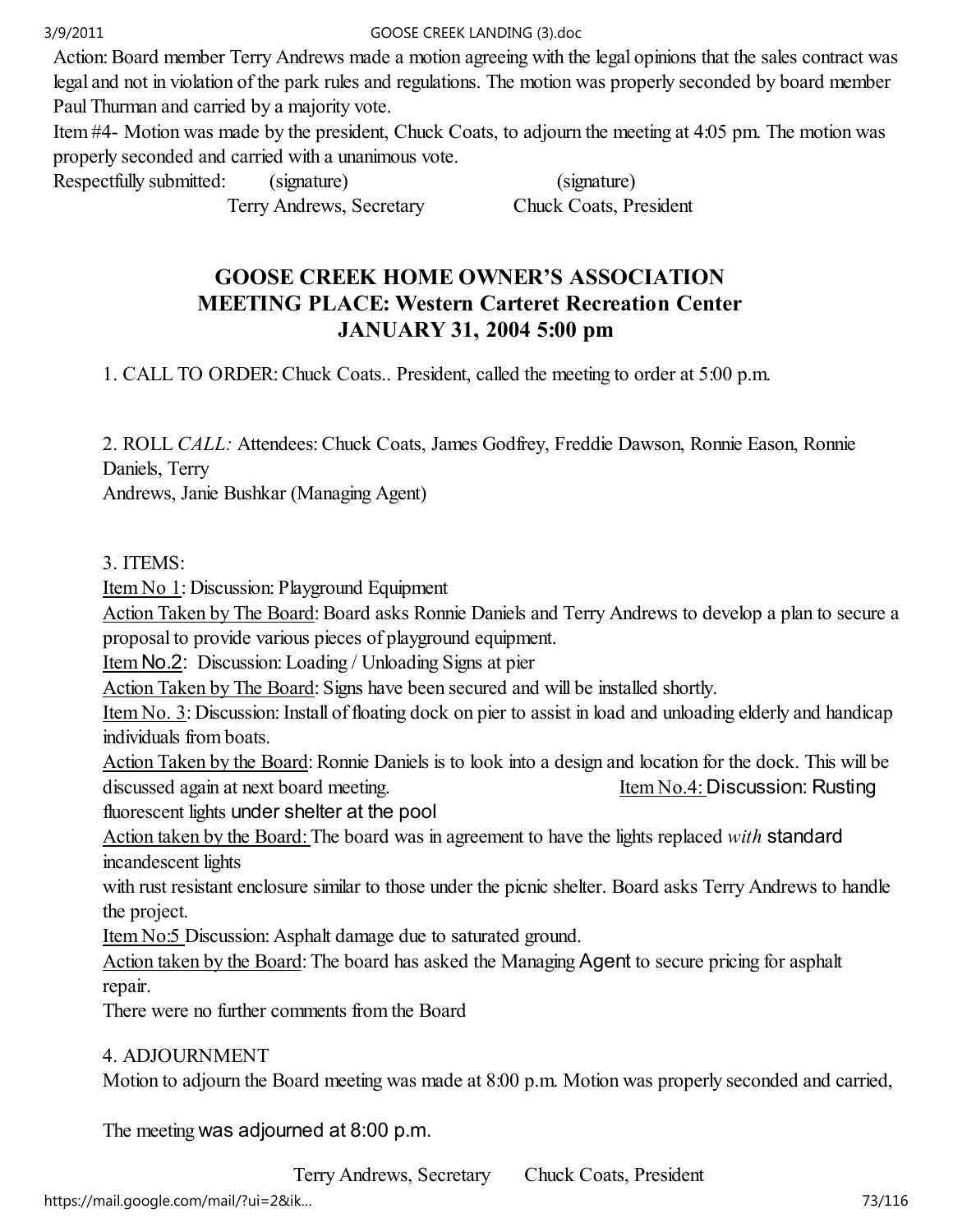# Board of Directors Annual Budget Meeting Western Carteret Recreation Center March 21, 2004 at 12:00 p.m.

# 1. Call to Order:

Chuck Coats, President, called the meeting to order at 12:00 p.m.

# 2. Roll Call:

Board members Chuck Coats, James Godfrey, Freddie Dawson, and Ronnie Eason were present. Also in attendance were Janie Bushkar (Managing Agent) and Ken Banks (CPA).

# 3. Item No. 1 Road Repair on Goose Creek Blvd:

Discussion: The road needs repair at two places on Goose Creek Blvd.

Board Action: APAC paving will be awarded the contract to repair the road for \$2500.

# 4. Item No. 2 Pool Maintenance

Discussion: There is a need to find a new person for the daily maintenance of the pool. Board Action: Trisha Russ and Eddie Briel will be hired to maintain the pool.

# 5. Item No. 3 Porta-John

Discussion: The homeowners want access to a Porta-John in the common area by Memorial Day weekend.

Board Action: The board approved putting a Porta-John in the common area by Memorial Day weekend.

# 6. Item No.4 Grass Cutting of the Common Area

Discussion: There is a need to find someone to cut the grass in the common area. Board Action: The board discussed the needs and voted to hire Dave Horton to cut the grass.

# 7. Item No. 5 Food Wagon for July 4 Week

Discussion: A homeowner requested to be allowed to operate a Food Wagon in the common area for the 4th of July week.

Board Action: Several board members expresses concerns. The issue was tabled until the annual homeowner's meeting.

# 8. Item No. 6 Replace Open Slot on the Board of Directors

Discussion: The By-Laws state that when a board member sells their property, they loose their position on the board and the board of directors will fill the open slot. Paul Thurman has sold his property and is no longer on the board.

Board Action: The board of directors voted to replace Mr. Thurman with the person receiving the next highest number of votes at the election in which Mr. Thurman was elected. The vote carried 3 in favor and 1 opposed.

# 9. Item No. 7 Adoption of Budget for 2004-2005 Fiscal Year

Discussion: The fiscal year for the association ends in March. The Board meets in March of each year to set the budget for the next fiscal year. The association's CPA Ken Banks met with the board and the managing agent to set the budget for next year.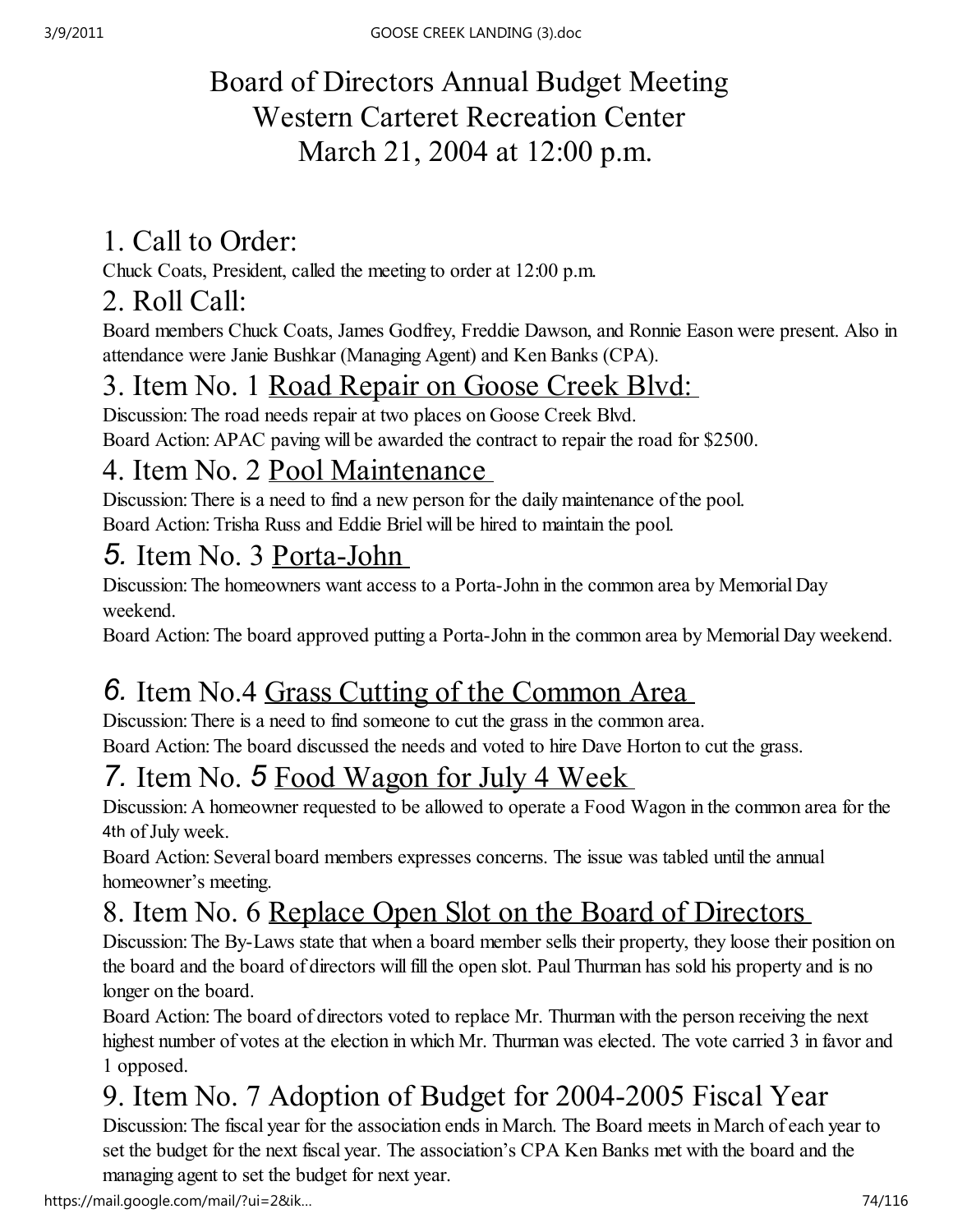Board Action: After reviewing the records for last fiscal year and reviewing the spending needs for the coming year the board established the budget for next fiscal year. The annual dues will remain at \$600 per year. Mr. Banks will discuss the budget with the homeowners in more detail at the annual homeowner's meeting.

# 10. Adjournment:

# Motion to adjourn the meeting was made at 2:30 pm and carried.

The meeting adjourned at 2:30 pm.

respectfully submitted by, Jim Godfrey, Treasurer

# Special Meeting: Goose Creek Board of Directors

# Western Carteret Recreation Center

# April 25, 2004 at 9:00 a.m.

1. Call to Order: Freddie Dawson, Vice-President, called the meeting to order at 9:00 a.m.

2. Roll Call: Board members Freddie Dawson, Ronnie Eason, and James Godfrey were present. Also in attendance were Janie Bushkar (Managing Agent), Ruth Johnson, Loretta Blow, and Jimmy Broughton.

3. Item No. 1 Fill Empty Seat on Board of Directors

Discussion: The By-Laws state that when a board member sells their property, they loose their position on the board and the board of directors are required to fill the open slot. Paul Thurman has sold his property and is no longer on the board. The board discussed the issue and decided to fill the slot according to the homeowner's preference as reflected by the vote at last years homeowners meeting.

Board Action: A motion was made and seconded to replace Mr. Thurman with the person receiving the at highest number of votes at the election in which Mr. Thurman was elected. All board members present voted in favor and the motion carried.

Result: Ruth Johnson was offered the open slot. She accepted and is now a member of the board of directors. She will serve out the remainder of Mr. Thurman's term.

# 4. Item No. 2 Fill Empty Seat on Board of Directors

Discussion: Ronnie Daniels has sold his property and this opens up a second slot on the board of directors. The board followed the same procedure as above to fill the second slot.

Board Action: A motion was made and seconded to replace Mr. Daniels with the person receiving the next highest number of votes after Ruth Johnson. All board members present voted in favor and the motion carried.

Result: Loretta Blow was offered the open slot. She accepted and is now a member of the board of directors. She will serve out the remainder of Mr. Daniel's term.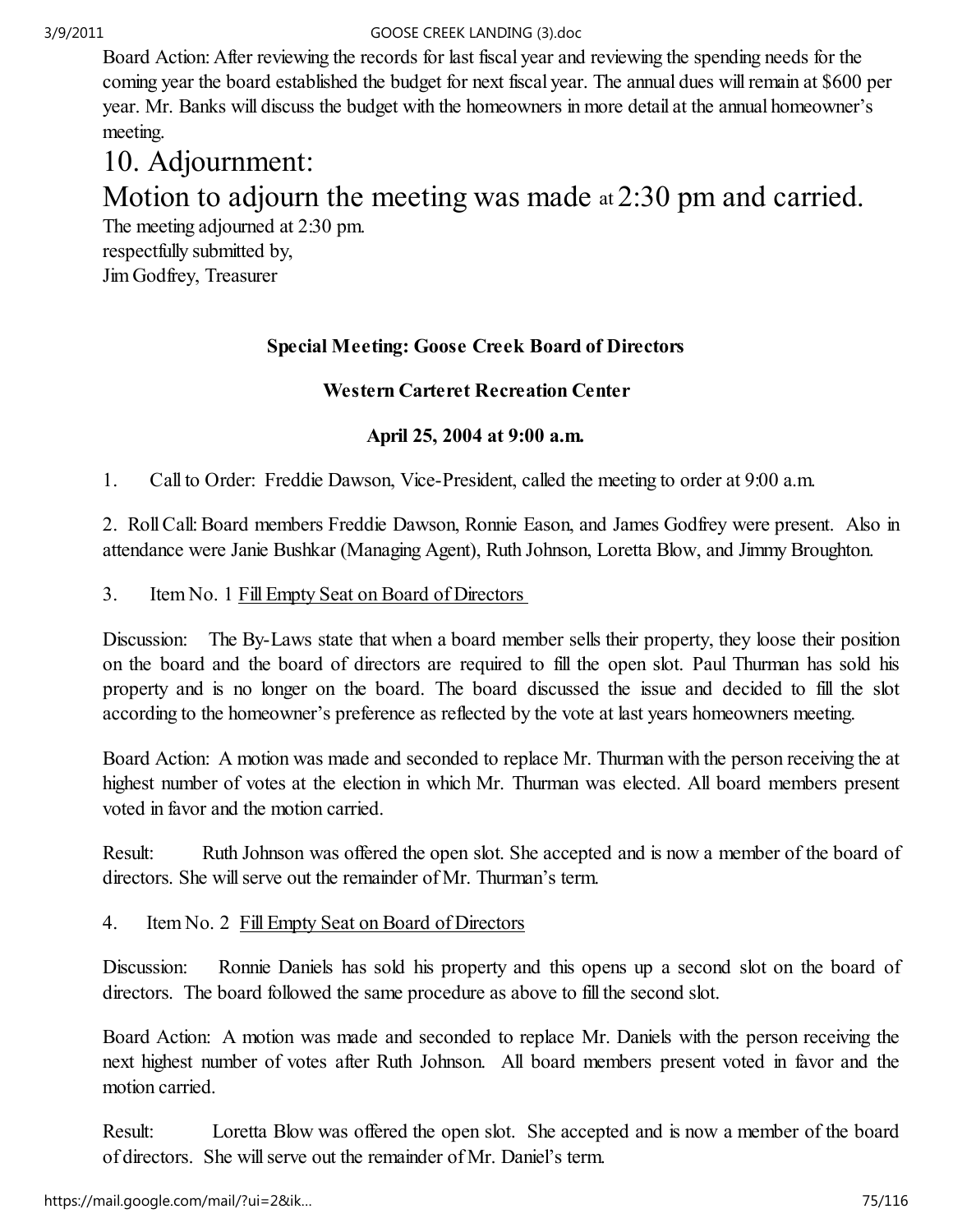Discussion: The procedures for electing the board of directors and for filling open slots on the board are set forth in the by-laws. These procedures were explained to Jimmy Broughton and the new members of the board. They are summarized below.

# (1) All Board Members are required to be a homeowner. If a Board Member sells their home and no longer owns a lot, the Board will replace them.

This amendment was added to the by-laws by the homeowners at the June 3, 2000 Annual Homeowners Meeting. It was this rule that required the board to fill the two open slots. The board voted fill the open slots according to the preference of the homeowners as reflected by the vote at last years annual meeting.

# (2) An annual rotation of approximately one-half of the Board Members will be eligible for reelection each year.

The homeowners at the June 21, 1996 homeowners meeting passed this amendment to the by-laws. The purpose of the amendment is to keep experienced people on the board until new board members gain experience by serving. This goal is accomplished by the rotation and by limiting the open board slots up for election in any one year to approximately one-half of the board.

 Board Action: The board members that were present followed these procedures to fill the open slots on the board because they are the procedures that were voted into the by-laws by the homeowners.

6. Adjournment:

Motion to adjourn the meeting was made at 9:30 a.m. and carried.

The meeting adjourned at 9:30 a.m.

Respectfully submitted by, Jim Godfrey, Treasurer

# Board of Directors Meeting June 5, 2004

 The new Board of Directors met for the first time at 6:00 PM. Members in attendance were George Kivett, James Godfrey, John Tew, Freddie Dawson, Ted Thompson, and Ruth Johnson. Loretta Blow was absent. Managing Agent Janie Bushkar was also in attendance. Freddie Dawson was elected President, Ted Thompson was elected Vice President, James Godfrey was elected Treasurer, and George Kivett was chosen for Secretary. There was a short discussion of the annual homeowners meeting and the need for unity on the Board of Directors. It was agreed that the President would only vote in the event of a tie vote by the other members of the Board. It was also decided to have a community cookout on Labor Day weekend.

# Board of Directors Meeting July 11, 2004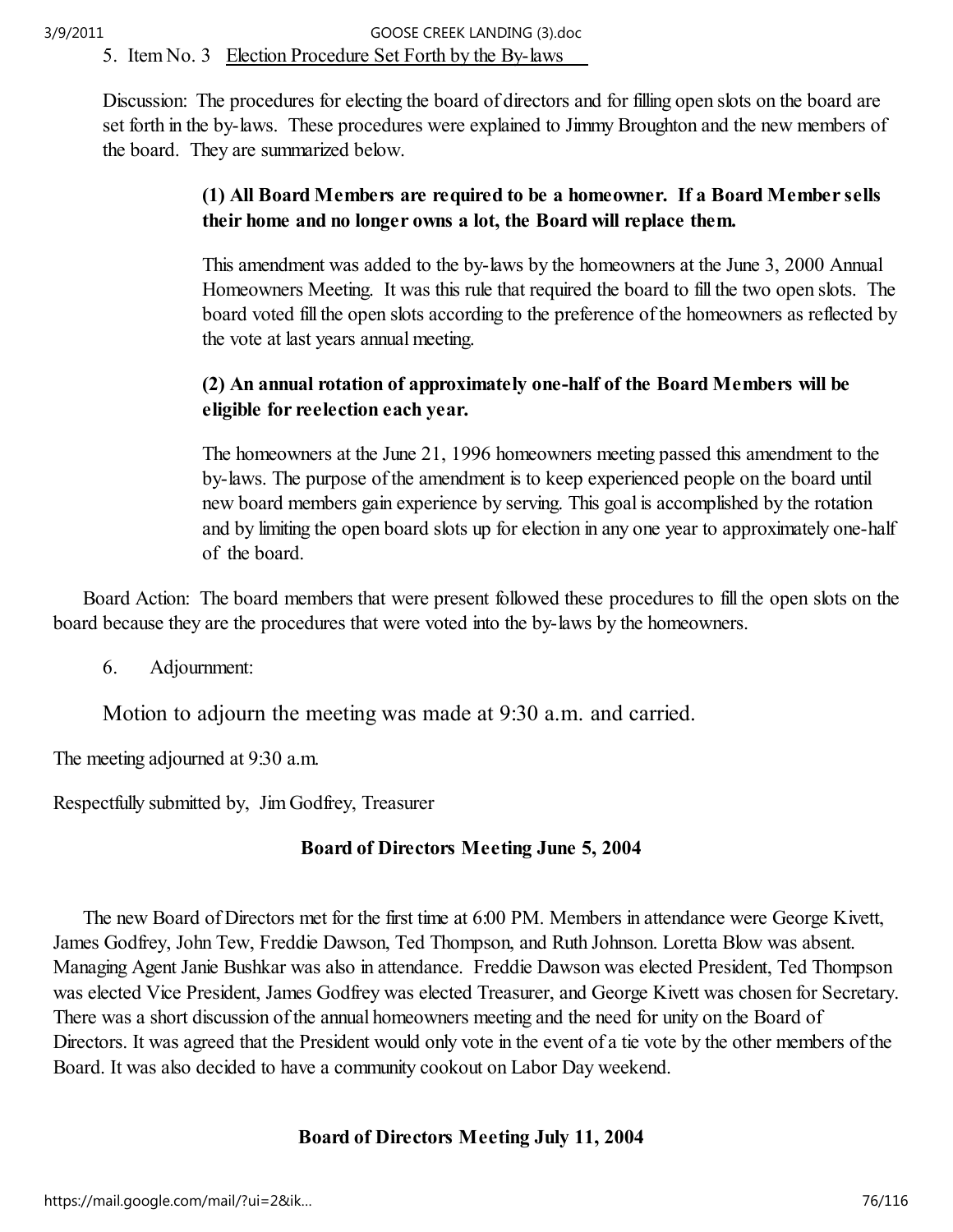The Board of Directors met at the home of Freddie Dawson at 11:00 AM. Board members present were Freddie Dawson, George Kivett, John Tew, Ted Thompson, Ruth Johnson, and Loretta Blow. James Godfrey was absent. Managing Agent Janie Bushkar also attended.

 This was not a scheduled meeting and it was called to address the issue of homeowner Lynn Everett's refusal to abide by the rule prohibiting persons without a drivers license to operate a golf cart in Goose Creek Landing. Lynn had been given a warning after a complaint was made to Janie. Lynn said his son would drive anyway and he wanted to just pay a fine. After discussion it was decided that in order to enforce the rules and regulations of Goose Creek Landing the fines for violating the rules should be increased. A motion was made by John Tew and seconded by Loretta Blow to enact the following rule change. The fines for violations will increase in the following manner: first offence, warning; second offence, \$100.00; third offence, \$200.00; fourth offence, \$400.00; fifth offence, \$800.00; a sixth offence will result in a fine of \$1600.00. If at this point the offence occurs again the Board of Directors will move to enact the provisions of Article Six of the Goose Creek Landing By-Laws. This will apply to occurrences of the same offence, without a time limit. Motion carried by unanimous vote with no abstentions. The secretary was asked to prepare a letter on this topic to be mailed to all homeowners to inform them of this problem and the change in fines.

 The topic of electric scooters was brought up in regard to who could or could not operate them in Goose Creek Landing. A motion was made by Freddie Dawson and seconded by George Kivett to delay discussion of this issue until a later date. Motion carried by unanimous vote with no abstentions.

 It was agreed that the managing agent should put a sign on the entrance gate informing residents that the gate would be open on weekdays from 7:00 AM until 5:00 PM. It is programmed to open and close automatically.

 Another topic discussed was the damage done to the entrance gate area by residents of the camp ground driving golf carts into Goose Creek Landing. Gene Bushkar has had to repair and replace some 4 x 4 posts that had been pulled from the ground to allow ingress to Goose Creek Landing. It was agreed that all Goose Creek Landing golf carts should have stickers identifying them as belonging to Goose Creek Landing homeowners. The stickers are available from the Managing Agent

John Tew made a motion to close the meeting and it was seconded by Ted Thompson. All were in favor.

# Board of Directors Meeting October 3, 2004

 The Board of Directors met at the Cedar Point civic center at 1:00 pm. Board members in attendance were Freddie Dawson, George Kivett, Jim Godfrey, Loretta Blow, John Tew, Ruth Johnson, and Ted Thompson

 First item of discussion was a lot owner who did not pay the homeowners dues by the due date and when the dues were finally paid the \$15.00 late fee was not included. The managing agent had asked the homeowner to pay the late fee and the homeowner had not done so. The managing agent was instructed by the Board to seek legal action to collect the late fee and any other expenses associated with the collection of the late fee. There was also a lot owner who had not paid the homeowners dues. This homeowner was having some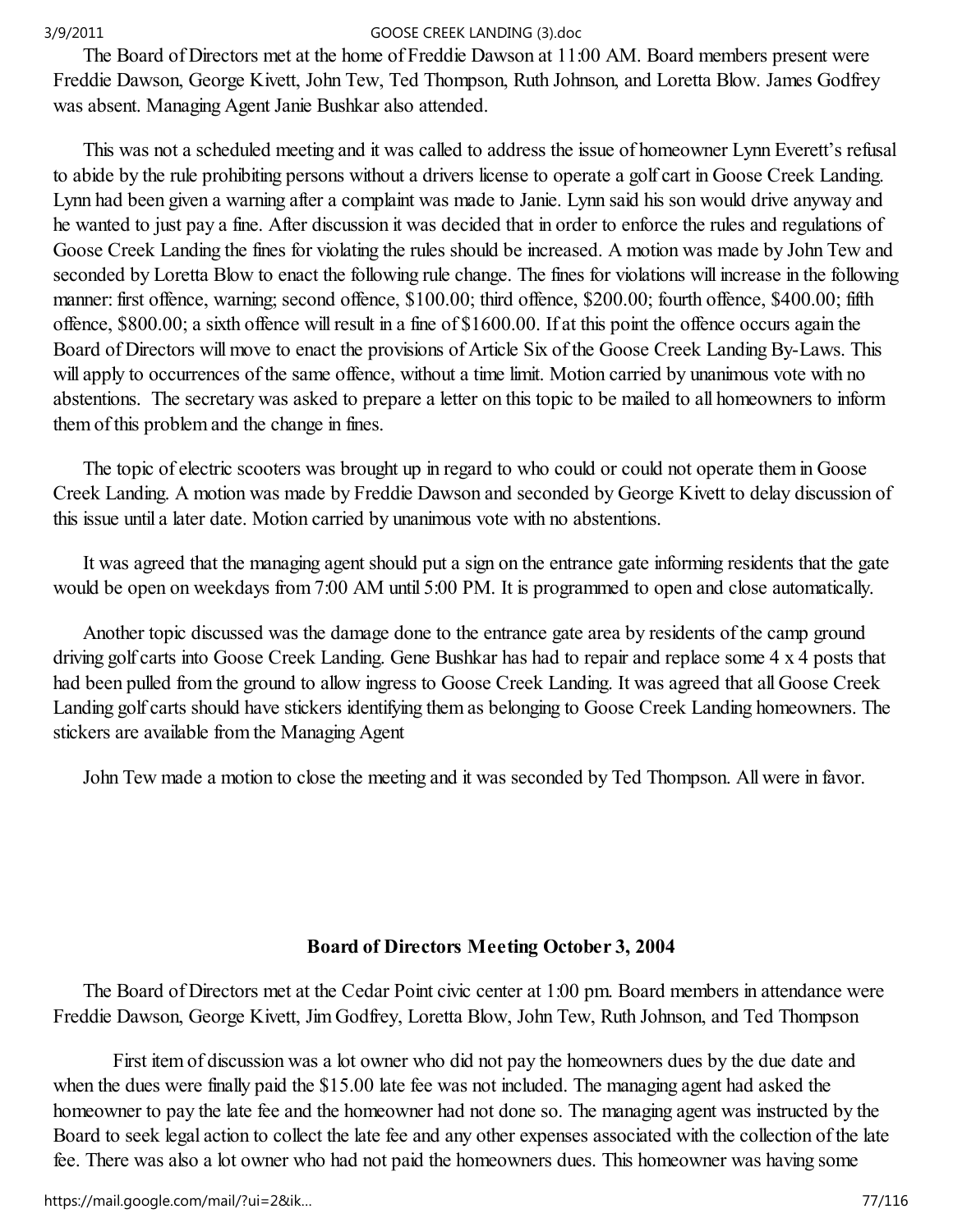difficulties that may be affecting his/her ability to pay the dues so the Board instructed the managing agent to offer the lot owner the option of paying \$150.00 of the dues within ten days of notification and the balance in increments of \$50.00 per month. If the lot owner failed to meet this payment schedule the managing agent was instructed to seek legal action to collect the full amount of the dues plus expenses associated with the collection of the dues.

 There was discussion regarding the progress of the progress of the landscaping project at the entrance to our park. This project was delayed by the hurricanes and because some of the key people doing the work were out of town of business.

 The owners of lot 140 came before the Board asking for approval of their plans to enlarge the enclosed area of there deck. Permission was granted for them to enlarge their screen porch length by eight feet and add seven feet of roof over their existing deck.

 The Board discussed the continued deterioration of many of the electrical service boxes. Some are in extreme disrepair and must be replaced soon. It was agreed that Freddie Dawson would contact the owners with boxes requiring immediate attention based on a list of poor condition boxes provided to him by the managing agent.

 The next item for the Board's attention was a plan to remodel and enlarge a trailer owned by Burton Gay. Mr. Gay had previously submitted a plan that was rejected and had now submitted a revised plan that reduced the square footage to be added to the existing trailer. Since this is a topic that is likely to arise many times in the future the Board decided to create a standard rule for allowing additions to existing trailers. In the past Carteret County had allowed a maximum of 300 square feet to be added to an existing trailer and the Board felt that to be a reasonable limit for additions to trailers in our park. Board member Ted made a motion to allow a maximum total addition of 300 square feet of heated space to a trailer, with an allowed variance of ten percent. The variance would be needed in the event of obstructions to the original plans. (The example of a wall ending in the middle of a window was given) This motion was seconded by Loretta Blow. The Board voted unanimously to pass this motion.

 A motion to adjourn the meeting was made by Freddie Dawson and seconded by George Kivett. All were in favor.

# Board of Directors Meeting February 6, 2005

 The Board of Directors met at the Cedar Point Civic Center at 1:00 pm. Members in attendance were George Kivett, Freddie Dawson, Loretta Blow, Ruth Johnson, Ted Thompson, and John Tew.

 First item of discussion was a request by Michael Jones to allow the homeowners of an adjacent subdivision to use the Goose Creek Landing boat ramp and swimming pool. After a short discussion, George Kivett made a motion to deny the request, after the motion was seconded by John Tew, it was passed unanimously.

 The Board then considered whether or not to put the name of homeowners, who either presented business to the Board or were the subject of discussion by the Board, in the official minutes of the Board meetings. A motion was made by John Tew, and seconded by Ted Thompson, to allow the names to be included in the minutes. During the discussion, Board members were presented with a letter from the Goose Creek Landing attorney stating that it was acceptable to name the homeowners in the minutes. The homeowners in attendance were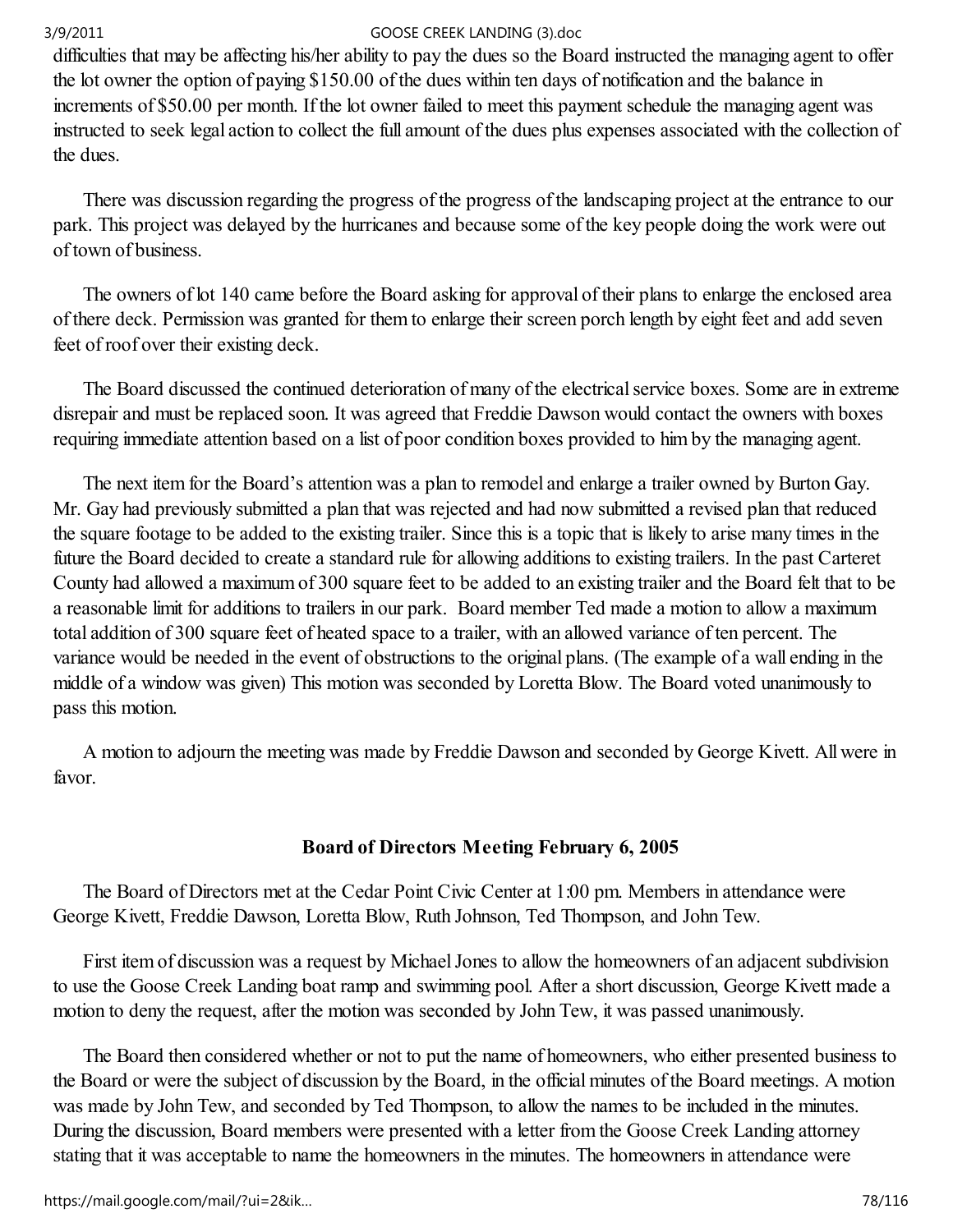allowed to voice their opinions on the subject and all of the Board members stated their feelings on the issue. The motion to name homeowners in the minutes passed unanimously.

 Minutes of prior meetings were approved at this time. This had to be done after the decision to name homeowners in the minutes.

 The managing agent was asked to send a letter to all homeowners informing them of a new schedule of fines that will be assessed against homeowners who violate the rules of Goose Creek Landing. The new fines were approved during the July 11, 2004 Board meeting.

 The Board asked the managing agent to notify the homeowners who needed to replace the electrical service boxes at their trailers. A list compiled by Charles Truby in June of 2003 was used to determine the homeowners who need to replace the service boxes. The homeowners on the list, who have not replaced their service boxes already, will receive a letter giving them ninety days to replace the service boxes.

 The managing agent informed the Board that a homeowner had been fined \$100.00 for wasting water due to a burst pipe. The homeowner had paid the fine.

 There was discussion about golf carts needing to have the same identification sticker as the boats so golf carts belonging to non Goose Creek Landing residents can be identified. The sticker should be on the left rear of the golf cart.

Timmy Rhodes explained to the Board why there was a delay in the landscaping project at the entrance

The managing agent was asked to inquire about dredging the boat basin and the channel beside the pier.

 The Board agreed to enforce the By-Laws in regards to displaying advertising signs in yards and trailer windows. The By-Laws allow one for sale sign. No other signs are allowed.

 Homeowner Al Lasko came before the Board to dispute a \$100.00 fine he had received for displaying signs in his yard. Mr. Lasko did not think the signs were in violation of the By-Laws because they were political and were part of his First Amendment rights. After a lengthy discussion, the Board voted unanimously to uphold the assessed fine. Mr. Lasko agreed to pay the fine within the prescribed thirty days.

 Homeowner Ruth Wippieh came to the Board asking to be allowed to add an enclosed room onto her trailer. When the plans for this were first presented it was not clear whether the addition would be heated. Since the size of the addition exceeded the allowed size for a heated addition the request was brought before the Board. She stated that the addition would not be heated so the the Board approved her request for the enlargement. There was discussion among the Board members as to whether or not the addition would be heated should be a factor in the allowable size of the addition.

The meeting was adjourned at 2:26 pm.

## Board of Directors Meeting March 20, 2005

 The Board of Directors met at 1:00pm at the Cedar Point Civic Center. Members in attendance were George Kivett, Freddie Dawson, Ted Thompson, John Tew, Loretta Blow, Ruth Johnson, and James Godfrey.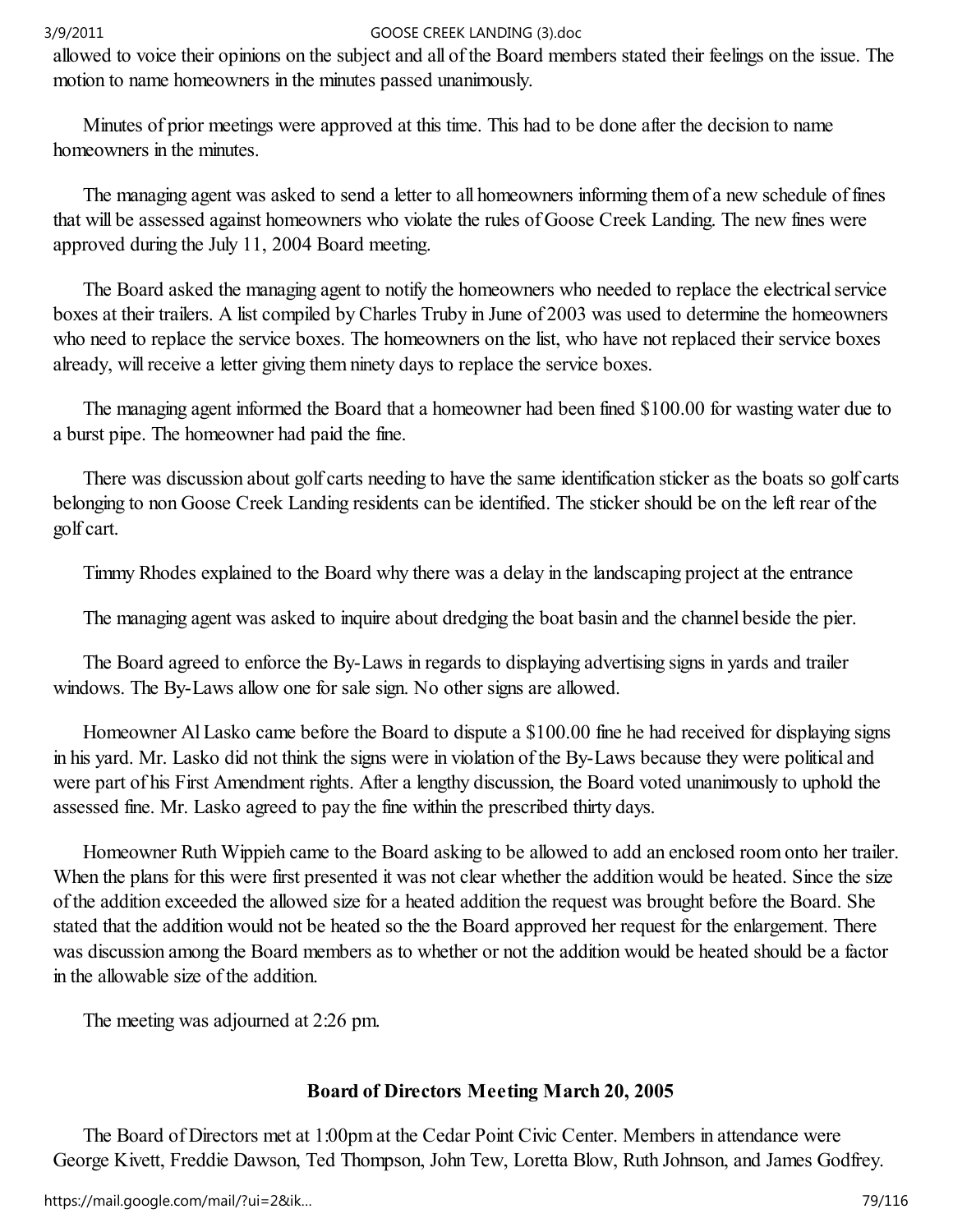The first item of business was the failure of Al Lasko to pay the \$100.00 fine for illegally displaying signs in the yard of his mobile home. Mr. Lasko appeared at the February meeting to protest the fine. After discussion he agreed that he was in violation by displaying the signs and agreed to pay the fine. The Board agreed that the matter of his failure to pay the fine, as he said he would, should be given to the Goose Creek Landing attorney for foreceable collection.

 The managing agent reported that there had been complaints about people from adjacent neighborhoods walking their dogs through the park. The managing agent was asked to speak with those walking their dogs in Goose Creek Landing and ask that they not do so.

 The Board recognized that the managing agent had not received a cost of living pay increase in several years. The Board agreed to give a salary increase to the managing agent. A motion was made by Ted Thompson and seconded by John Tew. The motion passed unanimously. The new salary of the managing agent will be \$16,200.00.

 The annual Labor Day picnic was discussed and it was agreed that it would be held on the Sunday of Labor Day weekend.

 The annual homeowners meeting will be held on June 4, 2005 at the White Oak School. Their will be four openings on the Board of Directors. The managing agent was asked to send out letters announcing the meeting and seeking nominations for the vacancies on the Board of Directors.

 The managing agent reported that she had received bids for the dredging of the boat basin and the channel leading out to Goose Creek. (this is the area beside the pier) The total cost will be shared with the Goose Creek Resort Campground. The Goose Creek Landing share will be \$9,980.00. A motion to proceed with the dredging was made by Freddie Dawson and seconded by James Godfrey. The motion passed unanimously.

 The Board discussed the budget for the upcoming year. Ken Banks was present to explain the budget process and answer questions about the various expenditures and accounting practices. After discussion of the expected costs associated with the capital improvements and the dwindling cash reserves, it was decided to increase the annual homeowner dues by \$50.00 per year. This will bring the annual homeowner dues to \$650.00 per year. It was noted that the dues had not increased since 1998. A motion to raise the dues to \$650.00 per year was made by Loretta Blow and seconded by George Kivett. The motion passed unanimously. Even with the dues increase the budget exceeded the projected income so the board agreed to use some of the cash reserve to balance the budget. A motion to use the cash reserves was made by John Tew and seconded by Loretta Blow. The motion passed unanimously. The Board accepted the new budget totaling \$187,940.00.

## BUDGET FOR 2005 / 2006

| Salaries/management | 16200.00 |
|---------------------|----------|
| Accounting          | 2400.00  |
| Bank charges        | 50.00    |
| Capital projects    | 17000.00 |
| Insurance           | 7000.00  |

https://mail.google.com/mail/?ui=2&ik... 80/116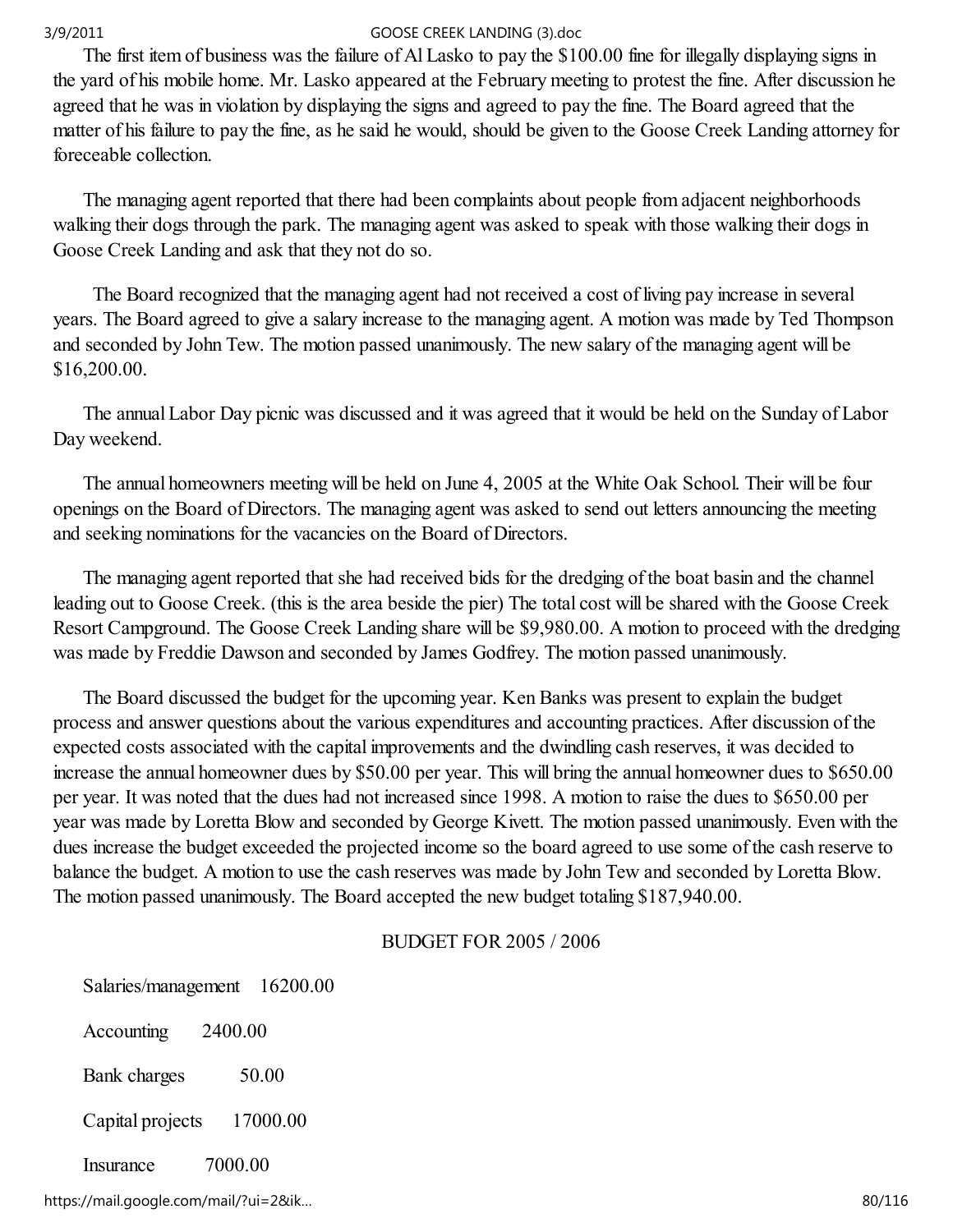# $3/9/2011$

| GOOSE CREEK LANDING (3).doc |  |
|-----------------------------|--|
|-----------------------------|--|

| Lawn services 3500.00             |
|-----------------------------------|
| Legal fees 1000.00                |
| School rent<br>100.00             |
| 6000.00<br>Maintenance            |
| Miscellaneous 1000.00             |
| Office supplies 750.00            |
| Pool maintenance 12000.00         |
| Postage 500.00                    |
| Road maintenance 2500.00          |
| Septic lot rental 600.00          |
| Social activities 1200.00         |
| Taxes - payroll $1650.00$         |
| Taxes – property $44000.00$       |
| 50.00<br>$Taxes - income$         |
| 600.00<br>$Telphone - pool$       |
| 1500.00<br>Telephone – management |
| $Telephone - security$ 500.00     |
| Vehicle allowance 840.00          |
| Waste disposal (garbage) 27000.00 |
| 32000.00<br>Water                 |
| Utilities 8000.00                 |
| Total<br>187940.00                |
|                                   |

The meeting was adjourned at 2:50pm.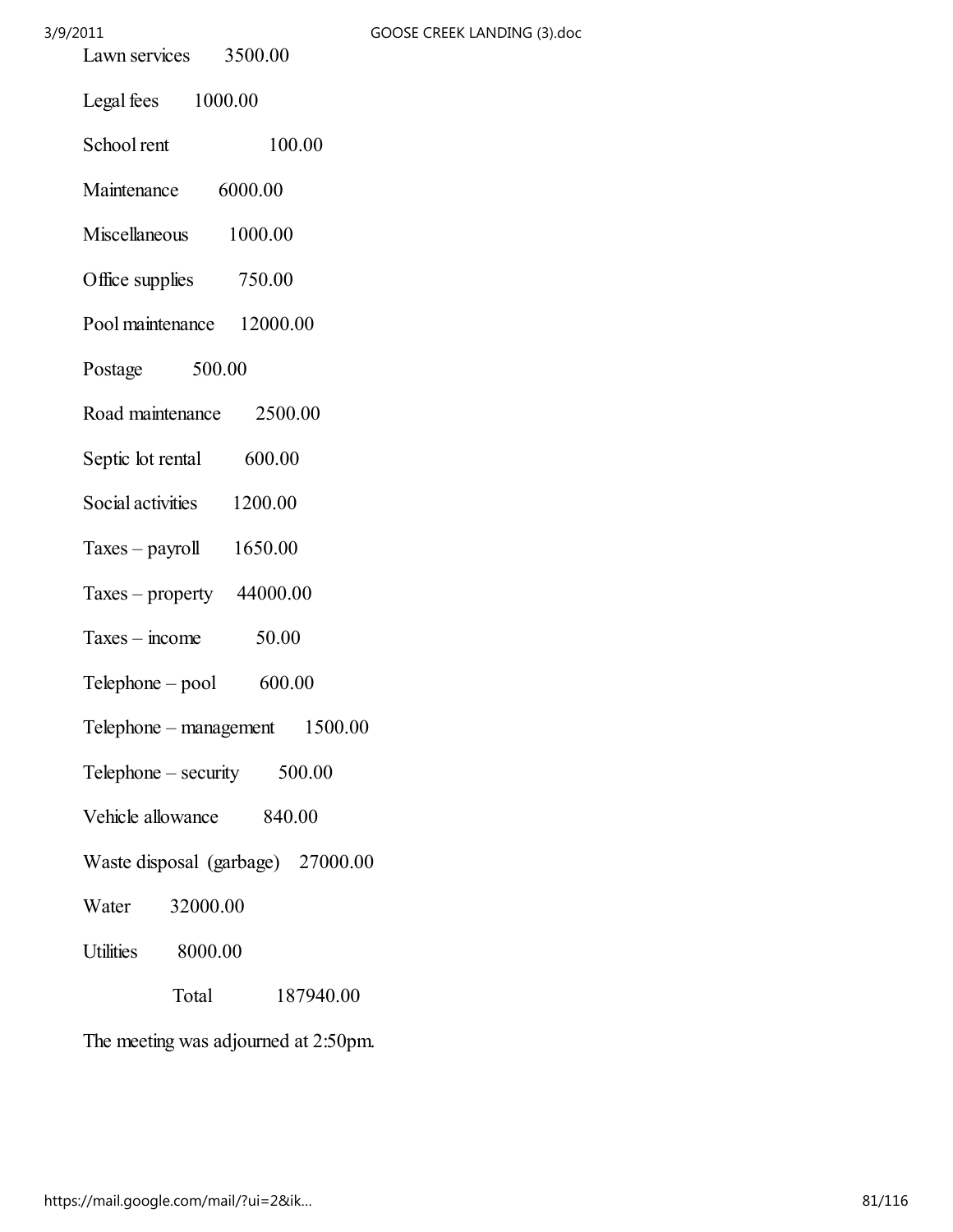# Annual Homeowners Meeting June 4, 2005 at White Oak Elementary School

 Meeting came to order at 9:34 am. All Board members were present except Loretta Blow who had resigned due to the sale of her home. President Freddie Dawson welcomed the new homeowners. There were two new homeowners present and they introduced themselves.

 Managing agent Janie Bushkar gave an update on the dredging of the boat basin and the channel beside the pier. The project cost the G C L H O A \$10,100.00. This was one half of the total cost of the dredging. Goose Creek Resort campground also paid one half of the cost. Janie also stated that the front entrance landscaping project was complete. The cost was \$4400.00. This was less than the amount budgeted. Homeowner Timmy Rhodes donated palm trees and provided expertise that saved us considerable expense. Homeowner Ron Gordon is responsible for the care of the palm trees. Janie acknowledged many of the volunteers who donated time and materials for various projects in the park.

 Accountant Ken Banks gave the financial report. He discussed last year's budget and compared it with this year's budget. The total budget for 2004/2005 was \$172,900.00. This included using \$20,800.00 of our cash surplus. The accepted budget for 2005/2006 was \$187,940.00. This included using \$23,290.00 of our cash surplus. Ken explained the reason behind the annual dues increase of \$50.00 to homeowners. The budget expenses have exceeded income for several years and the increase in dues will only partially offset the budget shortfall for this year.

 Janie then talked about some of the rule infractions and complaints that she has received: underage golf cart drivers, drivers on golf carts running stop signs, owners not having "GCL" stickers on their golf carts, golf carts coming from the campground, lot numbers not being placed on new electrical service boxes, owners not giving Janie current phone numbers, some owners not keeping their grass mowed, dirty roll-out trash containers, unattended dogs, people not cleaning up after their pets, general speeding in the park, and the entrance gate being broken regularly. She also spoke about the need to have insurance on golf carts and that the annual homeowner's picnic will be on the Sunday of Labor Day weekend.

 Freddie Dawson then spoke to the attending homeowners about the need for all owners to help enforce the rules and regulations of the park. Since the gate being broken was discussed, he asked for volunteers to form a committee to consider ways to improve the front gate and entrance. The following homeowners agreed to be on the committee: Jerry Barbour (lot 140), Bill Schrock (lot 194), Bill Brinkley (lot 208), Dale Joyner (211), Ray Prader (lot 244), and Donald Mercer (lot 108). It was understood that others may join the gate committee at a later time. Freddie then thanked Ken Banks for his help and efforts as the CPA for the Homeowner's Association, Janie for her excellent job as managing agent, and Gene Bushkar for his help with the maintenance of the park.

 Under new business, it was suggested that a sign be placed at the entrance to the boat basin asking boaters not to block the entrance as they waited for their boat trailer. It was also suggested that the entrance could be enlarged to alleviate that problem. There was also discussion of the requirements for double-wide trailers in reference to double-wide trailers being placed on lots designated for single-wide trailers.

 The next order of business was the election of new board members. The terms of board members Freddie Dawson, James Godfrey, Ruth Johnson, and Loretta Blow had expired. The floor was opened for nominations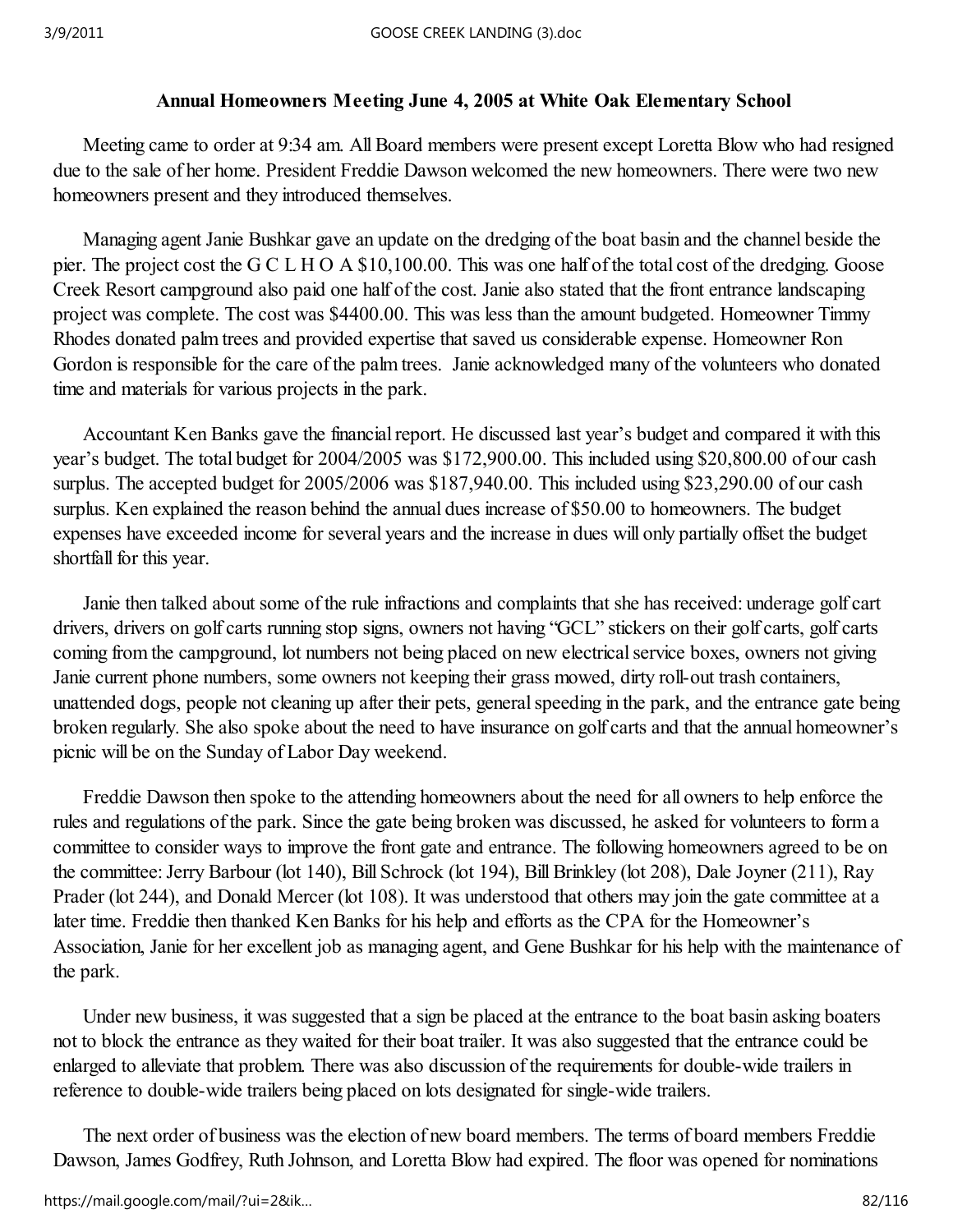but none were given. The nominees that were on the ballot were given approximately two minutes to speak. Nominee Ron Gordon was not in attendance due to medical reasons, so Ken Banks read a letter on his behalf. The nominees were Freddie Dawson, Timmy Rhodes, Jim Godfrey, Jerry Barbour, Ruth Johnson, Don Batten, and Ron Gordon.

The meeting was adjourned at 12:00 noon.

Those elected were Jim Godfrey, Freddie Dawson, Ruth Johnson, and Ron Gordon.

It should be noted that the tape recorder normally used to record meetings was not working

# Board Meeting June 04, 2005 at 1:10 pm.

 Members in attendance were Jim Godfrey, Ruth Johnson, Freddie Dawson, George Kivett, Ted Thompson, and John Tew. All attending board members were in agreement that the President would not vote on issues unless it was to break a tie. The first order of business was electing officers for the coming year. John made a motion to accept the same slate of officers as served last year, Jim seconded the motion. After a short discussion, the motion passed unanimously. The serving officers are: Freddie Dawson, President; Ted Thompson, Vice President; Jim Godfrey, Treasurer; and George Kivett, Secretary.

 Owner Barry Watkins (lot 115) came before the Board and requested permission to construct an enclosed area on his lot. The purpose of which was to allow more room for his dogs. He presented a drawing of the proposed construction. The board decided that the proposal was essentially a fence and unanimously denied permission for the construction. Barry then asked for permission to enlarge his deck. The board recommended that he present a drawing of his proposed deck enlargement for consideration. It was also recommended that he contact the Carteret County building inspector and discuss his plans with them, since a building permit would be needed for that kind of construction.

 There was discussion of ways to control the damage to our entrance gate. Janie was asked to contact local law enforcement and find out the details for hiring off-duty law officers for gate security at high risk times.

 Janie asked the Board if a candy machine would be desired at the pool area. The company that supplied the machine in the past was no longer in business and had offered to sell the candy machine to us. The Board declined to purchase the machine.

There was a short discussion on the topic of homeowners not in compliance with the rules of the park.

The meeting was adjourned at 2:35 pm.

# Board of Directors Meeting June 11, 2005 at 2:00 pm

 Mrs. Watkins of lot 115 appeared before the Board to dispute a fine she had received to allowing her dogs to roam the park without being on a leash. The Board upheld the fine of \$100.00. Mrs. Watkins declared to dispute the fine further.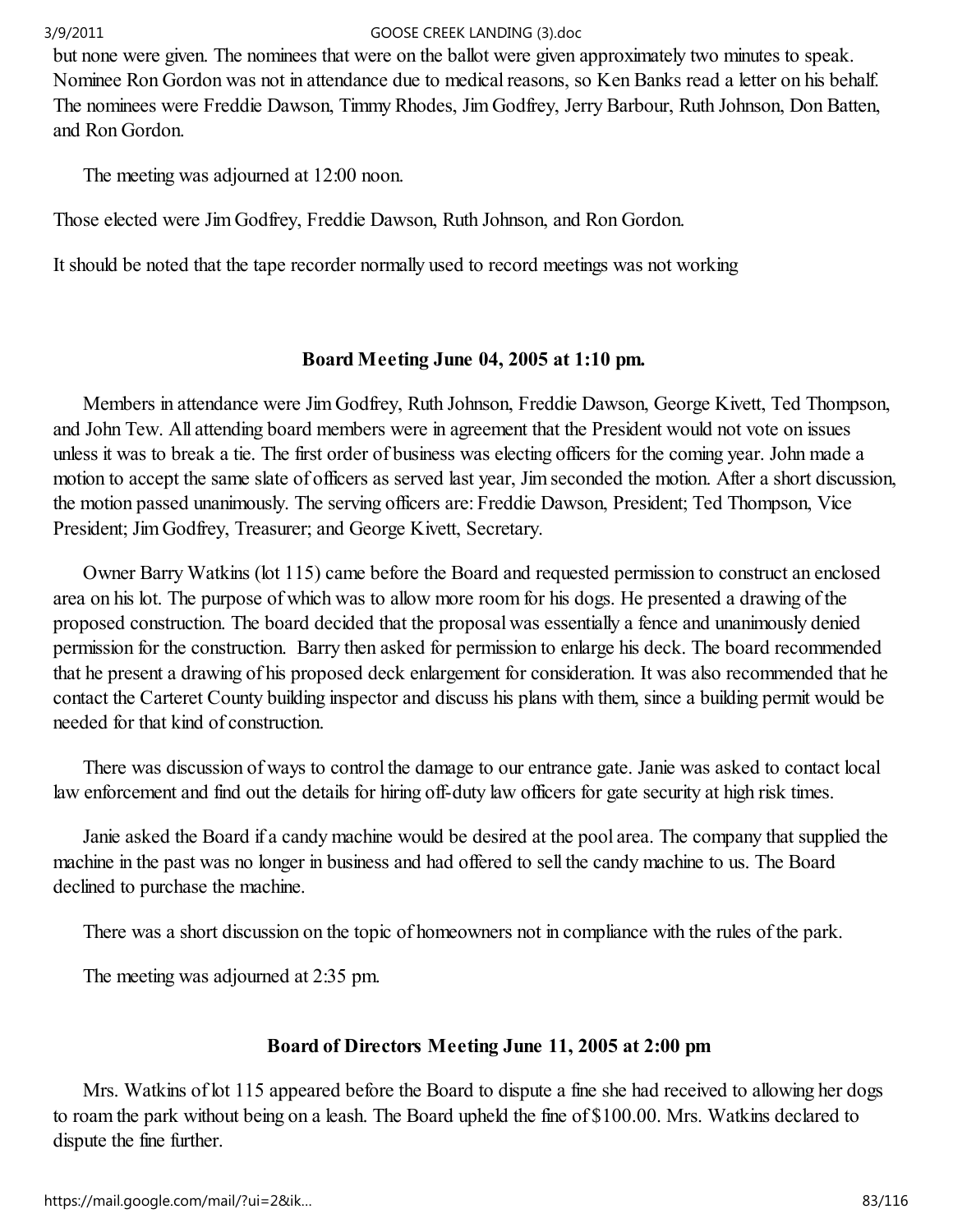The Board then listened to a tape recording of a conversation between Janie and the attorney for the Homeowner's Association. The conversation was centered on the enforcement of the rules and regulations and the collection of fines for the infraction of those rules. The Board learned that the escalating scale of fines agreed to by the Board last fall was not legal. The maximum fine allowed by state law is \$150.00 per day. The Board agreed to abide by the law and limit the fines for rules infractions to the original amount of \$100.00 per infraction with a \$150.00 a day additional fine for each day the fine remained unpaid following the ten day grace period. The Board asked Janie to send letters to three homeowners who were reported in violation and announce a time and place for a meeting to allow the homeowners to dispute the reported infractions. One letter was to go to Barry Watkins for his violation of the leash rule. Another letter was to go to Lynn Everette for allowing an underage driver to operate his golf cart twice. The third letter went to Greg Thompson asking for him to come to the Board meeting and explain why he has not repaired the fire damage to his trailer. Since there is some doubt as to who is legally responsible for the trailer in question, a letter was also sent to the previous owner of the trailer, Mr. Metcalf.

The meeting was adjourned at 3:20 pm

# Board Meeting on June 25, 2005 at 5:00 pm

 Board members present were Freddie Dawson, John Tew, Ted Thompson, Ron Gordon, and George Kivett.

 Lynn and Mary Anne Everett came before the Board to protest one of two citations they had received for allowing an underage driver to operate their golf cart. The citation in question was dated for a day that the alleged underage driver was not at Goose Creek. The Board agreed to dismiss the citation in question and the Everettes paid the fine for the second citation.

 Greg Thompson came before the Board to give an update on the repairs to his fire damaged trailer. Mr Thompson's trailer was heavily damaged by fire in January and many in the Park had expressed dismay that the trailer had not been repaired or much progress made in cleaning up the residue surrounding the trailer. Mr Thompson explained some of the problems he had with the insurance settlement and assured the Board that the repairs would be completed within ninety days. He expected to have the exterior of the trailer repaired much sooner than the stated ninety days.

 John Spencer, lot # 22, came before the Board to address a letter he had received about a fence on his lot. Mr. Spencer stated that the fence was on his lot prior to the formation of Goose Creek Landing and was therefore grandfathered as a variance to the park rules. The Board agreed.

Donald Mercer, lot #108, had also received a letter from the Board about a fenced enclosure on his lot. Mr. Mercer stated that his fence had the approval of a prior Board of Directors. The present Board felt it to be a clear violation of the rules but decided to try and determine if a prior Board had approved the fence. Mr. Mercer remembered several people that he thought were Board members being present at his trailer. Mr. Mercer will furnish the Board with the names of the Board members that approved the fence, to best of his ability. This matter was tabled until the next Board meeting awaiting more information.

The meeting was adjourned at 5:55 pm.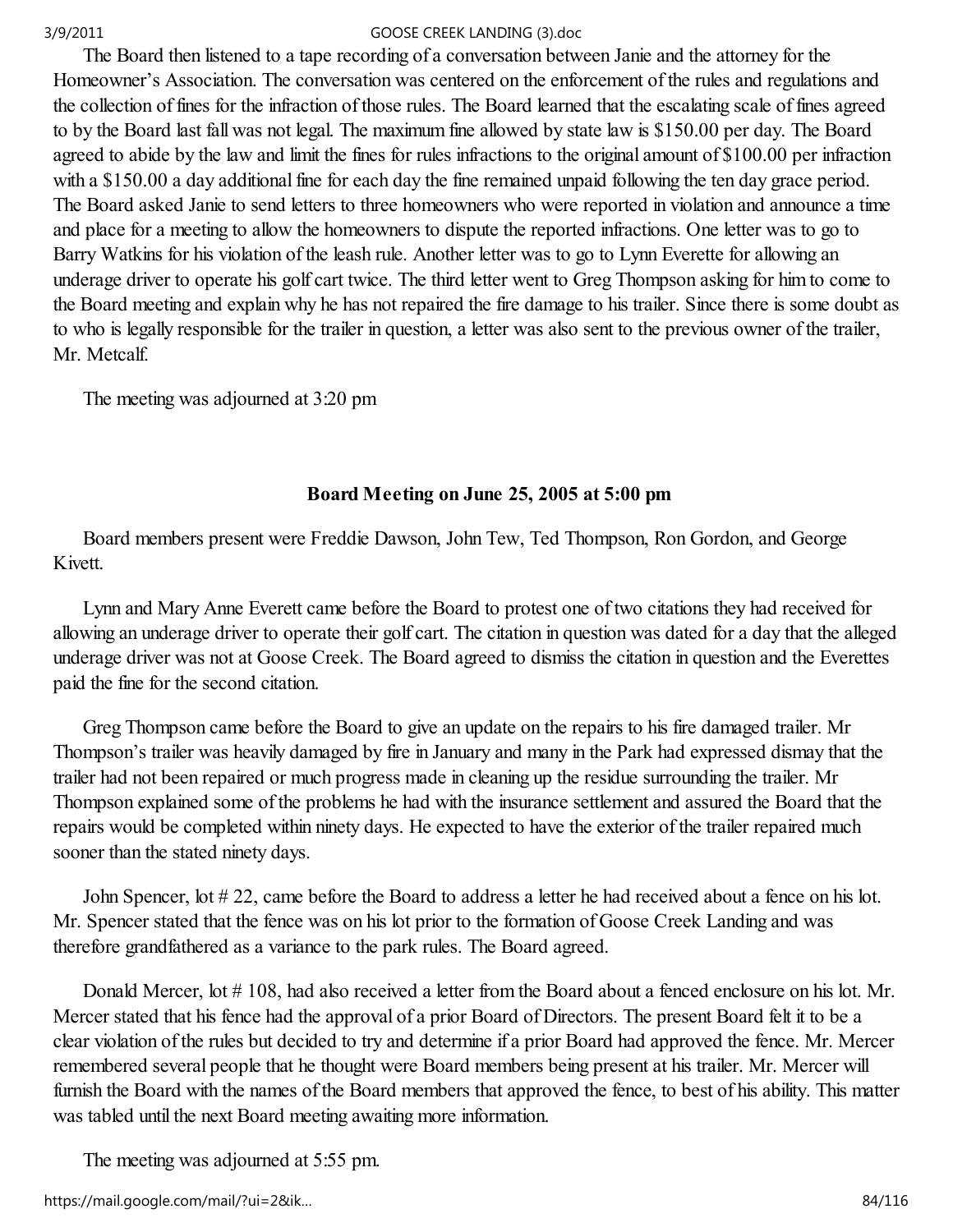# Board of Directors Meeting October 2, 2005

 This meeting was held in Cedar Point and was called to order at 1:05 pm. Board members present were John Tew, Ted Thompson, Ron Gordon, Ruth Johnson, Freddie Dawson, and George Kivett.

 Ruth Johnson asked the board to discuss problems with the entrance gate. The gate situation is the same as it was in the summer with the same problems that were discussed at the annual homeowners meeting in June. The people who volunteered at the homeowners meeting to be on the "Gate Committee" have not done anything to improve the gate situation.

 Al Lasko informed the Board, and the homeowners who were present, that his wife had taken pictures of the Park during hurricane Ophelia. He would make them available to anyone who would like to see them. He also suggested the pictures could be made available on the Goose Creek Landing website.

 There was a short discussion of the unauthorized use of the boat ramp on weekdays. It was suggested that anyone seeing a non-homeowner using the boat ramp to try and take a picture of them. With the picture as evidence, we could charge those people using the ramp with trespassing.

 There was no business for the Board. A motion to adjourn the meeting was made by George Kivett at 1:22 pm and was seconded by John Tew.

# Board of Directors Meeting February 5, 2006

 This meeting was held in Cedar Point and was called to order at 1:03 pm. Board members present were George Kivett, Ted Thompson, Ruth Johnson, John Tew, Freddie Dawson, James Godfrey, and Ron Gordon.

 Janie reported to the Board that the construction work on the Boat Basin was proceeding ahead of schedule. Benton Brooks, the contractor, was able to start work earlier than scheduled. The total price of the project will be \$28,000.00 and Goose Creek Resort will pay one half of the cost. After discussion it was decided to pay for the project with an assessment to the homeowners. James Godfrey made a motion to assess the homeowners for the needed funds for this project but to wait until after the budget meeting in March to decide on the exact amount of the assessment. The motion was seconded by George Kivett and passed by unanimous vote.

 Janie informed the Board about a homeowner who moved a storage building and placed on the boundary line of his lot. This violates the property line setbacks in the park and this homeowner was asked to move the building to a location that would comply with the rules. The homeowner has refused to do this and Janie was asked by the Board to send the homeowner a letter that stated the homeowner had thirty days to comply with the setback regulations. If the homeowner failed to comply within the time limit set by the letter, Janie was instructed to forward the matter to the Goose Creek Landing attorney to force compliance through legal action.

 Due to low attendance at the February meetings, a motion was made by John Tew to discontinue the scheduled homeowners meeting in February and to allow time prior to the budget meeting in March for homeowner comment. This motion was seconded by George Kivett and the motion passed with a unanimous https://mail.google.com/mail/?ui=2&ik… 85/116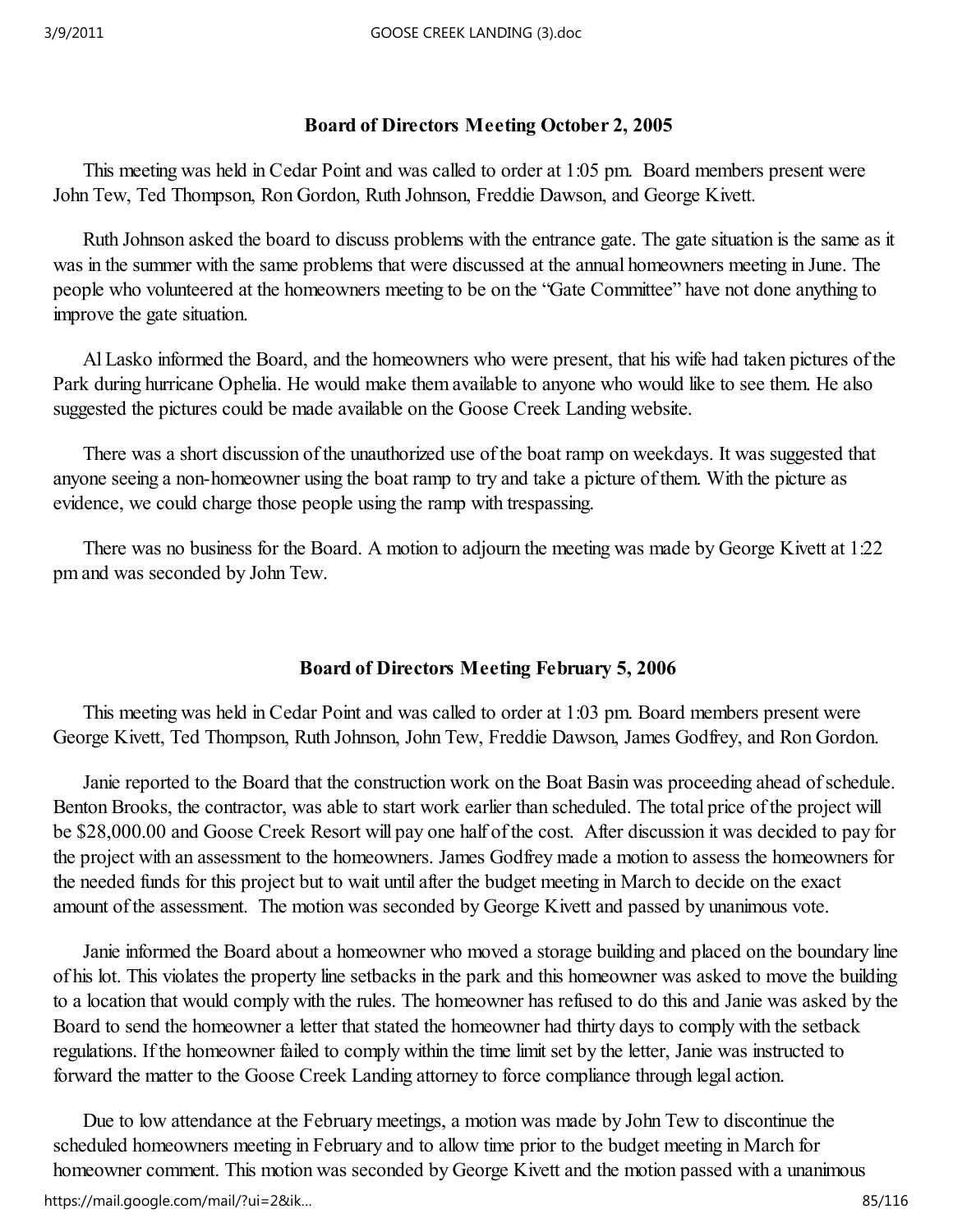vote.

The Board scheduled the March budget meeting for March 19 at 2:00 PM.

 Bill Schrock and Jiggs Baker asked to Board to allow them to erect a dividing fence between there lots and the adjacent property that has been developed with houses. The fence would deter bicycle and golf cart traffic and would impede foot traffic. The homeowners had previously voted to allow homeowners, who's lots bordered adjacent property, to erect a fence at their own expense as long as the fence met the criteria established by the Board for that fence. John Tew made a motion to allow a fence constructed of 4" x 4" treated posts and have a <sup>1</sup>/<sub>2</sub>" diameter yellow nylon rope run between and through the posts. The posts will extend three feet above ground and be painted white. These posts will be set in the ground at intervals of six feet measured to the center of the post or as close to this measurement as possible and still stay within the boundaries of the homeowner's lot unless there is a fence on the adjacent lot. Homeowners should connect their fence with the fence on an adjacent lot whenever possible. These fences should appear very similar to the rope and post fence that is erected in the area of the swimming pool and any homeowners erecting a fence for this purpose should make their fence appear the same as the fences that have previously been erected by homeowners under this rule. This fence is only allowed as a barrier between Goose Creek Landing and an adjacent property. With the exception of the fence described above, no fences of any kind are allowed to be constructed by homeowners within Goose Creek Landing. This was seconded by James Godfrey and passed by a unanimous vote.

 A homeowner asked the Board to replace the No Wake signs in the boat basin and pier area. It was also noted that homeowners needed to be reminded to place the appropriate GCL stickers on boats, boat trailers, and golf carts.

The meeting adjourned at 2:10 pm.

## Board Meeting on March 19, 2006

## (Annual Budget Meeting)

 This meeting was held in Cedar Point The meeting was called to order at 2:10 pm.. Board members in attendance were, Freddie Dawson, John Tew, Ted Thompson, James Godfrey, and George Kivett. Ken Banks attended as the CPA for Goose Creek Landing.

 Following the motion passed by the Board in February, James Godfrey made a motion that the assessment to pay for the improvements to the boat basin be in the amount of \$65.00 per lot. The motion was sesconded by George Kivett. The motion passed unanimously.

 After extensive review and discussion the Board voted to approve a budget of \$188,340.00. The budget of expenditures is as follows:

Accounting: \$ 2,400.00

Bank Charges \$ 50.00

Capital Improvements \$17,000.00

https://mail.google.com/mail/?ui=2&ik… 86/116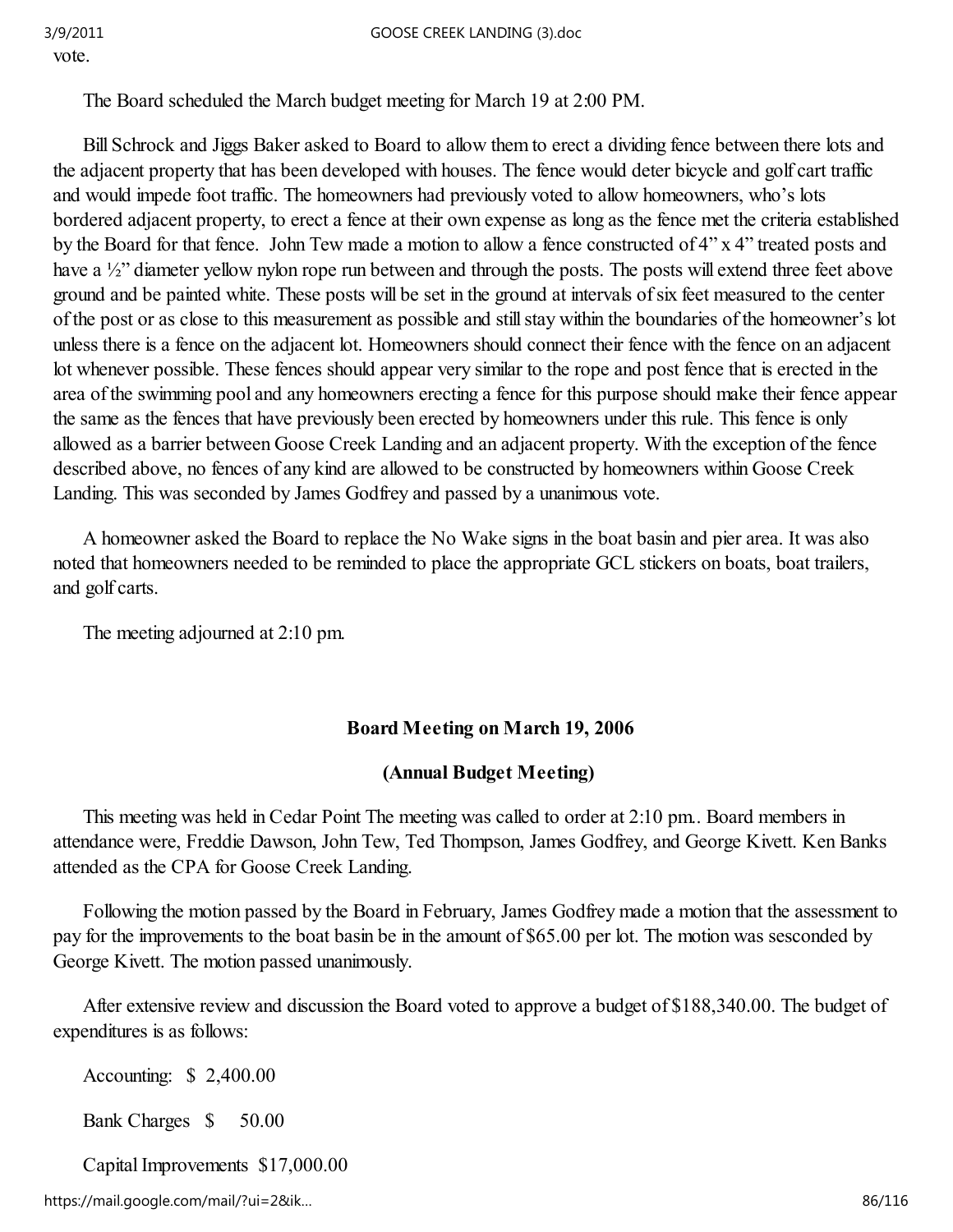- Insurance \$ 7,000.00
- Lawn Service \$ 3,500.00
- Legal Fees \$ 1,000.00
- Management Salary \$ 16,700.00
- Maintenance \$ 6,000.00
- Miscellaneous \$ 1,000.00
- Office Supplies  $$750.00$
- Pool Maintenance \$ 12,000.00
- Postage \$ 500.00
- Road Maintenance \$ 2,500.00
- Septic Lot Rental  $\$\$  650.00
- School Rent  $$ 100.00$
- Social Activities  $$1,200.00$
- Taxes Payroll  $$1,700.00$
- Taxes Property \$44,000.00
- $Taxes Income \t$ 50.00$
- Telephone Pool \$ 500.00
- Telephone Management \$ 1,500.00
- Telephone Security Gate \$400.00
- Vehicle Allowance  $\$\$  840.00
- Waste Disposal Garbage \$ 27,000.00
- Water \$ 32,000.00
- Utilities \$ 8,000.00
- Total Budget Expenditures \$18,8340.00

The motion to accept the propose budget was made by John Tew and seconded by Ted Thompson. The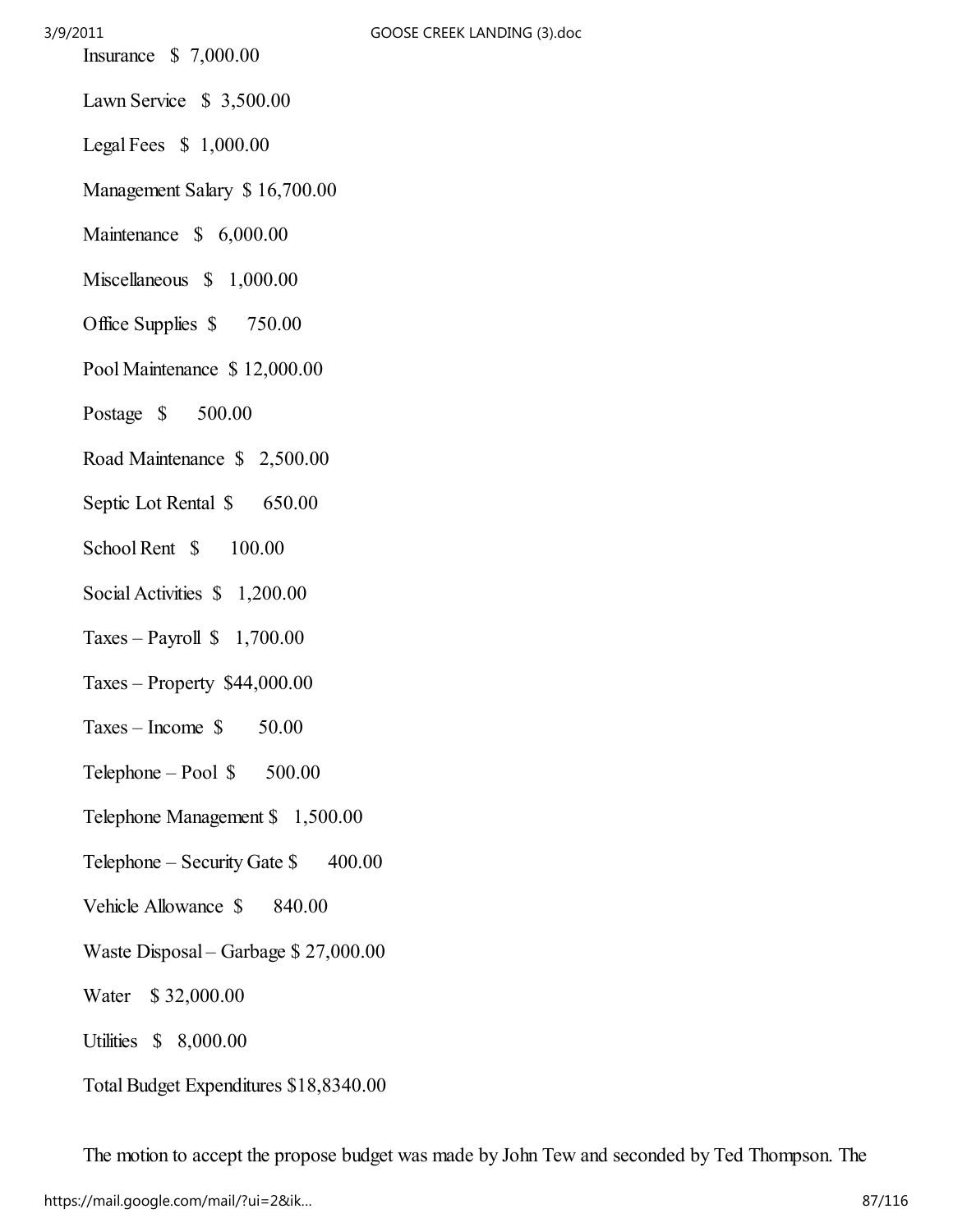motion was passed unanimously. It was noted that this budget will use \$7,440.00 of the cash surplus of Goose Creek Landing.

 The managing agent informed the Board Dennis and Susan Lang, the owners of lot # 20, have not paid the dues that were due in January. The Board requested the managing agent pursue legal action to force the payment of the past due amount.

 The Board requested the managing agent to contact appropriate companies to get cost quotes for the repair or replacement of the security gate at the entrance to Goose Creek Landing.

 The Board was presented with a letter from homeowner Charles Parrish stating that he was refusing to move a storage building that he had moved in violation of the property line setback rules. Since this problem had been addressed in previous Board meetings there was little discussion of this. Board President Freddie Dawson will send Mr. Parrish a letter giving one last chance to comply with the appropriate rule regarding storage building placement. If Mr. Parrish has not moved the storage building to an appropriate location by April 2, the managing agent was to begin assessing fines and pursue legal action to force Mr. Parrish to move the building to a legal location.

 The Board agreed to allow submitted additions and improvements to the trailers of Van Parrish and David Wheeler. The Board denied a request from Craig Turnbull for an addition.

 The Board was presented with a letter and pictures from Chip Thompson. Mr. Thompson was addressing problems he was having with storm water standing in the rear of his lot and under his trailer. This is a problem for several of Mr. Thompson's neighbors as well. This has been discussed at length in previous Board meetings. The Board decided to allow Mr. Thompson to place sand under his trailer to prevent the standing water as long as the added sand was not visible from outside the trailer. (Sand should be placed inside of the trailer underpinning). Freddie Dawson will personally contact Mr. Thompson to discuss this situation.

 The Board set a date of June 10, 2006 for the annual homeowners meeting. This date is one week later than the traditional date for the meeting.

A motion to adjourn was made by Freddie Dawson and the second was by John Tew.

The meeting adjourned at 3:50 pm.

# 2006 Annual Homeowners Meeting

## June 10 at White Oak Elementary School

 The meeting was called to order at 9:35 AM. Board members in attendance were Freddie Dawson, George Kivett, John Tew, Ted Thompson, Ron Gordon, and James Godfrey. Ken Banks, the CPA for the GCLHOA was also in attendance.

 The Managing Agent, Janie Bushkar, reported that the work on the entrance gate area was completed and she thanked homeowner Tim Rhodes for donating much of the material used in that project. She also reported that the widening of the boat basin area had been completed and all comments by homeowners had been

https://mail.google.com/mail/?ui=2&ik… 88/116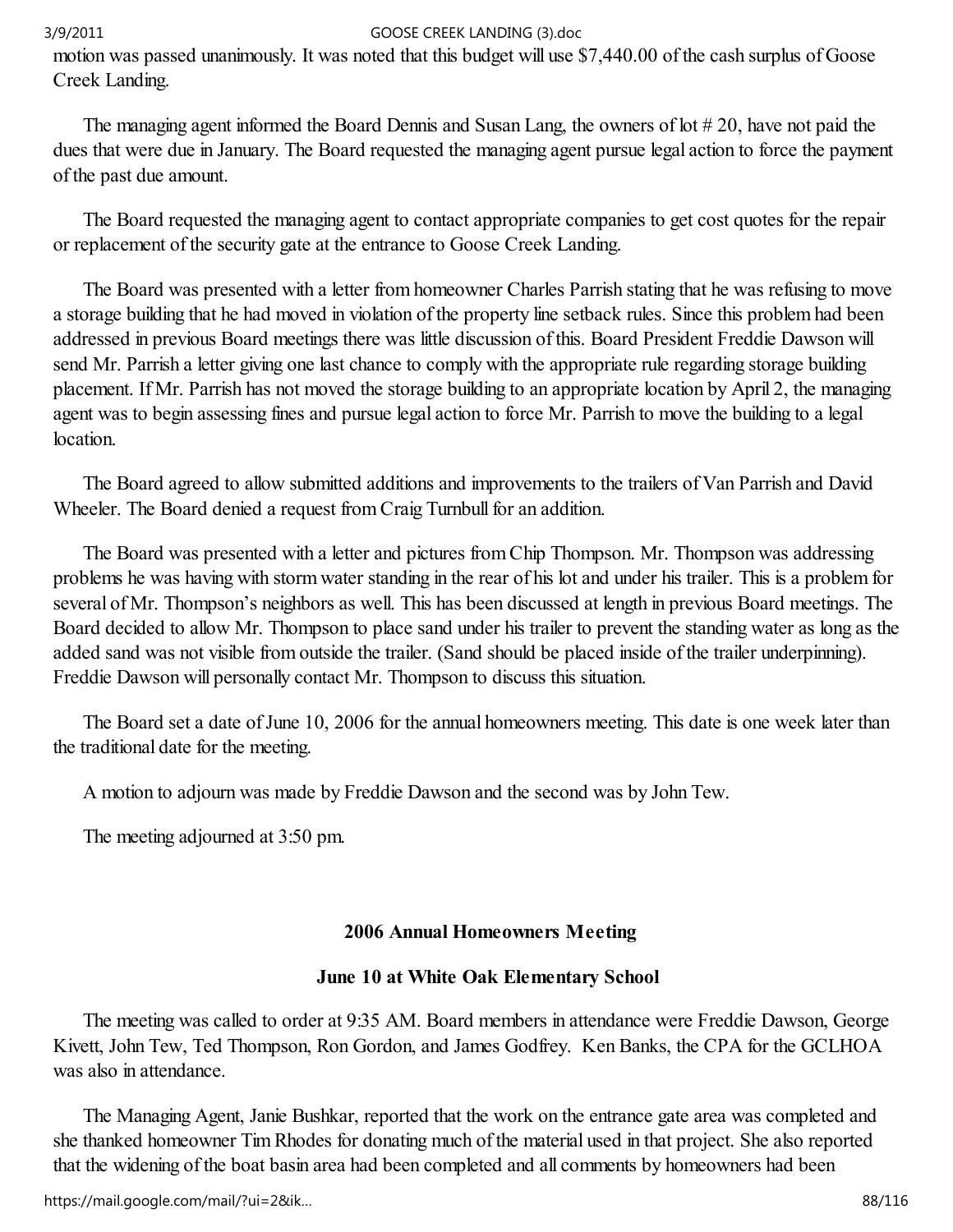positive. There was a short discussion of the \$65.00 that was assessed to the homeowners to pay for boat basin improvements.

 Ken Banks gave a finance report. He reviewed the latest financial statement for Goose Creek Landing. He explained the report in detail and answered questions from homeowners. He explained that the homeowner dues do not fully cover the expenses and that each year we are using some of the cash surplus we have. One homeowner asked if Goose Creek Landing received payments from Goose Creek Marine for use of the boat ramp. Freddie Dawson, association President, stated that the Board of Directors would never allow nonhomeowners to use the facilities of Goose Creek Landing even though we have received several request to do so. It was noted that the owner of Goose Creek Marine is a homeowner and he often works on boats belonging to other homeowners in GCL.

 Janie Bushkar thanked the many volunteers that worked on the entrance gate area and Ron Gordon for maintaining the landscaping. Lou Carreras was thanked for compiling the Homeowners directory and maintaining the GCL website at no charge to the homeowners. She mentioned the upcoming cookout on Labor Day weekend and thanked Freddie Dawson and Allen Mason for volunteering to help with the cooking duties. Janie talked about complaints that she receives: not bagging trash in the rollout cans, cigarette butts thrown on the ground at the water front area, speeding in the park, golf carts not stopping at stop signs, non-licensed drivers operating golf carts, broken entrance gate boards, people feeding the geese, and problems caused by people from the campground.

 Freddie Dawson talked about the annual Goose Creek fishing tournament. The tournament is hosted by the campground but is open to GCL homeowners also.

 The meeting was opened to homeowners who would like to speak: Jiggs Baker spoke about the need to be more conservative with our mailings and suggested that we could use email to limit out postage costs. He also pointed out the discrepancy between the Rules and Regulations and the Joint Tenancy Agreement in regards to responsibility for septic tank maintenance. Debbie Barbour expressed concerns about non-homeowners using gate cards to gain entrance to park. It was noted that the entrance gate will need to be replaced in the near future and this will probably lead to new gate cards being issued. Jerry Barbour spoke about several road signs that needed to be replaced or repaired. Gray Crater noted that the "No Wake" signs needed to be replaced on the pier.

 The next order of business was the election of three people to the Board of Directors. There were four candidates and the three candidates that were in attendance were given the opportunity to speak. The homeowners at the meeting were asked to vote and turn in their ballots. (these ballots will be added to the absentee ballots that were received prior to the meeting).

The meeting was adjourned at 10:30 AM

 Immediately following the meeting, a committee of homeowners counted the votes and George Kivett, John Tew, and Ted Thompson were elected to serve on the Board for the next two years.

## Board of Directors Meeting June 10, 2006

 The meeting was called to order at 11:10 AM. The only business before the Board was the election of officers for the coming year. George Kivett made a motion that the slate of officers remain the same as the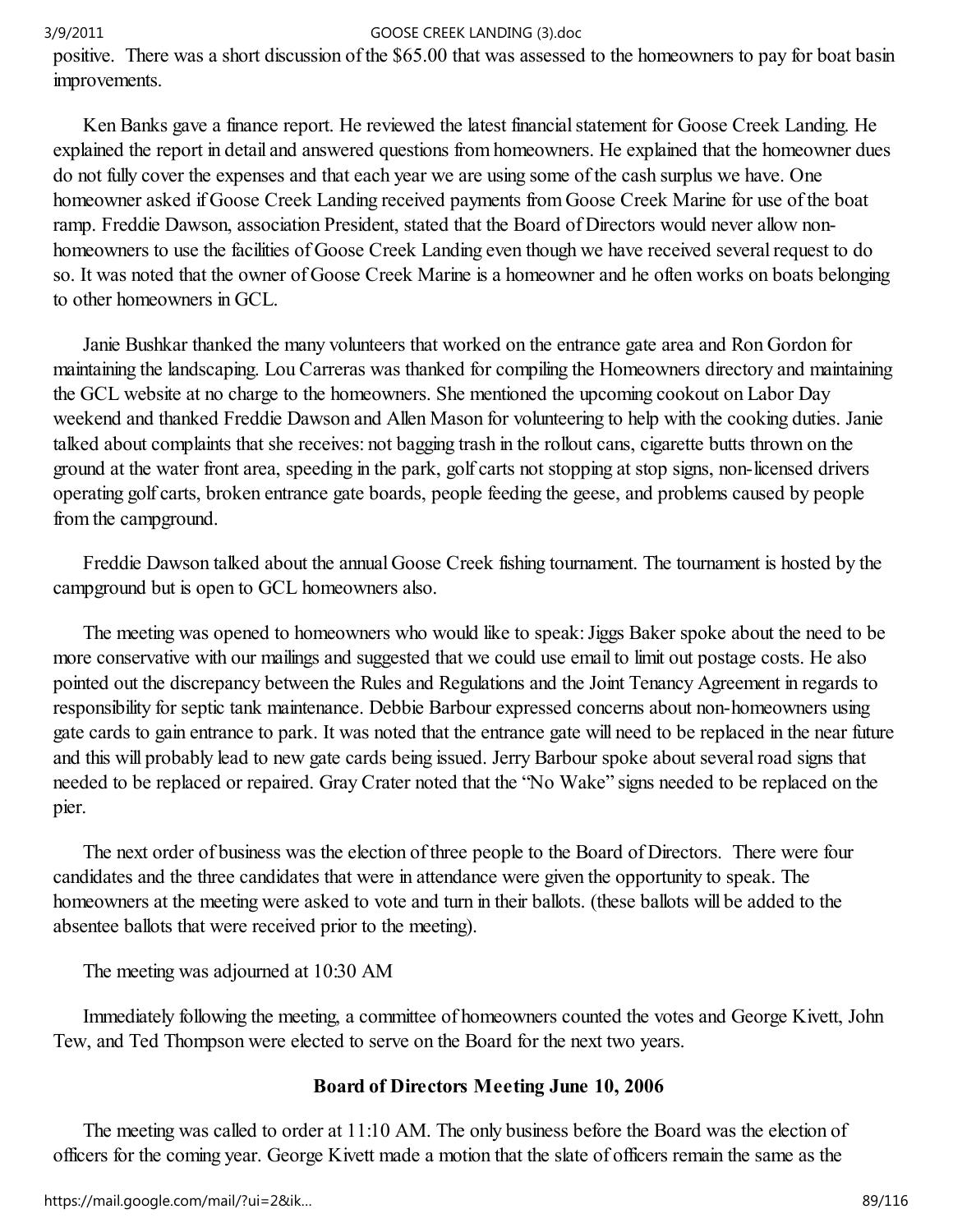previous year. John Tew gave a second to the motion. The motion passed unanimously. The officers are: Freddie Dawson, President; Ted Thompson, Vice President; James Godfrey, Treasurer; George Kivett, Secretary. Freddie Dawson noted that, as in the past, the President should not vote unless his vote was needed to break a tie vote. The rest of the Board agreed.

It was noted that the next scheduled Board meeting will be October 1, 2006.

The meeting adjourned at 11:24 AM.

# Board of Directors Meeting August 20, 2006

 The Board of Directors met at the picnic shelter at 1:00 pm. Board members in attendance were George Kivett, Freddie Dawson, Ruth Johnson, John Tew, Ron Gordon, and Ted Thompson.

 The Board discussed the altercation caused by the son-in-law of homeowner Larry Durham. The son-in-law ran a stop sign and then used vulgar, abusive, and threatening language toward a homeowner who confronted him about the stop sign violation. There are at least two other homeowners who witnessed this event. The Board was in agreement that behavior like this can not bet tolerated. The Board decided to send the homeowner, Larry Durham, a letter outlining the position of the Board on this situation. The Board was also made aware of an incident involving visitors from the campground. The son of homeowner Neil Weeks and the son of homeowner Eddie Corbett and two visitors from the campground became abusive in language and action towards some of our homeowners. The Board directed the managing agent to have the GCLHOA attorney send a letter to the homeowners involved in this explaining that actions such as this will not be tolerated and that the homeowners are directly responsible for any actions of their guests. The attorney is also to be directed to send a letter notifying the people from the campground that they are banned from the property of GCL and will be charged with trespassing if they return to the property of GCL.

 The Board heard from several homeowners regarding problems with golf carts that are not owned by our homeowners. Most of these problems seem to be caused by people who are staying at the campground but choose to ride through GCL. Problems noted by the homeowners included noise, litter, failure to stop at stop signs. We also have traffic coming from the adjacent housing developments. There was one instance of a cart using our roads as a short cut from the campground pool to the end of Live Oak road. The Board agreed to ban all golf carts not owned by GCL homeowners. It was noted that all GCL golf carts must have the lot number and the orange GCL circle sticker on them. (it was also noted that Goose Creek Resort bans all golf carts that do not belong to campers staying at the campground) To help with the enforcement of this, the managing agent was asked to hire security guards to work during the Labor Day weekend. The managing agent was also asked to have a sign made and installed by the front entrance gate notifying everyone of this policy. A motion for this was made and seconded and the motion was passed by a unanimous vote.

 Board member John Tew presented a proposal to install a new security gate system at the entrance to GCL. https://mail.google.com/mail/?ui=2&ik… 90/116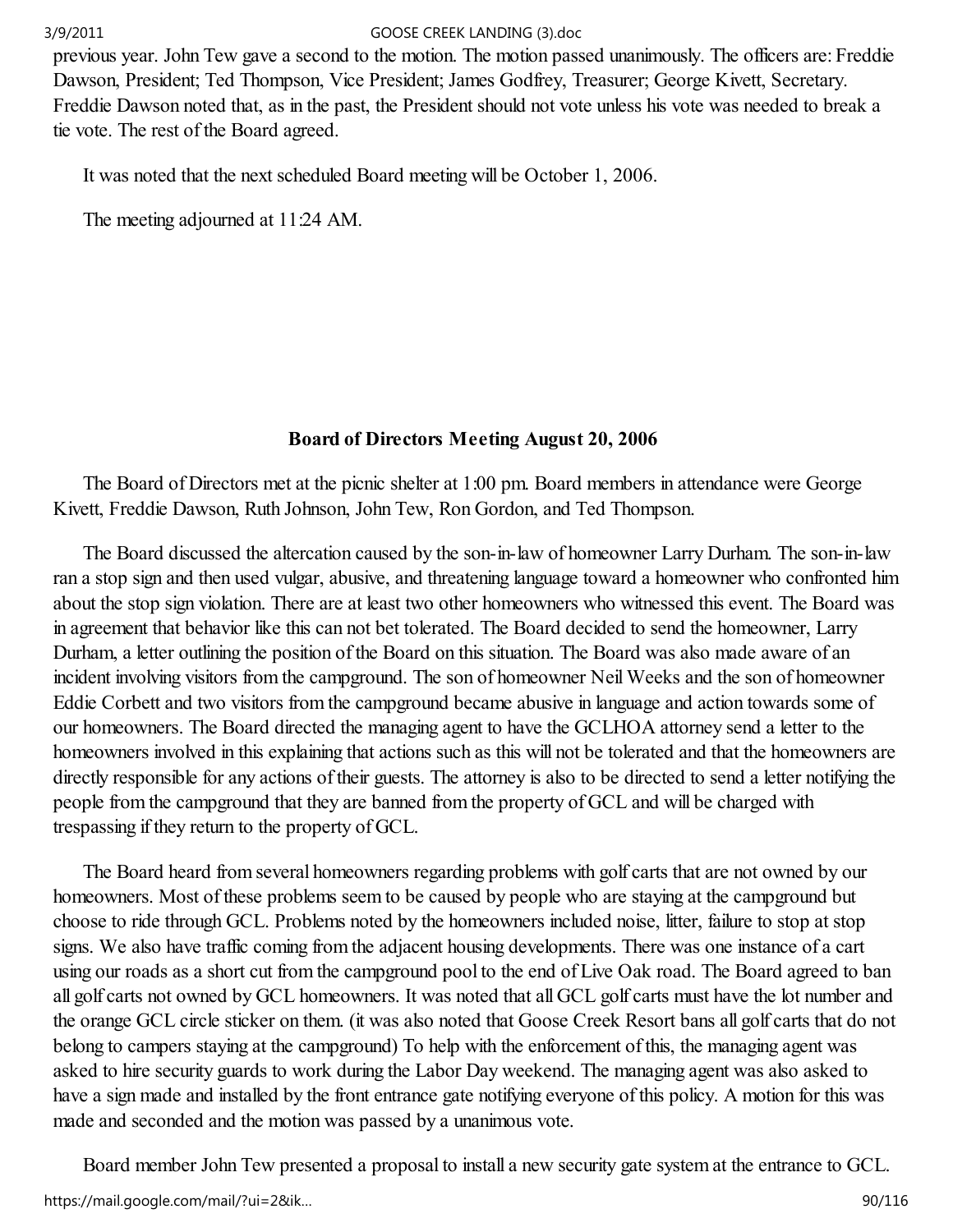This involved a new sliding gate made of chain link fencing and the addition of fencing that would connect to the fence erected by the campground and, with openings for the gate, continue all the way across the entrance. This would alleviate the problem we have of golf carts and small cars driving around the end of the gate barriers. After a very long discussion of the different types of gates that were available it was decided that the sliding gate system may not be the best system for us. The Board also considered a swing-type gate as well as an updated version of the gate system we have now. The Board asked James Taylor, who installs gate systems, to present the Board with quotes and recommendations for installing the different types of gate systems. The Board agreed to meet on September 3 at 1:00 at the picnic shelter to consider the gate proposals. It was noted that Mr. Taylor had previously prepared at quote for the gate replacement but no action was taken at that time.

 In order to inform the homeowners of the actions being taken, it was agreed that the managing agent would send a letter to all homeowners detailing the new golf cart policy and explaining the need for a new gate system.

 The managing agent informed the Board of complaints that she has received about contractors leaving equipment and supplies in the park when those items are not being used by the contractor for a current job. Board member Ted Thompson was asked to make recommendations to the Board regarding reasonable rules regarding this.

 The managing agent also informed the Board that some vehicles were being used in the Park that were not licensed for highway use. This is a concern because of liability issues and that the unlicensed vehicle may not be safe to operate. The Board did not take action on this issue.

 The Board reaffirmed the authority of the managing agent to have the grass mowed on a lot if the homeowner does not keep the grass cut. If the managing agent does hire someone to mow the grass on a lot, the owner of the lot is obligated to pay for that mowing.

The meeting was adjourned at 2:40pm

# Board of Directors Meeting Sept 2, 2006

 The meeting was held at the picnic shelter and was called to order at 1:05 pm. Board members present were Freddie Dawson, George Kivett, James Godfrey, Ruth Johnson, John Tew, and Ted Thompson.

 The first order of business was the replacement and enhancement of the entrance gate. James Taylor, of Down East Protection Systems, described to the Board several different options regarding the types of gates and fencing available. He described the advantages and disadvantages of rolling gates, swinging gates, and the dropdown gates. The rolling gate and the swing gate were eliminated from consideration because both systems were deemed to be too slow to open and close. The Board decided to replace our entrance gate with an updated gate that would operate in the same manner as the old gate. The new gate system will include a new card reader and new gate cards will be issued. The new system will be monitored from a computer. The new gate will include a feature called SOS that will automatically open the gate for properly equipped emergency vehicles. The barrier supplied by Down East Protection Systems will be a reinforced version of the barriers we are using now. The barrier will lower into a cradle that will support the ends of the barrier to prevent someone from pushing on the barrier to break it. In the past, breakage of this type has been a major cause of damage to the gate actuators.

The Board also explored different types of fencing that could be constructed at the front entrance. The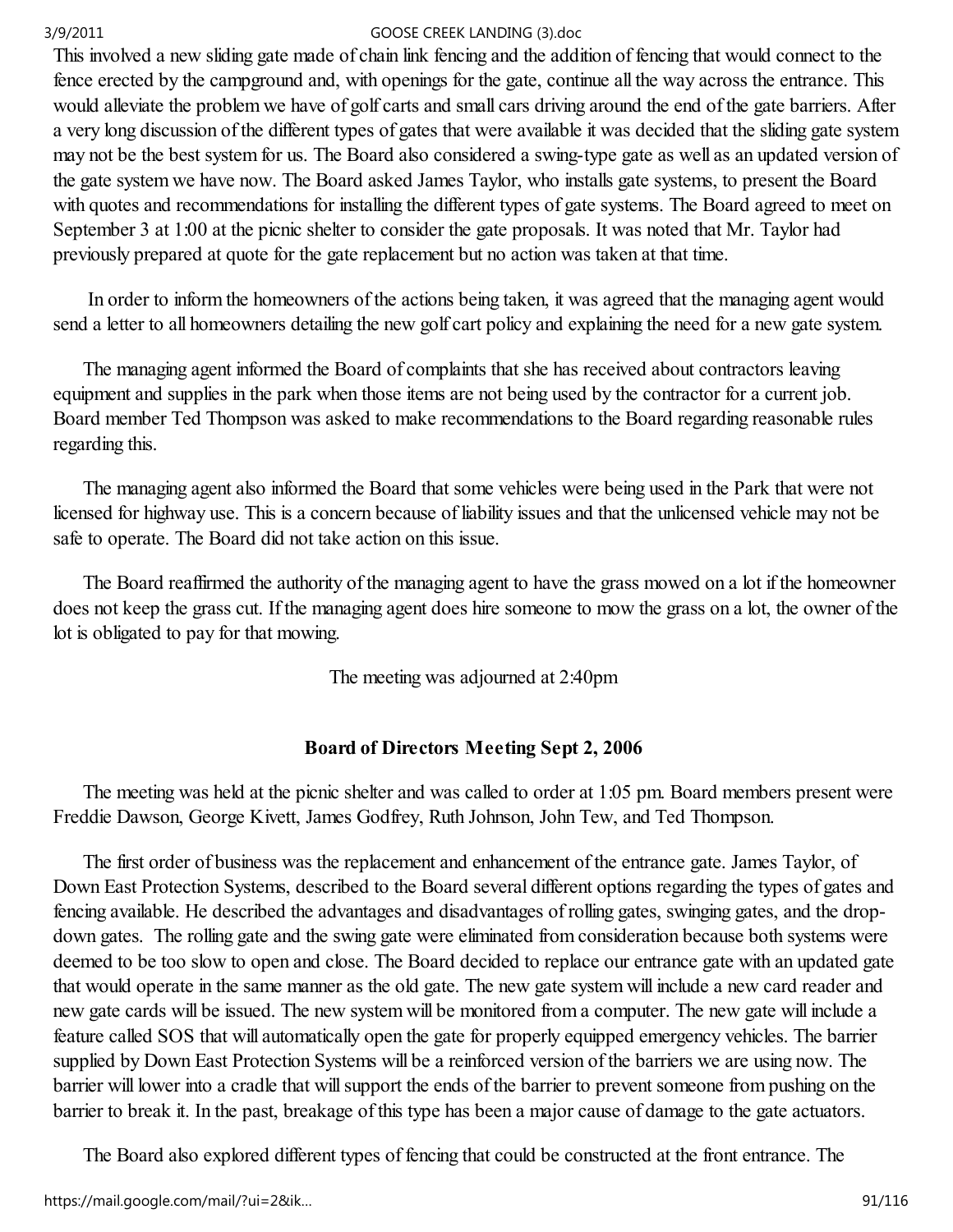purpose of the new fencing will be to connect with the campground fence and, with openings for the entrance and exit gates, adjoin the privacy fence on the other side of the entrance. The cheapest alternative, chain link fencing, was ruled out because of the appearance. The Board did not think that vinyl fencing would be sturdy enough to prevent vandalism . The Board chose to construct a fence of aluminum that is made to resemble black wrought iron. This should be attractive, durable, and secure. There will be a removable fence panel on the exit side of the entrance to allow for ingress and egress of mobile homes and other over width vehicles. With a motion by John Tew and a second by Ted Thompson, the Board voted unanimously to accept the quote from Down East Protection Systems for the installation of the new gate system. The cost of the new gate system is \$14,700.00. This includes two thousand new gate cards. The cost of the computer and phone line access will be in addition to this amount. In the same motion, the Board also voted to accept the quote from Baker Fence Company to construct the black aluminum fencing at the entrance. The price for the fence installation is \$7600.00. It was noted that the final total cost for the entrance gate replacement and enhancement would be approximately \$25,000.00.

 In other business, the managing agent presented a letter from homeowner Lynn Everett to the Board. Mr. Everett and his son had received warning letters for speeding in the park. In the letter, Mr. Everett asked the Board to rescind the warning letter due to extenuating circumstances. After a length discussion the Board decided not to rescind the warning letter.

 The managing agent also presented the Board with a letter from homeowner Esther Casey. Mrs. Casey was concerned that one of her neighbors was encroaching on her lot when he parked his boat. John Tew was asked by the Board to speak with her neighbor about this.

 The county tax listing for GCL was discussed by the Board. For some reason the tax listing is in the name of two individuals. The managing agent was asked to speak with the county tax office and have the listing changed to the Goose Creek Landing Homeowners Association.

 Once again, the Board discussed the use of unlicensed vehicles in the park and restrictions on contractors' equipment left in the park. The Board decided to delay any action on this.

 During the Board meeting of August 20 the Board directed the managing agent to ask an attorney to send a letter to two visitors who were involved in an altercation of GCL property. The managing agent said that the attorney wanted guidance on exactly what should be in the letter. The Board asked Freddie Dawson to contact the attorney regarding this.

 The managing agent asked the Board for permission to close the swimming pool two weeks early. The maintenance crew for the pool would not be available after September 17. The Board agreed to the early closing because there was very limited use of the pool after that.

The meeting adjourned at 2:10 pm.

## Board of Directors Meeting Oct 1, 2006

 The meeting was called to order at 1:11 pm at the Western Park Community Center. Board members in attendance were James Godfrey, Ted Thompson, Ruth Johnson, Freddie Dawson, Ron Gordon, John Tew, and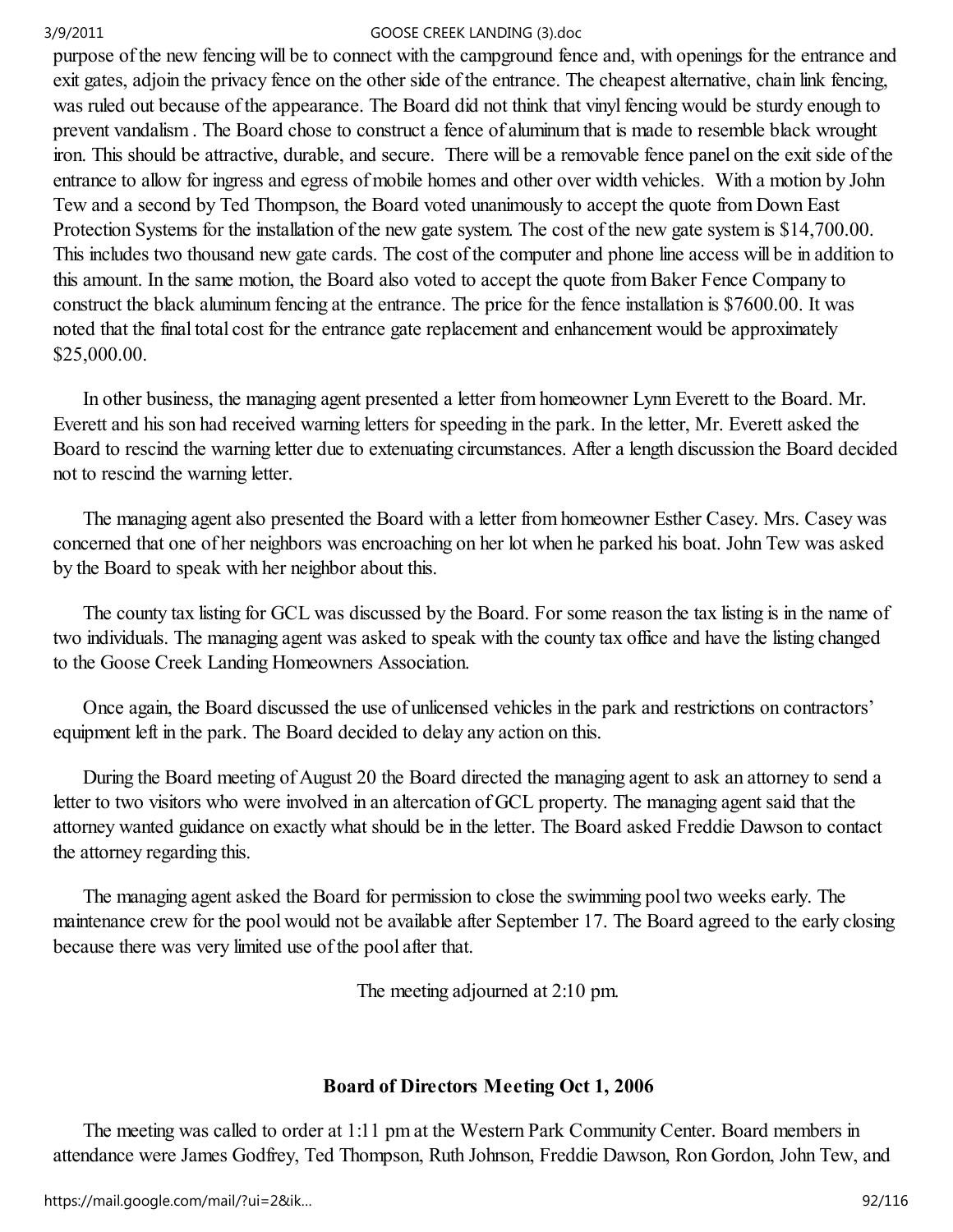George Kivett..

 Freddie Dawson reported that construction of the new entrance gate and fencing was scheduled to start on Oct. 2. There will be a period of approximately a month when the entrance gate will not be functioning. The new gate is expected to be in place and working with the new cards by November 1. The Board had a lengthy discussion on how to best distribute the new gate cards and how many would be allowed for each homeowner. The Board decided that there will be six gate cards allowed for each lot. The managing agent was instructed to mail each homeowner two cards. Homeowners may exchange their old cards for new cards at no cost but extra cards will cost twenty dollars each. The twenty dollar charge will offset the cost of replacing the card and the reprogramming of the gate control. If a homeowner presents the managing agent with four cards they can receive two cards at no cost. Two of the old cards will be exchanged for the cards that were mailed to the homeowner. If that homeowner would like to get the maximum number of cards they will have to pay twenty dollars each for the last two cards that will make their total of six. The maximum number of cards per lot is six.

 There was also a long discussion on the practice of leaving the entrance gate open during daylight hours on weekdays. In the past, this has been done to facilitate deliveries and access by repairmen. Several homeowners have expressed reservations about this practice. All members of the Board felt that this was something that all of the homeowners should have the opportunity to vote on. James Godfrey made a motion that this be done by mailing a ballot for this along with the ballots that will be mailed for the election of new Board members next spring. James withdrew his motion because of the length of time that would elapse between this meeting and the mailing of the ballots. The Board thought that the time frame may allow a decision on this by another means. It was agreed by all the Board members that the Homeowners should be given the opportunity to make this decision. The Board agreed to revisit this topic in March and decide whether to send homeowners a ballot to vote on this.

 John Tew made a motion that the entrance gate be closed at all times beginning December 1. Ted Thompson seconded the motion. Motion was passed unanimously. The entrance gate will remain open during the day until December 1, 2006. At that time the gate will remain closed at all times. Entrance through the gate will require one of the new gate cards or phone access to remotely open the gate.

 Ron Gordon talked about the need to install video surveillance at the front gate. It was thought that this would help prevent vandalism and help prosecute anyone who did vandalize the entrance. The managing agent stated that Brandywine Bay had installed a camera system and found it to be a very worthwhile investment. The Board decided to revisit this subject after the new gate and fencing was installed at the entrance.

 Freddie Dawson said that he would like to periodically have some Karaoke parties at the picnic shelter during the summer. There was limited discussion on this.

 The managing agent informed the Board that some Homeowners were requesting that the Board ban contractor Greg Thompson from performing work in Goose Creek Landing. The Board members did not think that the Board had the legal right to do this.

 The managing agent reminded the Board that the Porta-Jon will be removed from the waterfront area on October 31. The Board was also reminded that the Board meeting for February has been discontinued because of lack on participation by Homeowners. Homeowners will be able to address the Board prior to the Annual Budget meeting in March.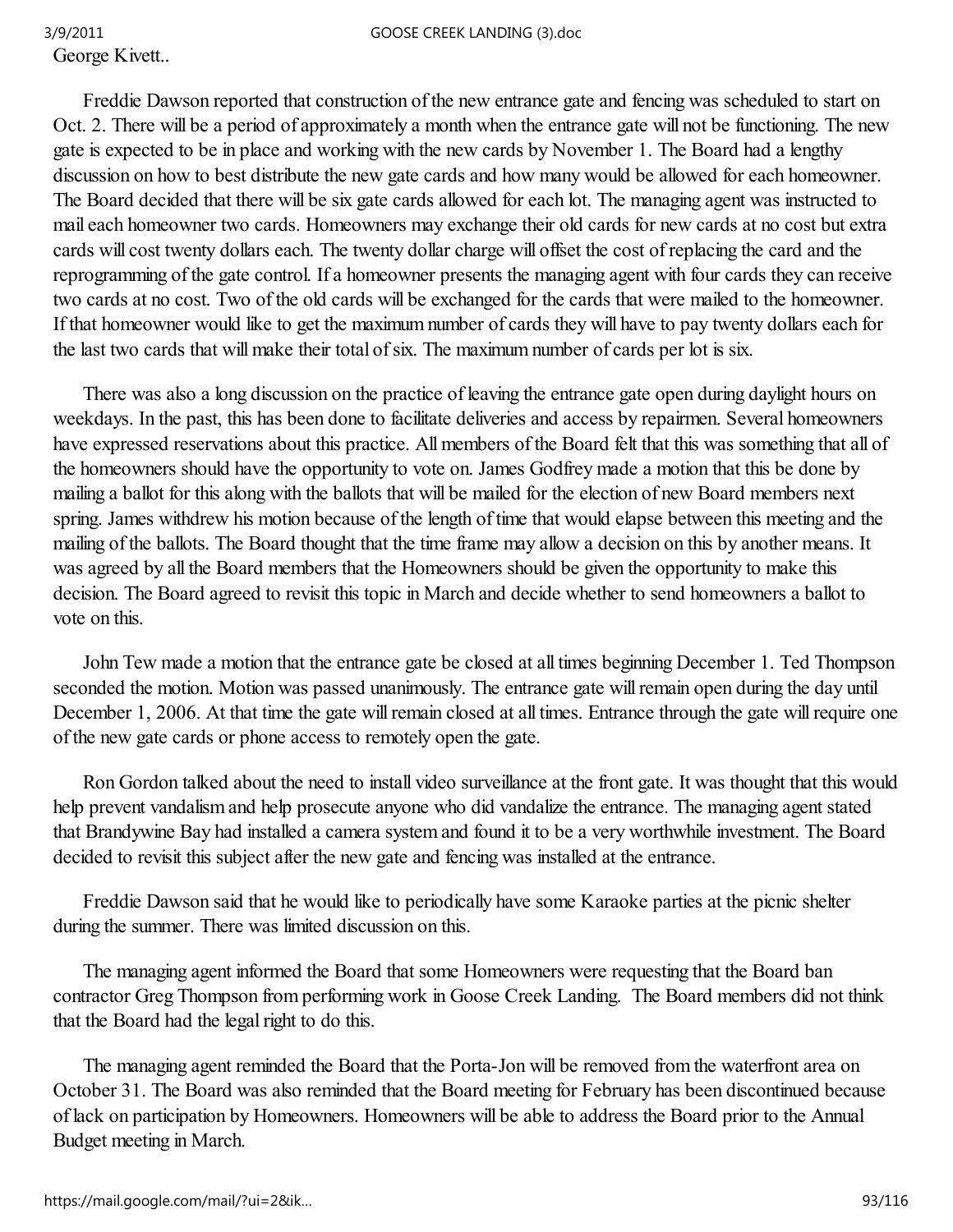# Homeowners Meeting March 18, 2007

# Western Park Community Center

 The meeting was called to order at 1:03 pm. Board members present were Freddie Dawson, George Kivett, John Tew, James Godfrey, Ted Thompson, and Ruth Johnson. There were approximately eight homeowners present.

Freddie announced that Janie Bushkar had agreed to continue as managing agent of Goose Creek Landing.

 The managing agent informed the Board that there were several washed out places around the park that needed to be filled with crushed rock. She had gotten prices for the fill material and she expected the cost of the fill material would be approximately three hundred dollars. She thought she would be able to get volunteers to spread the material once it was dumped in the appropriate areas. A motion to approve this action was made by George Kivett and seconded by John Tew. The motion passed unanimously.

 The Board discussed the new entrance gate. The managing agent said that the gate system we had installed to catch and support the cross bar when it was in the down position was not working as hoped. The cross bar was being affected by the wind when in the up position and sometimes would miss the catching support. The crossbar would also strike the bottom of the catch bracket, causing noise and some damage to the crossbar. Gene Bushkar noted that the crossbar was reinforced with metal edging and was deceptively heavy. He thought that using a plain wood crossbar may work better. The Board asked Gene Bushkar to try lowering the catch bracket and replace the original cross bar with a lighter bar. It was hoped that these two actions would alleviate the gate problems.

 The managing agent told the Board that several homeowners had requested benches be placed at the waterfront. The expected cost would be \$150.00 per bench. John Tew and Ken Banks volunteered to donate the benches.

 After a short discussion, the Board reaffirmed that there should only be six active gate cards allowed per lot. If a gate card is lost or damaged it should be removed from the gate system when it is replaced.

 The managing agent talked about the vandalism that is occurring at the entrance to Goose Creek Landing. The sign and lights at the entrance have been damaged on several occasions. As in the past, there was discussion of a security camera to protect the entrance gate and area from vandalism. No action was taken on the camera.

 The managing agent then informed the Board that the new tax valuation was \$37,564,626.00. The value increased by a multiple of five. The value had been a little over seven million dollars. A meeting with the county tax office has been requested to protest the amount of the increase, but a date for that meeting has not been set. Freddie Dawson talked to the homeowners present about the need to increase the annual dues to pay the increased tax bill.

 A homeowner told the Board that he was having a problem with his mailbox leaking water. He said that https://mail.google.com/mail/?ui=2&ik… 94/116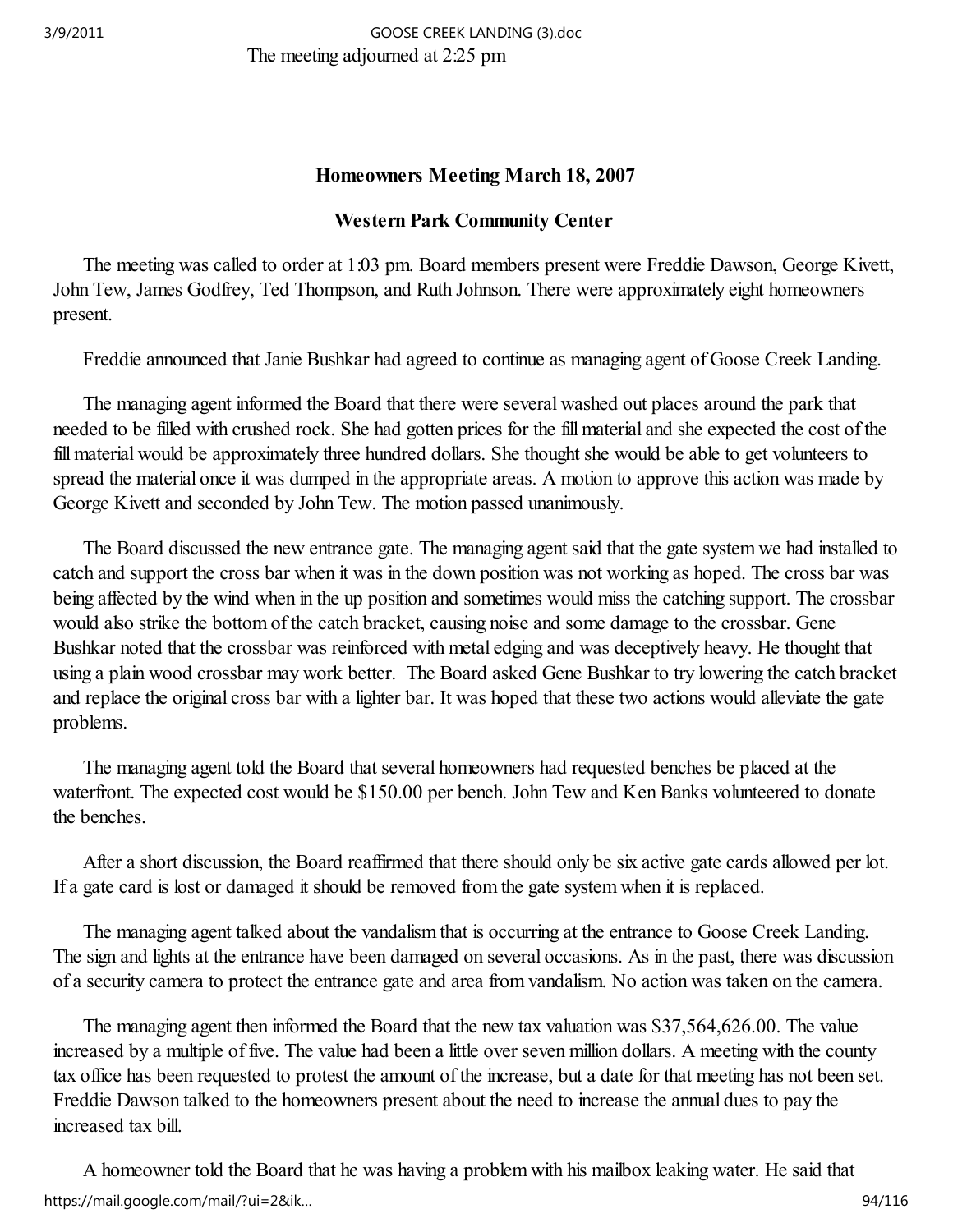occasionally his mail would get wet. Purchasing new mailbox sections was discussed but it was decided to try and repair the problem mailboxes first. It was noted that the price for a mailbox module was thought to be more than \$700.00.

 Another homeowner talked to the Board about the need to repair the swing set at the picnic shelter. The Board asked the managing agent to have the needed repairs done.

 Freddie Dawson told the homeowners in attendance that the Board was about to conduct the annual budget meeting. The homeowners were told that they were welcome to stay and attend the meeting but that there would not be the opportunity for homeowner input during the budget meeting. The meeting was adjourned at 1:50 pm.

# Annual Budget Meeting March 18, 2007

# Western Park Community Center

 The annual budget meeting was held following the Homeowners meeting. Board Members in attendance were Freddie Dawson, George Kivett, John Tew, James Godfrey, Ted Thompson, and Ruth Johnson. Ken Banks was in attendance as the accountant for Goose Creek Landing.

 While not a budget item, the date for the annual Homeowners meeting at White Oak School was set for June 2, 2007 at 9:30 am. Nominations for election to the Board of Directors must be done by May 10. The managing agent was instructed to mail the absentee ballots to the Homeowners on May 17. There are four Board Member seats open for election. There will also be a ballot included in the mailing for Homeowners to vote on whether or not to leave the entrance gate open during weekdays from 7:00 am until 5:00 pm. Some Homeowners want the gate left open to facilitate package deliveries and service worker access. Other Homeowners feel that leaving the gate open defeats the purpose of the gate and decreases the security of Goose Creek Landing. George Kivett and Freddie Dawson were asked to write the ballot for the gate closing vote.

 A letter from Homeowner Craig Glasgow was presented to the Board. Mr Glasgow was concerned about the Boards position regarding an alleged domestic disturbance that occurred at his home. The Board Members read the letter but there was limited discussion of that topic.

 Ken Banks presided over the budget meeting. Each area of the budget was discussed. Most budget items remained unchanged or with minor adjustments. The managing agent was given a three percent raise. It was estimated that the property taxes would increase by a factor of 2.5. This reflects the value increase and the tax rate decrease. Carteret County has not finalized the tax rate and we are hoping for a reduction in the valuation of our property. If we are able to negotiate a lower value on our land or the County lowers the tax rate more than expected, our tax bill will be less than projected. This is the budget for 2007/2008:

## INCOME

Dues \$238,450.00

Interest Income \$500.00

Other Income \$1,000.00

https://mail.google.com/mail/?ui=2&ik… 95/116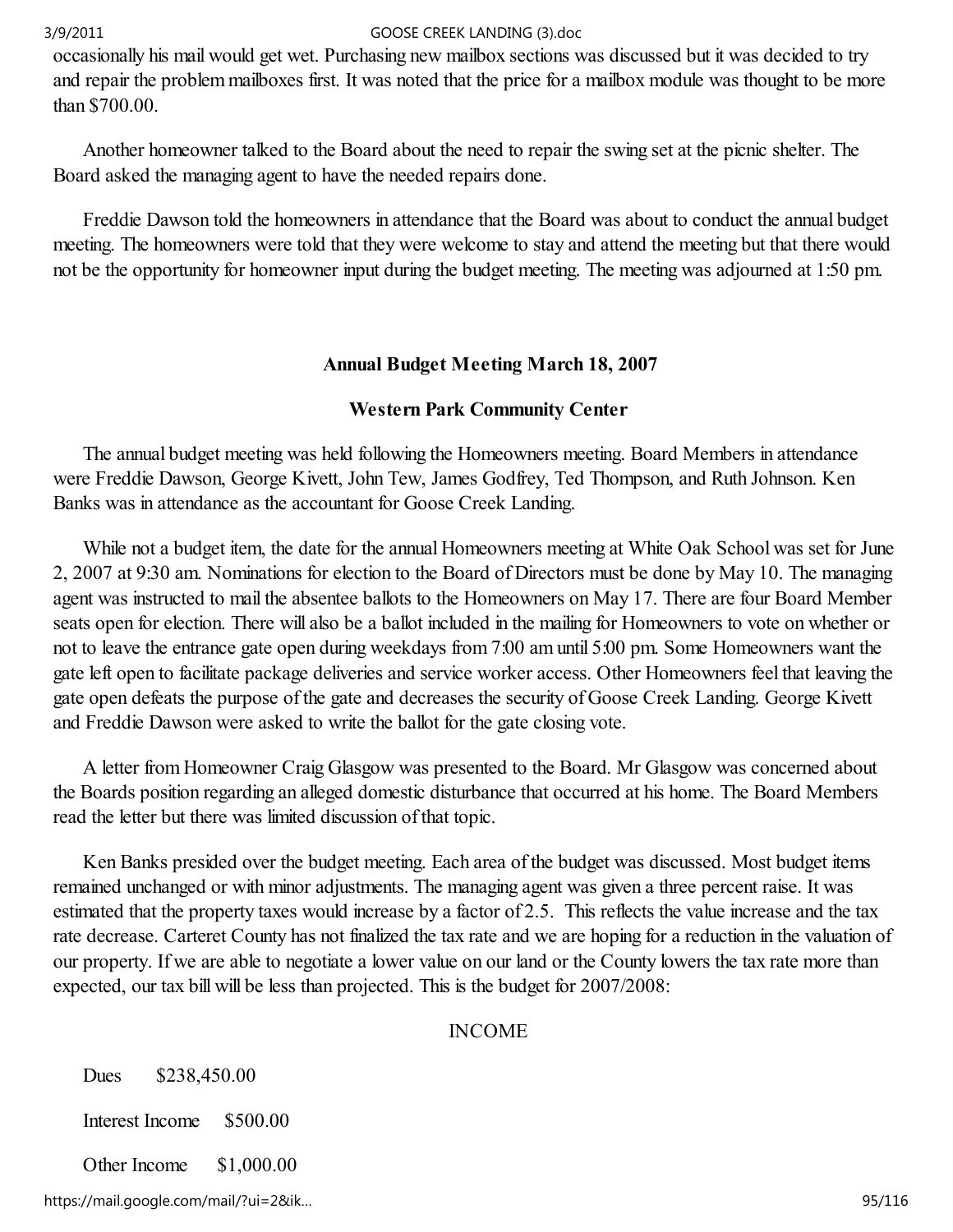### Expenditures

- Accounting: \$2,400.00
- Bank Charges \$50.00
- Capital Improvements/Contingencies \$24,360.00
- Insurance \$7,000.00
- Lawn Service \$3,500.00
- Legal Fees \$1,000.00
- Management Salary \$17,200.00
- Maintenance \$6,000.00
- Miscellaneous \$1,000.00
- Office Supplies \$750.00
- Pool Maintenance \$12,000.00
- Postage \$500.00
- Road Maintenance \$2,500.00
- Septic Tank Lot Rental \$900.00
- School Rent \$100.00
- Social Activities \$1,200.00
- $Taxes Payroll \quad $1,800.00$
- $Taxes Property$  \$84,000.00
- $Taxes Income$  \$50.00
- $Telephone Pool$  \$300.00
- Telephone Management  $$1,500.00$
- Telephone Security Gate \$500.00
- Vehicle Allowance \$840.00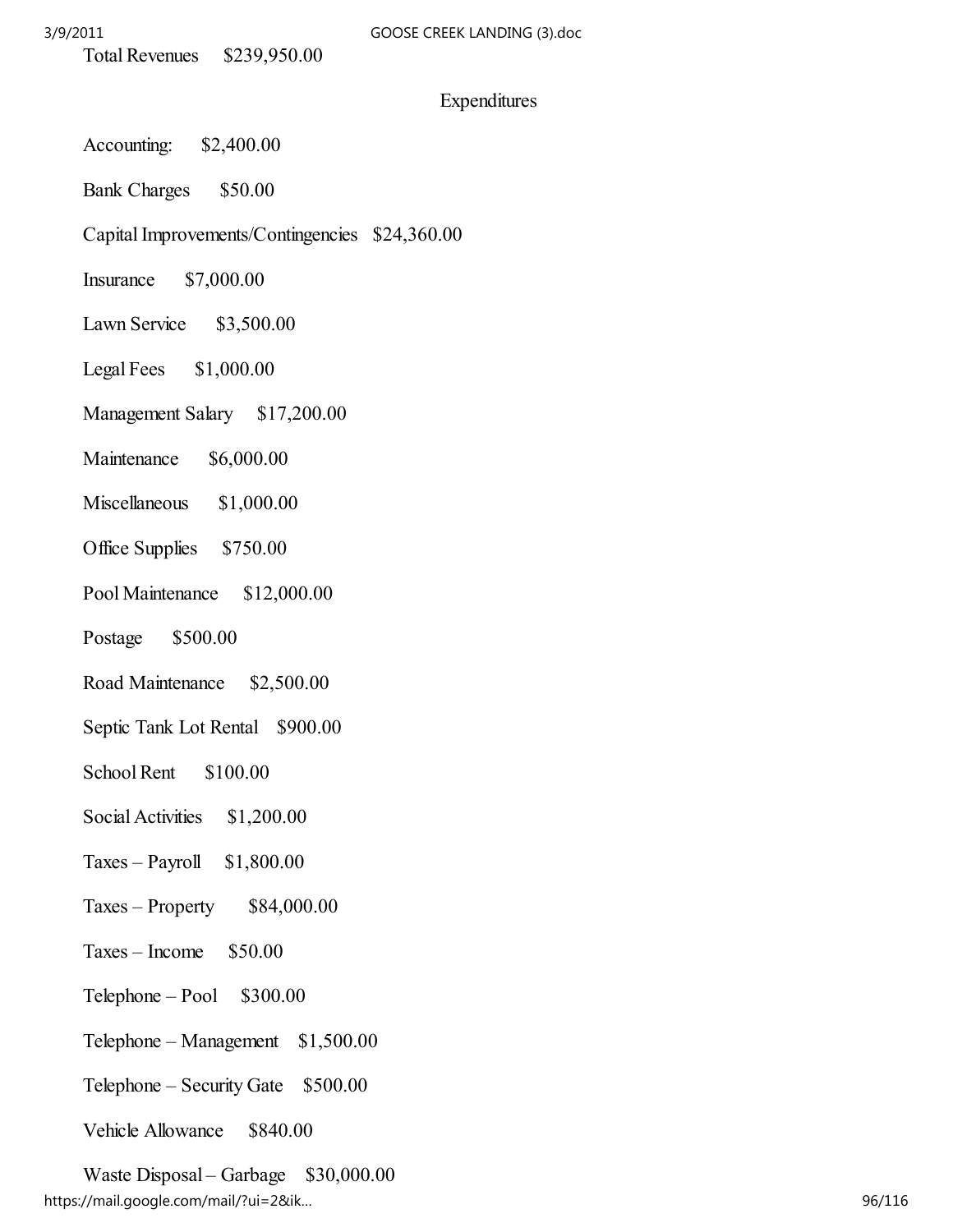Water \$32,000.00

Utilities \$8,500.00

Budget Total \$239,950.00

 A motion to increase the annual Homeowner dues to \$950.00 and to accept the budget as discussed was made by George Kivett and seconded by Ted Thompson. Motion passed unanimously. It is understood by the Board members that if the County changes the property tax value for Goose Creek Landing the Board may meet again to adjust the amount of the annual Homeowners dues.

The meeting adjourned at 2:30 pm.

## ANNUAL HOMEOWNERS MEETING

### 06-02-07

 The meeting at White Oak elementary school cafeteria was called to order at 9:34am. Board members present were George Kivett, Freddie Dawson, James Godfrey, John Tew, Ted Thompson, and Ruth Johnson. Ken Banks, accountant for Goose Creek Landing was also attending. The Board members introduced themselves and then Freddie Dawson asked for any new homeowners to stand and introduce themselves. Gerald Dixon of lot 209 was the only new homeowner to do so.

 Ken Banks presented and discussed the annual financial statement for the year ending 03-31-07. He answered questions from Homeowners about individual line items in the statement. He then discussed the budget for the 2007/2008 fiscal year and answered questions about the budget. Questions about the budget increase to cover property taxes were referred to Jim Godfrey for a later discussion.

 James Godfrey spoke to the Homeowners about the property tax increase, the efforts that had been made to reduce the amount of the increase, and the effect the increase would have on Goose Creek Landing. The property tax value of Goose Creek Landing increased from approximately 7.5 million to approximately 38 million dollars. James and attorney Neil Whitford were able to get the new valuation reduced to approximately 34 million dollars. Even though the tax rate will decrease, this will still double the amount of property tax owed by Goose Creek Landing. This increase necessitates an increase in the Homeowner dues of three hundred dollars per year. There was much discussion from the homeowners about this topic. Some homeowners expressed dismay over the hardship the increase in Homeowner dues will cause. There was also discussion of an idea to charge more dues to owners of waterfront lots and to the owners of doublewide trailer lots. There was very little support for changing the Homeowners dues to unequal shares and the discussion ended.

 Managing Agent, Janie Bushkar, spoke to the Homeowners about general concerns of Goose Creek Landing. She thanked James Godfrey for his efforts in getting the tax value lowered. She also thanked John Tew https://mail.google.com/mail/?ui=2&ik… 97/116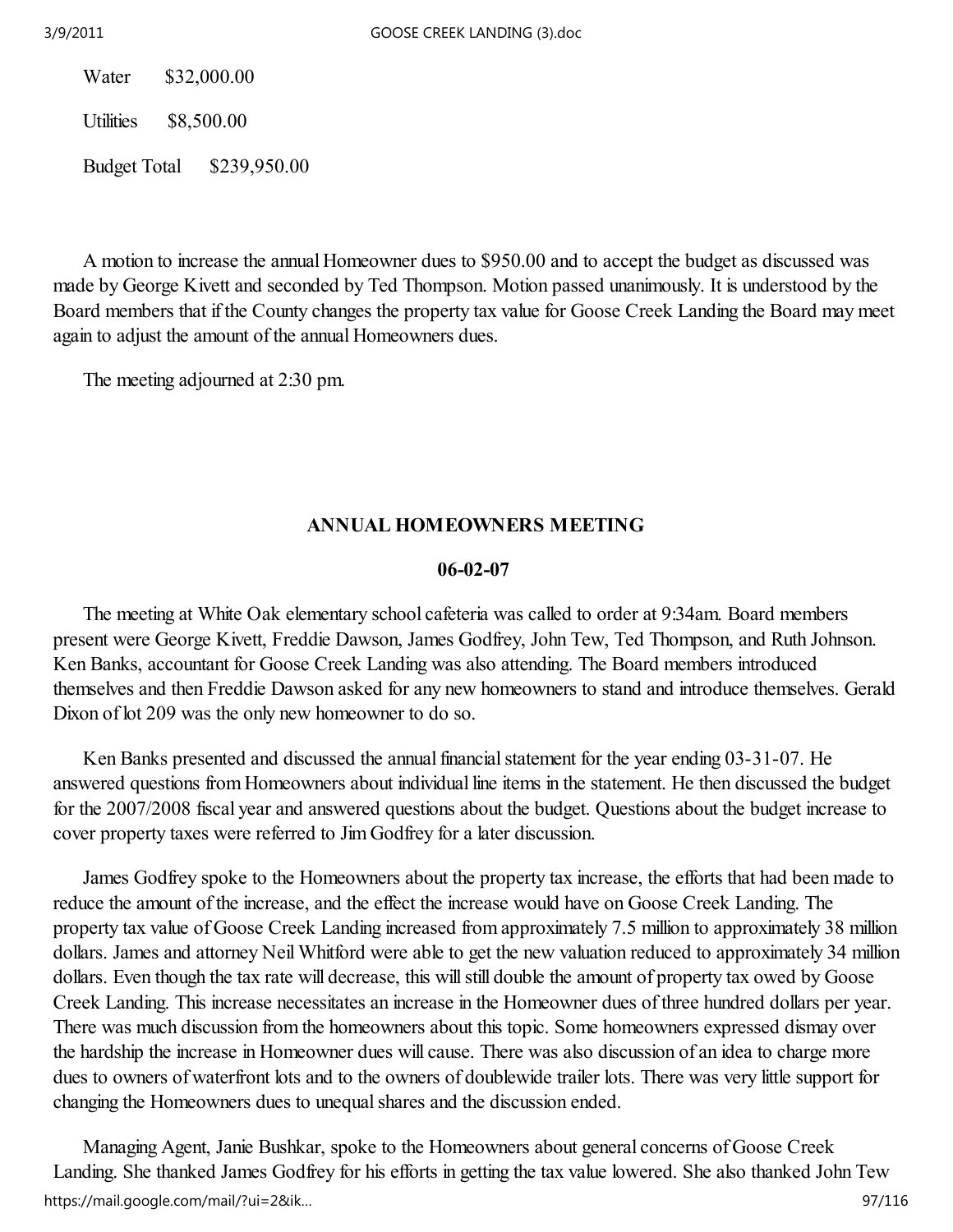and Ken Banks for donating wooden benches that had been placed at the waterfront area. She also thanked several Homeowners who had helped to keep the Landing in good order throughout the year. Janie reminded Homeowners about the need to have liability insurance on their golf carts. She said that in most circumstances, normal homeowner's insurance policies will not cover golf carts. She talked about the need to bag trash and not just dump garbage in the rollout cans, people not keeping their dogs on a leash, the littering with cigarette butts, and speeding in the Landing. Some Homeowners pointed out that some of the worst offenders for speeding were the delivery trucks, with UPS being the worst for speeding. It was also noted that many contractors were not cleaning up after they completed their work. On the topic of golf carts, it was noted that the carts may be weakening the ground behind the waterfront bulkhead and it would be a good idea to install some kind of barrier to stop the carts at least three feet from the bulkhead. Janie encouraged the Homeowners to contact the NC DOT to try and get a turning lane built on Hwy 24 because of the heavy traffic on that highway and because of the high number of people that now live in the area off of Red Barn road. It was decided to have the annual Homeowner's picnic on September 2 at 4:00pm. Homeowner's spoke to Janie about the need to have hired security personnel on holidays and busy weekends. Another Homeowner complained about the number of decaying fish carcasses that are floating around the pier and swimming area. Janie thanked the Homeowners for their support of her work in Goose Creek Landing.

 Freddie Dawson asked the attending Homeowners if they had any concerns they would like to address at the meeting. Forrest Dawson, lot # 242, spoke about the need for more playground equipment for the play area next to the picnic shelter. During the discussion it was noted that the OSHA rules for playground equipment were very extensive. The addition of new playground equipment would be extremely expensive because of the need to comply with the OSHA guidelines. Jerry Barbour, lot # 140, spoke about unleashed dogs running in the park and complained about the entrance gate not working properly. He said that the crossbar of the gate did not go into the fork designed to catch and support the crossbar in the down position. Freddie Dawson explained that the catch mechanism was not a part of the original gate plan and was not recommended by the gate installer. The Board added that reinforcement to support the gate in the event that someone tried to break the crossbar by driving into it. Breakage like this has been a problem in the past and is expensive to repair. The crossbar flexes enough in the wind that sometimes it will miss the catch mechanism and become hung. The use of the extra catch was discontinued. Mr. Barbour added that he thought the money spent of the entrance gate had been wasted and that he thought the gate should be removed. Ken Banks talked about how much he enjoyed Goose Creek Landing and that he thought the Landing was well run and relatively cheap for a place at the coast. No other Homeowners spoke.

 The next order of business was the election of four members to the Board of Directors. Freddie Dawson asked for nominations from the floor but there were none. Candidates already on the ballot were Freddie Dawson, James Godfrey, Ruth Johnson, Pete Horton, and Craig Glasgow. All the candidates introduced themselves to the Homeowners and spoke briefly. Attending Homeowners were asked to mark their ballots and hand them to Janie. Also on the ballot was a provision covering whether the entrance gate should be left open from 7:00am until 5:00pm, Monday through Friday, to facilitate deliveries and service work.

The meeting was adjourned at 11:10am.

 A committee of Homeowners counted the ballots and Freddie Dawson, James Godfrey, Ruth Johnson, and Craig Glasgow were elected to the Board of Directors. The motion to keep the entrance gate open during weekdays passed by a wide margin.

 While the ballots were being counted Freddie Dawson called a meeting of the current board members and https://mail.google.com/mail/?ui=2&ik… 98/116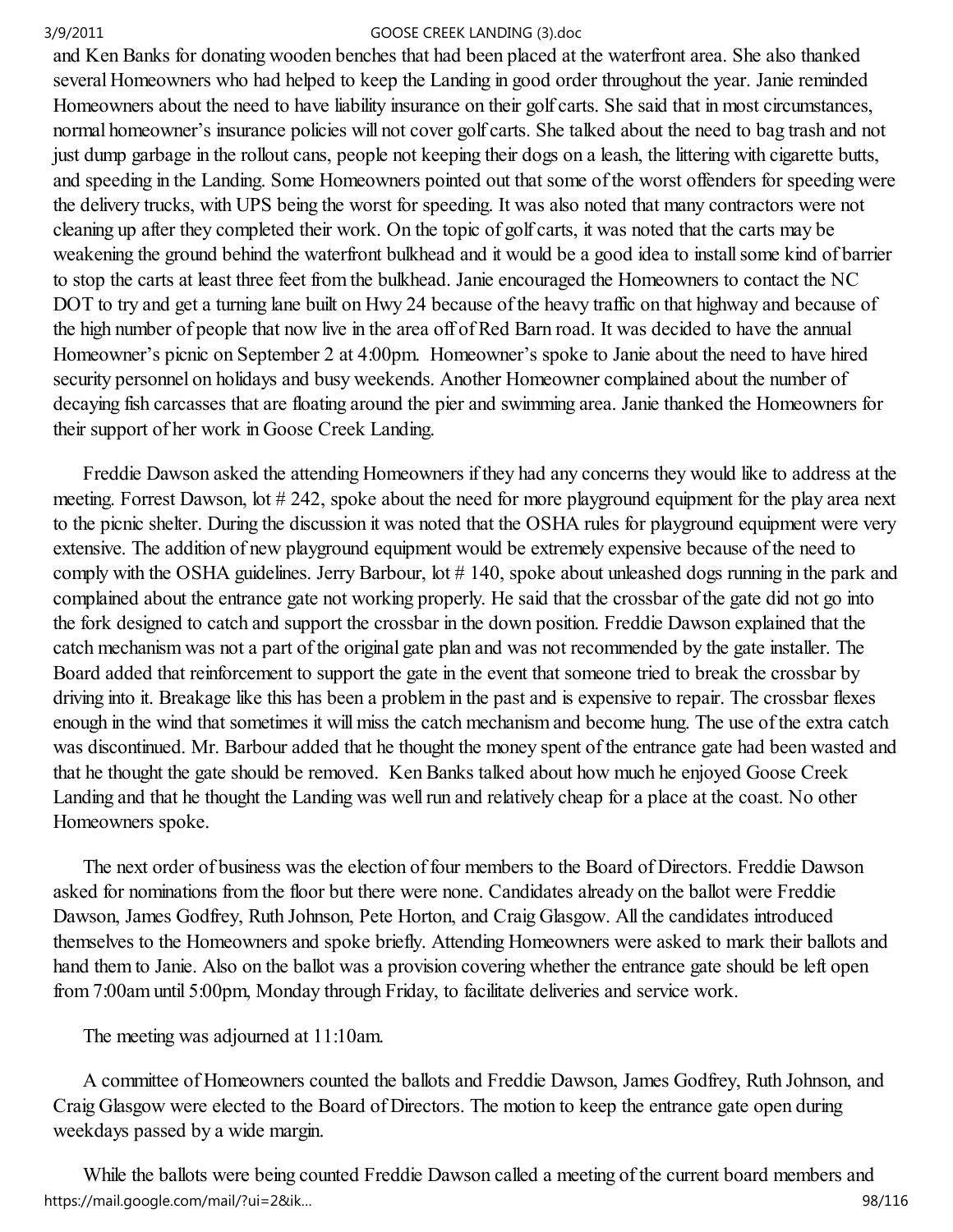included both non-board member candidates. He wanted to discuss adding a security camera at the entrance gate area. This has been discussed at great length in the past. A committee of Homeowners was formed several years ago but no action was ever taken. Recent vandalism, and the investment made to improve the entrance gate, led the Board to take action. James Taylor, of DEPS, a homeowner in Goose Creek Landing, presented a proposal for the installation of two security cameras that can record continuously for nearly two weeks. The system has the capability to add at least two more cameras to the existing recording system. The recorded video can be replayed and copied at any time. The quoted cost for this system is \$2954.98. Since this meeting was only for informational purposes there was no action taken on the proposal.

# Board of Directors Meeting 06-02-07

 Immediately following the announcement of the election results, Freddie Dawson called a meeting of the Board members. Board members present were George Kivett, Freddie Dawson, Ted Thompson, John Tew, Ruth Johnson, James Godfrey, and Craig Glasgow. This meeting is required by the By-Laws to elect new officers for the Board of Directors. George Kivett made a motion for the following slate of officers; President, Freddie Dawson; Vice President, Ted Thompson; Treasurer, James Godfrey; Secretary, George Kivett. The motion was seconded by James Godfrey. The motion passed unanimously.

 The Board then returned to the topic of the security cameras. After a long discussion, the Board decided to upgrade the cameras to a "vandal proof" design. This will increase the cost of the system but the Board thought it may well save money over the life of the security system. The Board estimated the total cost of the "vandal proof" system to be \$3900.00. A motion to have DEPS install the two camera security system was made by George Kivett and seconded by James Godfrey. The motion passed unanimously. The meeting adjourned at 12:08pm.

# Board Meeting / Homeowners Meeting March 9, 2008

 The meeting was held at the Western Carteret Park civic center. The meeting was called to order at 1:00pm. Board members in attendance were, George Kivett, Freddie Dawson, Ruth Johnson, Ted Thompson, John Tew, James Godfrey, and Craig Glasgow. The managing agent, Janie Bushkar was also present.

 John Tew opened the meeting with a discussion about homeowners installing electric generators to provide electricity to their trailers in the event of a power outage. It was decided that there may be liability problems so Janie was asked to discuss the generator installation with Carteret – Craven EMC. The Board thought that the EMC may have some guidelines for installing generators.

 Freddie Dawson reported that several homeowners had complained that Michael Jones had signage on his office and at the entrance gate that made him appear to be the sales office for Goose Creek Landing. The Board requested that Board member John Tew write a letter to Michael Jones requesting that any reference to Goose Creek Landing be removed from all of his advertising except in the description of lots and trailers for sale. There was also discussion as to why a commercial sales office was allowed in Goose Creek Landing. George Kivett stated that Michael Jones was given permission to operate his office in GCL by Driftwood Management and that the decision to allow that office could be revisited by the current Board or a future Board.

 The Board requested Janie to have a covered bulletin board constructed outside the entrance gate that would be available to all homeowners for the displaying of advertisements for the sale of their lots and trailers. The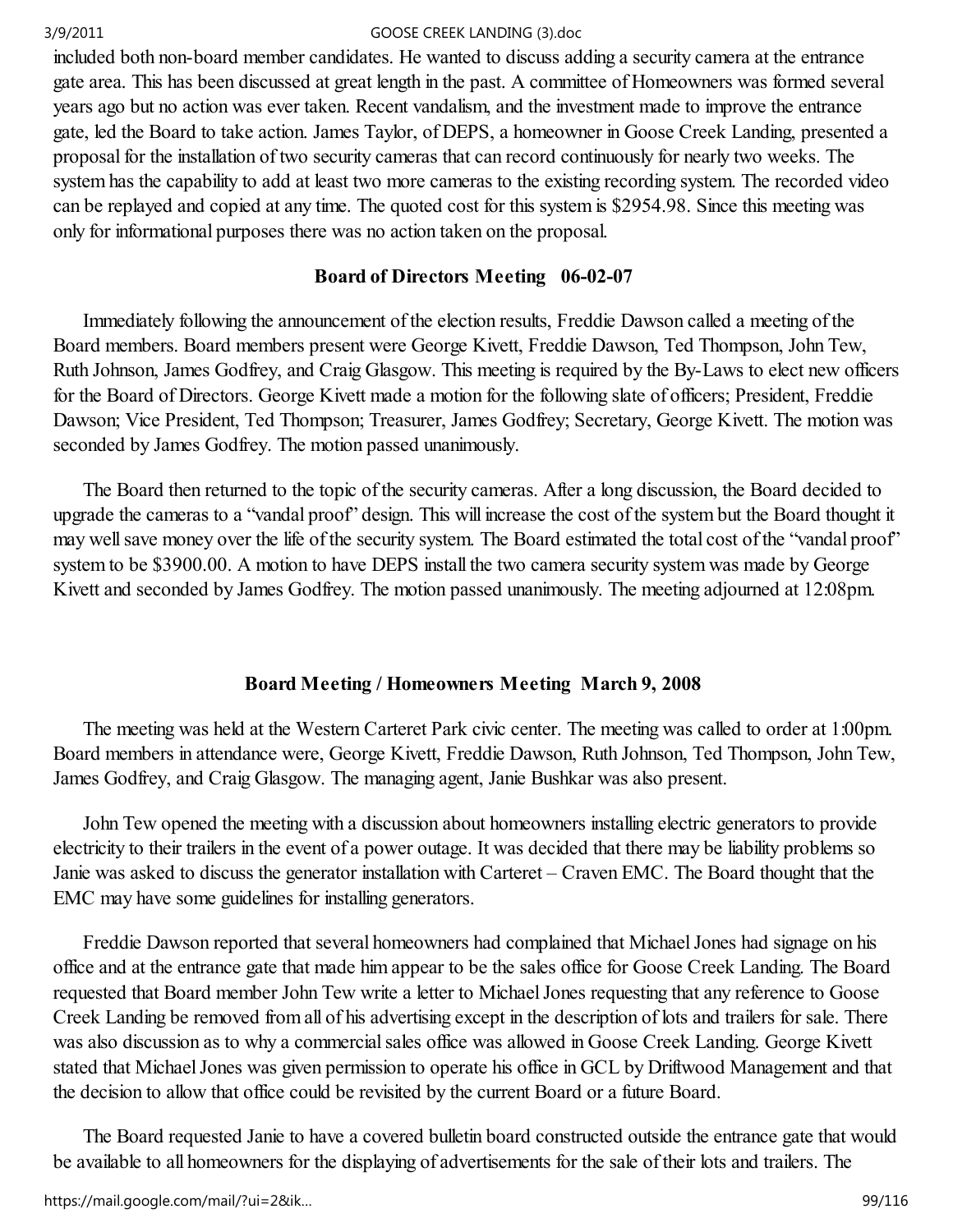bulletin board is to be like the other bulletin boards we have. It should have clear doors that can be locked and all advertisements will be placed in the board by Janie. This action was approved with a motion by John Tew and a second by James Godfrey. The vote was unanimous.

 Janie Bushkar read a letter from a homeowner who had not paid their dues on time. There had been a late fee charged to them and they protested the late fee in their letter. The homeowner acknowledged receiving the bill for the dues in December. The homeowner was protesting the penalty charge because they did not receive a second letter telling them they had not paid the dues on time. Since this homeowner had received the bill on time the Board did not see any reason the late fee should not be paid.

 A homeowner asked Janie if the telephone/entrance gate system was working properly and Janie informed them that it was. Two homeowners reported that their mailboxes were leaking and that some of their mail had been damaged by water. Janie was asked by the Board to inquire to the mail carrier if different mail boxes could be assigned to those homeowners whose boxes were leaking.

 There was a short discussion about Michael Jones' attempts to have the Board allow double wide trailers on single wide lots. Freddie Dawson asked the attending homeowners if any of them would like to comment on this and none did.

 There was a short discussion between the homeowners and the Board about the need to dredge the boat basin. No action was taken.

 John Tew made a motion to adjourn and George Kivett was the second. The meeting was adjourned at 1:30pm.

# Annual Budget Board Meeting March 9,2008

 The meeting was called to order at 1:45 pm. Board members attending were Freddie Dawson, Craig Glasgow, Ruth Johnson, John Tew, Ted Thompson, James Godfrey, and George Kivett. The CPA for GCL, Ken Banks was present, as was the managing agent of GCL, Janie Bushkar.

 Prior to the budget discussion the Board set the date of June 7, 2008 for the annual Homeowners meeting at the White Oak School. Nominations for election to the Board of Directors of Goose Creek Landing must be submitted to Janie by May 12. The absentee ballots are to be mailed on May 20.

 With the guidance of Ken Banks, the Board discussed each line item of the budget. With input from all Board members and the managing agent, the following budget was approved on a motion by John Tew and a second by James Godfrey with a unanimous vote.

Revenue:

Dues \$275,000.00

Interest \$ 500.00

https://mail.google.com/mail/?ui=2&ik… 100/116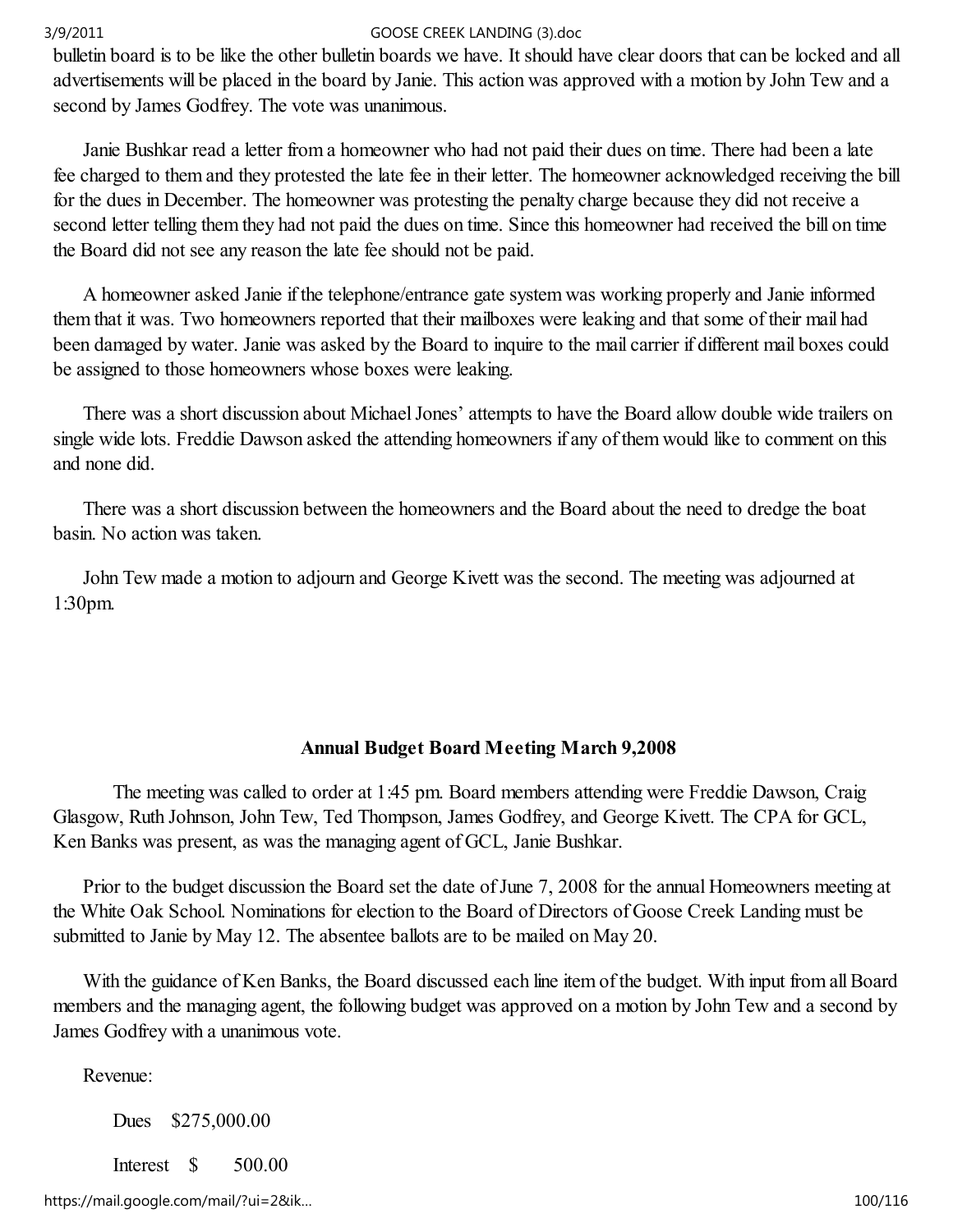Miscellaneous \$ 1,000.00

Total Revenues \$276,500.00

# Expenditures:

- Accounting \$ 2,400.00
- Bank Charges \$ 50.00
- Capital Improvements \$ 34,760.00
- Insurance \$ 7,000.00
- Lawn Service \$ 3,500.00
	- Legal Fees \$ 1,500.00
	- Management Salary \$ 17,700.00
	- Maintenance \$ 6,000.00
	- Miscellaneous \$ 1,000.00
	- Office Supplies  $$500.00$
	- Pool Maintenance \$ 12,000.00
	- Postage \$ 500.00
	- Road Maintenance \$ 2,500.00
	- Septic Lot Rental  $$1,100.00$
	- School Rent  $$ 100.00$
	- Social Activities  $$1,200.00$
	- Taxes Payroll  $$1,800.00$
	- Taxes Property \$101,000.00
	- $Taxes Income S$  50.00
	- $Telephone Pool \$  300.00
	- Telephone Management \$ 1,500.00
	- Telephone Security Gate \$ 700.00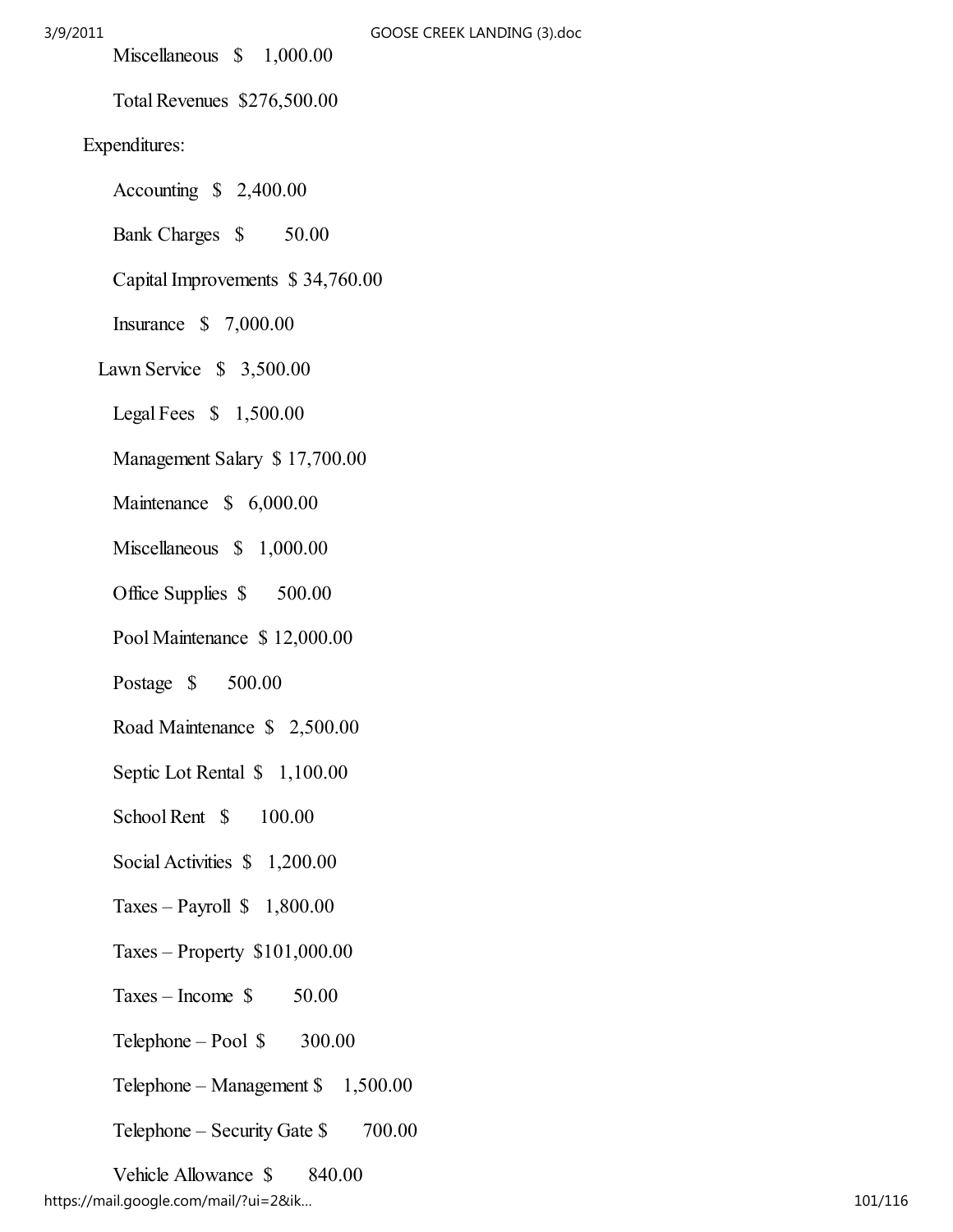Waste Disposal – Garbage \$ 35,000.00

Water \$ 34,000.00

Utilities \$ 9,500.00

Total Expenditures \$276,500.00

The meeting adjourned at 2:50 pm.

# Annual Homeowner's Meeting June 7, 2008

 The annual homeowner's meeting was held at White Oak Elementary School and was called to order at 9:30 AM. Board members in attendance were Freddie Dawson, Ruth Johnson, Ted Thompson, John Tew, James Godfrey, and Craig Glasgow. Ken Banks was present to answer questions about the budget and the accounting practices of Goose Creek Landing.

 Freddie Dawson asked for new home owners to be recognized. There were no new homeowners in attendance.

 The first item of discussion was the budget. It was noted that our biggest expenditures were for water, trash removal, and property taxes and we had very little control over these budget items. There was a question about what the budget line item Capital Improvements was used for. A homeowner wanted to know if there was a company that would remove the trash for a cheaper rate. Janie stated that Waste Industries was currently the least expensive option but she did compare rates periodically. There is currently \$80,000.00 dollars in the GCLHOA bank account and our monthly bills generally run \$20,000.00 per month. It was noted that there was \$35,000.00 in the budget for unexpected expenses and if that amount was exceeded there would be an assessment to cover the budget shortfall. It was reported that the surplus monies that we have had in past years had been spent for making up the difference between actual expenses and the amount of homeowner's dues collected. The Board hopes that the \$35,000.00 that was budgeted for unexpected expenses will once again allow for a surplus of funds that could be used instead of an assessment to homeowners. Ken Banks invited any homeowners that had questions about the budget or the accounting practices to contact him and he would be glad to answer any questions.

 The managing agent, Janie Bushkar, thanked several homeowners for their help in maintaining the park and helping her with her duties as managing agent. Janie then addressed several things that were creating problems in GCL. She reminded the homeowners of the following:

- 1. If the picnic shelter is used it must be clean and free of trash after use.
- 2. Speeding and failure to stop at stop signs continues to be a problem.
- 3. Unlicensed drivers (mostly children) operating golf carts.
- 4. All golf carts must display the owner's lot number and a GCL sticker.
- 5. All trash placed in the roll-out cans should be bagged.
- 6. Large items of trash must be taken to the dump. The roll-out cans are for household trash only.

https://mail.google.com/mail/?ui=2&ik... 102/116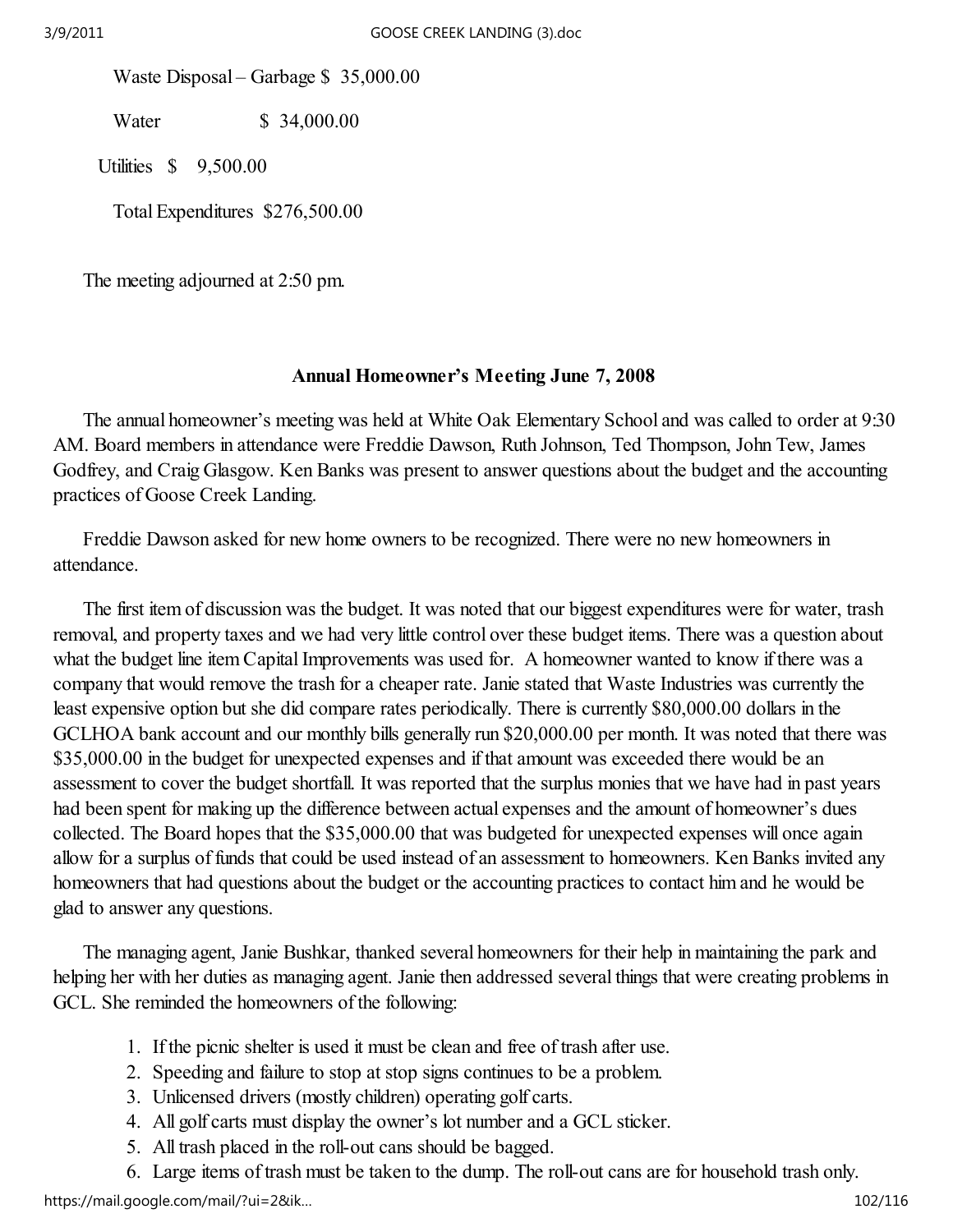- 7. There should be a lot number on the electric meter boxes.
- 8. Respect the children's playground area.
- 9. People who walk their pets should clean up after their animals.
- 10. The pier is for Goose Creek Landing homeowners only.
- 11. Please do not loan out the gate cards.
- 12. The entrance gate will be closed on all holidays, even on weekdays.
- 13. Placing wheel locks on un-authorized boat trailers was suggested.
- 14. It was noted that trespassers must be warned before law enforcement can be called.
- 15. Trespassers can be charged even if the gate is open. Signs at entrance state that GCL is private property.
- 16. The crossed boards between the pilings under the pier are not needed for structural support.
- 17. The rope that runs from the end of the pier to shore needs to be cleaned once a year.
- 18. Fish scraps need to be thrown in the deep water between the piers not in the shallow water where people walk and swim.
- 19. Don't throw trash in the water
- 20. Homeowners should provide Janie with current address and possibly cell phone numbers in case she needs to contact a homeowner.

 There was a discussion about the Labor Day picnic. The Board stated that there needed to be a committee of homeowners to oversee the picnic. There were no volunteers for this committee. A motion was made to cancel the picnic, there was a second and the motion passed on a vote of the homeowners. The money that was budgeted for the picnic will be put into the contingency fund.

 It was noted that the security guard that was being hired was doing a good job and his services were satisfactory. Also, the surveillance camera at the entrance gate was working and had been used to identify people who had damaged the property and we were able to collect compensation for the damage they had caused.

 There was discussion about Goose Creek Resort seeking permission to build a drystack marina. It was stated that we were opposed to that and so was the housing development on the north side of Goose Creek Resort. It was agreed that we should have a representative at any meetings regarding this effort.

 Also, there was discussion of the property tax discrepancy between Goose Creek Landing and Goose Creek Resort. GCL has approximately 55 acres valued at approximately thirty three million and GCR has approximately 92 acres valued at approximately nine million.

 Discussion of allowing double-wide trailers on lots designated as single-wide lots was led by John Tew. John reported that the county septic regulations will not allow double-wide trailers on the single-wide lots.

 It was noted that fines levied against golf carts are enforceable. But the fine levied against the homeowner who lied about the outbuilding he built cannot be enforced due to a lack of publicity for the regulations.

The Board asked if any homeowners had questions for the Board but none did.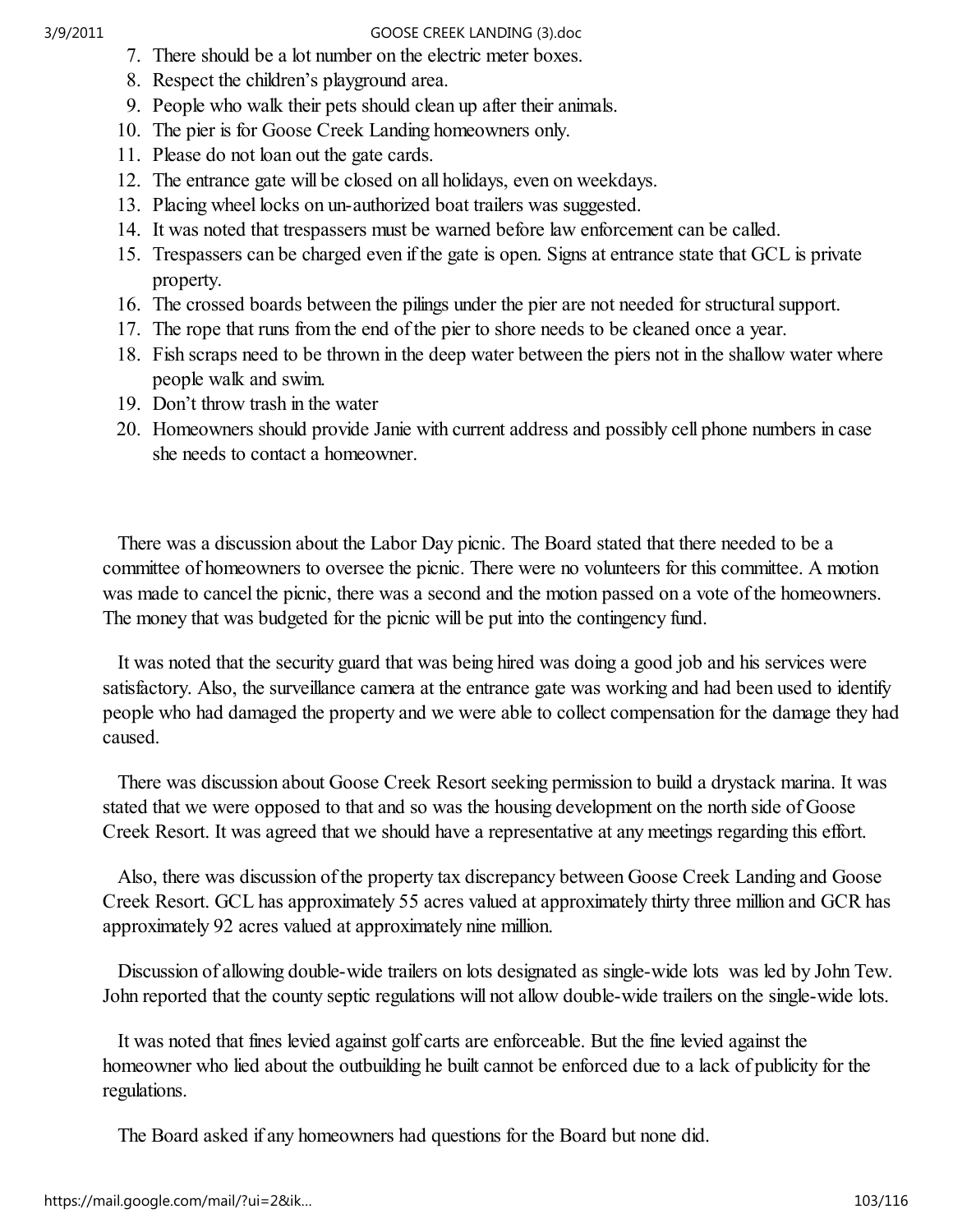The floor was opened for nominations for election to the Board. The four candidates for the Board of Directors were given the opportunity to address the homeowners. All did so with the exception of George Kivett who was not in attendance. Freddie Dawson spoke for George. The homeowners in attendance then submitted their votes for the candidates of their choice.

The meeting was adjourned at 10:50 AM.

Following the close of the meeting the votes were counted by a committee and the results are:

John Tew 69 votes

George Kivett 76 votes

Ted Thompson 80 votes

Earl Bunting 67 votes

John Tew, Ted Thompson, and George Kivett were elected to the Board of Directors for two years.

# Board of Directors Meeting July 27, 2008

 Board members in attendance were Freddie Dawson, George Kivett, James Godfrey, John Tew, Craig Glasgow, and Ruth Johnson. The meeting was called to order at 1:15pm.

 James Godfrey addressed the Board regarding the drystack boat storage facility that Goose Creek Resort is trying to build. James spoke with Tonya Jacks who is with the Carteret County planning department. She informed James that the initial permit request had been denied but that the Goose Creek Resort campground would have thirty days to appeal the permit denial. There will be a Carteret County Planning Board meeting on August 13 to hear public comments regarding the proposed building. Robin Comer, who has had an ownership interest in Goose Creek Resort, is the chairman of the Planning Board. James was asked to consult with a lawyer regarding the possibility of a conflict of interest in the hearing of the permit request by the Planning Board. James encouraged everyone to attend the Planning Board meeting.

 Freddie Dawson read a letter that will be mailed to Michael Jones. In the letter, Mr. Jones was asked to remove any signage or advertising that appeared to associate his business with Goose Creek Landing. This letter was in response to complaints that Mr. Jones appeared to advertise his business as being affiliated with Goose Creek Landing.

 The Board reviewed several building requests. Homeowner Jimmy Batten requested authorization to build a 12' x 17' shelter. His request was denied because it exceeded the size allowed. Ernest Spivey requested permission to build a 21' x 10' addition on one side of his trailer and a 10' x 24' sun room on the other side of his trailer. This request was denied because it exceeded the maximum size for additions. The Board asked John Tew to discuss possible alternatives with Mr. Spivey.

 The Board reviewed a written request by Fran Hamilton and Sandra Blackmon. This request dealt with their desire to remove a street light pole from between their lots. Janie noted that their immediate neighbors were opposed to the re-location of the pole. Carteret Craven Electric had told Janie that the pole could not be moved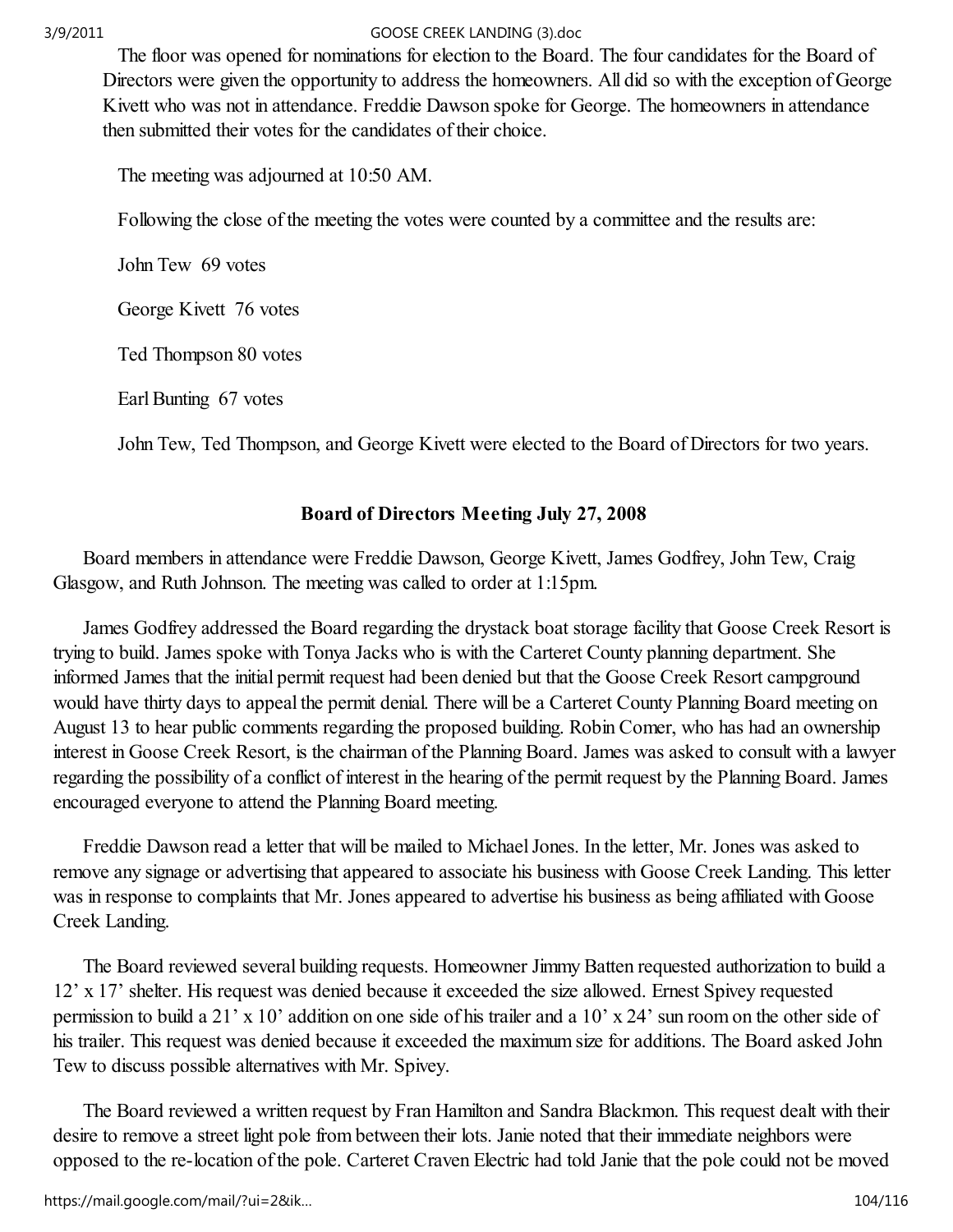across the street without digging up part of the street to allow for burying a cable to supply power to the light. James Godfrey made a motion not to allow the light and pole to be moved. Motion was seconded by John Tew. Motion passed with a unanimous vote.

 Mary Brian Carlyle requested permission to continue playing music at the picnic shelter until midnight. She stated that Carteret County allowed music to be played until midnight and did not want to stop playing at 11:00pm as is now required. She stated that the men needed more time to drink so they would feel like dancing. Board member George Kivett expressed concern for the Homeowners who lived near the picnic shelter. He stated that Goose Creek Landing was more of a residential area and that 10:00pm was a more appropriate time to terminate the music. The Board requested Janie to poll the Homeowners that lived near the picnic area to ascertain their feelings on the subject. She was also asked to check with Carteret County to determine if the music ordinance did list a midnight termination time.

 The Board discussed a general request to allow homeowners, who were using the picnic shelter, to use the bathroom facilities in the pool area. The following motion was made by John Tew and seconded by George Kivett: Homeowners who had reserved the picnic shelter could use the bathrooms in the pool area if a security guard, hired by Janie, was on duty the entire time the bathrooms were accessible. The cost of the security guard must be paid in full by the homeowners using the picnic area. The cost must be paid to Janie prior to using the facilities. Under no circumstances would the homeowners be allowed to provide their own security personnel. The motion passed unanimously.

 Janie informed the Board that she had received several comments regarding the reinforcing "X" timbers underneath the pier. These timbers were nailed in place and not bolted and were washing away. Janie had consulted with dock and pier contractors that were of the opinion that the cross timbers in question did not add any structural strength to the pier. It was noted that the campground pier did not utilize the crossed boards. One contractor recommended adding twenty timber pilings to reinforce the pier pilings that were already in place. This would cost approximately \$4,000.00. The Board tabled this discussion and took no action on the recommendation.

 George Kivett called the Board's attention to the growing practice of homeowners leaving trailers parked in the trailer parking area for extended periods. The rules allow for a maximum parking time of 24 hours. It was noted that while this was not a problem at this time it could easily become a problem in the future. As homeowners continue to add on to their trailers, it leaves little room on their lots for parking of trailers.

 Freddie Dawson discussed with the Board the need to update the "Rules and Regulations" document of Goose Creek Landing. All Board members agreed as to the need for an updated document. The Board decided to meet at a later time to discuss this in more detail. The meeting was adjourned at 2:55pm.

# Board of Directors Meeting October 5, 2008

 The meeting was held under the picnic shelter. Board members in attendance were George Kivett, Ruth https://mail.google.com/mail/?ui=2&ik… 105/116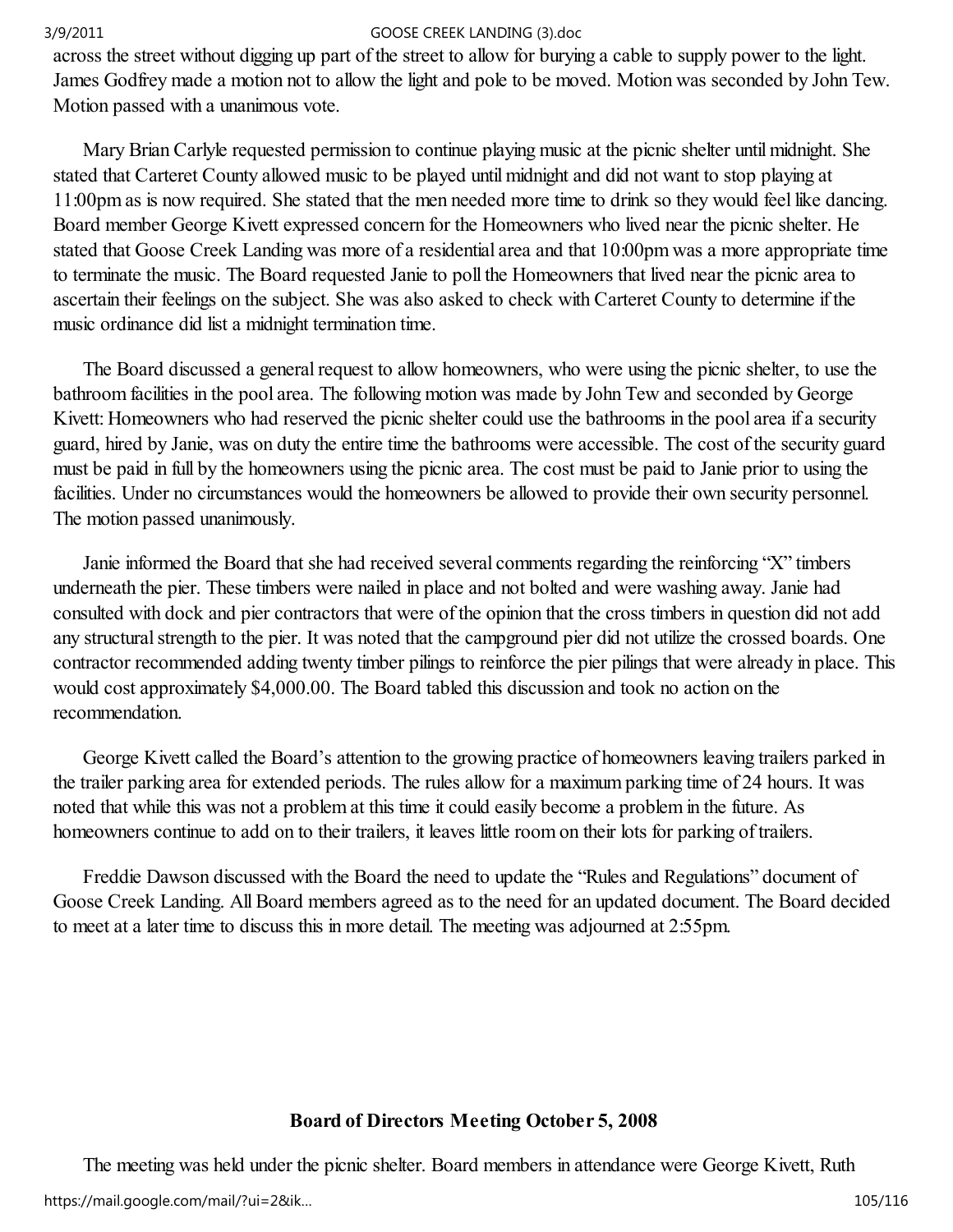Johnson, Freddie Dawson, John Tew, Ted Thompson, James Godfrey, and Craig Glasgow. The meeting was called to order at 1:06 pm.

 Homeowner Terry Andrews came before the Board representing the four waterfront homeowners. (He is one of the four) Terry presented a plan for installing a bulkhead structure on the waterfront of the Goose Creek property that is in front of their four homes. Terry said that the cost for this would be paid by the four homeowners that were making the request. There was discussion that a project like this should be brought before the homeowners for a vote. It was also noted that the new bulkhead would have to be compatible with the existing bulkhead on the rest of the Goose Creek Landing waterfront. After further discussion, the Board decided to form a committee that would research the bulkhead project. James Godfrey made a motion that a committee be formed to study the project. John Tew gave the second. James Godfrey, Janie Bushkar, Craig Glasgow, and Terry Andrews agreed to serve on the committee. Motion passed with a unanimous vote.

Freddie Dawson asked if any of the homeowners in attendance would like to address the Board. None did.

 Freddie then discussed the letter that was sent by the Board to Michael Jones regarding his signage, on Goose Creek Landing property, advertising his realty business. Freddie reported that Mr. Jones had received the letter and did not feel that he misrepresented his business in any way. Mr. Jones said that he had permission to operate his realty business in Goose Creek Landing and that his signs were allowed because of that permission. Several Board members did not feel like his business should be allowed to place advertising signs on Goose Creek Landing property. Freddie said that he would discuss the matter with Mr. Jones and the Board did not take further action.

 Janie Bushkar, the Managing Agent, reported that the new signs reminding homeowners of the 24 hour parking limit for trailers in the common area were in place and homeowners seemed to be abiding by that rule. She also informed the Board that damages to the entrance gate had been paid for by the parties who were responsible. She also reported that she was having difficulty finding a contractor to do the concrete curb work on the driveway at the boat ramp area.

 Craig Glasgow mentioned the need for bulkhead repair work in the boat ramp basin. He also noted the need to have fill dirt hauled in to level the common area ground in the vicinity of the boat basin and pier.

 Janie reported that she had hired a contractor to do maintenance and repair work on the swimming pool. The contractor will change the sand in the pool water filter and also repair some tiles in the pool walls.

 Janie also reported that the picnic shelter area was not being cleaned properly after use. She also said that some homeowners had reserved the shelter and then not used it. The Board thought that a reservation system requiring a deposit was a good idea. The deposit would be returned after the Managing Agent was assured that the shelter area was properly cleaned.

The meeting adjourned at 1:50 pm.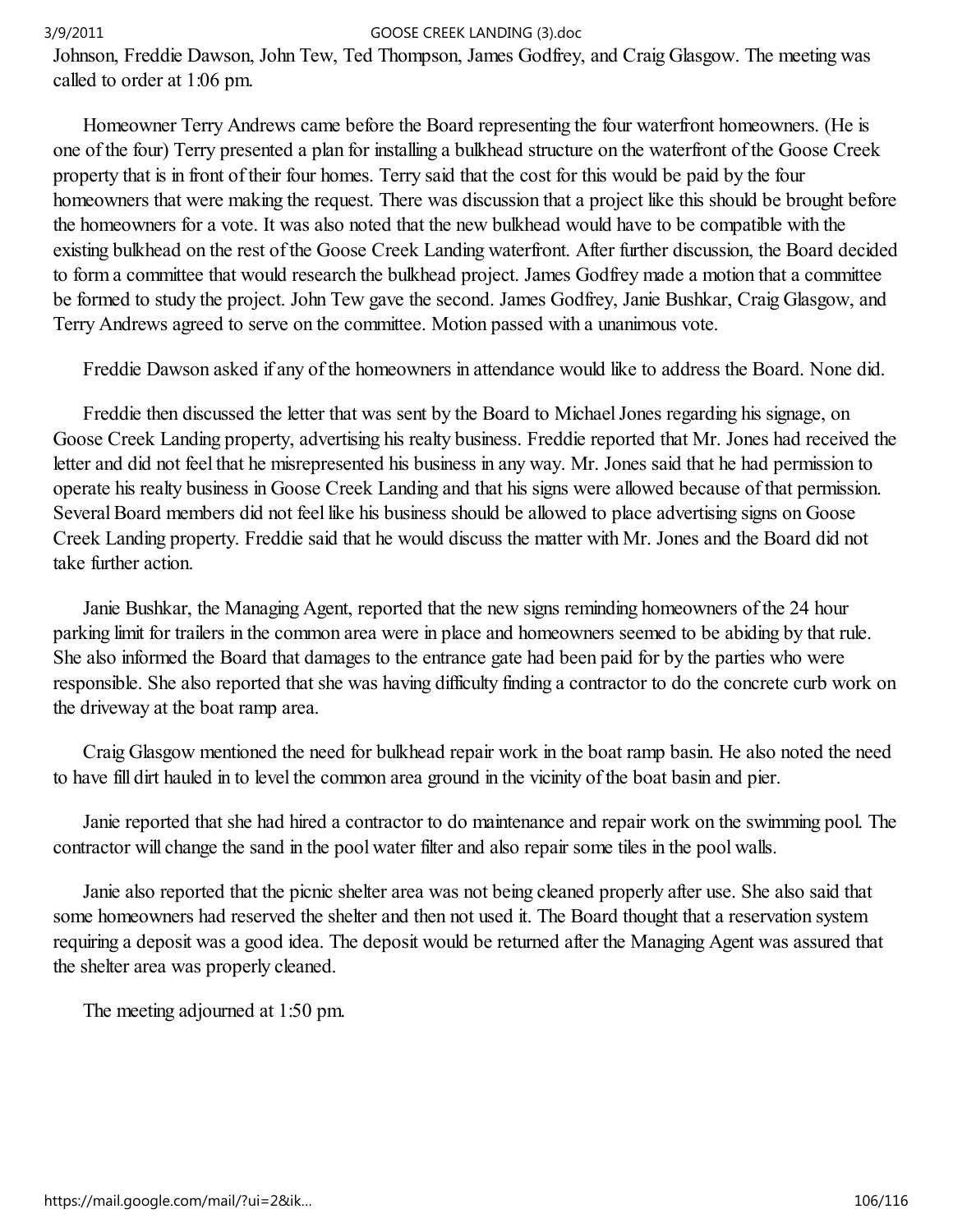# Homeowners Meeting 3/9/2011 GOOSE CREEK LANDING (3).doc

# March 15, 2009

# Western Park Community Center

 Board members in attendance were, James Godfrey, Freddie Dawson, George Kivett, Ruth Johnson, Ted Thompson, Craig Glasgow, and John Tew. The meeting was called to order at 1:05 pm.. Freddie Dawson gave notice of the budget meeting that was to follow the Homeowners meeting.

 Janie Bushkar related details of a water loss situation that occurred when a water line in the common area was broken by a homeowner. Neil Weeks reported the running water to Janie. The water to the pier and picnic shelter had been turned off and the pipes drained to prevent freeze damage during the winter. Three homeowners turned the water back on so they could use the water at the fish cleaning station. In the process, the water was left on and water was free-flowing in the area of the picnic shelter as a result. Two homeowners, Ron Gordon and Gregg Hogan, were given \$100.00 fines for the water loss. After discussion, Gregg Hogan asked that he be the only one held responsible and agreed to pay the fine. This was accepted by the Board with the understanding that the \$100.00 would be used to find a way to supply water to the pier during the winter months.

 Freddie Dawson read a letter from a homeowner that had received a letter from Janie reminding him that his homeowner dues were past due and should be paid immediately. The homeowner's letter expressed his displeasure at receiving the letter from Janie. Freddie reminded the homeowners that Janie was instructed by the Board of Directors to send the letters in situations like that.

 Freddie then read a letter from the exterminating company, Rid-A-Pest, offering a fire ant control contract. No action was taken on that matter.

 Homeowner Burton Gay began construction on a shelter last year that did not conform to the construction guide lines of Goose Creek Landing. Mrs. Gay presented an alternative plan to bring the structure into compliance. It was decided that the new plan was not sufficient. After a short discussion, the Board suggested a modification that should be acceptable to all parties.

 Janie presented a letter from the Carteret County Health Department that detailed modifications that would have to be made to the swimming pool drain covers. A law called the "Virginia Graeme Baker Pool and Spa Safety Act" required modifying the drain covers to prevent children being injured by the suction of the drains. Janie also mentioned that it seemed as if the flow of water through the filtration system seemed to have diminished. The Board asked her to find a contractor that could alter the drains to conform with the law and also check the filtration system.

 Janie reported that a tree root was damaging the street pavement on Gosling View. There was discussion of who was responsible but it was agreed that street maintenance was the responsibility of the Homeowners Association. Janie was asked to find a contractor to determine if the removal of the tree was the best course of action.

 A homeowner requested that the Board erect a Stop sign at the end of Goose Creek Blvd at Michael Jones' office. It was noted that drivers entering Goose Creek Landing through the gate could not see cars approaching on Goose Creek Blvd. Board member John Tew made a motion that a Stop sign be placed there and Craig Glasgow made the second. The Board voted unanimously to erect the sign. https://mail.google.com/mail/?ui=2&ik… 107/116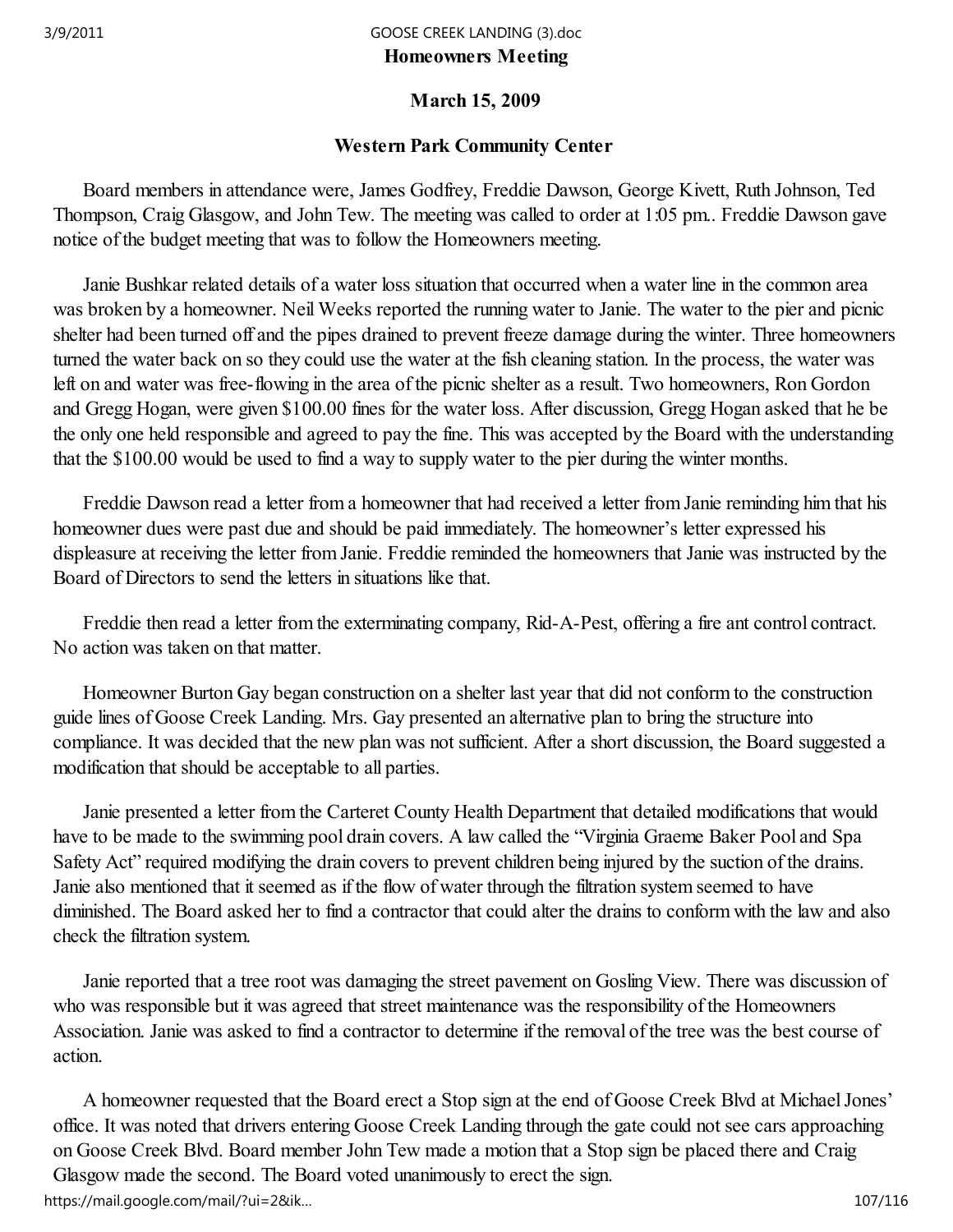Janie reported that she had received complaints about young people riding skate boards and bicycles down the hill at the east end of Snow Goose Lane. Several homeowners had said that this was dangerous because of the risk of collisions with cars and golf carts. Several suggestions were made, including placing a "speed bump" at the Stop sign. No action was taken on this.

 Janie reported that she had received complaints about excessive watering of lawns. Most of the complaints were directed toward homeowners who had automatic sprinkler systems that watered the lawns even while it was raining.

 A homeowner called the Board's attention to the need for weed control in the common areas. She said that if the weeds were controlled the grass would not need to be mowed as often. The Board asked Janie to contact the Agriculture Extension Service and ask if they could help determine the best chemical to use for the control of the weeds. George Kivett volunteered to spray the area once the correct chemicals to spray were determined.

 A homeowner reported that he had seen a speeding white Chevrolet pickup truck with flashing strobe lights on Goose Creek Blvd. He was unable to identify the truck.

 A homeowner reported that she had received a bill for damaging the entrance gate in the amount of \$281.00. She stated that the rules called for a fine of \$25.00. It was explained to her that she was billed the amount that Goose Creek Landing was charged for the repairs to the gate. The Board had agreed to charge the amount of the damages when the new gate system was installed.

 A homeowner suggested that an accounting firm be hired to count the votes that were cast for candidates for the Board of Directors. The voting tally methods were explained and no further actions were taken on this.

The meeting was adjourned at 2:08 pm.

# Annual Budget Meeting

# March 15, 2009

# Western Park Community Center

 All Board members were in attendance. Janie Bushkar and Ken Banks, the accountant for Goose Creek Landing were also in attendance. The meeting was called to order immediately following the Homeowners meeting.

 James Godfrey reported that for an additional \$312.00 per year, the liability insurance coverage for Goose Creek Landing could be increased from five million dollars to ten million dollars. The Board agreed to pay the additional money to double the coverage.

 After discussion the following budget was adopted for the fiscal year ending on March 31, 2010. The motion to adopt the budget was made by John Tew and the second was by Craig Glasgow. The motion was carried by a unanimous vote.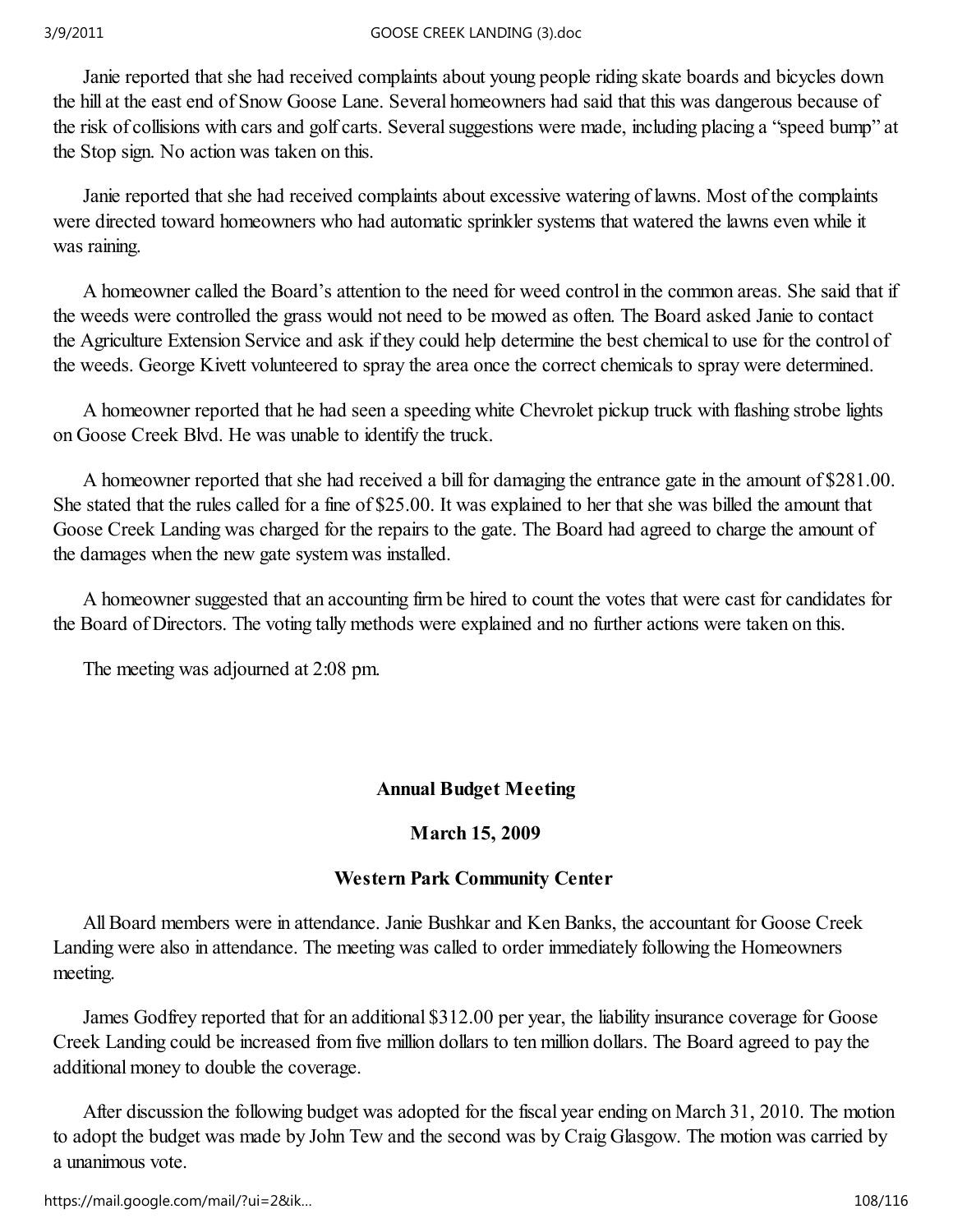|  | Salaries/management 18000.00                                   |         |        |
|--|----------------------------------------------------------------|---------|--------|
|  | Accounting 2400.00                                             |         |        |
|  | Bank charges 50.00                                             |         |        |
|  | Capital projects 28760.00                                      |         |        |
|  | Insurance 7000.00                                              |         |        |
|  | Lawn services 3500.00                                          |         |        |
|  | Legal fees 5000.00                                             |         |        |
|  | School rent                                                    |         | 100.00 |
|  | Maintenance 6000.00                                            |         |        |
|  | Miscellaneous 1000.00                                          |         |        |
|  | Office supplies 500.00                                         |         |        |
|  | Pool maintenance 12000.00                                      |         |        |
|  | Postage 500.00                                                 |         |        |
|  | Road maintenance 2500.00                                       |         |        |
|  | Septic lot rental 1100.00                                      |         |        |
|  | Social activities                                              | 0.00    |        |
|  | $Taxes - payroll$                                              | 1800.00 |        |
|  | Taxes – property $101000.00$                                   |         |        |
|  | $Taxes - income$                                               | 50.00   |        |
|  | $Telephone - pool$ 300.00<br>1500.00<br>Telephone – management |         |        |
|  |                                                                |         |        |
|  | Telephone – security $700.00$                                  |         |        |
|  | Vehicle allowance<br>840.00                                    |         |        |
|  | Waste Disposal (garbage) 35000.00                              |         |        |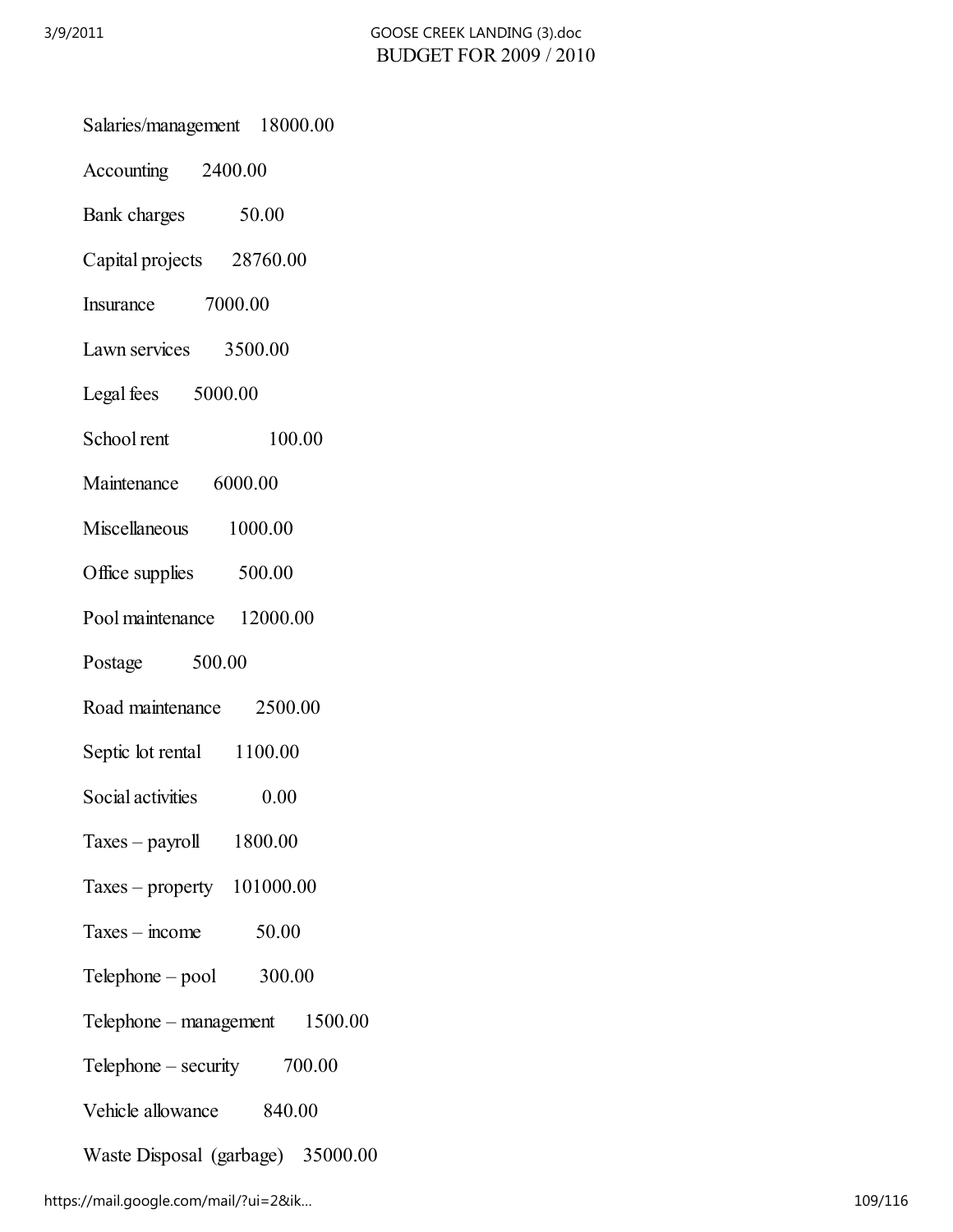Water 38000.00

Utilities 10000.00

Total 277600.00

 It was noted that although the budgeted amount had remained the same, the annual expenditures for 2008 had increased \$9000.00 over 2007.

 The annual Homeowners meeting was scheduled for June 6, 2009. It was agreed that nominations for election to the Board of Directors would be closed on May 1, 2009. Absentee ballots will be mailed on May 15, 2009 and will be included with the mailing of the bills for the semi-annual Homeowners dues.

The meeting was adjourned at 3:13 pm.

# Annual Homeowners Meeting

# June 6, 2009

# White Oak Elementary School

 The meeting was called to order at 9:35am. Members of the Board of Directors that were present were George Kivett, Freddie Dawson, James Godfrey, John Tew, Ted Thompson, and Craig Glasgow.

Freddie Dawson asked that any new homeowners stand to be greeted. Garry Sullivan, Lot #110, was the only new homeowner in attendance.

 Ken Banks talked about the budget and reviewed the financial statement for Goose Creek Landing. Ken answered homeowner questions about the budget line items "capital projects" and "legal fees". During the review of the budget, homeowners also questioned the salary increase for the managing agent and the cost of phone service for GCL. It was noted that GCL does not pay for the home phone of the managing agent. Ken Banks informed the homeowners that he would be glad to answer any question they may have about the GCL accounting and provided his email address and phone number so interested homeowners could contact him. At the end of this discussion, Ken Banks was thanked by the homeowners for providing his accounting services at a reduced cost. A homeowner questioned the cost of repairing the entrance gate if it was forced open. The homeowners were informed that the replacement cost of a broken gate board was \$285.00 and if the hydraulic motor was damaged the repair cost would be \$600.00 to \$800.00.

 Managing agent, Janie Bushkar, spoke to homeowners. She thanked Lou Carreras for his work on maintaining the website for GCL. Lou informed the homeowners that the website address was listed in the homeowner directory. Janie spoke about the continuing problems with speeding, failure to stop at stop signs, underage drivers of motor vehicles, and skate boarding in dangerous locations. The intersection of Snow Goose Lane and Gray Goose Drive was mentioned as a problem area because of children riding down the hill of Snow Goose Lane and crossing Gray Goose Drive without regard to automobile traffic on Gray Goose Drive. Mary Bryan Carlisle offered to teach a bicycle safety course to help alleviate problems with unsafe bicycle riding. The Managing Agent explained that the trash pickup company charged by weight of the trash picked up as well as the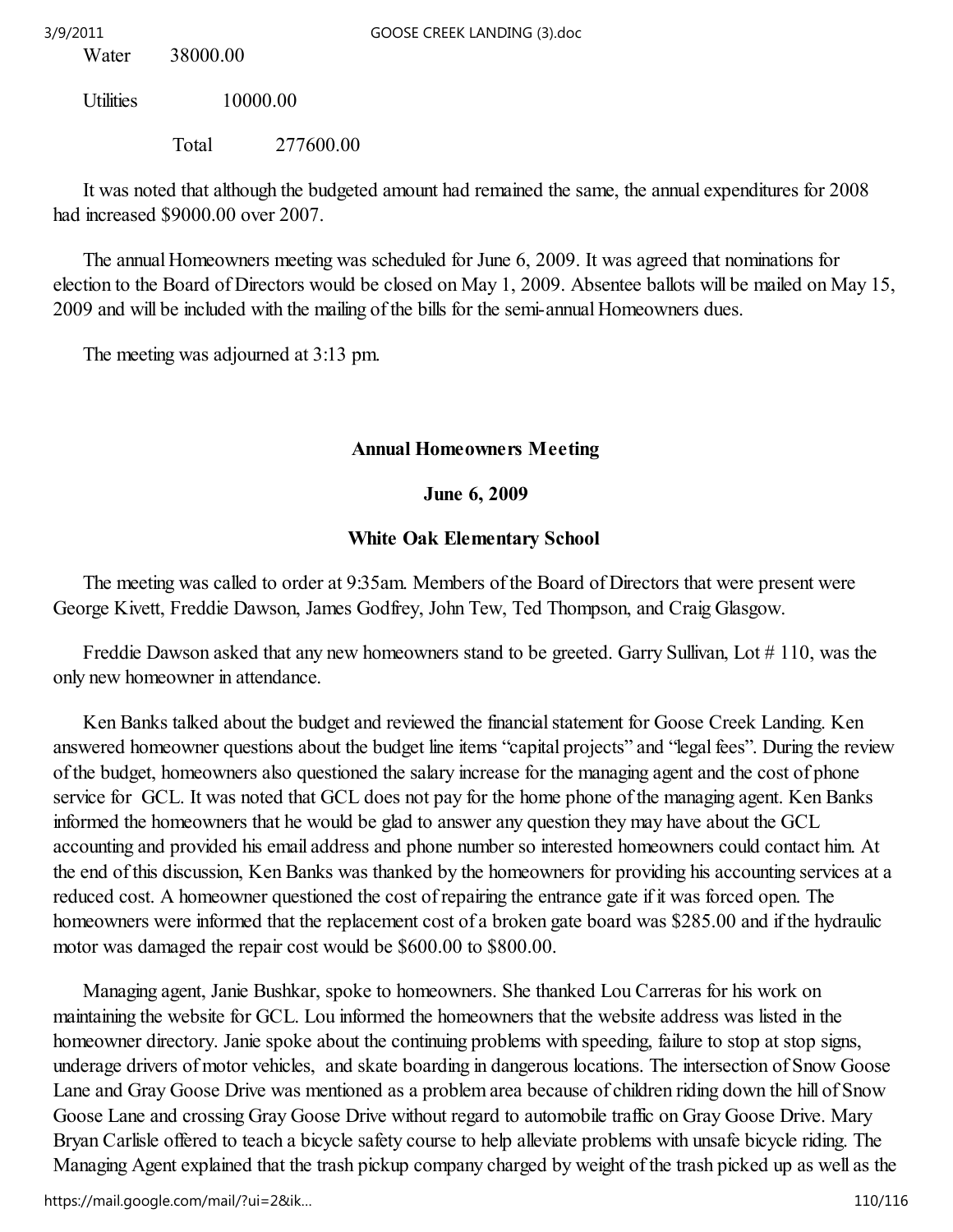number of cans that are emptied by them. It was noted that large items left for the trash company to pick up increased the cost of trash removal and that all garbage placed in the roll-out cans should be bagged. Janie said that she had received complaints about noise from late night parties. She asked homeowners to address rumors that some homeowners wanted to replace her with an outside management company. Homeowners said that those rumors were unfounded. There was discussion that the cost of outside management would be high and in the past there had been a non-resident managing agent that could only be seen by appointment.

 President Freddie Dawson opened the discussion of old business before the Board. James Godfrey explained the course of events regarding the attempt by Goose Creek Resort (the campground next door to Goose Creek Landing) to build a boat storage building (a dry-stack boat facility) on the waterfront portion of their property. James, along with other GCL homeowners and representatives of other housing developments in the area, fought the proposal before the Carteret County Zoning Board. The Zoning Board denied the Goose Creek Resort request and changed the wording of the ordinance governing this type of facility to read that a boat storage yard was acceptable but not a boat storage building.

 In new business discussion, Freddie Dawson reported that expected expenditures in the near future would include dredging the boat basin and the area alongside the pier. This cost is usually divided with Goose Creek Resort and GCL's share could be as much as \$20,000.00. Freddie also said that the roads seemed to be in good condition and resurfacing would probably not be needed for three years. A homeowner asked about using a sealer to prolong the life of the asphalt paving. In the past, Cunningham Paving, a contractor who has worked on the streets in GCL had stated that a sealer would not prevent problems with the pavement in GCL. The sealer helps protect the top surface but does not protect the pavement from ground water. George Kivett informed the homeowners that he was updating the Rules and Regulations document for GCL and that the Joint Tenancy Agreement and the By-Laws of Goose Creek Landing were available in a .pdf file. Anyone wanting a copy of any of these documents could send a request to goosecreeklanding@gmail.com.

 Terry Andrews, speaking as a representative of the four waterfront homeowners, explained that they wanted to construct a seawall along the property waterfront in front of their homes. This project had been denied by the Board of Directors in the past because there was no apparent erosion in that area and the cost to the Homeowners was difficult to justify. After lengthy discussion of this project Terry Andrews made a motion that the four waterfront homeowners be allowed to build a seawall, at their expense, that would protect the waterfront in front of their four lots. The seawall to be constructed will be visually compatible with the existing seawall and be built to meet or exceed the design strengths of the existing seawall. Those four homeowners would also pay any amount in excess of \$6900.00 to extend the seawall to protect the common area of GCL. The net effect of this will be to extend the existing seawall to the end of the GCL property with the four waterfront property owners paying all expenses except for \$6900.00 which will be paid by the Goose Creek Landing Homeowners Association. This motion was seconded by Earl Minton. A written ballot vote was taken and the motion passed. President Freddie Dawson said that there should be a Performance Bond in place before construction and Terry Andrews agreed to provide that insurance to protect GCLHOA from liability and increased expense.

 Burton Gay told the homeowners that he had an unfinished shelter and he would like to be allowed to complete it. Burton had constructed the shelter without the approval of the Board of Directors. The shelter did not meet the requirements for outbuildings in GCL. Homeowner Jimmy Broughton made a motion to the homeowners that Burton Gay be allowed to finish his shelter irregardless of building restrictions. That motion was seconded by Earl Minton. The motion passed on a show of hands vote.

 A homeowner stated that he thought there should be a limit on the number of terms that anyone could serve https://mail.google.com/mail/?ui=2&ik… 111/116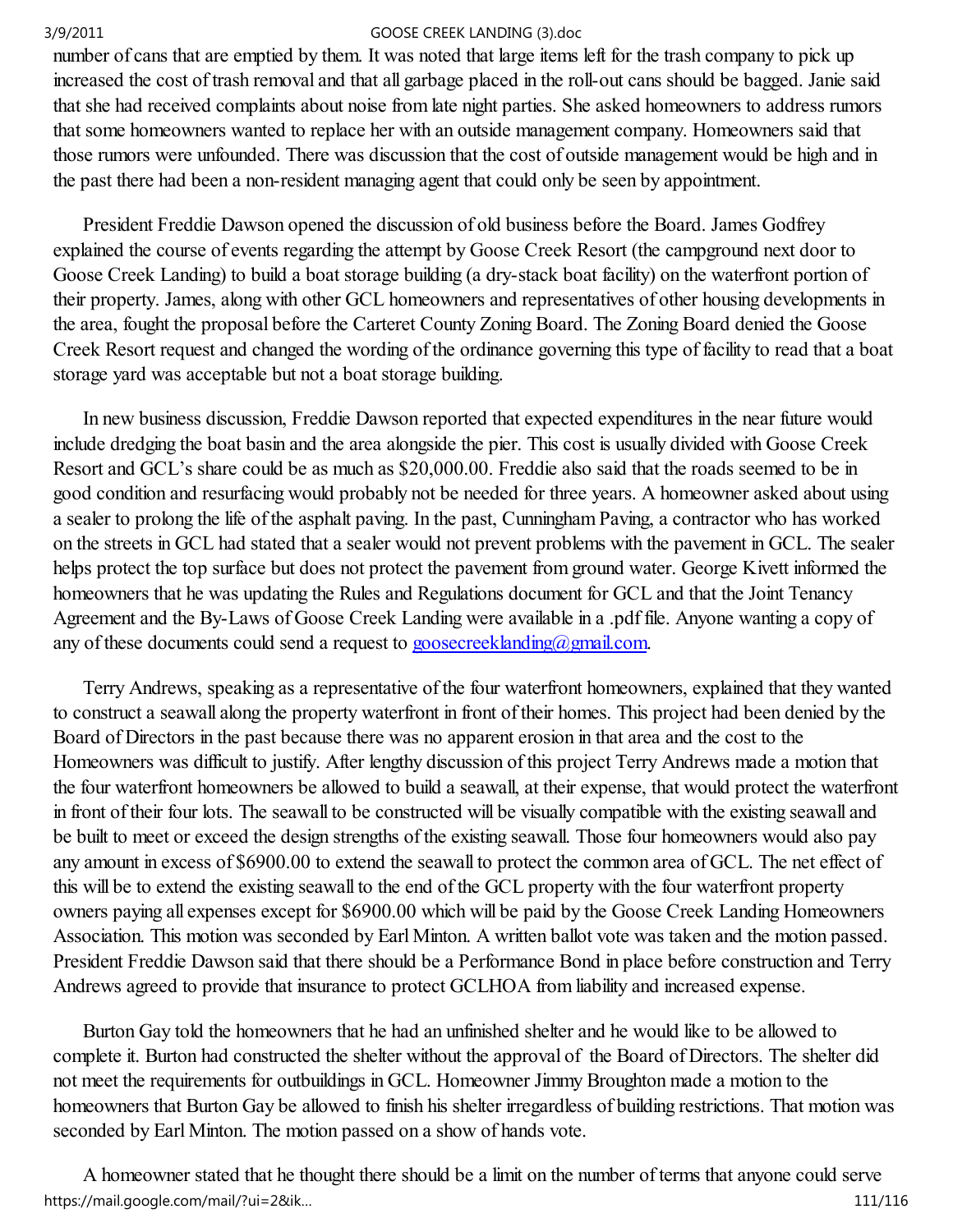on the Board of Directors. Ken Banks agreed to send a mailed ballot to all homeowners so that all homeowners would have a chance to vote on this.

 Election for the four vacant seats on the Board of Directors was held. The following candidates were elected to serve the next two years: James Taylor, Mary Bryan Carlisle, Earl Bunting, and Lynn Ketner.

The meeting was adjourned at 12:20pm.

# Board of Directors Meeting

## June 6, 2009 Picnic Shelter

 As required, the newly elected Board of Directors met immediately following the Homeowners meeting to elect officers for the coming year. The meeting was called to order by Ted Thompson, the VP for the preceding year, at 2:05pm. The first business was to agree that the President would not vote on issues before the Board of Directors except to break a tie vote of the other Board Members. This is not required but is a long standing policy of the Board of Directors. The elected officers are: President, Earl Bunting; Vice President, Ted Thompson; Secretary, George Kivett; Treasurer, Lynn Ketner.

The meeting was adjourned at 2:15pm.

## Board of Directors Meeting

## July 5, 2009

 Board members present were George Kivett, Lynn Ketner, Earl Bunting, James Taylor, John Tew, and Mary Bryan Carlisle. Ted Thompson was absent.

 The first topic of discussion was the detonation of fireworks in the area of the boat ramps. A large explosion was heard just before midnight on July 4. Witnesses said it was much larger than a normal firecracker explosion. Law enforcement was called and several deputies responded. It was determined that a guest of Dale Register had brought the fireworks into GCL but it could not be determined who actually lit the fuse on the fireworks.

 It was reported that the security guard had asked to use a gate card in order to let a non-resident into the park. He had been instructed not to do this. Janie Bushkar was asked to speak with the guard about this.

 A homeowner had reported a malfunction of the entrance gate. They said that the gate came down before they had a chance to drive through. They put their gate card in front of the card reader again and the gate worked properly the second time. DEPS, the security gate contractor, was asked to check the system to try and determine if the malfunction can be prevented from happening again.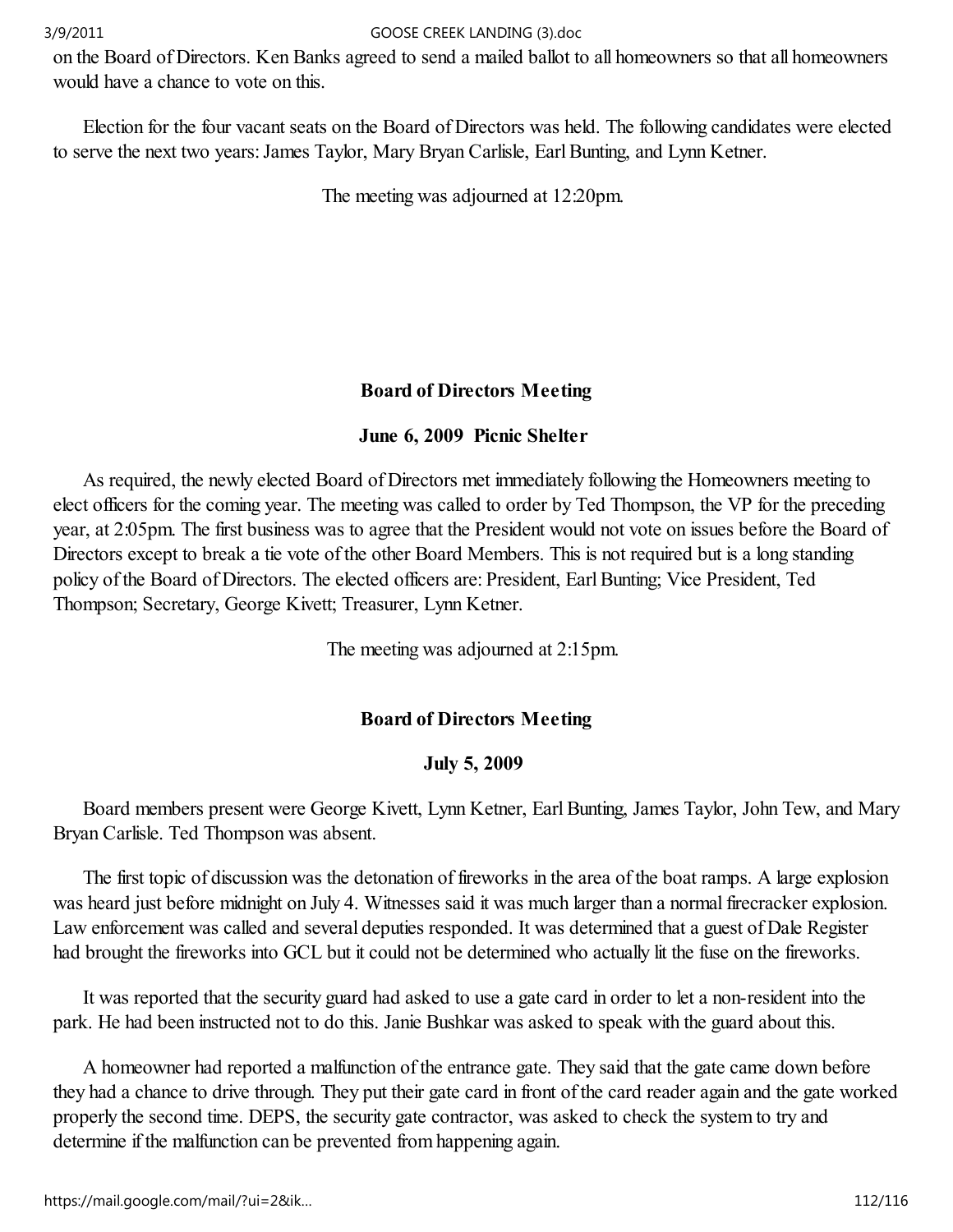The Managing Agent reported that the seawall in the boat basin was continuing to wash-out and it was becoming difficult to keep filling the holes in the ground that resulted from the wash-out. She said it was becoming a hazard for people walking along the seawall in that area. She was asked by the Board to contact a seawall contractor and ask for suggestions for a short term repair. It was agreed by the Board that permanent repairs may be less expensive if they could be done at the same time as the waterfront seawall construction. It was also noted that the boat basin and the channel along the pier will need dredging in the near future. A motion was made by John Tew and seconded by George Kivett, to have Janie contact Brooks dredging and get a cost estimate and tentatively schedule the dredging for next winter. The motion passed unanimously. It was noted that Goose Creek Resort usually paid half the expense for the dredging.

 Earl Bunting discussed the plans he had received from homeowners wanting to construct additions to their homes or do remodeling on their homes. He reported that all submitted plans had been approved except one. Janie, the managing agent, was asked to speak with the building inspector's office and re-affirm that GCL homeowners must have a letter of acceptance, from GCL, for their plans before the county can issue them a building permit. In some cases, the GCL rules and more restrictive than the county guidelines. Lynn Ketner made a motion, seconded by John Tew, to discontinue discussion of the requirements for building permits until the Board members have had an opportunity to review the county requirements. The motion passed unanimously.

 The steps leading from the seawall to the water were reported to be in need of repair. Janie was asked to have them repaired.

 The Board discussed a letter from attorney Neil Whitford. In the letter, Mr. Whitford made recommendations for improving the Rules and Regulations of GCL. The changes he recommended would aid in the legal enforcement of the Rules and Regulations. Earl Bunting was asked to meet with Mr. Whitford and ask his assistance in wording any changes that need to be made.

 At the Annual Homeowner's Meeting in June there was discussion of limiting the terms of Board members to two consecutive terms. If a Homeowner served two terms on the Board they would not be allowed to serve a third term. If, after not serving on the Board for a two year term, they wanted to run for election again, that would be allowed. A Homeowner can serve as many terms on the Board as they are elected to, but no more than two consecutive terms. At the Homeowner's Meeting, Ken Banks was asked to send a ballot to all Homeowners so all Homeowner's could vote on whether to make the two consecutive term limit a rule. Earl Bunting was asked to contact Ken Banks and get a status of his progress on mailing the ballots.

 There was a short discussion on the amount of property taxes paid by GCL. The work of James Godfrey in getting the property value was noted with appreciation. Godfrey's efforts resulted in a significant annual savings for GCL.

 The Board discussed a bill from attorney Neil Whitford for \$92.50. The bill was for speaking with homeowner Vicky Smith. Mrs. Smith called Mr. Whitford to discuss the qualifications of Homeowners who were running for election to the Board of Directors. The bill was paid by the managing agent. Since the phone call was initiated by a Homeowner and was not official business of GCL, the Managing Agent, or the Board of Directors, the Board of Directors instructed the Managing Agent to send a letter requesting that Mrs. Smith reimburse GCL for that expense.

 Janie reported that she had bought ten new chairs for the swimming pool at a cost of \$46.00 each. One of the chairs had already been broken but had been replaced. She said that some Homeowners had requested she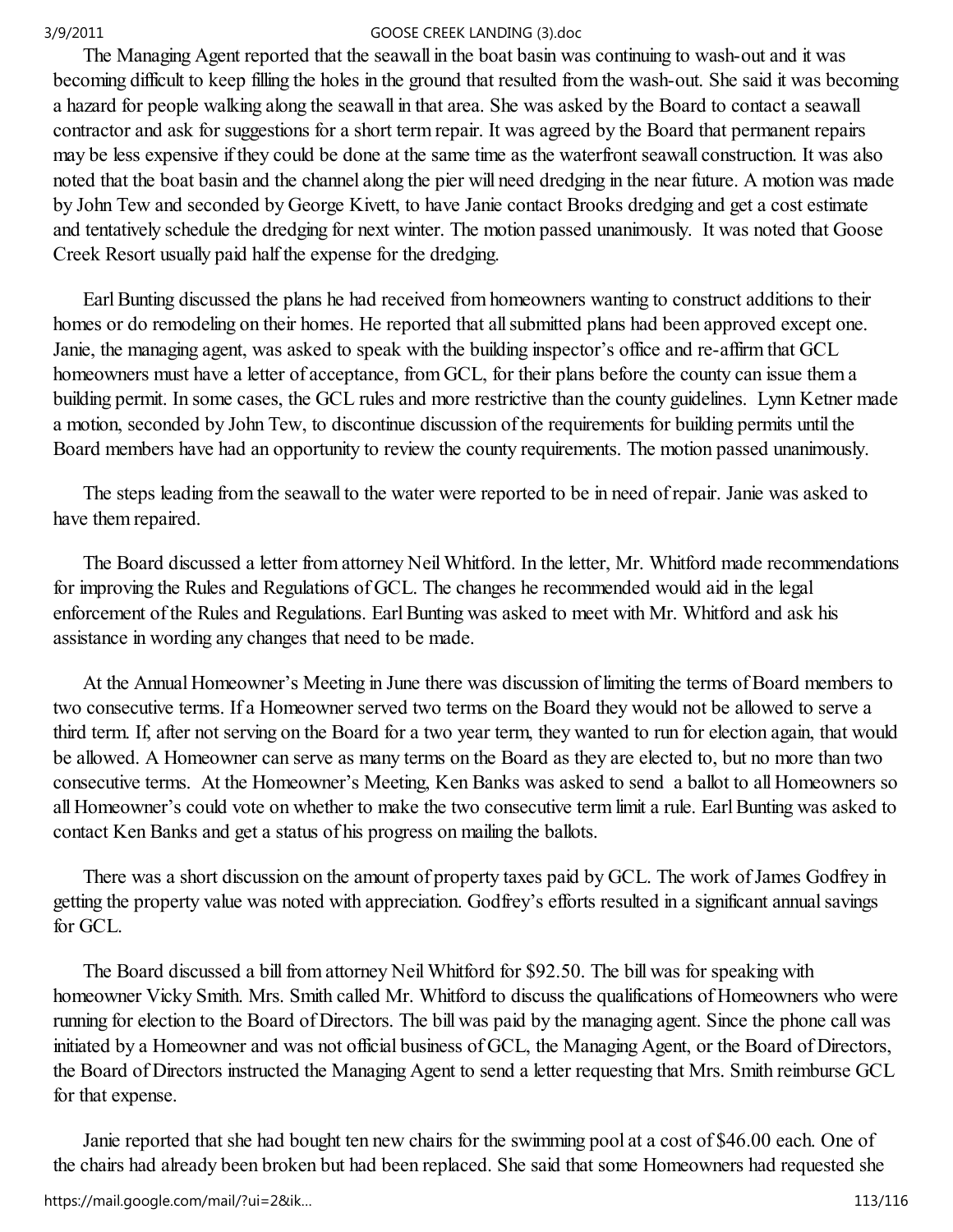purchase more chairs for the pool area. The Board instructed her not to buy additional chairs.

 Board member Mary Bryan Carlisle reported several instances of theft of gasoline from Homeowners, including herself. She said she thought that golf carts coming from outside of GCL may be a contributing factor. She also noted that the entrance gate was being left in the up position during week days and this may also contribute to the problem of vandalism and theft. During discussion of this it was noted that, in the past, this had been put to a vote of the Homeowners and it had been decided to leave the gate open during weekdays until five o'clock in the afternoon. Ms. Carlisle made a motion that the closure of the gate during weekdays be put to a vote of the Homeowners. James Taylor seconded her motion. During discussion it was noted that if the Homeowners voted to close the gate during the day it would be each Homeowners responsibility to provide access to GCL for any repair workers, contractors, or deliveries. The best way for this to be done would be to include a ballot for the gate closure vote with the ballot that Ken Banks will be mailing for the term limit vote. The motion passed with a unanimous vote. Ms. Carlisle was asked to provide the ballot to Ken Banks.

 The Managing Agent informed the Board that she was unable to locate replacement locks for the mail boxes. The vendors she had purchased the locks from in the past did not have them. Earl Bunting and John Tew volunteered to help locate the correct locks.

The meeting adjourned at 5:50 pm

# Goose Creek Landing

# Board of Directors Meeting

October 11, 2009 in the meeting room of Goose Creek Resort campground Board members present were Ted Thompson, Lynn Ketner, Earl Bunting, James Taylor, John Tew, and Mary Bryan Carlyle. George Kivett was absent due to a death in the family.

## The first topic of Board of Directors Meeting

discussion was welcome everyone – open meeting and explained the use of the campground room due to no fee. Minutes of last meeting approved, motioned by James Taylor and second by John Tew. Discussed that Carolyn will be working on an e-mail list and had a viewing of the new website.

## Old Business: The

shut off and drain at the fish cleaning station – 100 dollar warning ticket given last year will be applied to the cost of preparing the drain for use in the winter. Janie explained they had spoken with Buck and one other plumber and no other plumber can guarantee it will not freeze. John Tew is concerned about it being left on. James Taylor explained that Jim Godfrey's friend is an engineer and he feels we can set up a system with an automatic timer. It was decided that this would be looked in to with the cost in mind.

Members having more than 6 gate cards – motion by John Tew to leave the total at 6 and second by Lynn Ketner.

https://mail.google.com/mail/?ui=2&ik… 114/116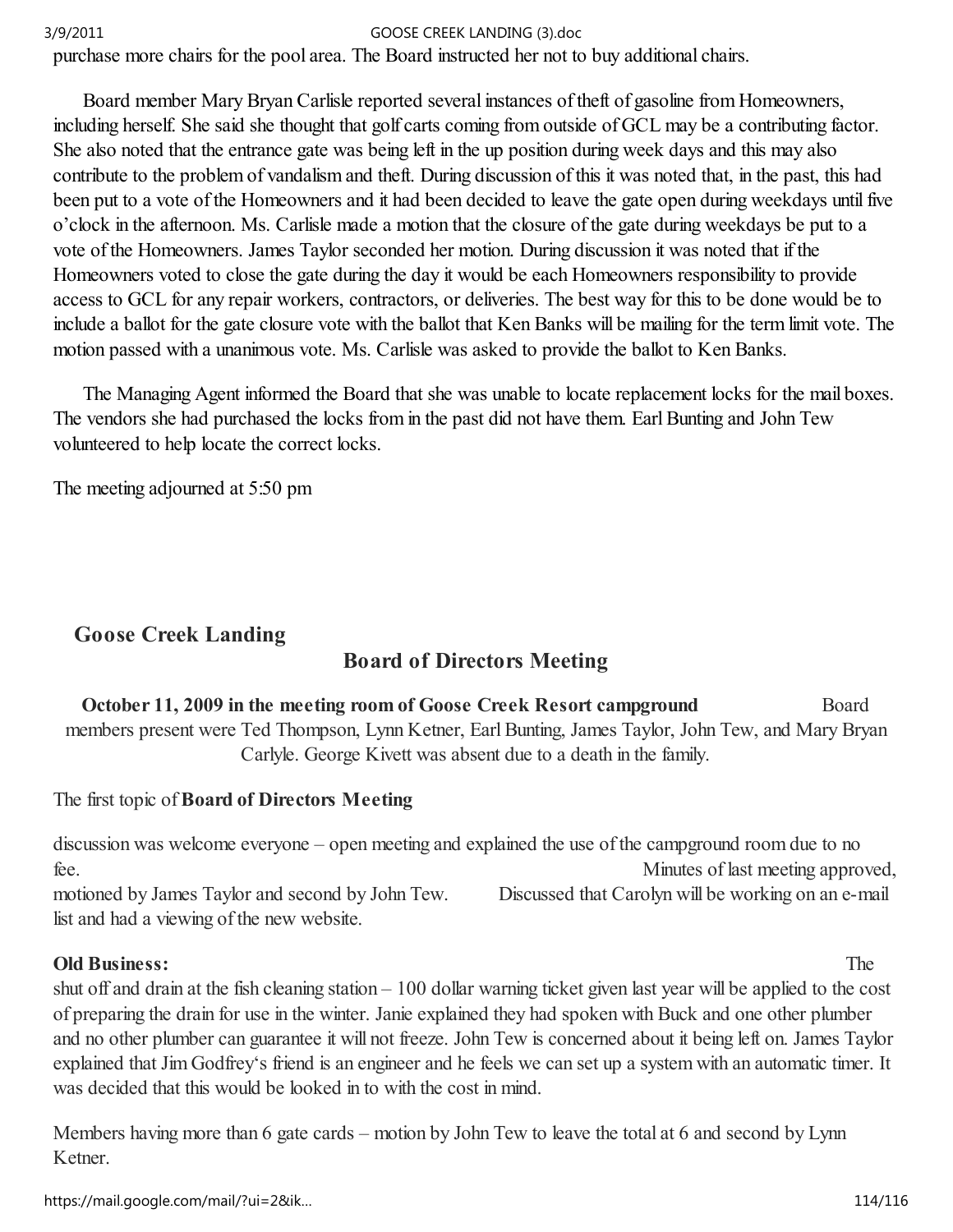It was announced that the ballots for 2 issues; one being the board term and the gate closed during the week, ballots will go out with the December assessment for dues. Mary Bryan Carlyle reminded residents of the amount of gas that has been ciphered from boats this summer and her feeling is that the gate is left up at the most vulnerable times for people to ride in and see what is going on. James Taylor has assured codes could be set up for delivery personnel like UPS and FED EX but all other deliveries will be the resident's responsibility. Some permanent residents have agreed to help with this matter.

Discussion about entry at the gate: Camera ability to see the offenders and the gate being broken.Discussion led to adding an additional camera fro license plates. James Taylor will look into the cost.

Boat ramp updates: Boat ramp is complete; dredging will start October 12 and be completed October 15. Permit was approved early, campground will get the dirt and the landing will look as it did before dredging. Approval is to dredge in front of both docks. The new design of the boat basin and ramp helps the sand flush with the sand and tides. The new pilings are from 12 to 22 feet from the dock back to the ramp. Over the years the cement pilings had opened up and allowed wash out. Attending resident requested we look at the washout on the front wall. We will look and inquire if feasible to repair when the new wall is added.

Walkway at the ramp: Sod was added, landscaped with trees and irrigation system. This was done by residents' hard worked and donations.

Donated money: Extra palm trees approximately \$300. Other monies went for other things at the water front. There will be no more soliciting for improvements, but it is OK to put a notice for donations on the bulletin board and website.

Attention Residents: If you do not have a land line, please let Janie know. We need to remove unnecessary numbers at the gate box.

Attending resident requested attorney fees and expenses for the Johnston County court case on the warning ticket for running stop sign. This information was not available. He was informed this would be provided later.

# New Business:

Discussion of dedicating donated trees to family members and/or neighbors that have passed on.

Board has no problem with this but the responsibility of recognition is left with the resident that purchased the tree.

New website is under construction: Domain was purchased by Earl Bunting - \$48 per year. 300 gigs of storage. The site is www.goosecreeklanding.com. The price of maintenance and the webmaster will total \$300 per year. It was asked the GCLHOA would accept financial responsibility for the website. John Tew made the motion and second by Ted Thompson. The Board approved. The Board extended a sincere appreciation to Lou for his work on the previous website. Any pictures or information for the website is to be e-mailed to Earl Bunting.

The meeting was then turned over to Janie for business.

Payment on assessment for boat ramp: Only 14 residents have not paid any part. Discussions regarding establishing a committee to welcome new residents. Tabled for more information.

https://mail.google.com/mail/?ui=2&ik… 115/116